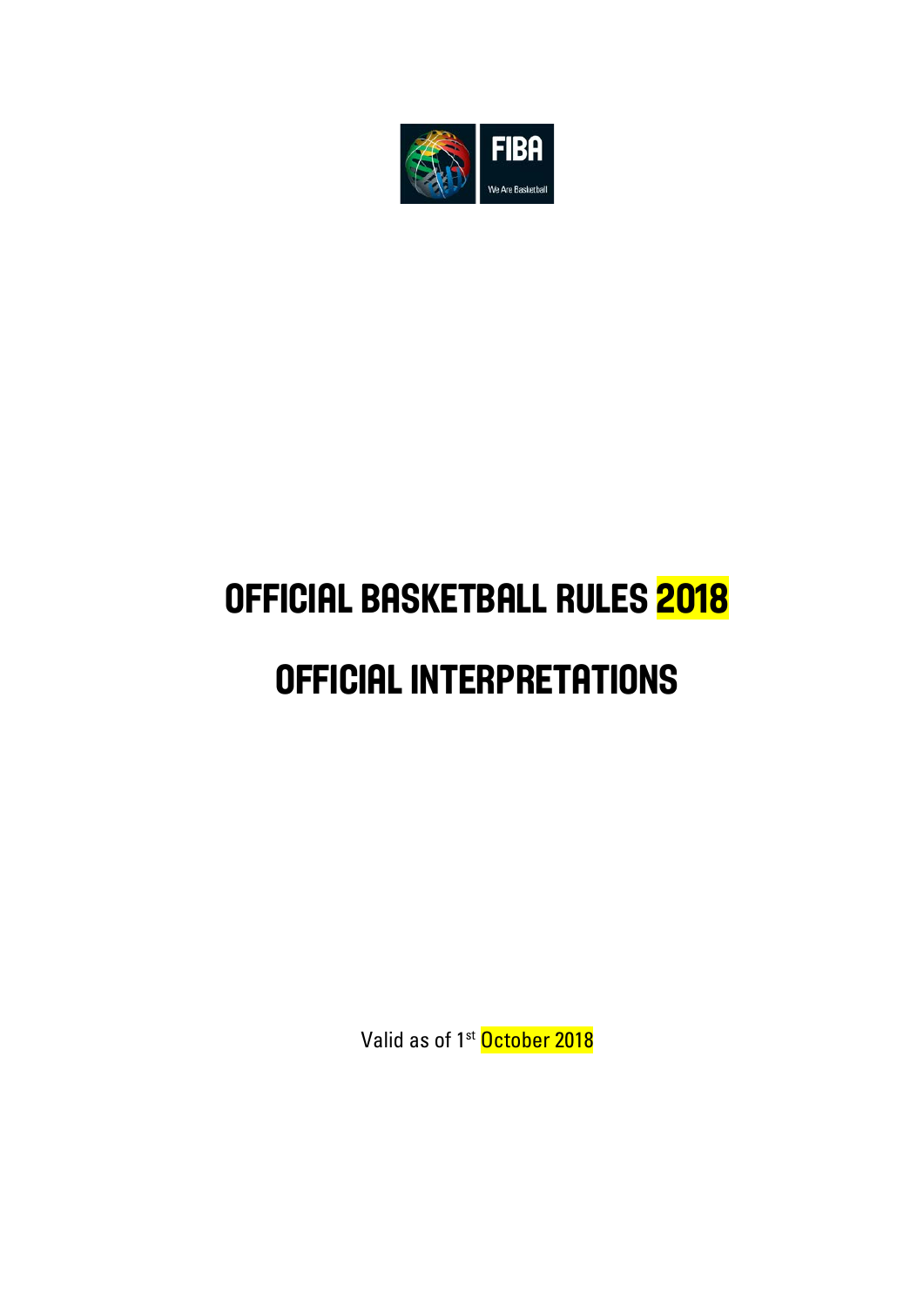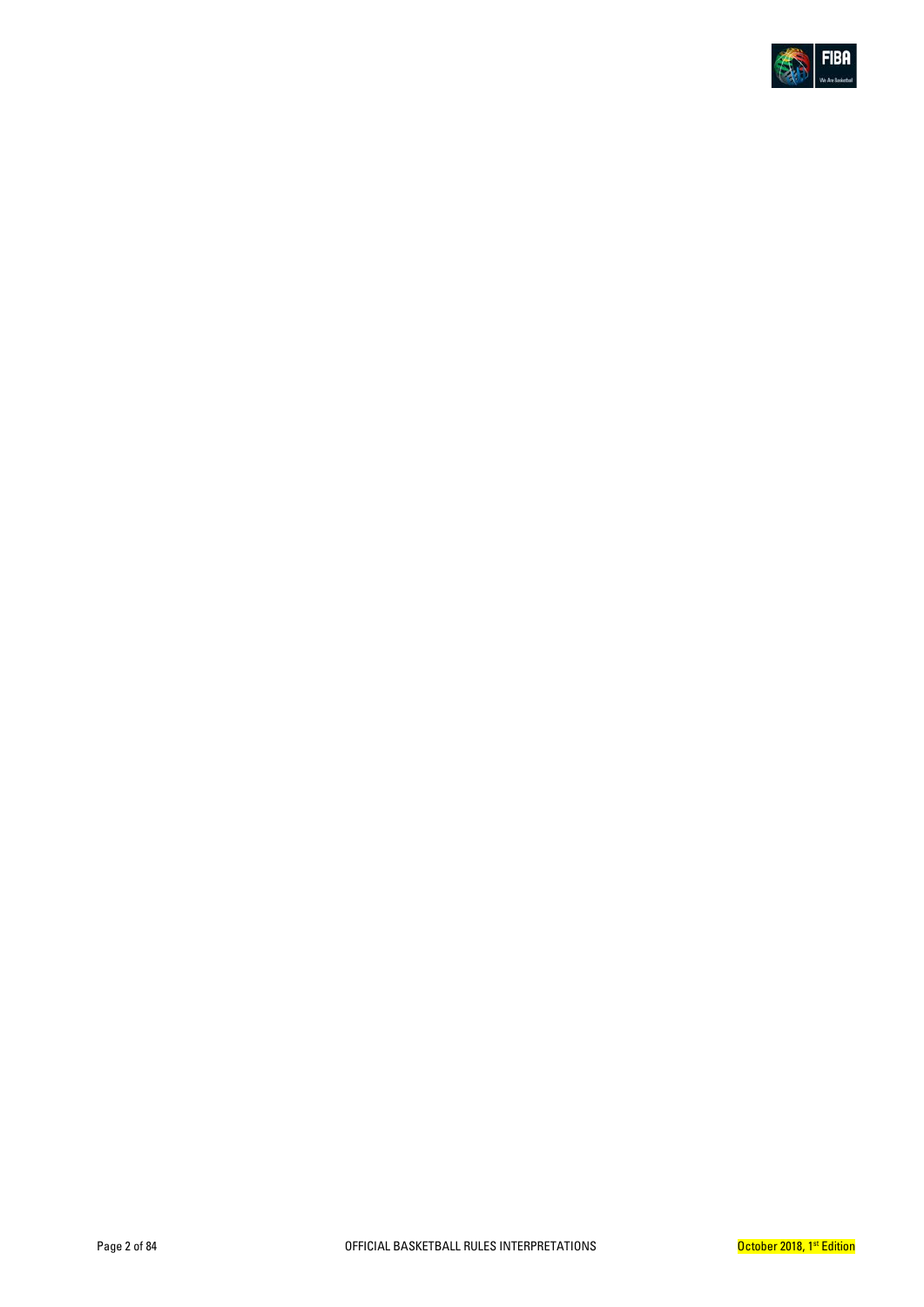

# **TABLE OF CONTENTS**

| Introduction |
|--------------|

| Introduction   |  |
|----------------|--|
| Art. 5         |  |
| Art. 7         |  |
| Art. 8         |  |
| Art. 9         |  |
| Art. 10        |  |
| Art. 12        |  |
| <b>Art. 13</b> |  |
| Art. 14        |  |
| Art. 15        |  |
| Art. 16        |  |
| Art. 17        |  |
| Art. 18/19     |  |
| Art. 23        |  |
| Art. 24        |  |
| Art. 25        |  |
| Art. 28        |  |
| Art. 29/50     |  |
| Art. 30        |  |
| Art. 31        |  |
| Art. 33        |  |
| Art. 35        |  |
| Art. 36        |  |
| Art. 37        |  |
| Art. 38        |  |
| Art. 39        |  |
| Art. 42        |  |
| Art. 44        |  |
| Art. 46        |  |
|                |  |

# **TABLE OF DIAGRAMS**

| Diagram 1 |                                                                      |  |
|-----------|----------------------------------------------------------------------|--|
| Diagram 2 |                                                                      |  |
| Diagram 3 |                                                                      |  |
| Diagram 4 | Position of a player inside/outside the no-charge semi-circle area58 |  |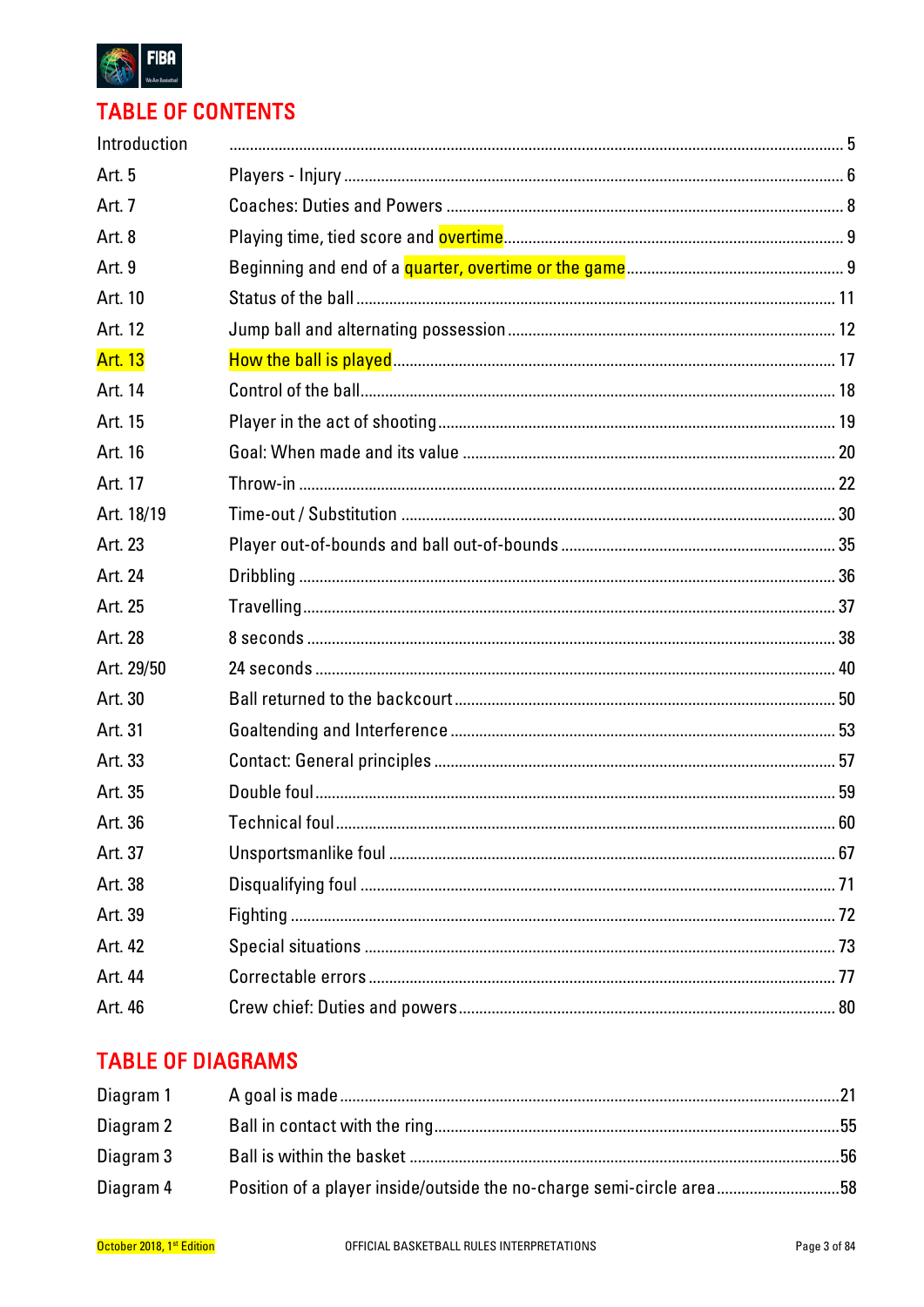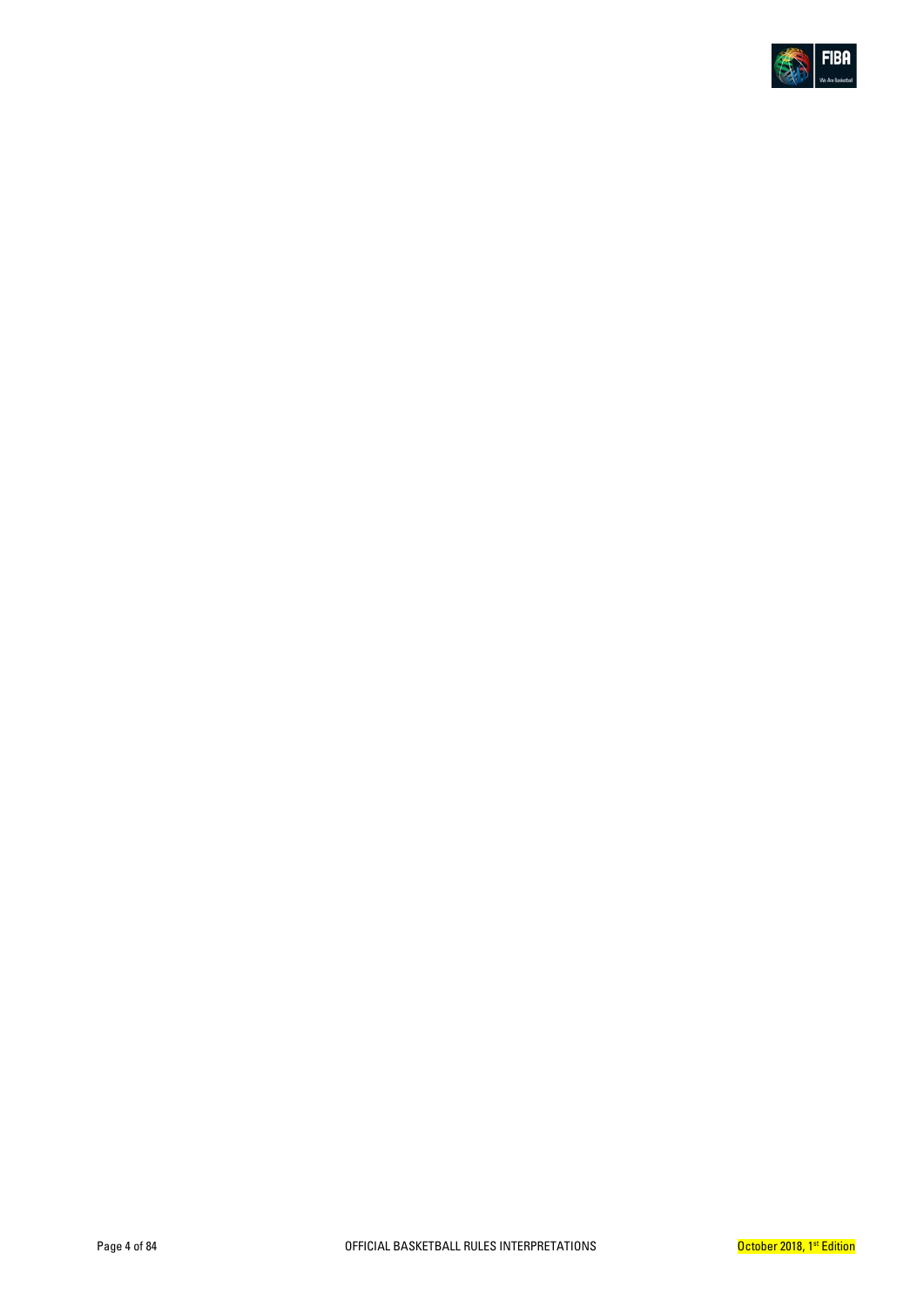

## The interpretations presented in this document are the FIBA Official Interpretations of the FIBA Official Basketball Rules 2018 and are effective as of 1<sup>st</sup> October 2018. This document supersedes all previously published FIBA Official Interpretations.

Throughout the Official Basketball Rules Interpretation, all references made to a player, coach, official, etc. in the male gender also apply to the female gender. It must be understood that this is done for practical reasons only.

## Introduction

The FIBA Official Basketball Rules are approved by the FIBA Central Board and are periodically revised by the FIBA Technical Commission.

The rules are kept as clear and comprehensive as possible, but they express principles rather than play situations. They cannot, however, cover the rich variety of specific cases that could happen during a basketball game.

The aim of this document is to convert the principles and concepts of the **FIBA Rulebook** into practical and specific situations as they might arise during a basketball game.

The interpretations of the different situations can stimulate the officials' minds and will complement an initial detailed study of the rules themselves.

The FIBA Official Basketball Rules shall remain the principal document governing FIBA basketball. However, the officials shall have the full power and authority to make decisions on any point not specifically covered in the FIBA Official Basketball Rules or in **these FIBA Official Interpretations.** 

For the sake of consistency of these Interpretations, 'team A' is the (initial) offensive team, 'team B' is the defensive team.  $A1 - A5$ ,  $B1 - B5$  are players;  $A6 - A12$ ,  $B6 - B12$  are substitutes.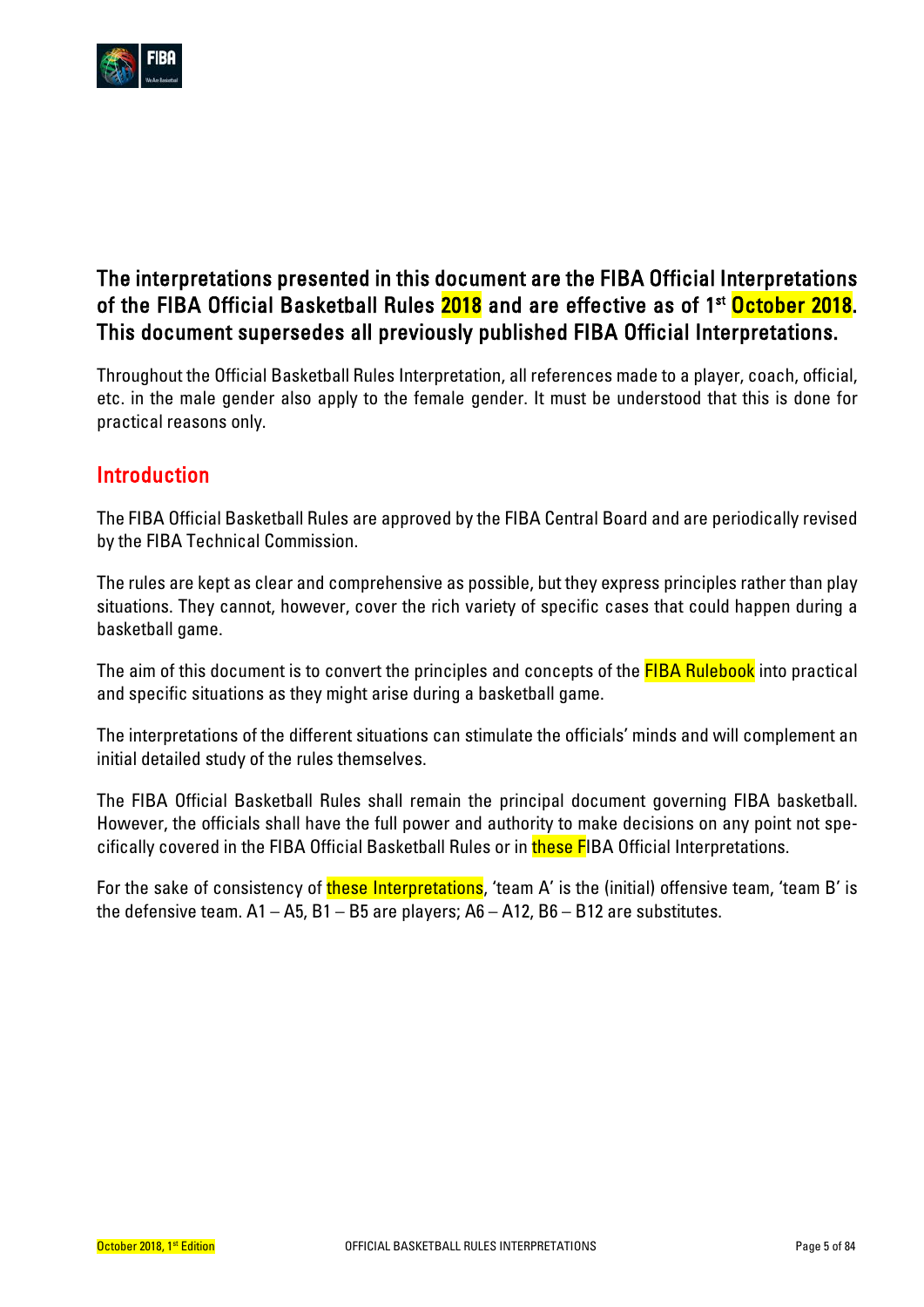

## **Art. 5 Players - Injury**

- 5-1 Statement. If a player is injured or appears to be injured and, as a result, the coach, assistant coach, substitute or any other **accompanying delegation member** of the same team enters the playing court, that player is considered to have received treatment, whether or not actual treatment has been performed.
- 5-2 Example: A1 appears to have an injured ankle and the game is stopped. Team A's:
	- (a) **D**octor enters the playing court and treats A1's injured ankle.
	- (b) Doctor enters the playing court but A1 has already recovered.
	- (c) Coach enters the playing court to look after his injured player.
	- (d) Assistant coach, substitute or any other **accompanying delegation member** enter the playing court but do not treat A1.

Interpretation: In all cases. A1 is considered to have received treatment and shall be substituted.

- 5-3 Statement. There is no time limit for the removal of a seriously injured player from the playing court if, according to a doctor's opinion the removal is dangerous for the player.
- 5-4 Example: A1 is seriously injured and the game is stopped for about 15 minutes because the doctor estimates that removal from the playing court could be dangerous for the player.

Interpretation: The doctor's opinion shall determine the appropriate time for the removal of the injured player from the playing court. After the substitution, the game shall be restarted without any sanction.

- 5-5 Statement. If a player is injured or is bleeding, or has an open wound, and cannot continue to play immediately (within approximately 15 seconds), he must be substituted. If a time-out is granted to either team in the same game clock stopped period, and that player recovers during the time-out, he may continue to play only if the scorer's signal for the time-out has sounded before an official beckoned a substitute to become a player.
- 5-6 Example: A1 is injured and the game is stopped. As A1 is not able to continue to play immediately, an official blows his whistle making the conventional sign for a substitution. Coach A (or Coach B) requests a time-out:
	- (a) Before a substitute for A1 has entered the game.
	- (b) After a substitute for A1 has entered the game.

At the end of the time-out, A1 appears to have recovered and asks to remain in the game.

### Interpretation:

- (a) If A1 recovers during the time-out he may continue to play.
- (b)  $\overline{A}$  substitute for A1 has already entered the game, therefore  $\overline{A}$ 1 cannot re-enter until the next game-clock running phase.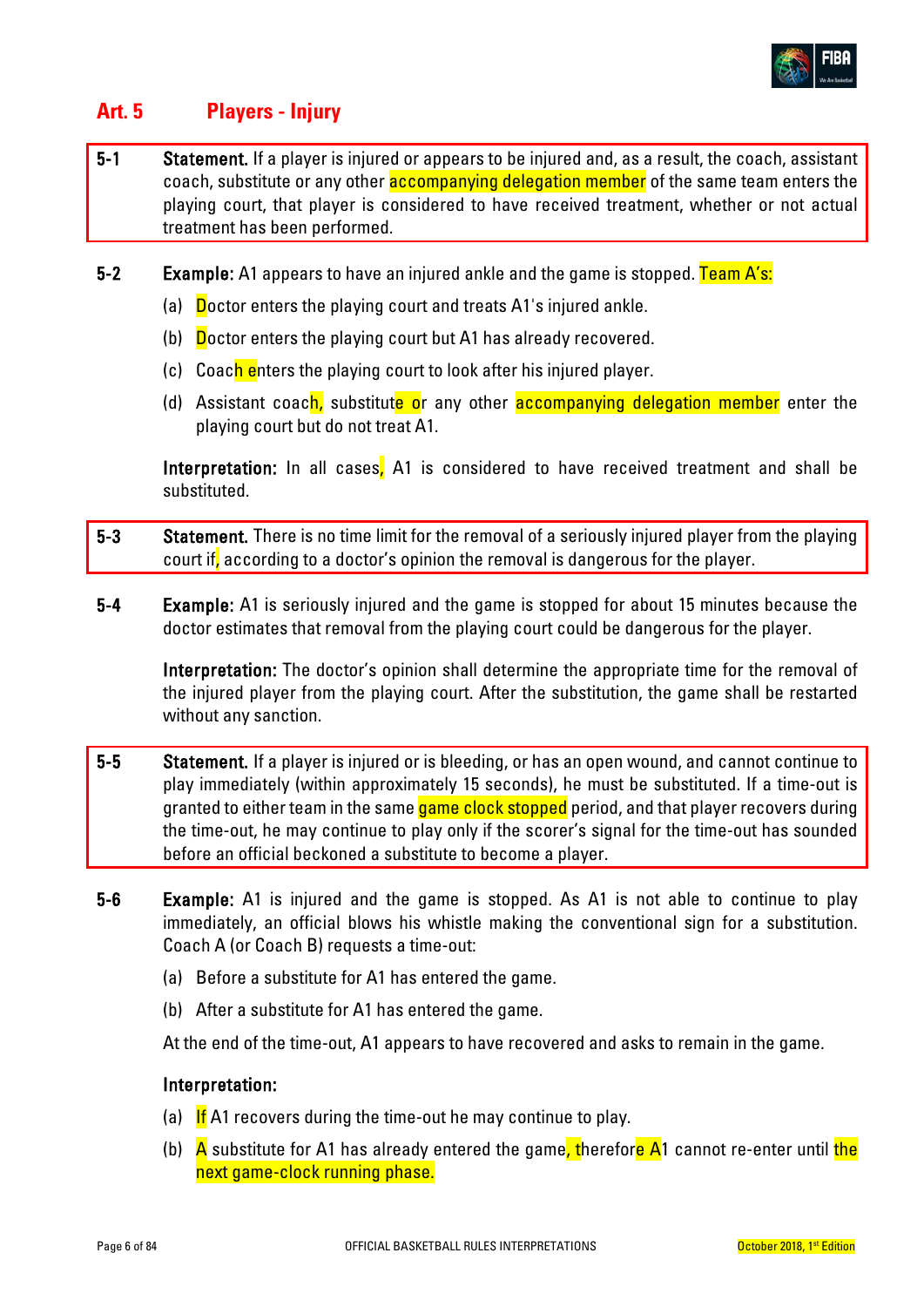

- 5-7 Statement. Players who have been designated by their coach to start the game or who receive treatment between free throws may be substituted in the event of an injury. In this case the opponents are also entitled to substitute the same number of players, if they so wish.
- 5-8 Example: A1 is fouled and is awarded 2 free throws. After the first free throw the officials discover that A1 is bleeding. A1 is replaced by A6 who shall attempt the **second** free throw. Team **B** requests to substitute 2 players.

Interpretation: Team B is entitled to substitute only 1 player.

5-9 **Example:** A1 is fouled and is awarded 2 free throws. After the first free throw the officials discover that B3 is bleeding. B3 is replaced by B6. Team A requests to substitute 1 player.

Interpretation: Team A is entitled to substitute 1 player.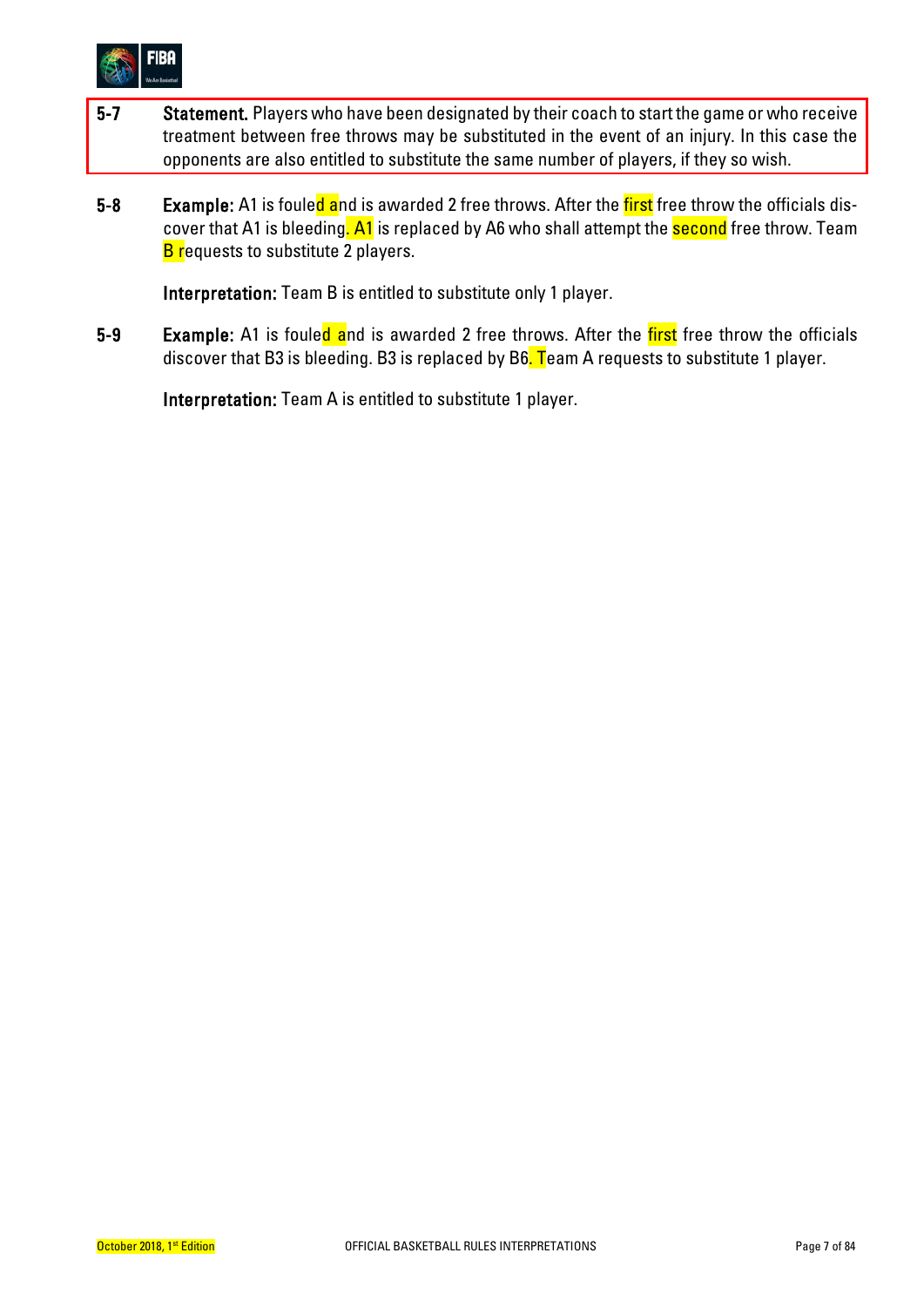

## **Art. 7 Coaches: Duties and Powers**

7-1 Statement. At least 40 minutes before the game is scheduled to begin, each coach or his representative shall give the scorer a list with the names and corresponding numbers of the team members who are eligible to play in the game, as well as the name of the captain, the coach and the assistant coach.

The coach is personally responsible that the numbers in the list correspond to the numbers on the shirts of the players. At least 10 minutes before the game is scheduled to begin, each coach shall confirm his agreement with the names and corresponding numbers of his team members, as well as the names of coach, assistant coach and captain by signing the scoresheet.

- 7-2 Example: Team A presents in due time the team list to the scorer. The numbers of 2 players are not the same as the numbers displayed on their shirts or the name of a player is omitted on the scoresheet. This is discovered:
	- (a) Before the start of the game.
	- (b) After the start of the game.

#### Interpretation:

- (a) The wrong numbers are corrected or the name of the player is added on the scoresheet without any sanction.
- (b) The official stops the game at a convenient moment so as not to disadvantage either team. The wrong numbers are corrected without any sanction. However, the name of the player cannot be added to the scoresheet.
- 7-3 Statement. At least 10 minutes before the game is scheduled to begin, each coach shall indicate the 5 players who are to start the game. Before the game starts the scorer shall check if there is an error regarding these 5 players and, if so, he shall notify the nearest official as soon as possible. If this is discovered before the start of the game the starting 5 players shall be corrected. If this is discovered after the start of the game it shall be disregarded.
- 7-4 Example: It is discovered that 1 of the players on the playing court is not 1 of the confirmed starting 5 players. This occurs:
	- (a) Before the start of the game.
	- (b) After the start of the game.

#### Interpretation:

- (a) The player shall be replaced without any sanction by 1 of the 5 players who were to start the game.
- (b) The error is disregarded and the game continues without any sanction.
- 7-5 Example: The coach asks the scorer to enter the small 'x' into the scoresheet for his 5 players who are to start the game.

**Interpretation<mark>: T</mark>he coach in perso<mark>n s</mark>hall indicate the 5 players who are to start the game by** marking a small 'x' beside the player's number in the 'Player in' column of the scoresheet.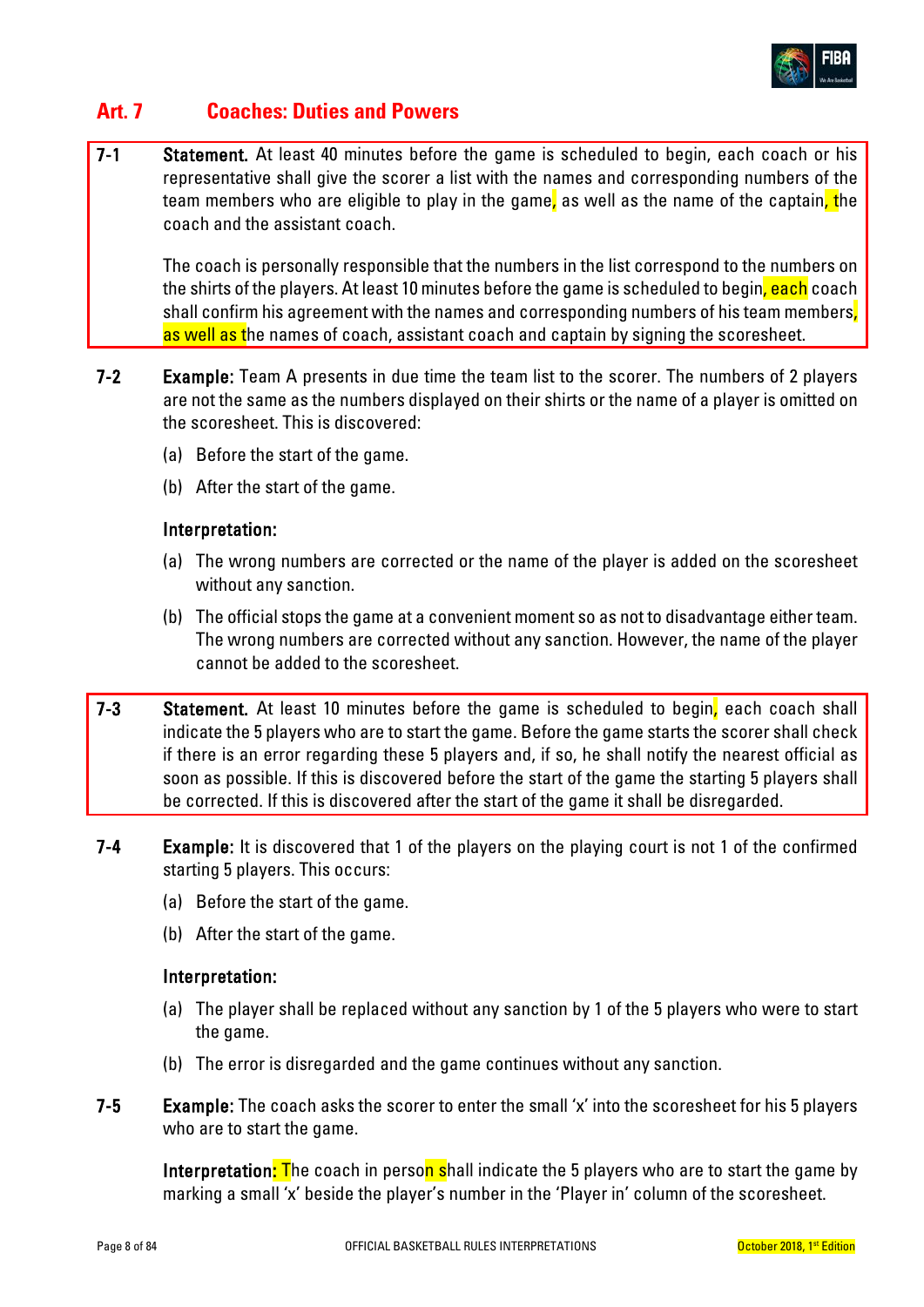

## **Art. 8 Playing time, tied score and overtime**

- 8-1 Statement. An interval of play begins:
	- 20 minutes before the game is scheduled to begin.
	- When the game clock signal sounds for the end of the quarter or overtime.
	- In case of an Instant Replay System (IRS) review, at the end of a quarter or overtime after the crew chief has communicated the final decision.
- 8-2 Example: A1 in the act of shooting is fouled simultaneously with the game clock signal for the end of the quarter. A1 is awarded 2 free throws.

Interpretation: The free throws shall be administered immediately. The timer shall start his stopwatch for measuring the interval of play after the free throws have been completed.

8-3 Example: A1 in the act of shooting is fouled simultaneously with the game clock signal for the end of the quarter. The officials become uncertain whether A1 shall be awarded 2 or 3 free throws. The officials decide to use the IRS.

Interpretation: The timer shall start his stopwatch for measuring the interval of play after the decision of the review has been communicated and 2 or 3 free throws have been completed.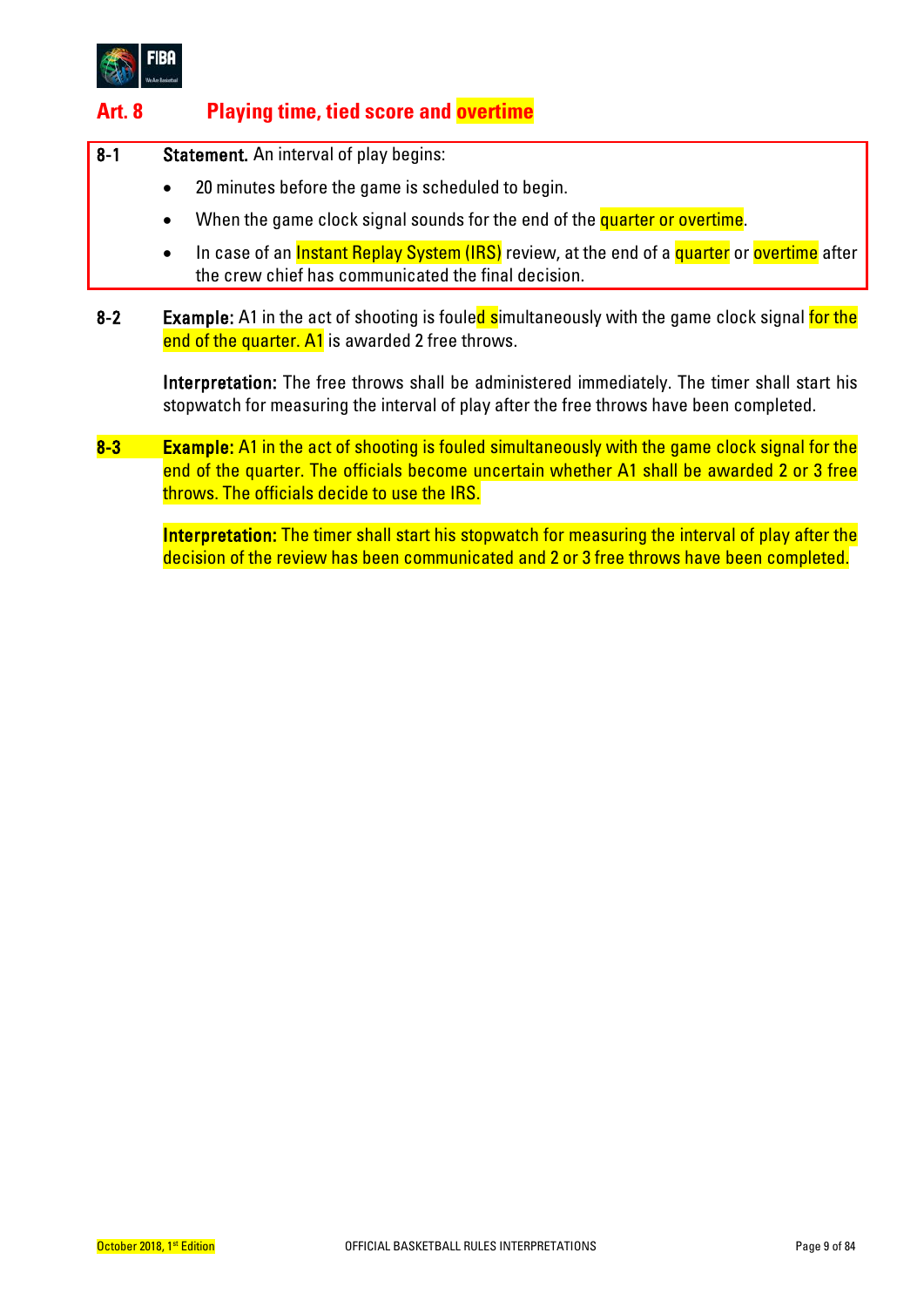

## **Art. 9 Beginning and end of a quarter, overtime or the game**

- 9-1 Statement. A game shall not begin unless each team has a minimum of 5 entitled players on the playing court ready to play. If fewer than 5 players are on the playing court at the time the game is to begin, the officials must be sensitive to any unforeseeable circumstance(s) that could explain the delay. If a reasonable explanation is provided for the delay, a technical foul shall not be charged. If, however, no such explanation is provided, a technical foul against the coach, recorded as 'B<sub>1</sub>' and/or forfeiture of the game may result upon arrival of further entitled players.
- 9-2 Example: When the game is scheduled to begin, team B has fewer than 5 players on the playing court and ready to play. The team B representative:
	- (a)  $\mathbf{I}$ s able to provide a reasonable and acceptable explanation for the late arrival of the team B players.
	- (b) Is unable to provide a reasonable and acceptable explanation for the late arrival of the team B players.

### Interpretation:

The beginning of the game shall be delayed for a maximum of 15 minutes. If the absent players arrive on the playing court ready to play before 15 minutes have passed:

- (a) The game shall begin and no penalty shall be charged.
- (b)  $\overline{A}$  technical foul may be charged against coach B, recorded as  $B_1$ <sup>'</sup>. Any team A player shall attempt 1 free throw, no line-up. The game shall begin with a jump ball.

In both cases, if the absent players have not arrived on the playing court ready to play before 15 minutes have passed, the game may be forfeited in favour of team A and the score recorded as 20:0. The crew chief shall report it, on the reverse side of the scoresheet, to the organising body of the competition.

**9-3** Example: At the beginning of the **second** half, team A cannot present 5 players entitled to play on the playing court because of injuries, disqualifications etc.

Interpretation: The obligation to present a minimum of 5 players is valid only for the beginning of the game. Team A shall continue to play with fewer than 5 players.

9-4 Example: Close to the end of the game, A1 commits his fifth foul and leaves the game. Team A shall continue the game with only 4 players as they have no more substitutes available. As team B is leading with more than 15 points, coach B demonstrating fair play wants to remove 1 of his players in order to play also with 4 players.

Interpretation: The request of coach B to play with less than 5 players shall be denied. As long as a team has sufficient players available, 5 players shall be on the playing court.

9-5 Statement. Art. 9 clarifies which basket a team is to defend and which basket it is to attack. If by confusion any quarter begins with both teams attacking/defending the wrong baskets, the situation shall be corrected as soon as it is discovered, without placing either team at a disadvantage. Any points scored, time used, fouls charged, etc. before the stopping of the game remain valid.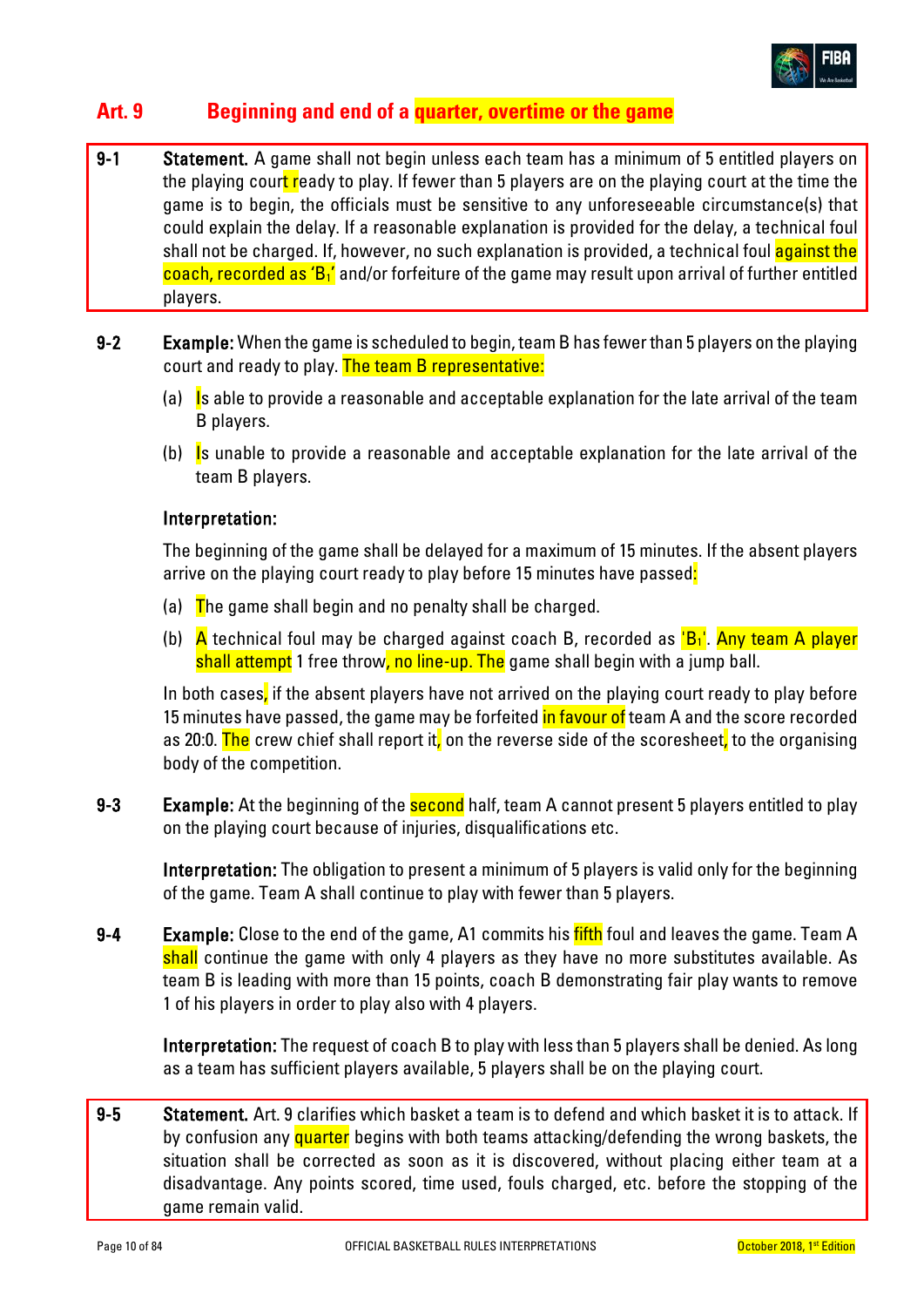

**9-6** Example: After the start of the game, the officials discover that teams are playing in the wrong direction.

Interpretation: The game shall be stopped as soon as possible and without placing any team at a disadvantage. Teams shall exchange baskets. The game shall be resumed from the mirroropposite place nearest to where the game was stopped.

#### 9-7 Statement. The game shall start with the jump ball at the centre circle.

9-8 Example: During the interval of play before the game, a technical foul is called on A1. Before the start of the game, coach B designates B1 to attempt 1 free throw, however B1 is not 1 of the team B starting 5 players.

Interpretation: 1 of the players designated as team B starting 5 players must attempt the free throw. Substitution cannot be granted before the playing time has started.

The game shall begin with a jump ball.

9-9 **Example:** During the interval of play before the game, a team A member commits an unsportsmanlike foul on a team B member.

Interpretation: That team B member shall attempt the 2 free throws before the beginning of the game.

If that team member is indicated as 1 of the 5 players to begin the game, he shall remain on the playing court.

If that team member is not indicated as 1 of the 5 players to begin the game, he shall not remain on the court and shall be replaced by 1 of the players designated as team B starting 5 players.

The game shall begin with a jump ball.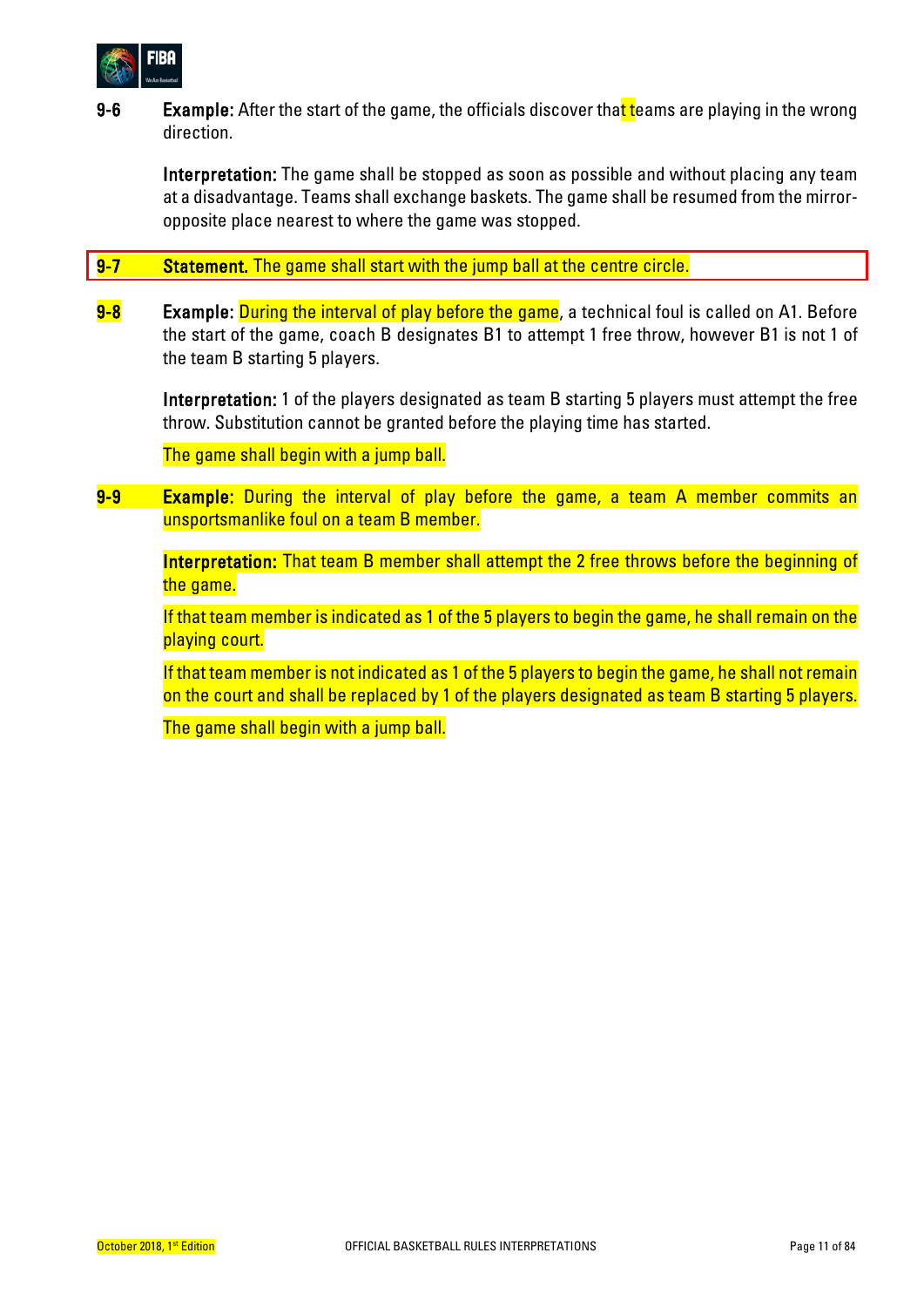

## **Art. 10 Status of the ball**

- 10-1 Statement. The ball does not become dead and the goal counts if made, when a player is in the act of shooting for a field goal and finishes his shot with a continuous motion while a player of the **defensive** team commits a foul on any opponent after the continuous motion of the shooter has started. This statement is equally valid if any player, coach, assistant coach, excluded player or accompanying delegation member of a defensive team commits a technical foul.
- 10-2 Example: A1 has begun the act of shooting for a field goal when B2 commits a foul on A2. A1 finishes his shot with a continuous motion.

Interpretation: The goal, if made, shall count.

10-3 Example: A1 has begun the act of shooting for a field goal when a technical foul is called on B1. A1 finishes his shot with a continuous motion and the ball enters the basket.

Interpretation: A1's goal counts. Any team A player shall attempt 1 free throw. The game shall be resumed with a team A throw-in from the place nearest to where the ball was located when the technical foul was called.

10-4 Example: A1 has begun the act of shooting for a field goal when a team B physiotherapist commits a technical foul. A1 finishes his shot with a continuous motion. A technical foul shall be charged against coach B, recorded as 'B<sub>1</sub>'.

Interpretation: The goal, if made, shall count. The game shall be resumed with a team A throwin from the place nearest to where the ball was located when the technical foul was called.

10-5 Example: A1 has begun the act of shooting for a field goal when A2 commits a foul on B2. A1 finishes his shot with a continuous motion.

Interpretation: The ball becomes dead when A2 commits a foul. The goal, if made, shall not count.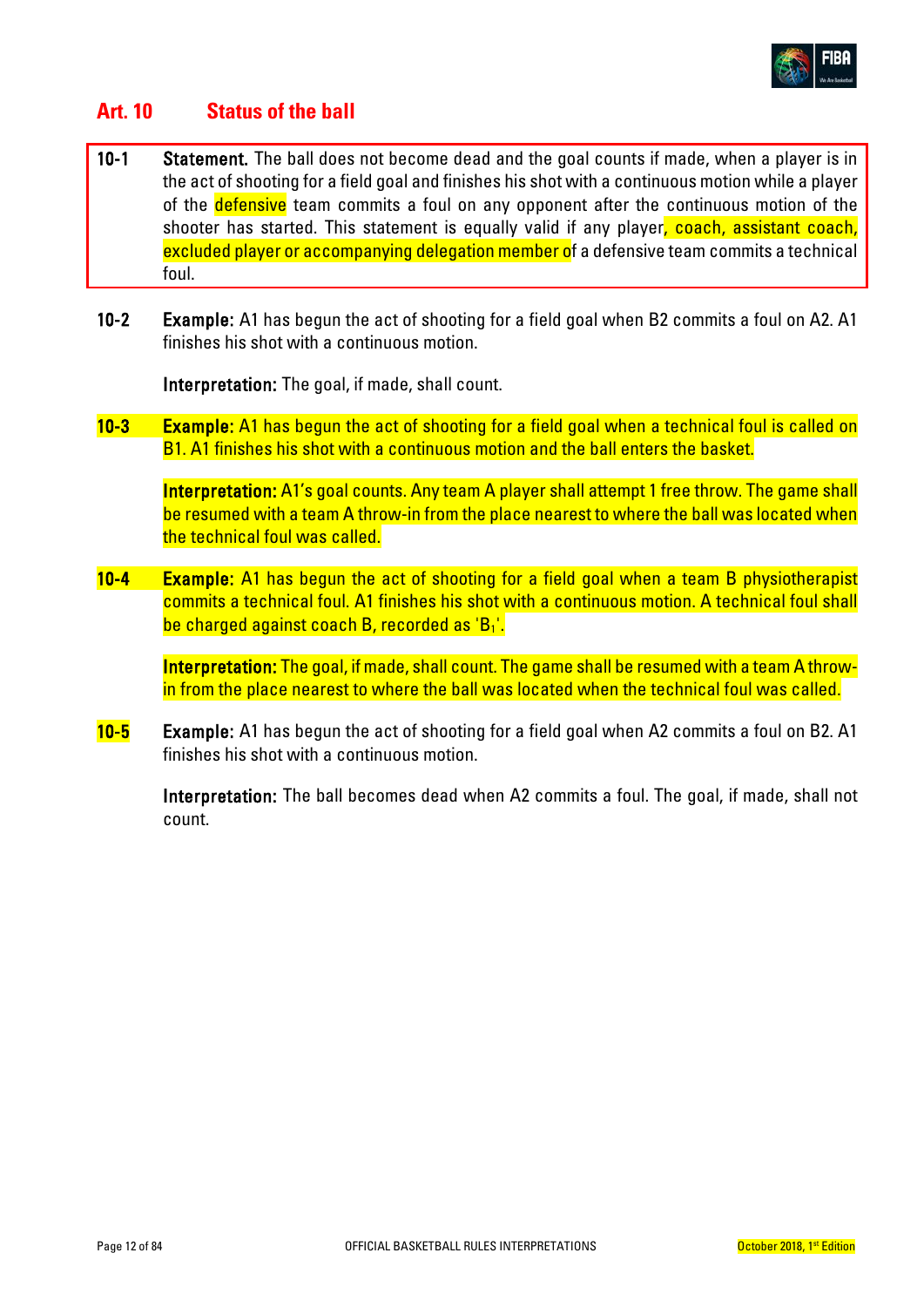

## **Art. 12 Jump ball and alternating possession**

- 12-1 Statement. The team that does not gain control of a live ball on the playing court after the opening jump ball at the beginning of the game shall be awarded the ball for a throw-in from the place nearest to where the next jump ball situation has occurred.
- 12-2 Example: The crew chief tosses the ball for the opening jump ball. Immediately after the ball is legally tapped by jumper A1:
	- (a) A held ball between A2 and B2 is called.
	- (b) A double foul between A2 and B2 is called.

Interpretation: Since the control of a live ball on the playing court has not yet been established, the official cannot use the alternating possession **procedure**. The crew chief shall administer another jump ball in the centre circle and A2 and B2 shall jump. Whatever time has passed on the game clock, after the ball is legally tapped and before the held ball/double foul situation is called, shall remain consumed.

- 12-3 Example: The crew chief tosses the ball for the opening jump ball. Immediately after the ball is legally tapped by jumper A1, the ball:
	- (a) Goes directly out-of-bounds.
	- (b) Is caught by A1 before it has touched one of the non-jumpers or the floor.

Interpretation: In both cases, team B is awarded a throw-in as the result of A1 violation. Team B shall have new 24 seconds if the throw-in is administered in the backcourt and 14 seconds if in the frontcourt. After the throw-in, the team that does not gain control of the live ball on the playing court shall be entitled to the first alternating possession at the place nearest to where the next jump ball situation has occurred.

12-4 Example: Team B is entitled to a throw-in under the alternating possession procedure. An official and/or a scorer makes an error and the ball is erroneously awarded to team A for the throw-in.

Interpretation: Once the ball touches or is legally touched by a player on the playing court, the error cannot be corrected. However, team B shall not lose its right for the next alternating possession throw-in at the next jump ball situation as a result of the error.

12-5 Example: Simultaneously with the game clock signal for the end of the first quarter, B1 commits an unsportsmanlike foul on A1.

Interpretation: A1 shall attempt 2 free throws, no line-up and no playing time remaining. After the 2 minutes interval of play, the game shall be resumed with a team A throw-in from the throw-in line in its frontcourt. Team A shall not lose its right to the next alternating possession throw-in at the next jump ball situation.

12-6 Example: Shortly after the game clock signal for the end of the third quarter, B1 commits an unsportsmanlike foul on A1. Team A is entitled to the alternating possession throw-in to start the **fourth** quarter.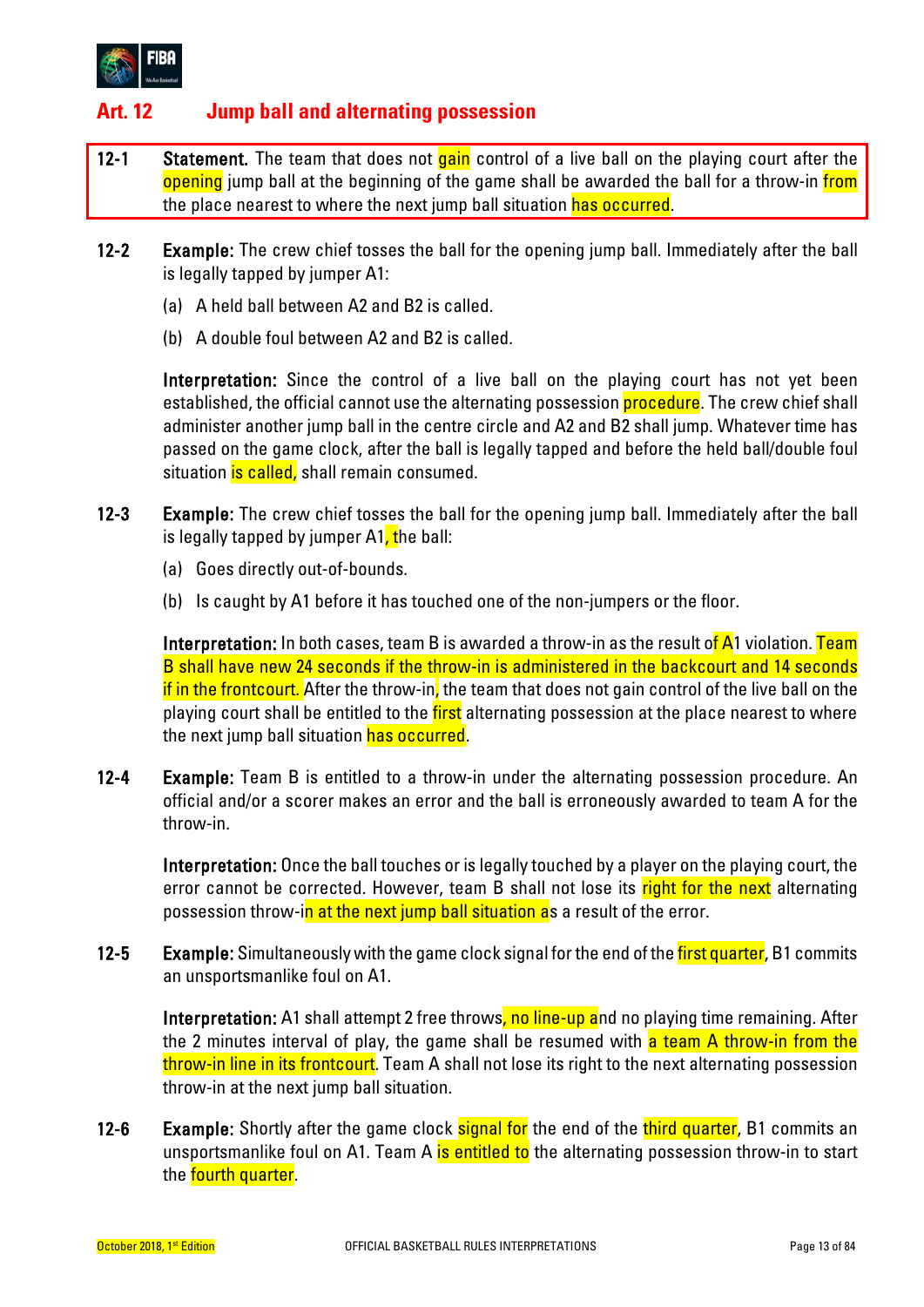

Interpretation: A1 shall attempt 2 free throws before the start of the fourth quarter, no line-up. The fourth quarter shall start with a team A throw-in from the throw-in line in its frontcourt. Team A shall not lose its right to the next alternating possession throw-in at the next jump ball situation.

12-7 Example: A1 jumps with the ball and is legally blocked by B1. Both players then return to the playing court with both of them having one or both hands firmly on the ball.

Interpretation: A held ball shall be called.

12-8 Example: A1 and B1 in the air have their hands firmly on the ball. After returning to the playing court, A1 lands with 1 foot on the boundary line.

Interpretation: A held ball shall be called.

12-9 Example: A1 jumps with the ball from his frontcourt and is legally blocked by B1. Both players then return to the playing court with both of them having 1 or both hands firmly on the ball. A1 lands with 1 foot in his backcourt.

Interpretation: A held ball shall be called.

12-10 Example: The crew chief tosses the ball for the opening jump ball. Before the ball has reached its highest point, jumper A1 touches the ball.

Interpretation: A1 has committed a jump ball violation. Team B shall be awarded a throw-in from its frontcourt, close to the centre line at the place nearest to where the violation was committed, with 14 seconds on the shot clock.

12-11 Example: The crew chief tosses the ball for the opening jump ball. Before the ball has reached its highest point, non-jumper A2 enters the circle from his backcourt.

Interpretation: A2 has committed a jump ball violation. Team B shall be awarded a throw-in from its frontcourt, close to the centre line at the place nearest to where the violation was committed, with 14 seconds on the shot clock.

12-12 Example: The crew chief tosses the ball for the opening jump ball. Before the ball has reached its highest point, non-jumper A2 enters the circle from his frontcourt.

Interpretation: A2 has committed a jump ball violation. Team B shall be awarded a throw-in from its backcourt, close to the centre line at the place nearest to where the violation was committed, with 24 seconds on the shot clock.

- 12-13 Statement. It is a jump ball situation resulting in an alternating possession throw-in, whenever a live ball lodges between the ring and the backboard, unless between free throws and unless after the last free throw followed by a possession of the ball as part of the foul penalty. If under the alternating possession procedure the shot clock shall be reset to 14 seconds when the shooting team is entitled to a throw-in or to new 24 seconds when the opposing team is entitled to a throw-in.
- 12-14 Example: On a shot for a field goal by A1, the ball lodges between the ring and the backboard. Team A is entitled to a throw-in under the alternating possession procedure.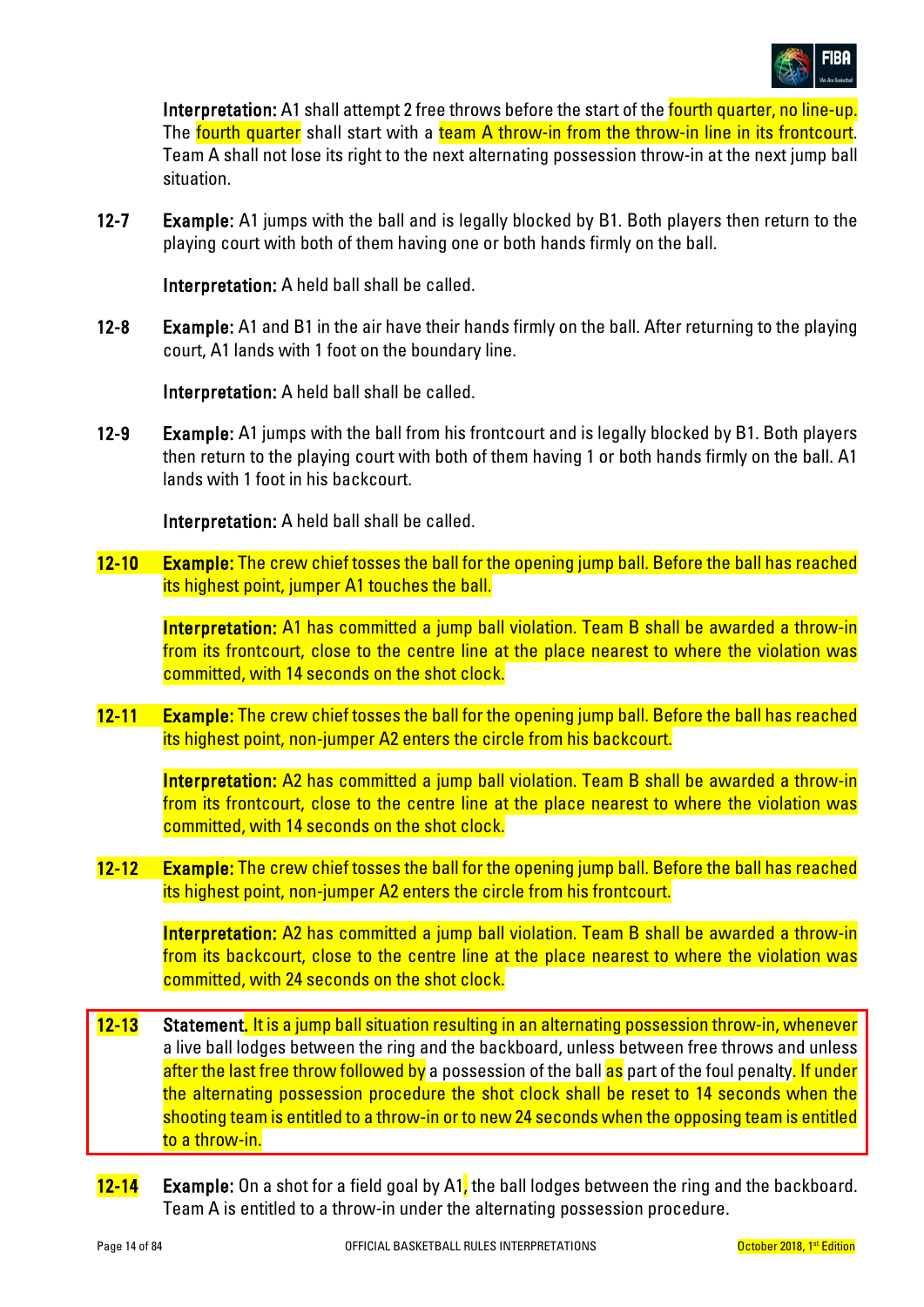

Interpretation: After the throw-in from the endline, team A shall have 14 seconds on the shot clock.

12-15 Example: The ball is in the air on A1's shot for a field goal when the shot clock signal sounds followed by the ball lodging between the ring and the backboard. Team A is entitled to a throwin under the alternating possession procedure.

Interpretation: After the throw-in from the endline, team A shall have 14 seconds on the shot clock.

- 12-16 Example: A1 in his act of shooting for a 2-point field goal is fouled by B2. The official calls an unsportsmanlike foul on B2. During the last free throw:
	- (a) The ball lodges between the ring and the backboard.
	- (b) A1 steps on the free-throw line while releasing the ball.
	- (c) The ball misses the ring.

Interpretation: In all cases, the free throw shall be considered unsuccessful. The game shall be resumed with a team A throw-in from the throw-in line in its frontcourt, with 14 seconds on the shot clock.

12-17 Example: After the throw-in from the centre line to start the second quarter, the ball lodges between the ring and the backboard. This is a jump ball situation.

Interpretation: The game shall be resumed with a team B throw-in from the endline in its backcourt, next to the backboard. The shot clock shall be reset to 24 seconds. The team that does not gain control of the live ball on the playing court after the throw-in shall be entitled for the next alternating possession from the place nearest to where the next jump ball situation has occurred.

- 12-18 Statement. A held ball occurs when one or more players from opposing teams have 1 or both hands firmly on the ball so that neither player can gain control without undue roughness.
- 12-19 Example: A1 with the ball in his hands is in the continuous motion towards the basket in order to score. At this moment, B1 places his hands firmly on the ball and now A1 makes more steps than allowed by the traveling rule.

Interpretation: A held ball shall be called.

- 12-20 Statement. A violation by a team during its alternating possession throw-in causes that team to lose the alternating possession throw-in.
- **12-21** Example: With 4:17 minutes remaining on the game clock in the third quarter during an alternating possession throw-in:
	- (a) Thrower-in A1 steps into the playing court while having the ball in his hand(s).
	- (b) A2 reaches with his hands over the boundary line before the ball has been thrown-in across the boundary line.
	- (c) Thrower-in A1 takes more than 5 seconds to release the ball.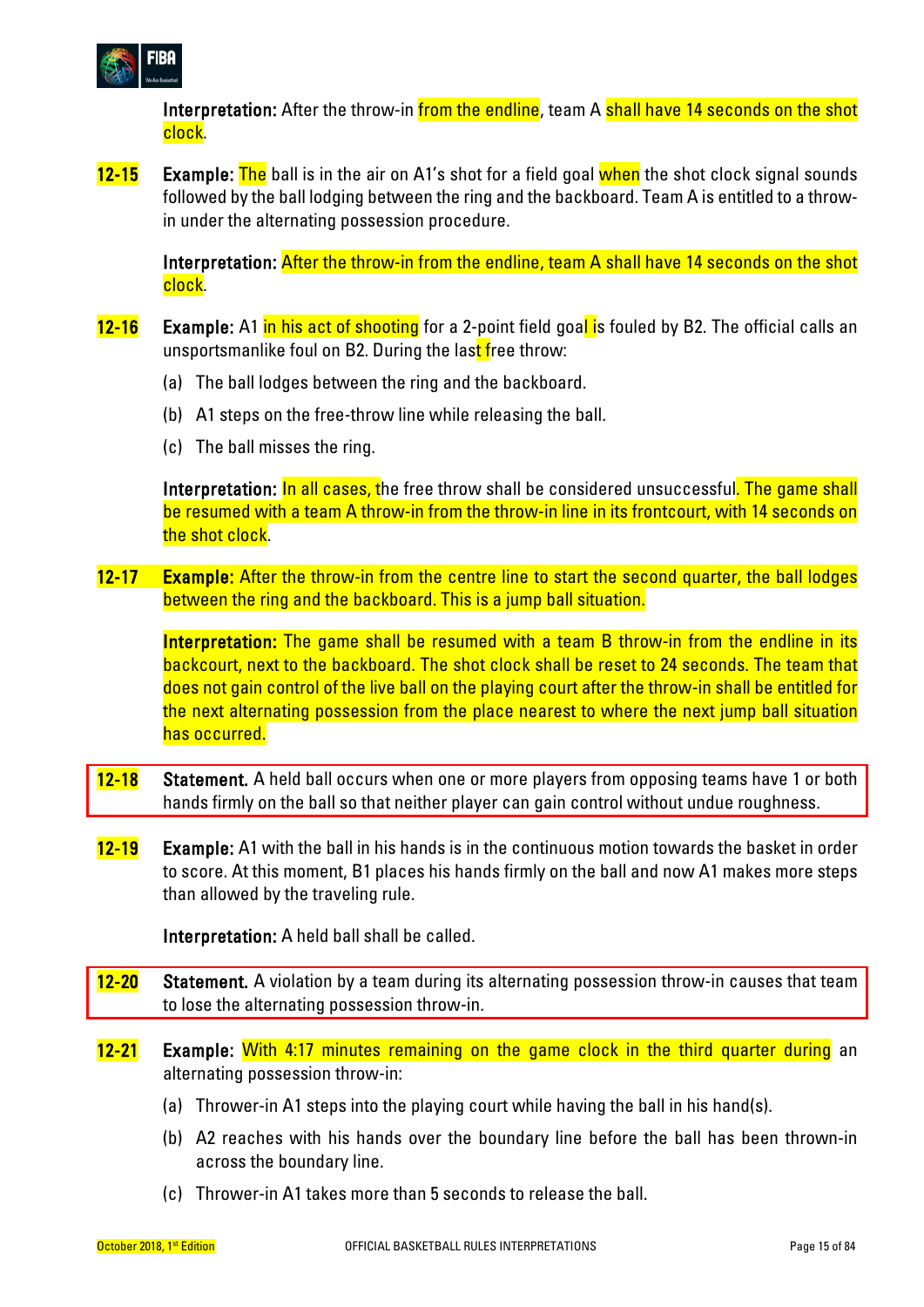

Interpretation: In all cases, the team taking the throw-in commits a violation. The ball shall be awarded to the opponents for a throw-in from the place of the original throw-in. The direction of the alternating possession arrow shall be reversed immediately.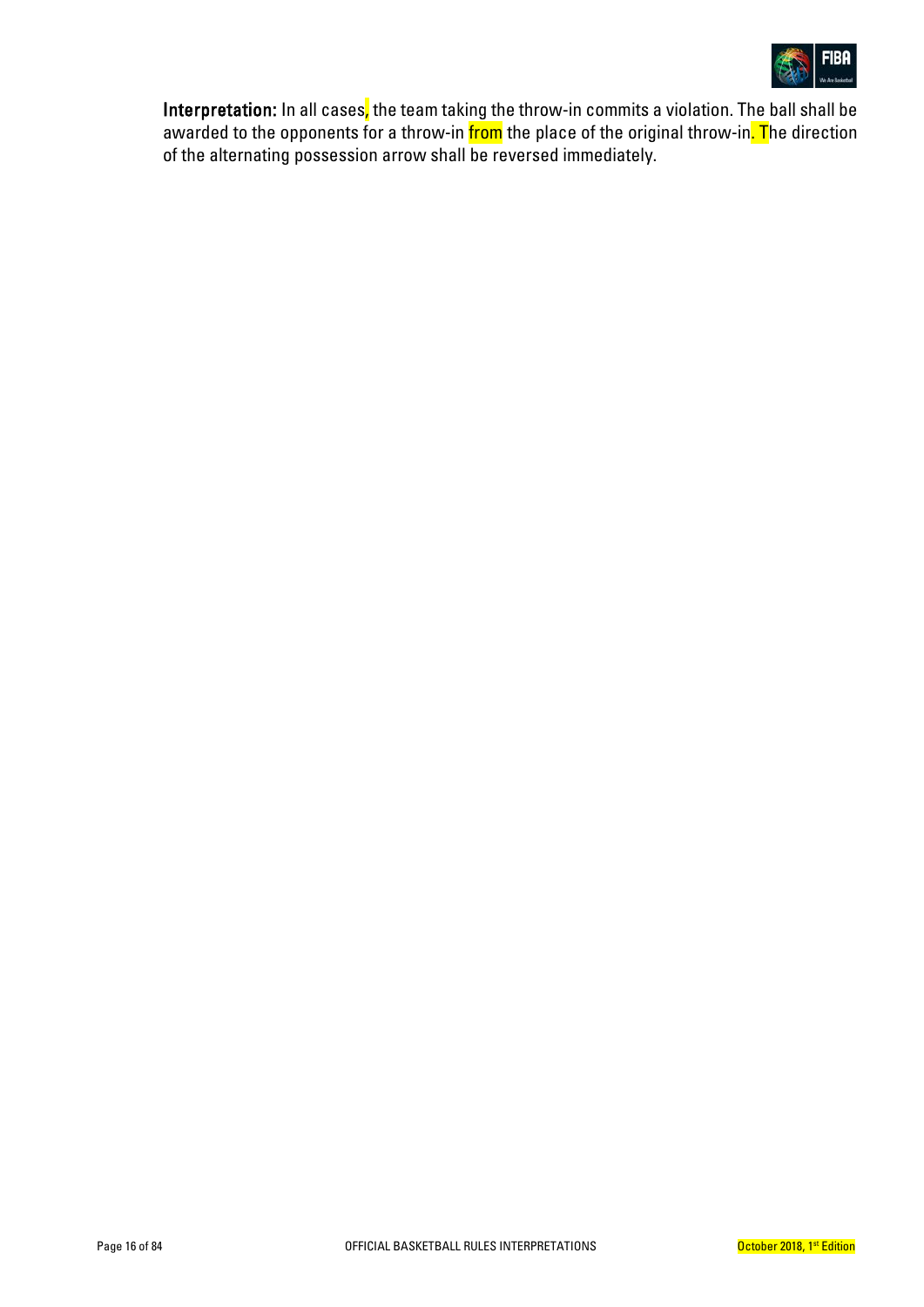

# **Art. 13 How the ball is played**

- 13-1 Statement. To place the ball between the legs in order to fake a pass is a violation.
- 13-2 Example: A1 has ended his dribbling. Before passing he places the ball between his legs and fakes a pass.

**Interpretation: This is a violation.**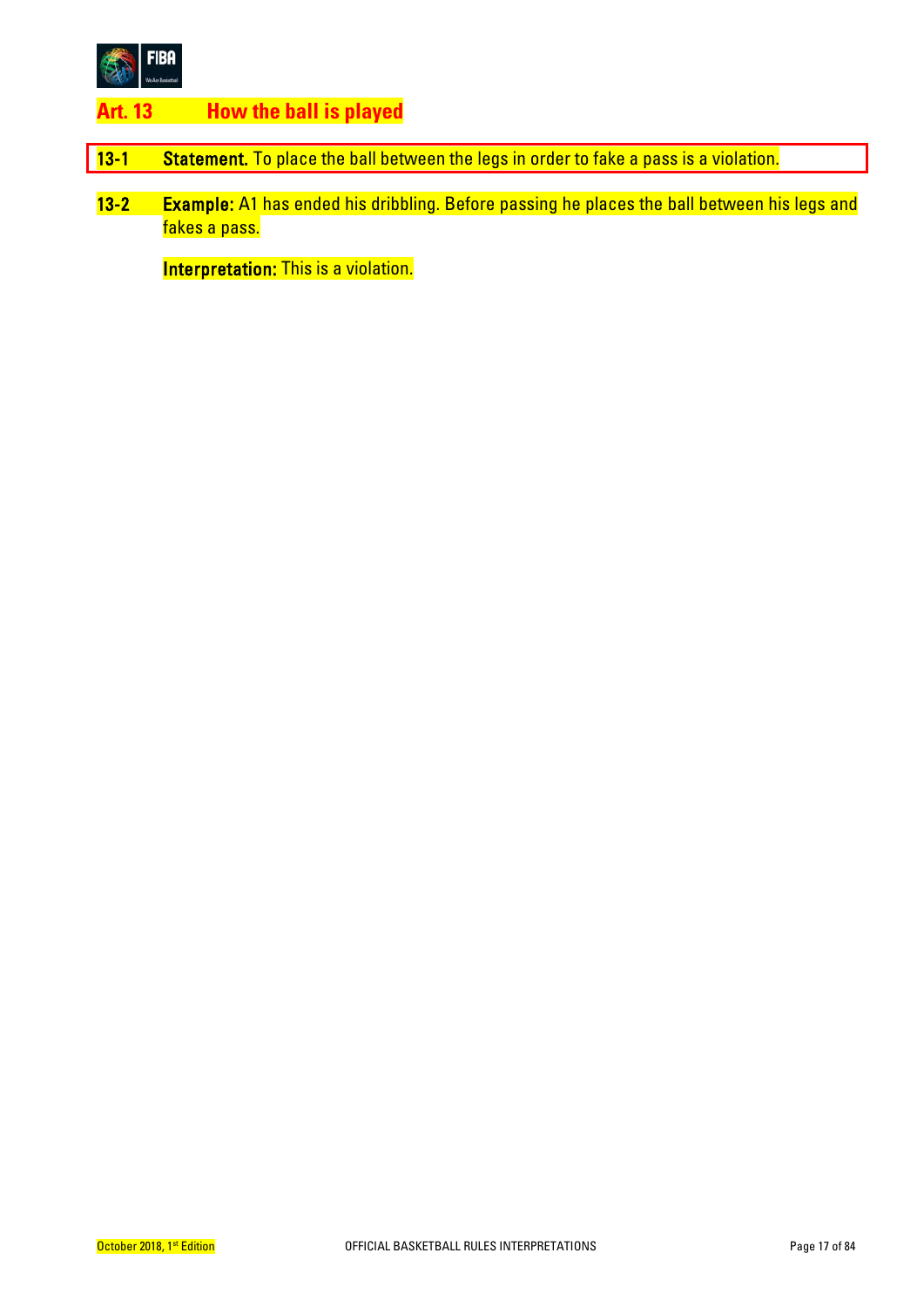

## **Art. 14 Control of the ball**

- 14-1 Statement. Team control starts when a player of that team is in control of a live ball by holding or dribbling it or has a live ball at his disposal.
- 14-2 Example: In the judgement of the officials, regardless whether the game clock is stopped or not, a player deliberately delays the process of taking the ball.

Interpretation: The ball becomes live when the official places the ball on the floor next to the throw-in place or free-throw line.

- 14-3 Example: Team A has been in control of the ball for 15 seconds. A1 tries to pass the ball to A2 and the ball moves across the boundary line. B1 tries to catch the ball and jumps from the playing court over the boundary line. B1 is still airborne when he:
	- (a) Taps the ball with 1 hand or both hands,
	- (b) Catches the ball with both hands or the ball comes to rest in 1 hand

and the ball returns to the playing court where it is caught by A2.

#### Interpretation:

- (a) Team A remains in control of the ball. The shot clock continues.
- (b) Team B has gained team control. The shot clock for team A shall be reset.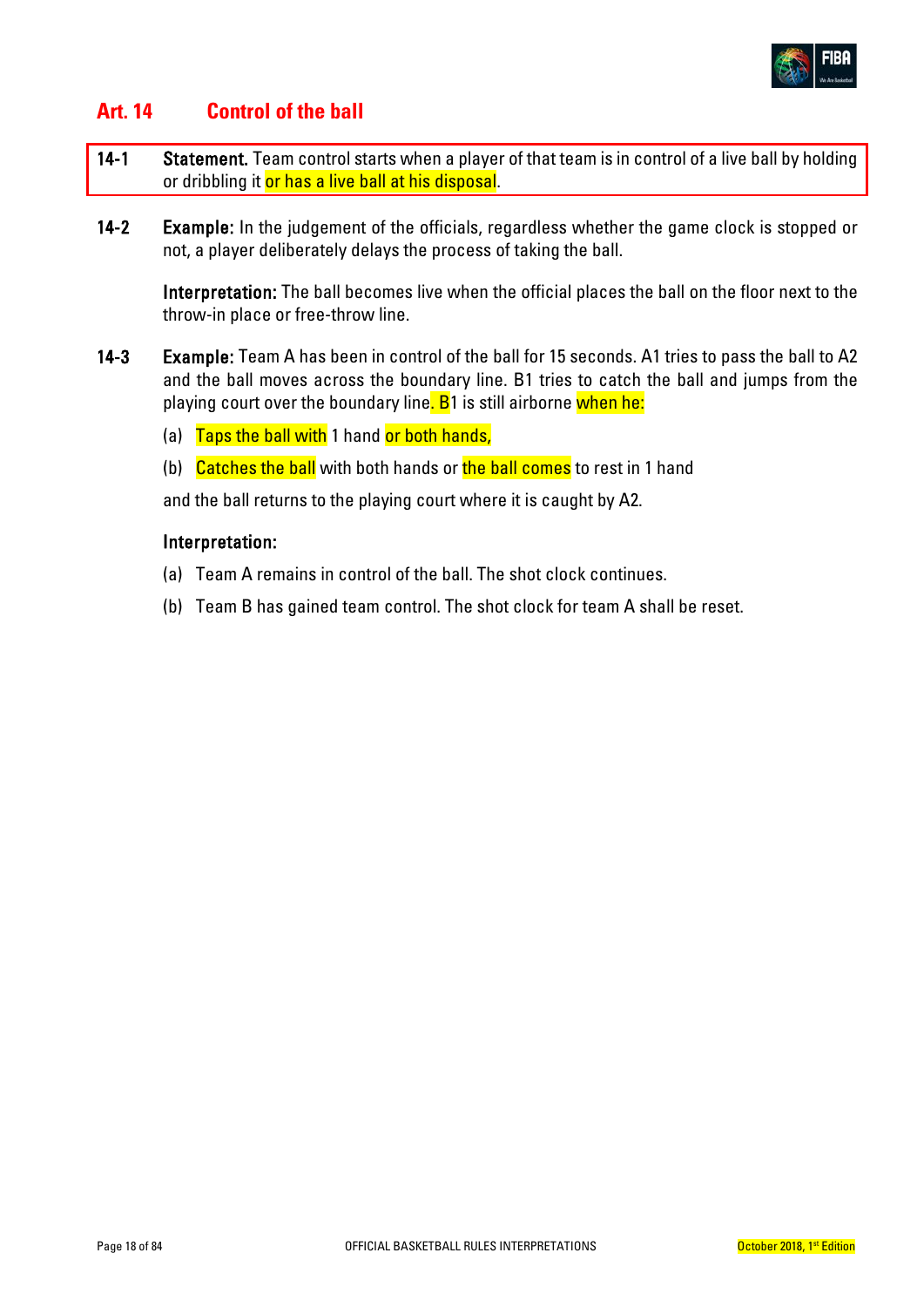

## **Art. 15 Player in the act of shooting**

- 15-1 Statement. When a player is in the act of shooting and, after being fouled he passes the ball off, he is no longer considered to be in the act of shooting.
- 15-2 Example: During his act of shooting A1 has the ball in both hands when he is fouled by B1. After the foul A1 passes to A2.

Interpretation: A1 is no longer considered to be in the act of shooting.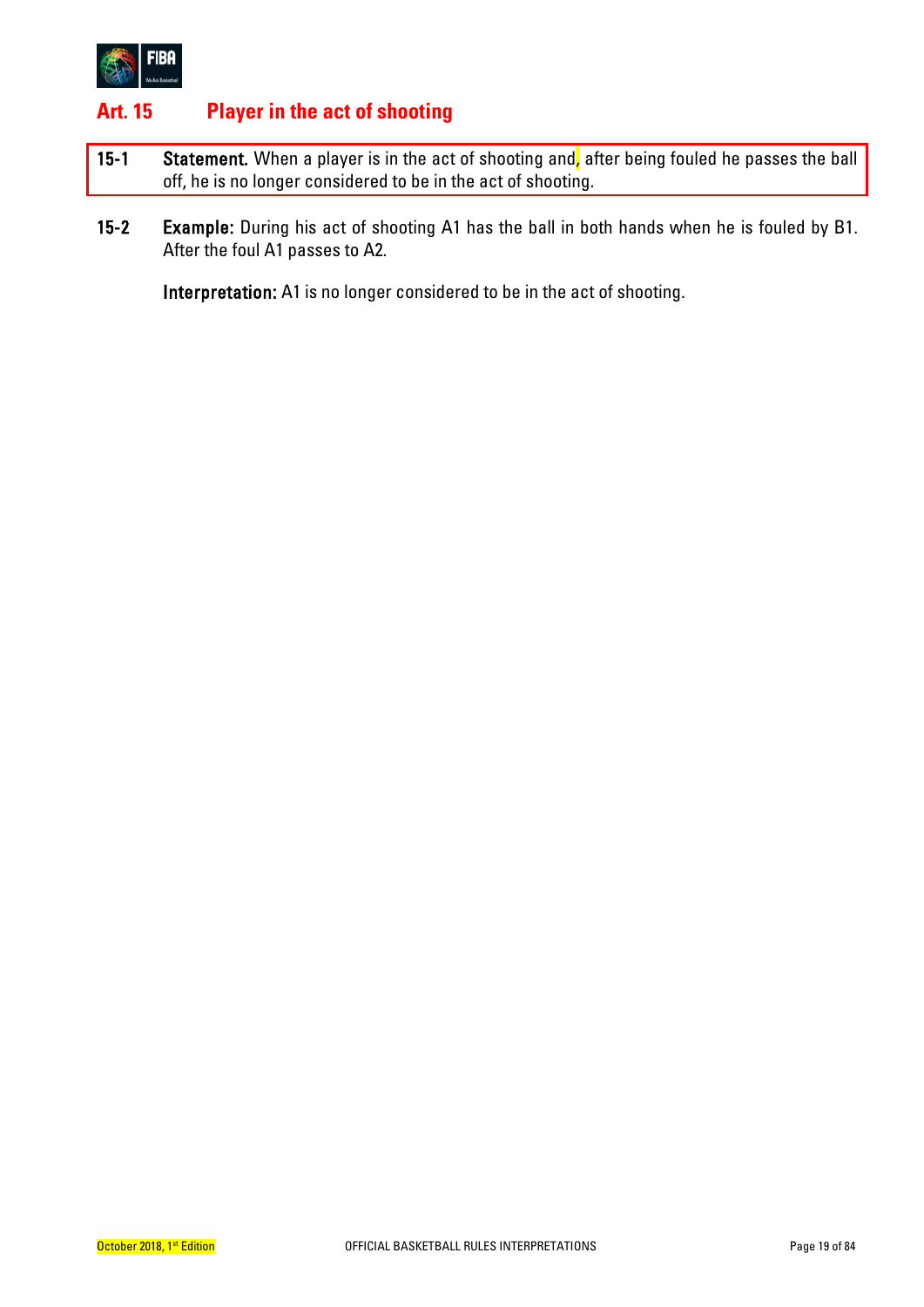

## **Art. 16 Goal: When made and its value**

- 16-1 Statement. The value of a field goal is defined by the place on the floor from where the shot was released. A goal released from the 2-point field goal area counts 2 points, a goal released from the 3-point field goal area counts 3 points. A goal is credited to the team attacking the opponents' basket into which the ball has entered.
- 16-2 Example: A1 released the ball on a shot from the 3-point field goal area. The ball on its upward flight is legally touched by any player who is within the team A's 2-point field goal area. The ball then continues its flight and enters the basket.

Interpretation: Team A shall be awarded 3 points as A1's shot was released from the 3-point field goal area.

16-3 Example: A1 released the ball on a shot from the 2-point field goal area. The ball on its upward flight is legally touched by B1 who has jumped from A's 3-point field goal area. The ball then continues its flight and enters the basket.

Interpretation: Team A shall be awarded 2 points as A1's shot was released from the 2-point field goal area.

- 16-4 Statement. If the ball enters the basket, the value of the field goal is defined by whether the ball:
	- (a) Has entered the basket directly, or
	- (b)  $\Box$  On the pass is touched by any player or touches the floor before entering the basket.
- 16-5 Example: A1 passes the ball from the 3-point field goal area and the ball directly enters the basket.

Interpretation: Team A shall be awarded 3 points as A1's pass was released from the 3-point field goal area.

- 16-6 Example: A1 passes the ball from the 3-point field goal area and the ball is touched by any player or the ball touches the floor:
	- (a) In team A's 2-point field goal area, or
	- (b) In team A's 3-point field goal area,

before it enters the basket.

Interpretation: In both cases, team A shall be awarded 2 points as the ball did not enter the basket directly.

16-7 Statement. In a throw-in situation or on a rebound after the last free throw, there is always a time period from the moment the inbounds player touches the ball until that player releases the ball on a shot. This is particularly important to take into consideration near the end of a quarter. There must be a minimum amount of time available for such a shot before time expires. If 0:00.3 second is displayed on the game clock, it is the duty of the official(s) to determine whether the shooter released the ball before the game clock signal sounds for the end of the quarter. If, however, 0:00.2 or 0:00.1 second is displayed on the game clock, the only type of a valid field goal made by an airborne player is by tapping or directly dunking the ball.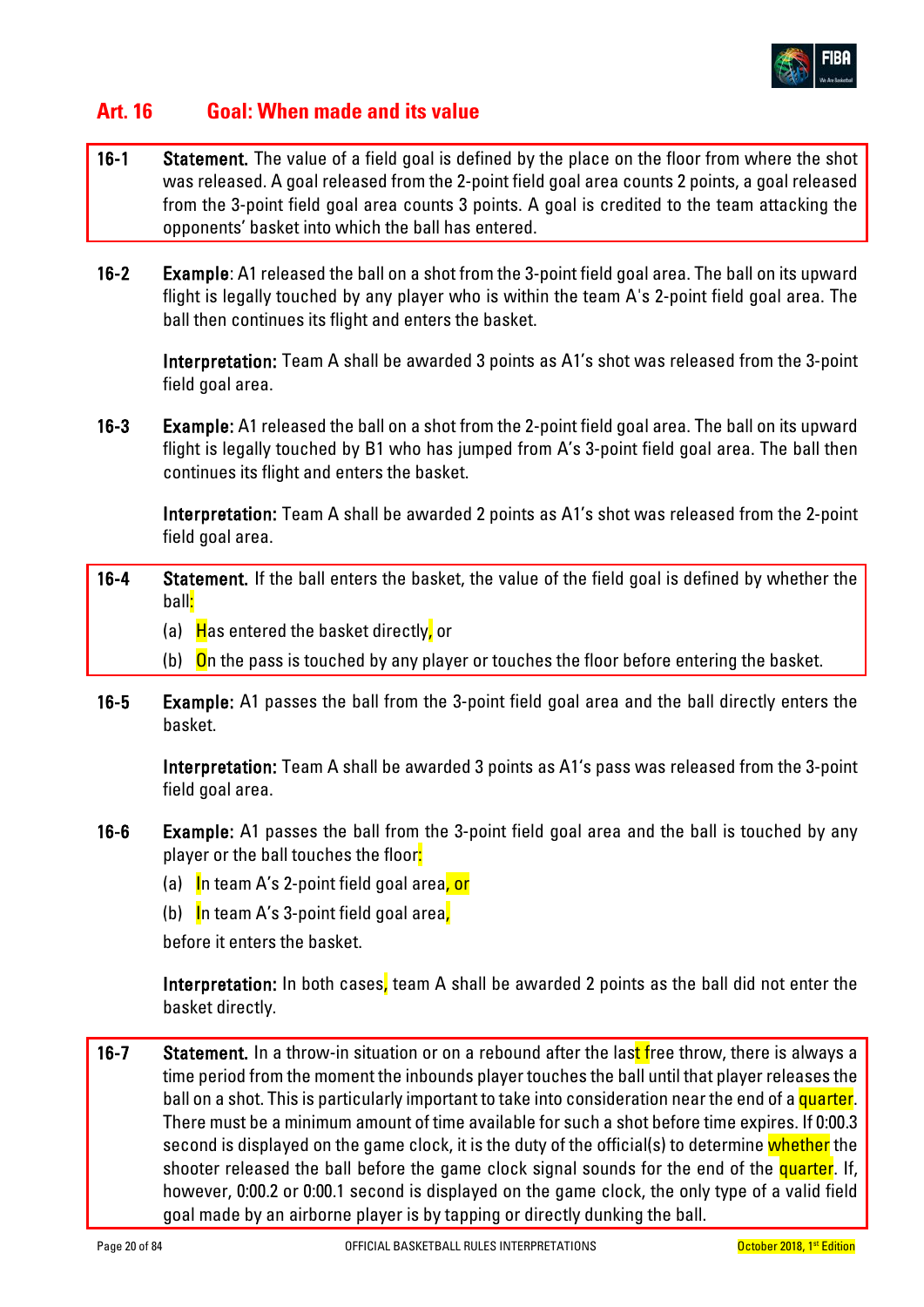

16-8 Example: Team A is awarded a throw in with

- (a)  $0:00.3$
- (b) 0:00.2 or 0:00.1,

displayed on the game clock.

## Interpretation:

- (a) If a shot for a field goal is attempted and the game clock signal sounds for the end of the quarter during the attempt, it is the responsibility of the officials to determine whether the ball was released before the game clock signal has sounded for the end of the quarter.
- $(b)$  The basket can be awarded only if the ball, while in the air on the throw-in pass, is tapped or directly dunked into the basket.
- 16-9 Statement. A goal is made when a live ball enters the basket from above and remains within or passes through the basket entirely. When:
	- (a)  $\overline{A}$  defensive team requires a time-out at any time during the game after a basket has been scored, or
	- (b) The game clock shows 2:00 minutes in the **fourth quarter** or in an **overtime**,

the game clock shall be stopped when the ball has **entirely** passed the basket as shown in Diagram 1.



<span id="page-20-0"></span>16-10 Example: At the beginning of a quarter, team A is defending its own basket when B1 erroneously dribbles to his own basket and scores a field goal.

Interpretation: Team A captain on the playing court shall be awarded 2 points.

16-11 Example: A1 shoots for a field goal. B1 touches the ball while it is within the basket but has not yet entirely passed through the basket.

Interpretation: This is an interference violation. The goal shall count.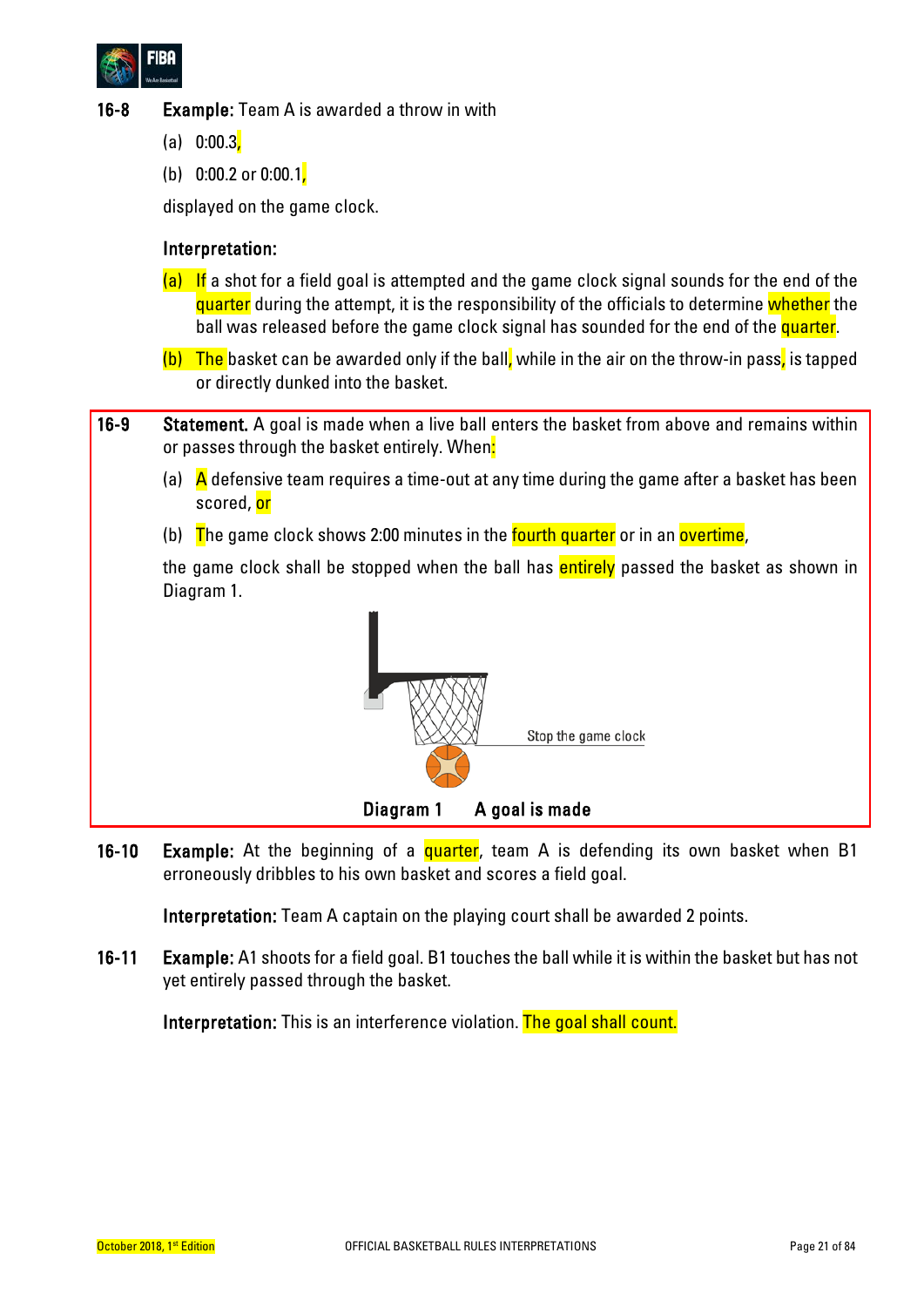

## **Art. 17 Throw-in**

- 17-1 Statement. Before the player taking the throw-in has released the ball on a throw-in, it is possible that the throwing-in motion could cause that player's hand(s) with the ball to break the plane of the boundary line separating the inbounds area from the out-of-bounds area. In such situations, it continues to be the responsibility of the defensive player to avoid interfering with the throw-in by contacting the ball while it is still in the hands of the player taking the throw-in.
- 17-2 Example: With 4:37 remaining on the game clock in the third period, A1 is awarded a throw-in. While holding the ball:
	- $(a)$  A1's hand(s) crosses the plane of the boundary line so that the ball is above the inbounds area. B1 grabs the ball that is in A1's hand(s) or taps the ball out of A1's hand(s) without causing any physical contact against A1.
	- (b) B1 moves his hands over the boundary line towards A1 to stop his pass to A2 on the playing court.

Interpretation: In both cases, B1 has interfered with the throw-in, therefore delaying the game. The official calls a violation. In addition a verbal warning shall be given to B1 and communicated to coach B. This warning shall apply to all team B players for the remainder of the game. Any repetition of a similar action by any team B player may result in a technical foul.

- 17-3 Statement. When the game clock shows 2:00 minutes or less in the fourth quarter and in each overtime on a throw-in, the players of the defensive team shall not move over the boundary line in order to interfere with the throw-in.
- 17-4 Example: With 0:54 remaining on the game clock in the fourth quarter, team A is entitled to a throw-in. Before handing the ball to thrower-in A1, the official shows the warning signal for an illegal boundary line crossing. After that, B1 moves his hand towards A1 over the boundary line before the ball has been thrown-in across the boundary line.

Interpretation: B1 shall be charged with a technical foul.

- 17-5 Statement. The player taking the throw-in must pass the ball (not hand the ball) to a teammate on the playing court.
- **17-6** Example: Thrower-in A1 hands the ball to A2 who is on the playing court.

Interpretation: A1 has committed a throw-in violation. The ball must leave the player's hand(s) in order for the throw-in to be considered legal. Team B shall be awarded a throw-in from the place of the original throw-in.

- 17-7 Statement. On a throw-in, other player(s) shall not have any part of their bodies over the boundary line before the ball is passed across the boundary line.
- 17-8 Example: Thrower-in A1 has received the ball from the official and he:
	- (a) Places the ball on the floor after which the ball is taken by A2.
	- (b)  $H$ ands the ball to A2 in the out-of-bounds area.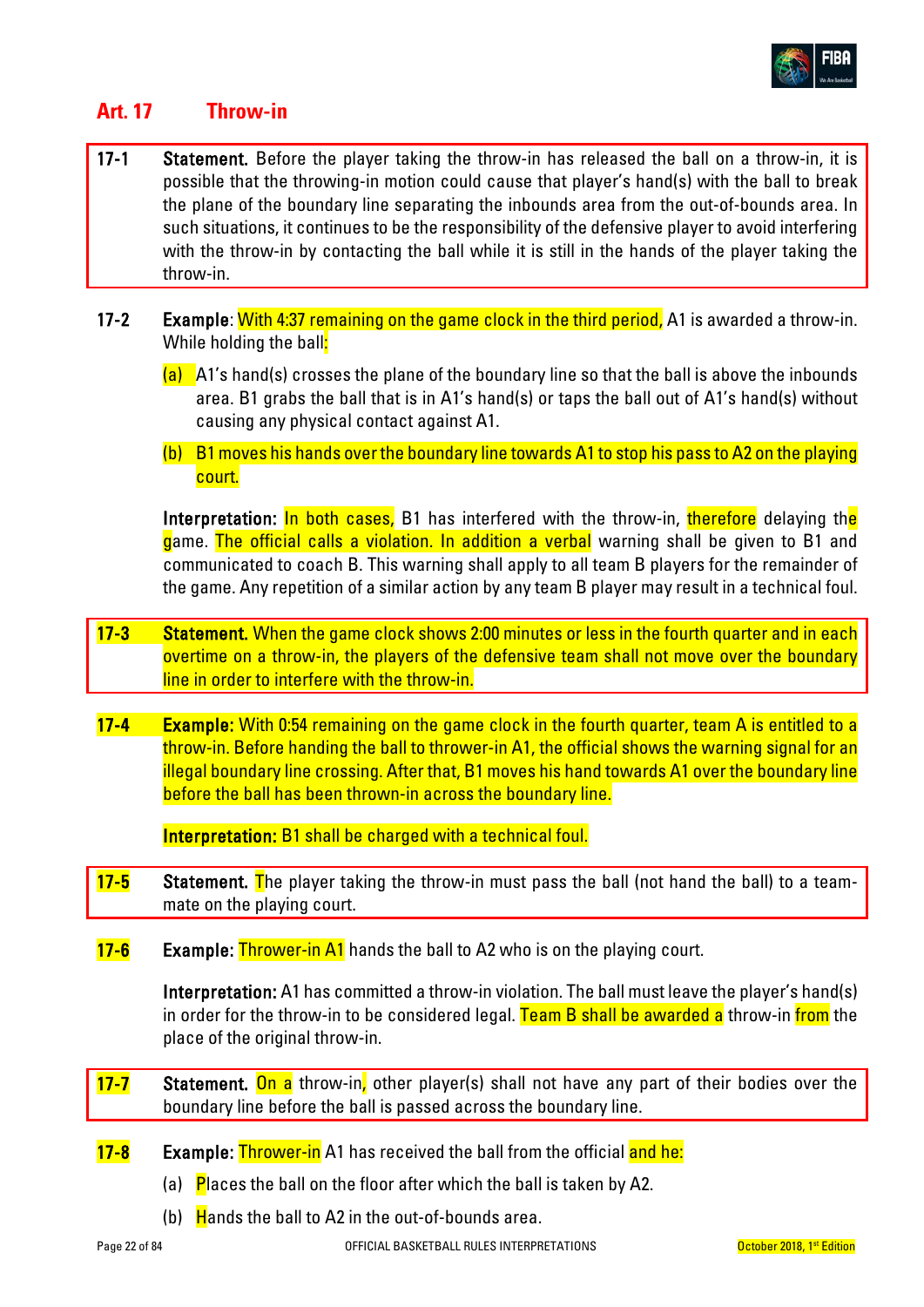

Interpretation: In both cases, a violation of A2 as he moves his body over the boundary line before A1 has passed the ball across the boundary line.

- 17-9 Example: After a team A successful field goal or a successful last free throw a time-out is granted to team B. Following the time-out, B1 receives the ball from the official for a throw-in from the endline. B1 then:
	- (a) Places the ball on the floor after which the ball is taken by B2.
	- (b) Hands the ball to B2, who is also standing behind the endline.

Interpretation: In both cases, a legal play. The only restriction for team B is that its players must pass the ball into the playing court within 5 seconds.

- 17-10 Statement. If a time-out is granted to a team that has been awarded possession of the ball in its backcourt when the game clock shows 2:00 minutes or less in the fourth quarter and in each overtime, and after the time-out, the coach has the right to decide whether the throw-in shall be administered from the throw-in line in the team's frontcourt or from the team's backcourt. After a time-out following an unsportsmanlike or disqualifying foul, the game shall be resumed with a throw-in from the throw-in line at the team's frontcourt.
- 17-11 Example: In the last minute of the game, A1 has dribbled in his backcourt when team B player taps the ball out-of-bounds at the free-throw line extended. A time-out is granted to team A.

Interpretation: At the latest after the time-out, the crew chief shall ask coach A of his decision where the throw-in shall be administered. Coach A shall say loudly in English "frontcourt" or "backcourt" and at the same time showing with his arm to the place (frontcourt or backcourt), where the throw-in shall be administered. Coach A decision is final and irreversible. The crew chief shall inform coach B of the coach A decision.

The game shall be resumed with team A throw-in only, if the positions of the players of both teams on the playing court clearly indicate their understanding from where the game is to be resumed.

- 17-12 Example: In the last minute of the game with 17 seconds on the shot clock, A1 has dribbled in his backcourt when team B player taps the ball out-of-bounds at the free-throw line extended.
	- (a) A time-out is granted to team B.
	- (b) A time-out is granted to team A.
	- (c) A time-out is granted first to team B and immediately after to team A (or vice-versa).

#### Interpretation:

- (a) The game shall be resumed with a team  $\overline{A}$  throw-in from the free-throw line extended at its backcourt. Team A shall have 17 seconds on the shot clock.
- (b) and (c) If coach A opts for the throw-in from its frontcourt, the game shall be resumed with a team A throw-in from the throw-in line in its frontcourt with 14 seconds on the shot clock.

If coach A opts for the throw-in from its backcourt, team A shall have 17 seconds on the shot clock.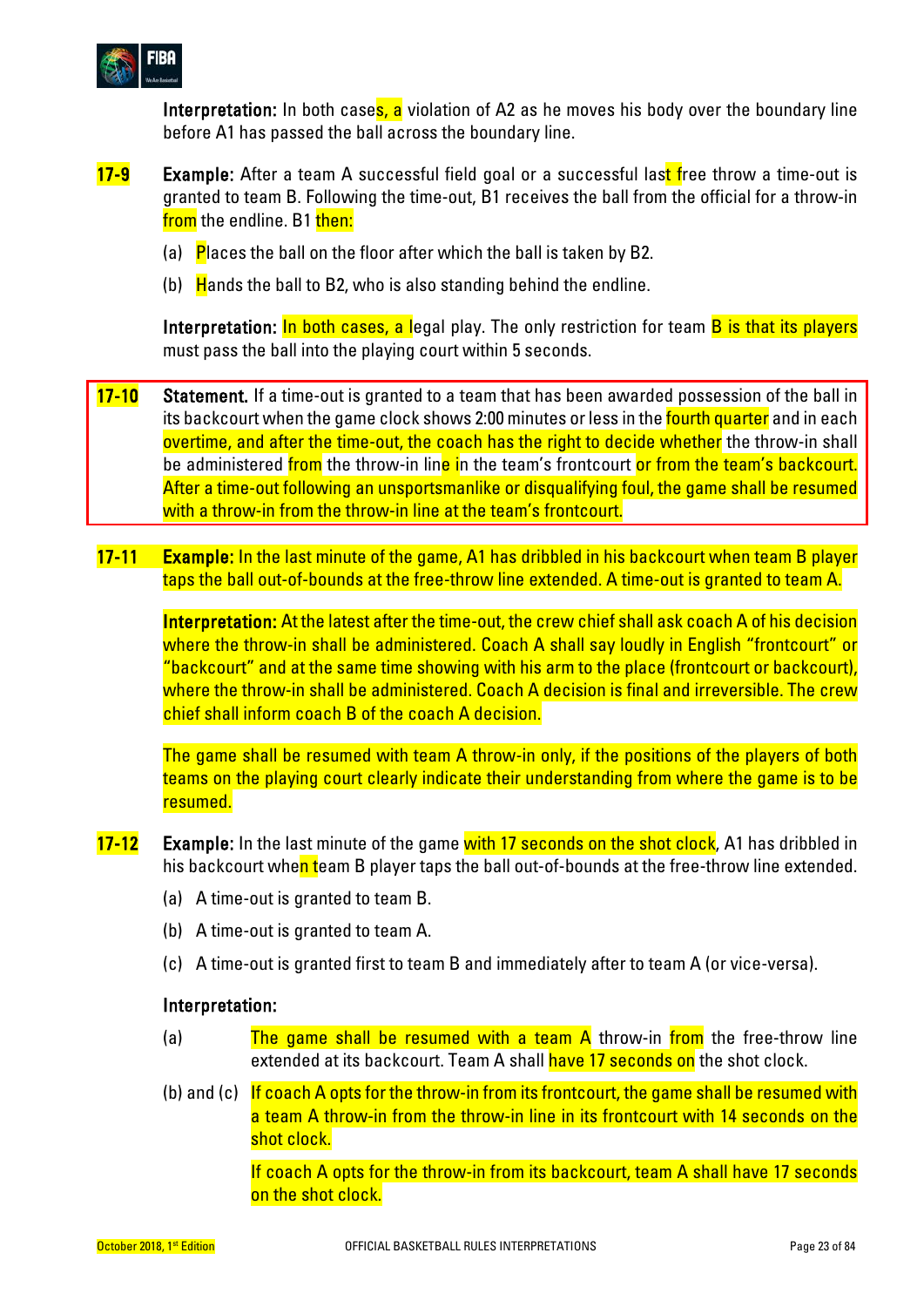

17-13 Example: With 0:57 remaining on the game clock in the fourth quarter, A1 attempts 2 free throws. During the **second** free throw A1 steps on the free-throw line while shooting and a violation is called. Team B is granted a time-out.

Interpretation: After the time-out, if coach B opts for resuming the game with a throw-in from:

- (a) The throw-in line in the team's frontcourt, team B shall have 14 seconds on the shot clock.
- (b) The team's backcourt, team B shall have new 24 seconds on the shot clock.
- 17-14 Example: With 0:26 remaining on the game clock in the fourth quarter, A1 has dribbled for 6 seconds in his backcourt, when:
	- (a) B1 taps the ball out-of-bounds,
	- (b) B1 commits the third foul for team B in the quarter.

**Team A** is granted a time-out.

Interpretation: After the time-out:

If coach A opts for the throw-in from the throw-in line in the team's frontcourt, in both cases, team A shall have 14 seconds on the shot clock.

If coach A opts for the throw-in from the team's backcourt, team A shall have:

(a) 18 seconds,

(b) 24 seconds

on the shot clock.

- 17-15 Example: With 1:24 remaining on the game clock in the fourth quarter, A1 has dribbled the ball in his frontcourt when B1 taps the ball to team A's backcourt where any team A player starts to dribble again. B2 now taps the ball out-of-bounds in the team A backcourt with:
	- (a) 6 seconds,
	- (b) 17 seconds

on the shot clock. Team A is granted a time-out.

#### Interpretation: After the time-out:

If coach A opts for the throw-in from the throw-in line in the team's frontcourt, team A shall have

(a) 6 seconds,

(b) 14 seconds

on the shot clock.

If coach A opts for the throw-in from the team's backcourt, team A shall have

(a) 6 seconds,

(b) 17 seconds

on the shot clock.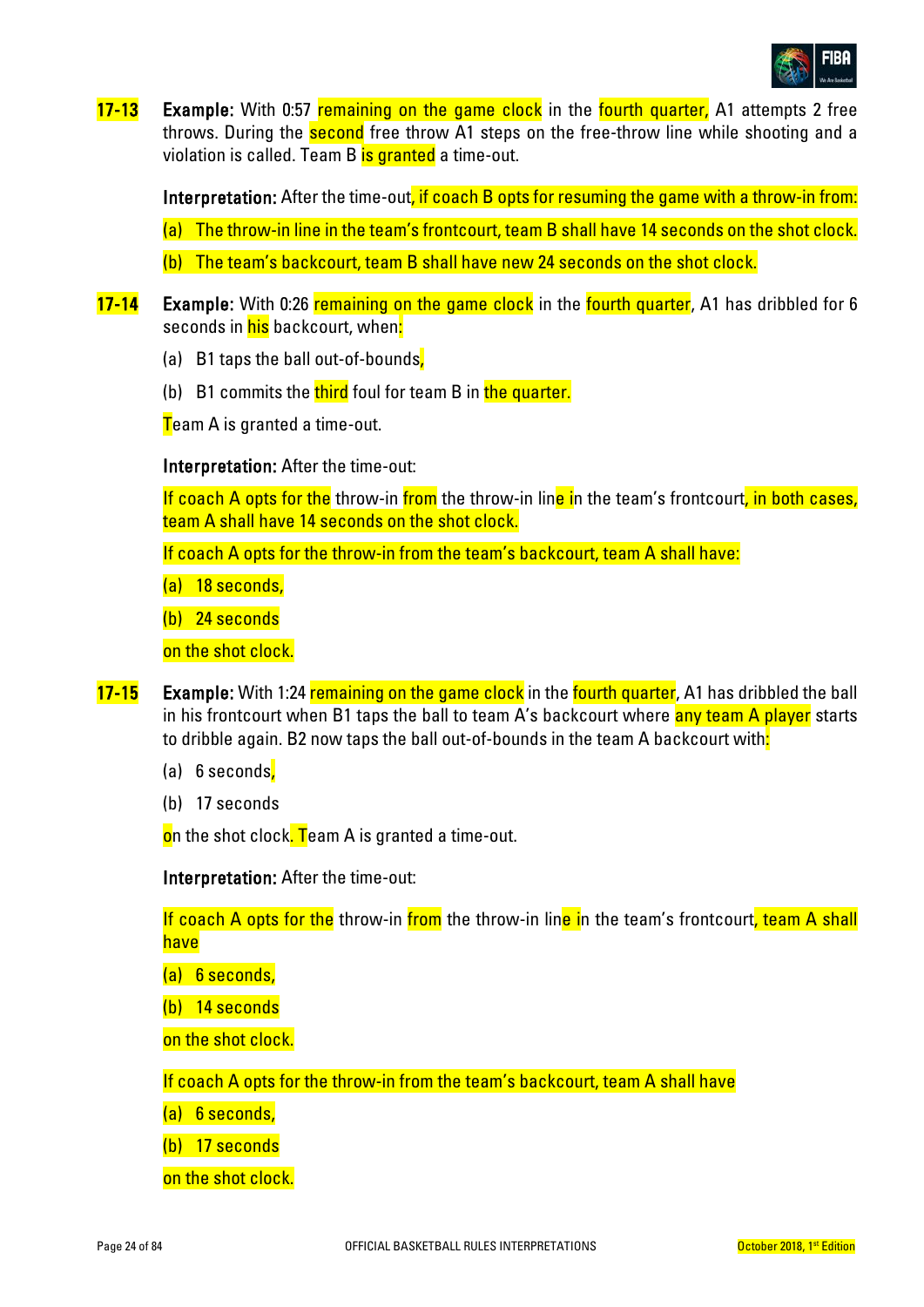

- 17-16 Example: With 0:48 remaining on the game clock in the fourth quarter, A1 has dribbled the ball in his frontcourt when B1 taps the ball to team A's backcourt where any team A player starts to dribble the ball again. B2 now commits the team's third foul in the quarter in the team A backcourt with
	- (a) 6 seconds,
	- (b) 17 seconds

on the shot clock. Team A is granted a time-out.

#### Interpretation: After the time-out:

If coach A opts for the throw-in from the throw-in line in the team's frontcourt, in both cases team A shall have 14 seconds on the shot clock.

If coach A opts for the throw-in from the backcourt, in both cases team A shall have new 24 seconds on the shot clock.

17-17 Example: With 4:32 remaining on the game clock in the third quarter, team A has been in control of the ball in its backcourt for 5 seconds when A6 and B6 are disqualified for entering the playing court in a fighting situation. The **disqualifying** foul penalties cancel each other. The game shall be resumed with a team A throw-in from the throw-in line in team A's frontcourt. Before the throw-in is administered, coach A is granted a time-out.

Interpretation: Following the time-out, if coach A opts for the throw-in from the team's frontcourt, team A shall have 14 seconds on the shot clock. If coach A opts for the throw-in from the team's backcourt, team A shall have 19 seconds on the shot clock.

- 17-18 Statement. At the beginning of all quarters and overtimes other than the first quarter, the throw-in shall be administered from the centre line extended, opposite the scorer's table, unless otherwise stated in these rules.
- 17-19 Example: The player taking the throw-in from the centre line extended opposite the scorer's table at the beginning of a quarter or overtime commits a violation.

Interpretation: The ball is awarded to the opponents for a throw-in from the place of the original throw-in. In this situation with 24 seconds on the shot clock the player taking the throwin can pass the ball to either the frontcourt or the backcourt.

17-20 Example: A1 taking the throw-in from the centre line extended opposite the scorer's table at the beginning of a quarter or overtime passes the ball to A2 from where it goes out-of-bounds in the team A's backcourt.

Interpretation: The game shall be resumed with a throw-in in the team B's frontcourt from the place nearest to where the ball went out-of-bounds with 14 seconds on the shot clock.

17-21 Example: A1 taking the throw-in from the centre line extended opposite the scorer's table at the beginning of a quarter or overtime passes the ball to A2 from where it goes out-of-bounds in the team A's frontcourt.

Interpretation: The game shall be resumed with a throw-in in the team B's backcourt from the place nearest to where the ball went out-of-bounds with new 24 seconds on the shot clock.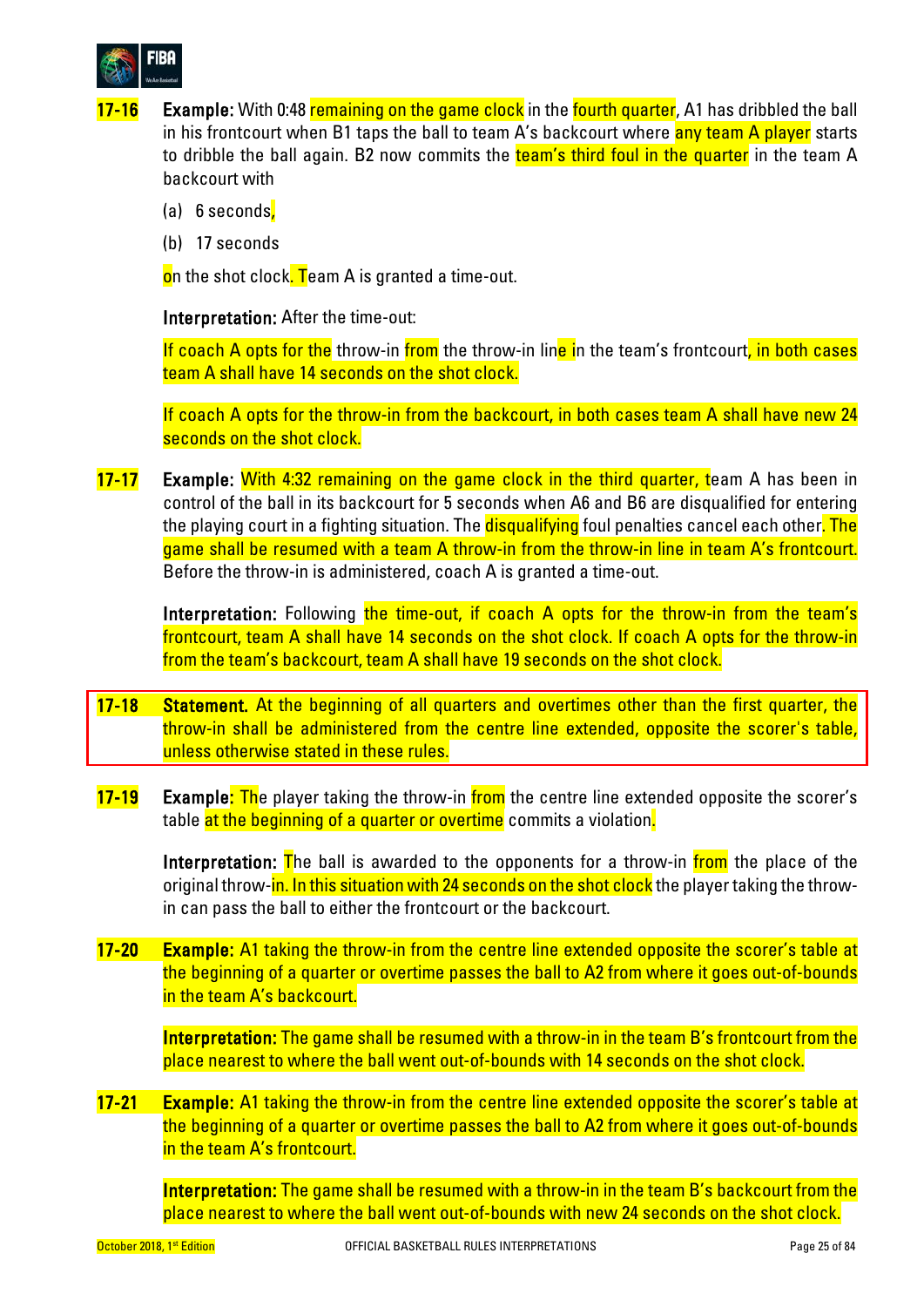

17-22 Statement. Following an unsportsmanlike or disqualifying foul, the game shall be resumed with a throw-in from the throw-in line at the team's frontcourt.

17-23 Example: A1 commits an unsportsmanlike foul during the interval of play between the first and second quarter.

Interpretation: Any team B player shall attempt 2 free throws, no line-up, before the start of the second quarter. The game shall be resumed with a throw-in from the throw-in line in team B's frontcourt. Team B shall have 14 seconds on the shot clock. The direction of the possession arrow remains unchanged.

- **17-24** Statement. On a throw-in, the following situations may occur:
	- (a) The ball is passed over the basket and a player of either team touches it by reaching through the basket from below.
	- (b) The ball lodges between the ring and the backboard.
	- (c) The ball is intentionally thrown at the ring in order to reset the shot clock.
- 17-25 Example: Thrower-in A1 passes the ball over the basket when a player of either team touches it by reaching through the basket from below.

Interpretation: This is a violation. The game shall be resumed with a throw-in by the opponents from the free-throw line extended. If the defensive team commits the violation, an offensive team cannot score any points, as the ball did not come from the inbounds area of the playing court.

17-26 Example: Thrower-in A1 passes the ball towards team B's basket and it lodges between the ring and the backboard.

**Interpretation:** This is a jump ball situation. The game shall be resumed with applying the alternating possession procedure:

- If team A is entitled to the throw-in, the game shall be resumed with a team A throw-in from the endline in its frontcourt, next to the backboard. The shot clock shall be reset to 14 seconds.
- If team B is entitled to the throw-in, the game shall be resumed with a team B throw-in from the endline in its backcourt, next to the backboard. The shot clock shall be reset to new 24 seconds.
- 17-27 Example: With 5 seconds on the shot clock, thrower-in A1 passes the ball towards team B's basket where it touches the ring.

Interpretation: The shot clock operator shall not reset his clock, as the game clock has not started yet. The game clock shall be started simultaneously with the shot clock. If team A gains control of the ball the shot clock shall be reset to 14 seconds. If team B gains control of the ball the shot clock shall be reset to 24 seconds.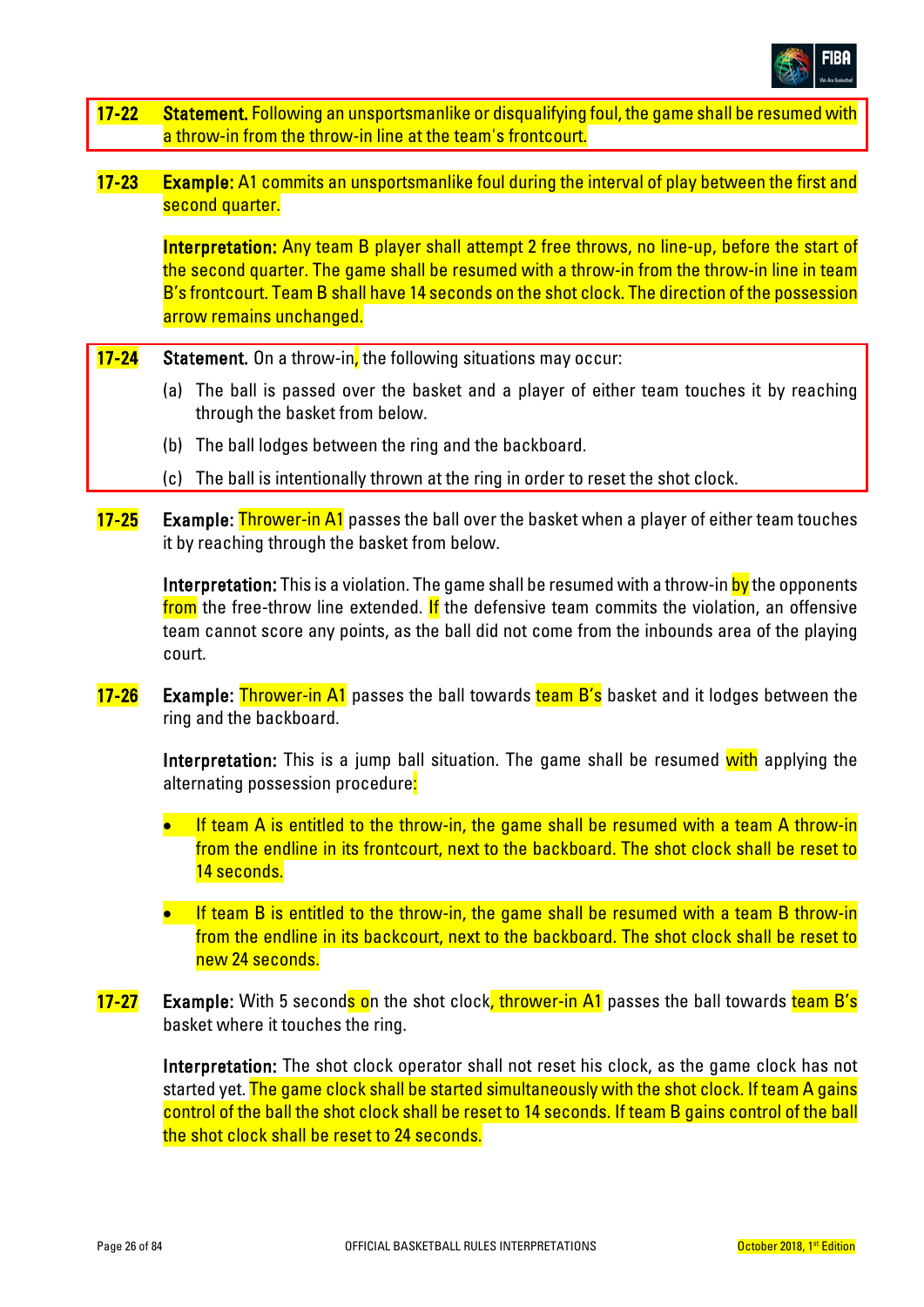

17-28 Statement. After the ball has been placed at the disposal of the player taking the throw-in, the player may not bounce the ball so as the ball touches the inbounds area and then the player touches the ball again before it has touched or been touched by another player on the playing court.

17-29 Example: A1 is awarded a throw-in. A1 then bounces the ball which touches:

- (a) The inbounds area,
- (b) The out-of-bounds area,

and then catches it again.

### Interpretation:

- (a) A1 has committed a throw-in violation. Once the ball leaves the hand(s) of the player taking the throw-in and touches the inbounds area, he shall not touch the ball before it touches (or has been touched) by another player on the playing court.
- (b) If the player did not move for more than a total of 1 meter between bouncing the ball and catching it again, the action is legal and the 5-second period shall continue.
- 17-30 Statement. The player taking the throw-in shall not cause the ball to touch out-of-bounds, after it had been released on the throw-in.

## 17-31 Example: Thrower-in A1 passes the ball from his:

(a) Frontcourt,

(b) Backcourt

to A2. The ball goes out-of-bounds without touching any player on the playing court.

Interpretation: Violation of A1. The game shall be resumed with a team B throw-in from the place of the original throw-in in the:

- (a) Backcourt with 24 seconds,
- (b) Frontcourt with 14 seconds

on the shot clock.

17-32 Example: Thrower-in A1 passes the ball to A2. A2 receives the ball with one foot touching the boundary line.

Interpretation: Violation of A2. The game shall be resumed with a team B throw-in from the place nearest to the place, where A2 has touched the boundary line.

### 17-33 Example: A1 is awarded a throw-in from the sideline close to the centre line:

- (a) In his backcourt, entitled to pass the ball at any place into the playing court.
- (b) In his frontcourt, entitled to pass the ball only into his frontcourt.
- (c)  $\overline{A}$ t the beginning of the **second quarter**, from the centre line extended, opposite the scorer's table, entitled to pass the ball at any place into the playing court.

After having the ball at his disposal, A1 makes 1 normal lateral step, therefore changing his position regarding the frontcourt or backcourt.

Interpretation: In all cases, A1 keeps the right being entitled to pass the ball either into the frontcourt or into the backcourt as he had at his initial position.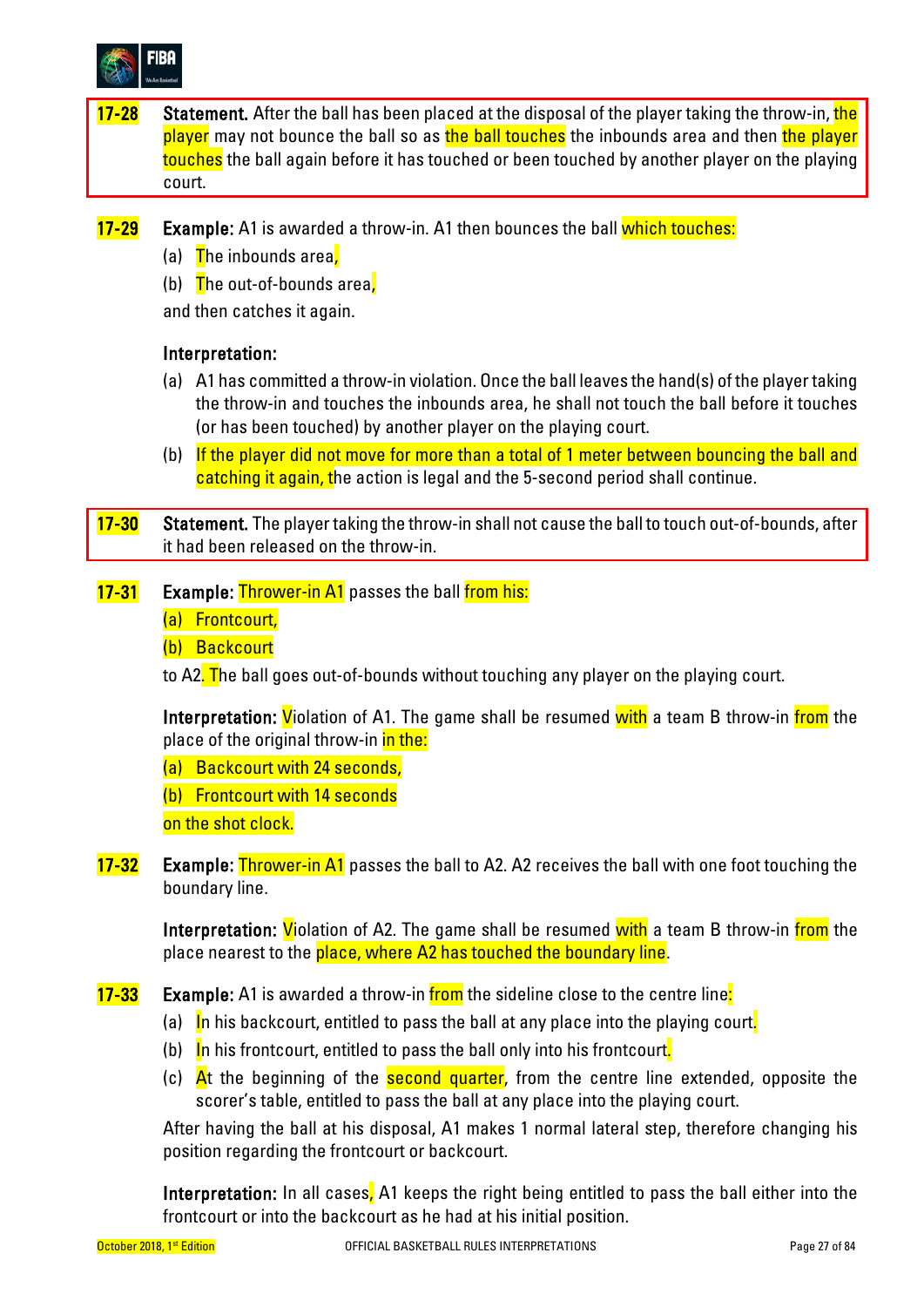

17-34 Statement. Following the free throw resulting from a technical foul, the game shall be resumed with a throw-in from the place nearest to where the ball was located, when the technical foul was called, unless there is a jump ball situation or before the start of the first quarter.

If the technical foul is called on the defensive team, the offensive team shall have new 24 seconds if the throw-in is administered in the backcourt and 14 seconds if in the frontcourt.

If the technical foul is called on the offensive team, the offensive team shall have whatever time was on the shot clock, regardless whether the throw-in is administered in its backcourt or frontcourt.

If a time-out and a technical foul are called during the same game clock stopped period the time-out shall be administered first, followed by the administration of the technical foul penalty.

Following a free throw(s) resulting from an unsportsmanlike or disqualifying foul, the game shall be resumed with a throw-in from the throw-in line in the team's frontcourt with 14 seconds remaining on the shot clock.

17-35 Example: With 1:47 remaining on the game clock in the fourth quarter, A1 dribbles in his backcourt and commits a technical foul. Team A is now granted a time-out.

Interpretation: At the latest by the end of the time-out, coach A shall inform the crew chief of the throw-in place (frontcourt or backcourt). After the end of the time-out, any team B player shall attempt 1 free throw, no line-up. The game shall be resumed with a team A throw-in according to the coach's decision.

Regardless whether from the backcourt or frontcourt, team A shall have whatever time was on the shot clock when the technical foul was called.

17-36 Example: With 1:47 remaining on the game clock in the fourth quarter, A1 dribbles in his backcourt and commits a technical foul. Any team B players attempts 1 free throw. Team A is now granted a time-out.

Interpretation: At the latest by the end of the time-out, coach A shall inform the crew chief of the throw-in place (frontcourt or backcourt). Regardless whether from the backcourt or frontcourt, team A shall have whatever time was on the shot clock when the technical foul was called.

17-37 Example: With 1:47 remaining on the game clock, B1 dribbles in his frontcourt and causes the ball to go out-of-bounds. Team A is now granted a time-out. Immediately after, A1 commits a technical foul.

Interpretation: At the latest by the end of the time-out, coach A shall inform the crew chief of the throw-in place (frontcourt or backcourt). After the end of the time-out, any team B player shall attempt 1 free throw, no line-up. The game shall be resumed with a team A throw-in according to the coach's decision.

If coach A opts for the throw-in from the throw-in line in the frontcourt, team A shall have 14 seconds on the shot clock.

If coach A opts for the throw-in from the backcourt, team A shall have 24 seconds on the shot clock.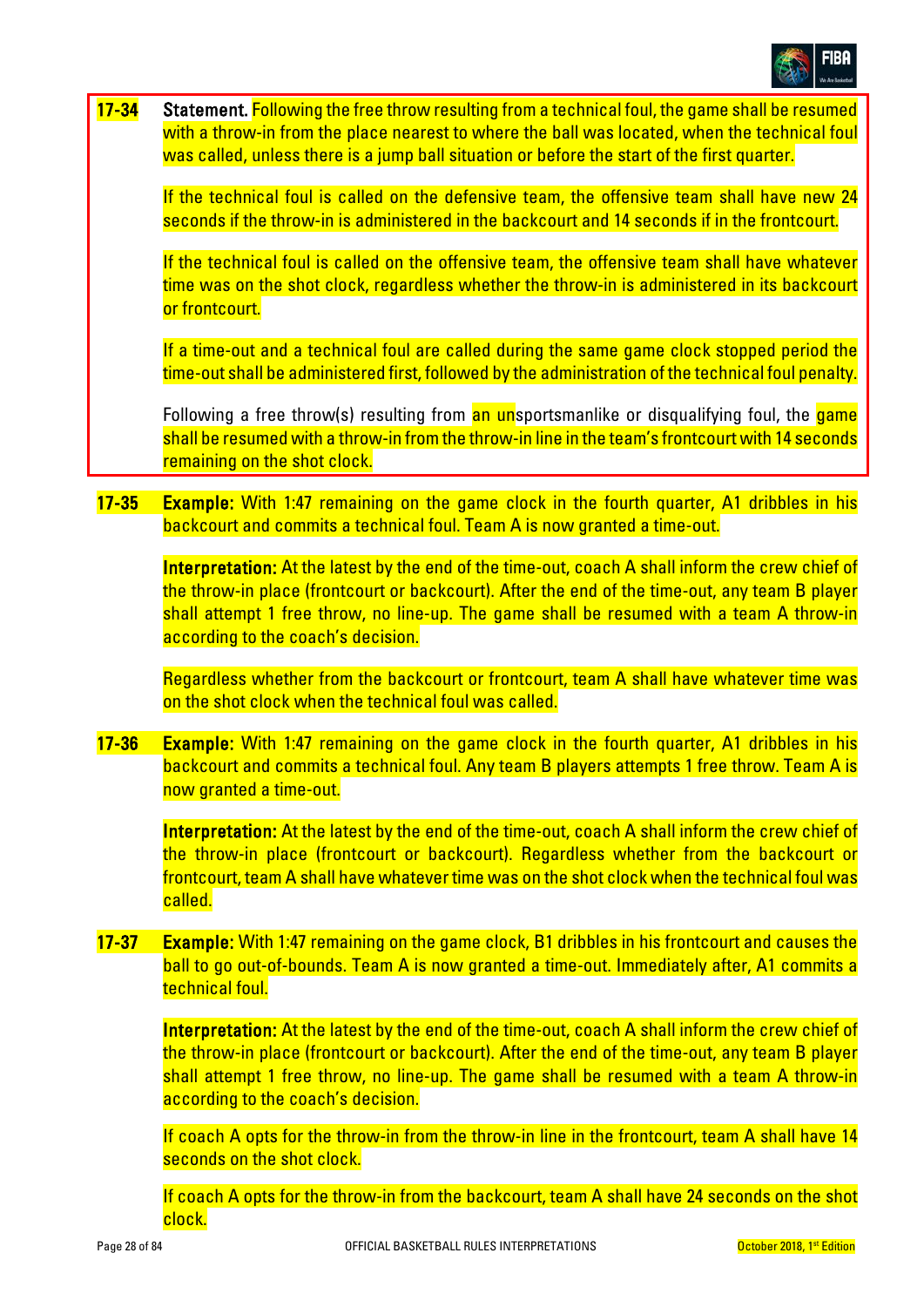

- 17-38 Statement. Following a successful field goal or last free throw, the player taking the throw-in from his endline may move laterally and/or backwards and the ball may be passed between team-mates behind the endline, but not exceeding 5 seconds. This is also valid when a violation of the defensive team is called, and when the throw-in is therefore repeated.
- 17-39 Example: In the second quarter after A1's successful last free throw, B1 has the ball for the throw-in from his endline. A2 reaches with his hands over the boundary line before the ball has been thrown-in across the boundary line. The official calls the violation.

Interpretation: The throw-in shall be repeated. B1 shall still keep his right to move along the endline before releasing the ball or passing the ball to a team-mate.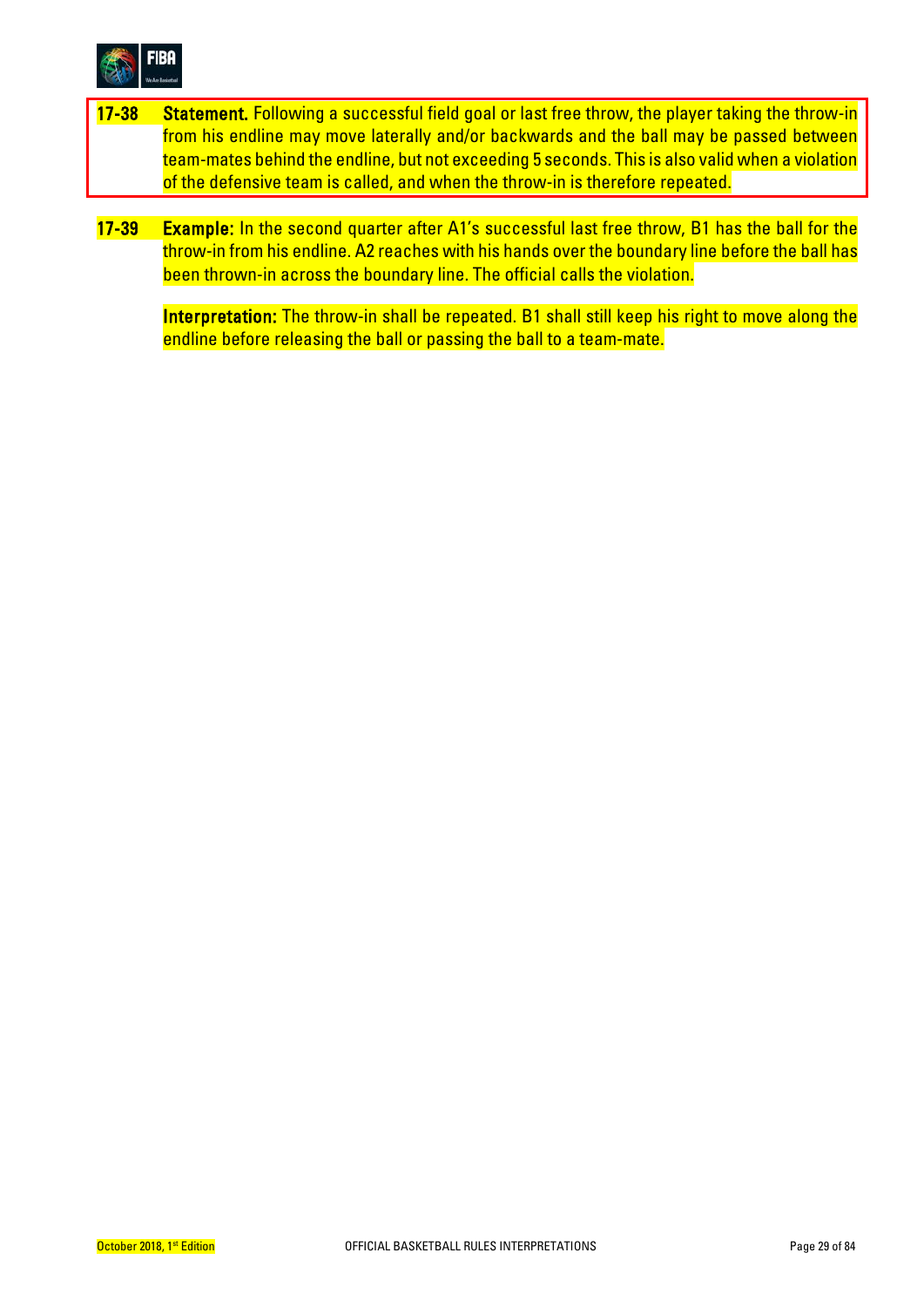

## **Art. 18/19 Time-out / Substitution**

18/19-1 Statement. A time-out cannot be granted before the playing time for a quarter or overtime has started or after the playing time for a quarter or overtime has ended.

A substitution cannot be granted before the playing time for the first quarter has started or after the playing time for the game has ended. Any substitution can be granted during intervals of play between quarters and overtimes.

18/19-2 Example: After the ball has left the hands of the crew chief on the jump ball but before the ball is legally tapped, jumper A2 commits a violation. The ball is awarded to team B for a throw-in. At this moment either coach requests a time-out or a substitution.

Interpretation: Despite the fact that the game has already started, the time-out or substitution shall not be granted because the game clock has not yet started.

- 18/19-3 Example: At approximately the same time when the game clock signal sounds for the end of a quarter or overtime, B1 commits a foul on A1 who is awarded 2 free throws. Either team requests:
	- (a) A time-out.
	- (b) A substitution.

#### Interpretation:

- (a) A time-out cannot be granted because the playing time for a quarter or overtime has ended.
- (b) A substitution can be granted only after **both** free-throw attempts have been completed and before the interval of play for the next quarter or overtime has begun.
- 18/19-4 Statement. If the shot clock signal sounds while the ball is in the air during a shot for a field goal, it is not a violation and the game clock does not stop. If the shot for a field goal is successful it is, under certain conditions, a time-out and substitution opportunity for both teams.
- 18/19-5 Example: On a shot for a field goal, the ball is in the air when the shot clock signal sounds. The ball then enters the basket. At this time either or both teams request:
	- (a) A time-out.
	- (b) A substitution.

### Interpretation:

(a) This is a time-out opportunity only for the non-scoring team.

If the non-scoring team is granted a time-out, the opponents may also be granted a timeout and both teams are also granted a substitution, if they request it.

(b) This is a substitution opportunity only for the non-scoring team and only when the game clock shows 2:00 minutes or less in the **fourth quarter** and in each overtime. If the non-scoring team is granted a substitution, the opponents may also be granted a substitution and both teams are also granted a time-out, if they request it.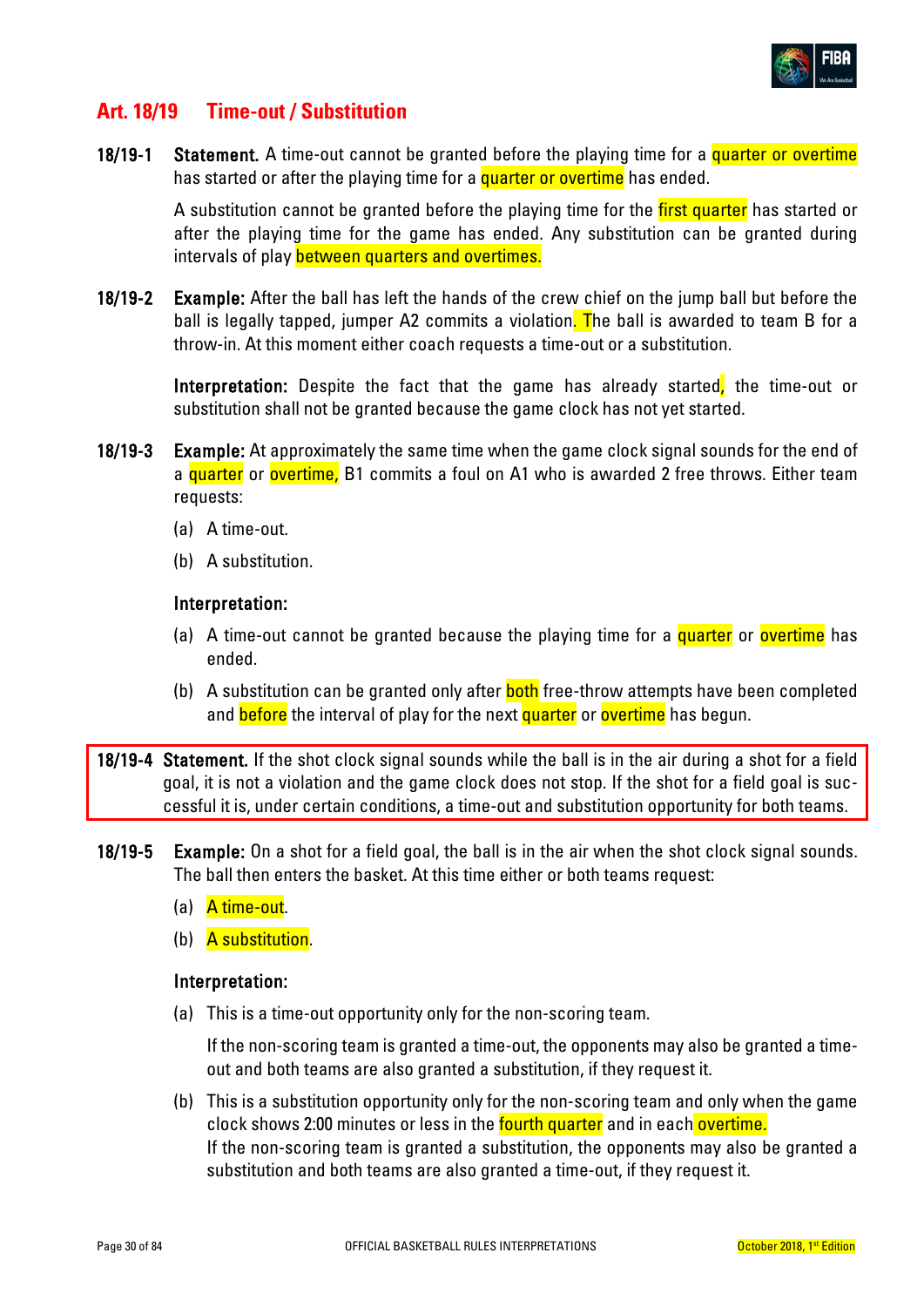

18/19-6 Statement. If the request for time-out or substitution (for any player, including the free-throw shooter) is made after the ball is at the disposal of the free-throw shooter for the first free throw, the time-out or substitution shall be granted for both teams if:

- (a) The last free throw is successful, or
- (b) The last free throw is followed by a throw- $\frac{\mathsf{in}}{\mathsf{in}}$ , or
- (c) For any valid reason the ball shall remain dead after the last free throw.
- 18/19-7 Example: A1 is awarded 2 free throws. Either team requests a time-out or substitution:
	- (a) Before the ball is at the disposal of the free-throw shooter A1.
	- (b) After the  $first$  free-throw attempt.
	- (c) After the successful **second** free throw but before the ball is at the disposal of the player taking the throw-in.
	- (d) After the successful **second** free throw but after the ball is at the disposal of the player taking the throw-in.

## Interpretation:

- (a) The time-out or substitution shall be granted immediately, before the first free-throw attempt.
- (b) The time-out or substitution shall not be granted after the first free throw, even if successful.
- (c) The time-out or substitution  $\frac{\text{shall}}{\text{be}}$  granted immediately, before the throw-in.
- (d) The time-out or substitution  $shall$  not be granted.
- 18/19-8 Example: A1 is awarded 2 free throws. After the first free-throw attempt, either team requests a time-out or substitution. During the last free-throw attempt:
	- (a) The ball rebounds from the ring and the game continues.
	- (b) The free throw is successful.
	- (c) The ball does not touch the ring.
	- (d) A1 steps on the free-throw line while shooting and the violation is called.
	- (e) B1 steps into the restricted area before the ball has left the hands of A1. B1's violation is called and the A1's free throw is not successful.

### Interpretation:

- (a) Time-out or substitution **shall** not be granted.
- (b), (c) and (d) The time-out or substitution  $shall$  be granted immediately.
- (e) A substitute free throw is attempted by A1 and, if successful, the time-out or substitution shall be granted immediately.

18/19-9 Statement. If, following a request for a time-out, a foul is committed by either team, the timeout shall not begin until the official has completed all communication related to that foul with the scorer's table. In the case of a fifth foul by a player, this communication includes the necessary substitution procedure. Once completed, the time-out period shall begin when an official blows his whistle and gives the time-out signal.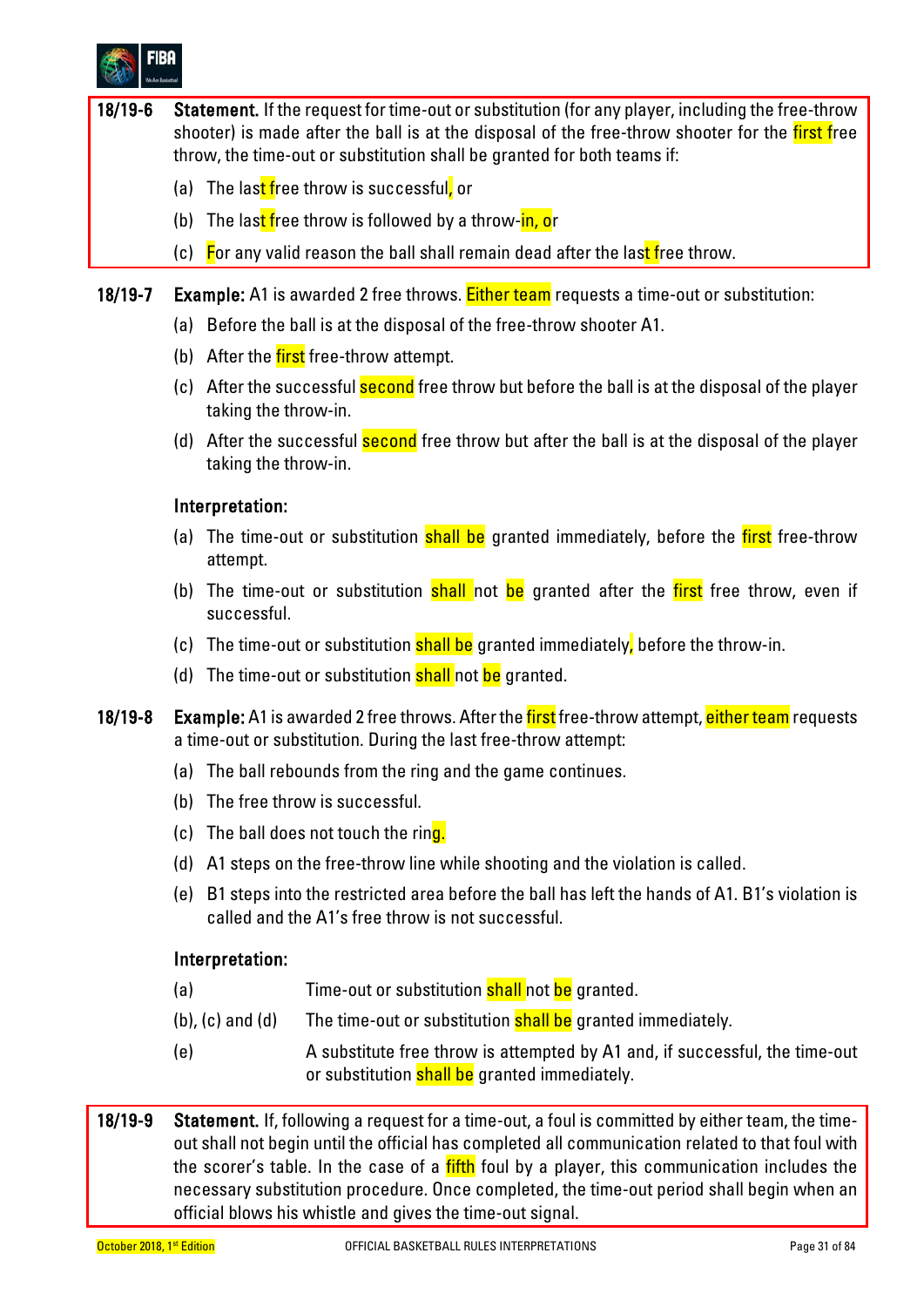

18/19-10 Example: During the game coach A requests a time-out after which B1 commits his fifth foul.

Interpretation: The time-out opportunity shall not begin until all communication with the scorer's table relative to that foul has been completed and a substitute for B1 has become a player.

18/19-11 Example: During the game coach A requests a time-out after which any player commits a foul.

Interpretation: Teams shall be permitted to go to their benches if they are aware that a timeout has been requested, even though that time-out period has not formally begun.

- 18/19-12 Statement. Art. 18 and 19 clarify when a substitution or time-out opportunity begins and ends. Coaches requesting a time-out or substitution must be aware of these limitations, otherwise the time-out or substitution shall not be granted immediately.
- 18/19-13 Example: A substitution or time-out opportunity has just ended when coach A runs to the scorer's table, loudly requesting a substitution or a time-out. The scorer reacts and erroneously sounds the signal. The official blows his whistle and interrupts the game.

Interpretation: Because of the official's interruption of the game the ball is dead and the game clock remains stopped, resulting in what would normally be a substitution or time-out opportunity. However, because the request was made too late, the substitution or time-out shall not be granted. The game shall be resumed immediately.

18/19-14 Example: A goaltending violation or an interference violation occurs at any time during the game. Substitutes from either team or both teams are waiting at the scorer's table to enter the game or a time-out has been requested by either team.

Interpretation: The violation causes the game clock to be stopped and the ball to become dead. Substitutions or time-outs shall be permitted.

18/19-15 Example: A1 is fouled by B1 on his attempt for a 2-point field goal. After A1 has attempted his first of 2 free throws, a technical foul is called on A2. Coach A or coach B now request a substitution or time-out.

Interpretation: The ball is dead and the game clock is stopped. This is a substitution and time-out opportunity for both teams.

18/19-16 Example: A1 is fouled by B1 on his attempt for a 2-point field goal. After A1 has attempted his first of 2 free throws, a technical foul is called on A2. After any team B player has attempted 1 free throw, no line-up, coach A or coach B now request a substitution or time-out.

> Interpretation: The ball is dead and the game clock is stopped. This is a substitution and time-out opportunity for both teams.

18/19-17 Example: A technical foul is called on A1. B6 requests the substitution for attempting the free throw.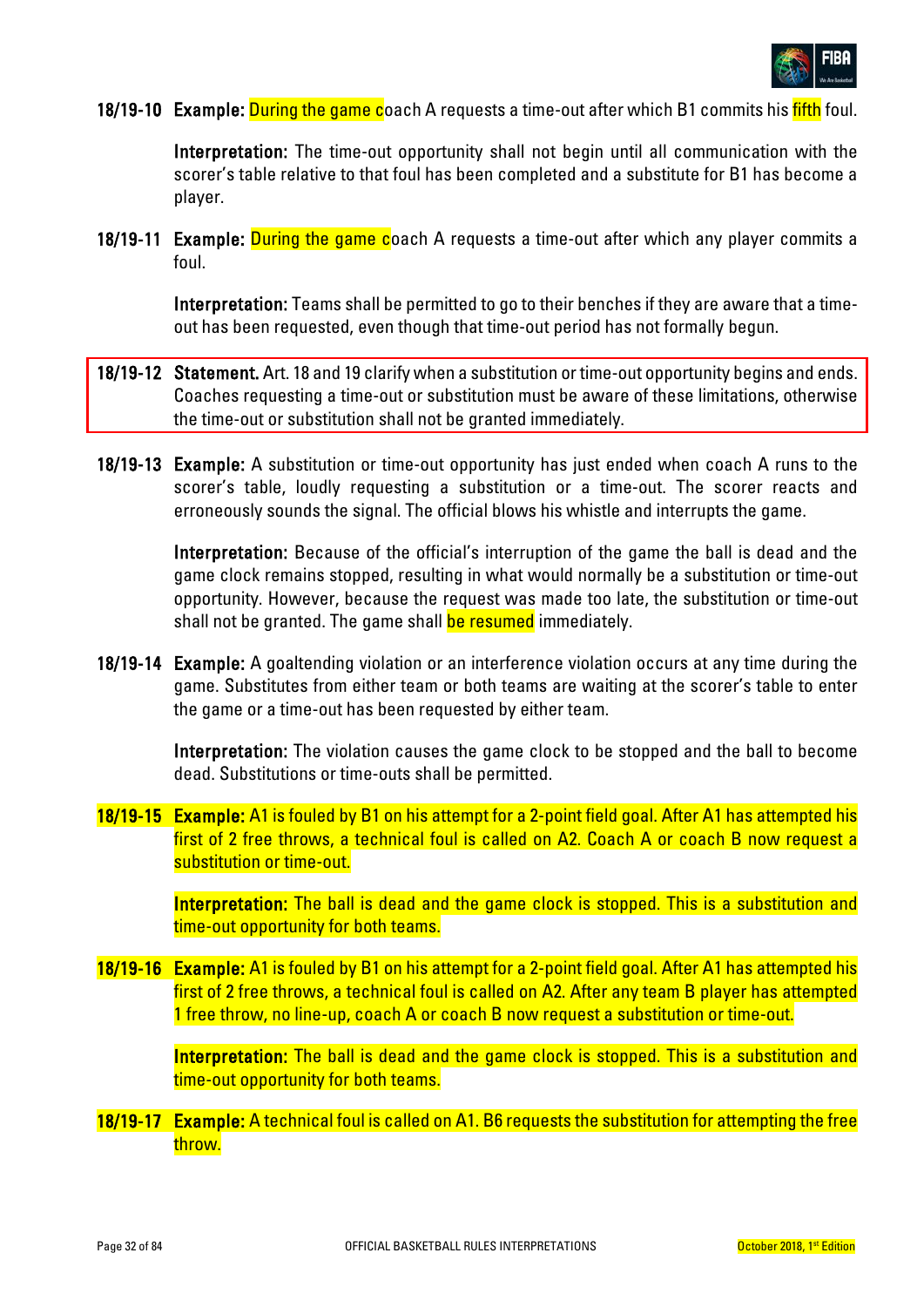

Interpretation: This is a substitution opportunity for both teams. B6, after becoming a player, B6 shall attempt 1 free throw but may not be substituted until the next game-clock running phase.

- 18/19-18 Statement. Each time-out shall last 1 minute. Teams must promptly return to the playing court after the official blows his whistle and beckons the teams on the playing court. If a team extends the time-out beyond 1 minute, it is gaining an advantage by extending the time-out and causing also a delay of the game. A warning to the coach of that team shall be given by an official. If that **coach** does not respond to the warning, an additional time-out shall be charged against the offending team. If the team has no time-outs remaining, a technical foul for delaying the game may be charged against the coach, recorded as  $B_1$ . If that team does not return to the playing court promptly after the half-time interval of play, a time-out shall be charged against the offending team. Such time-out shall not last 1 minute and the game shall be resumed immediately.
- 18/19-19 Example: The time-out period ends and the official beckons team A back on the playing court. The coach A continues to instruct his team which still remains in the team bench area. The official re-beckons team A on the playing court and
	- (a) Team A finally enters the playing court.
	- (b) Team A continues to remain in the team bench area.

#### Interpretation:

- (a) After the team starts to return to the playing court, the official gives a warning to the coach that if the same behaviour is repeated, an additional time-out shall be charged against team A.
- (b) A time-out, without warning, shall be charged against team A. If team A has no time-out remaining, a technical foul for delaying the game shall be charged against coach A, recorded as  $B_1$ .
- 18/19-20 Example: After the half-time interval of play, team A is still in its dressing room and therefore the start of the third quarter is delayed.

Interpretation: After team A finally enters the playing court a time-out, without warning, shall be charged against team A.

- 18/19-21 Statement. If a team has not been granted a time-out in the **second** half until the game clock shows 2:00 in the fourth quarter, the scorer shall mark 2 horizontal lines on the scoresheet in the first box for the team's second half. The scoreboard shall show the first time-out as having been taken.
- 18/19-22 Example: With 2:00 remaining on the game clock in the fourth quarter, both teams have not taken a time-out in the **second** half.

Interpretation: The scorer shall mark 2 horizontal lines on the scoresheet in the first box of both teams for the **second** half. The scoreboard shall show the first time-out been taken.

**18/19-23** Example: With 2:09 remaining on the game clock in the fourth quarter, coach A requests his first time-out in the second half while the game is played. With 1:58 remaining on the game clock, the ball goes out-of-bounds and the game clock is stopped. The time-out for team A is now granted.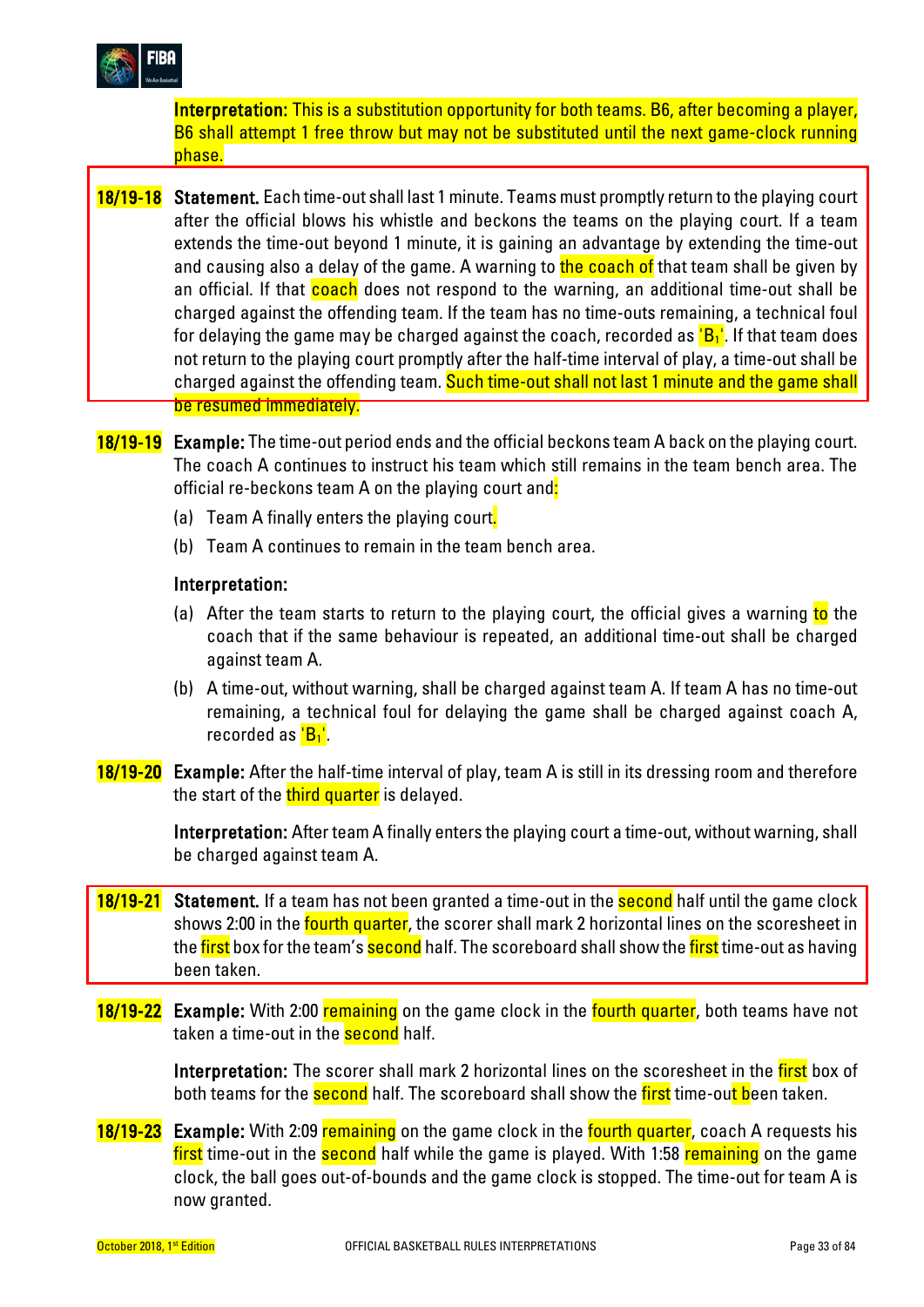

Interpretation: The scorer shall mark 2 horizontal lines on the scoresheet in the first box of team A as the time-out was not granted before the game clock has shown 2:00 in the fourth guarter. The time-out granted at 1:58 shall be entered in the **second** box and team A has only 1 more time-out left. After the time-out the scoreboard shall show the 2 time-outs been taken.

- 18/19-24 Statement. Whenever a time-out is requested, regardless whether before or after a technical, unsportsmanlike or disqualifying foul is called, the time-out shall be granted before the start of the administration of the free throw(s). If during a time-out a technical, unsportsmanlike or disqualifying foul is called, the free throw(s) shall be administered after the time-out has been completed.
- 18/19-25 Example: Team B has requested a time-out. A1 commits an unsportsmanlike foul on B1, followed by a technical foul against A2.

Interpretation: The time-out shall be granted to team B at this time. After the time-out team B shall be awarded 1 free throw for A2 technical foul, no line-up. B1 shall attempt 2 free throws, no line-up. The game shall be resumed with a team B throw-in from the throw-in line in its frontcourt, with 14 seconds on the shot clock.

18/19-26 Example: Team B has requested a time-out. A1 commits an unsportsmanlike foul on B1. The time-out is now granted to team B. During the time-out a technical foul is called on A2.

Interpretation: After the time-out, any team B player shall attempt 1 free throw for A2 technical foul, no line-up. B1 shall attempt 2 free throws. The game shall be resumed with a team B throw-in from the throw-in line in its frontcourt, with 14 seconds on the shot clock.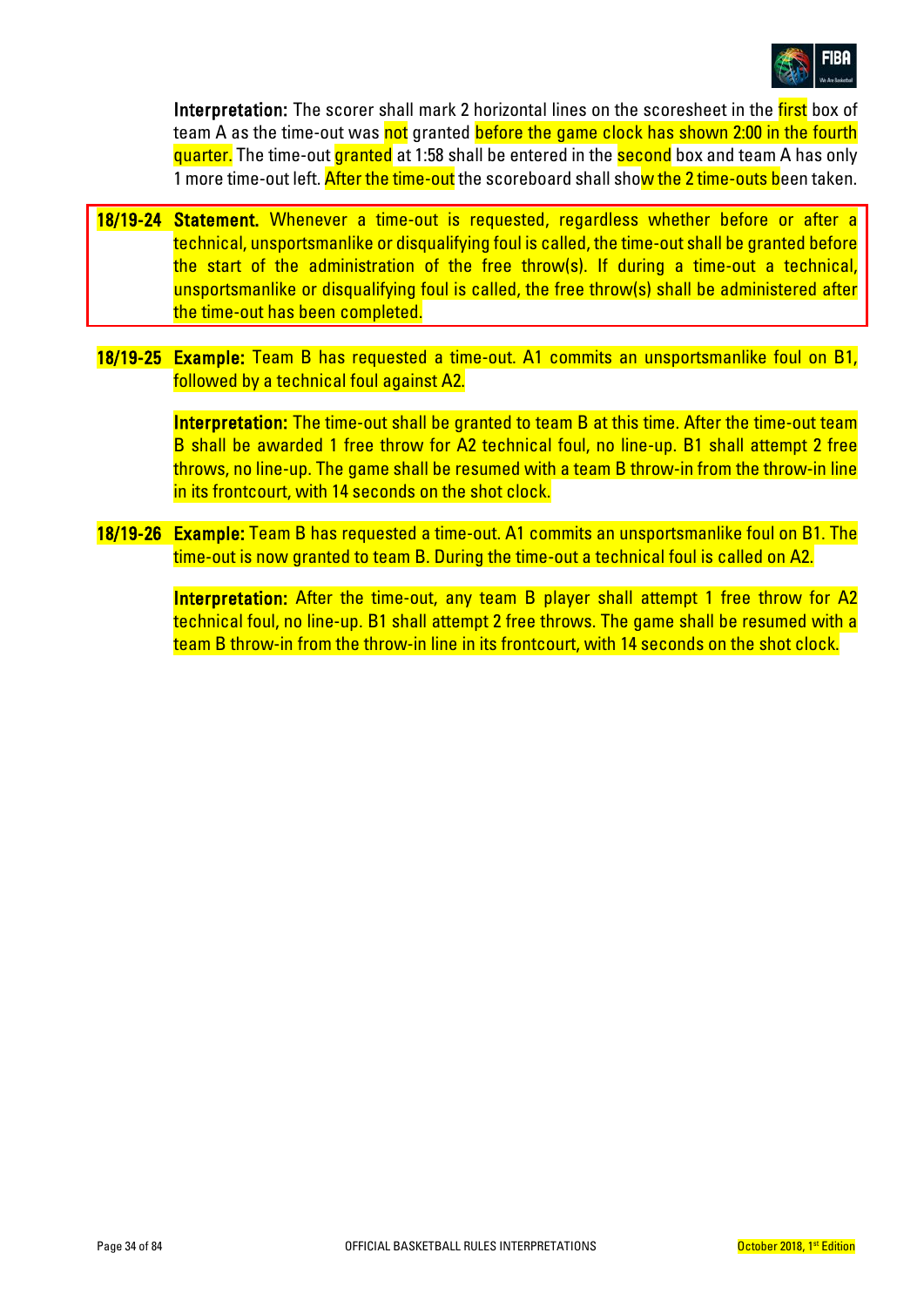

## **Art. 23 Player out-of-bounds and ball out-of-bounds**

- 23-1 Statement. It is a violation when a player leaves the playing court at the endline to avoid a 3-second violation and then re-enters the restricted area.
- 23-2 Example: A1 in the restricted area for less than 3 seconds moves to out-of-bounds at the endline in order not to commit a 3-second violation and then re-enters the restricted area.

Interpretation: A1 has committed a 3-second violation.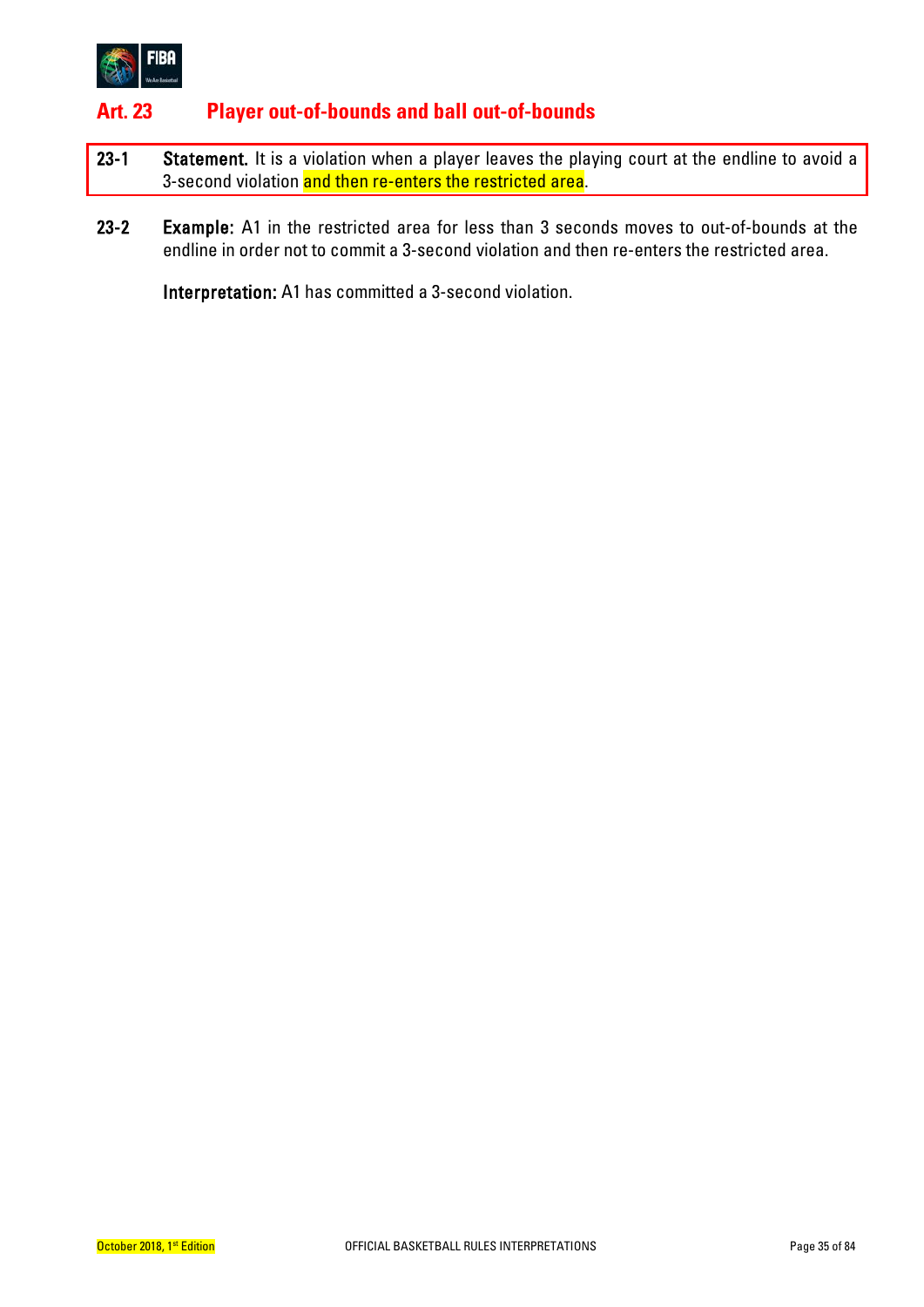

## **Art. 24 Dribbling**

- 24-1 Statement. If a player deliberately throws the ball against a backboard (not attempting a legitimate shot for a field goal), this shall not be considered as a dribble.
- 24-2 Example: A1 has not yet dribbled and is standing still when he throws the ball against the opponents' or his own backboard and catches it again before another player has touched the ball.

Interpretation: Legal play. After catching the ball, A1 may shoot, pass and begin a new dribble.

24-3 Example: After ending a dribble either in the continuous motion or standing still, A1 throws the ball against the *opponents' or his own* backboard and catches or touches the ball again before it has touched another player.

Interpretation: Legal play. After catching the ball A1 may shoot or pass but may not begin a new dribble.

24-4 Example: A1's shot for a field goal misses the ring. A1 catches the ball and throws it against the backboard, after which A1 catches or touches the ball again before it has touched another player.

Interpretation: Legal play. After catching the ball, A1 may shoot, pass and begin a new dribble.

- 24-5 Example: A1 dribbles and comes to a stop. After that:
	- (a) A1 loses his balance and without moving his pivot foot, A1 touches the floor with the ball once or twice while holding the ball with his hand(s).
	- (b) A1 tosses the ball from 1 hand to another without moving his pivot foot.

Interpretation: Legal play in both cases. A1 did not move his pivot foot.

- 24-6 Example: A1 starts his dribble by:
	- (a) Throwing the ball over his opponent.
	- (b) Throwing the ball a few meters away from him.

The ball touches the playing court after which A1 continues his dribble.

Interpretation: Legal play in both cases. The ball has touched the playing court before A1 has touched the ball again on his dribble.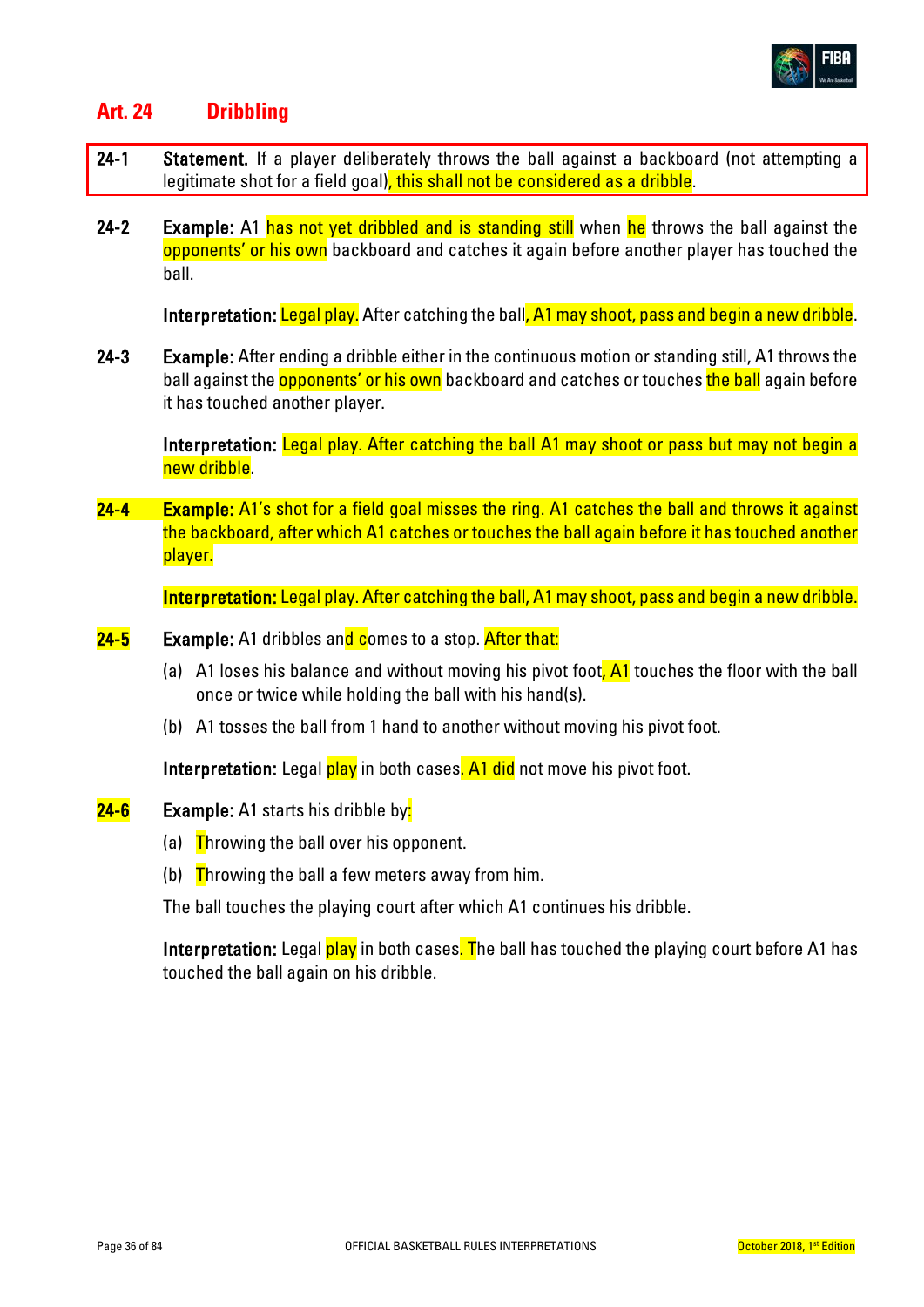

## **Art. 25 Travelling**

- 25-1 Statement. It is legal if a player who is lying on the floor gains control of the ball. It is legal if a player who is holding the ball falls on the floor. It is also legal if the player, after falling on the floor with the ball slides briefly. If, however, the player then rolls in order to escape the defence or attempts to stand up while holding the ball, it is a violation.
- 25-2 Example: A1, while holding the ball, loses balance and falls on the floor.

Interpretation: A1's falling on the floor is legal.

- 25-3 Example: A1, while lying on the floor, gains control of the ball. A1 then:
	- (a) **P**asses the ball to A2.
	- (b) Begins a dribble while still lying on the floor.
	- (c) Attempts to stand up while dribbling the ball.
	- (d)  $\overline{A}$ ttempts to stand up while still holding the ball.

### Interpretation:

- $(a)$ , (b) and (c) Legal play. (d) Travelling violation.
- 25-4 Example: A1, while holding the ball, falls to the floor and his momentum causes him to slide.

Interpretation: The action of A1 does not constitute a violation. However, if A1 now rolls in order to escape the defence or attempts to stand up while still holding the ball, a travelling violation occurs.

- 25-5 Statement. If a player is fouled in the act of shooting after which he scores while committing a travel violation, the basket does not count and free throws shall be awarded.
- 25-6 Example: A1 has started his act of shooting for a 2-point field goal by penetrating towards the basket, having the ball in both hands. In his continuing motion he is fouled by B1, after which A1 commits a travel violation and the ball enters the basket.

Interpretation: The basket shall not count. A1 is awarded 2 free throws.

- 25-7 Statement. It is a violation to lift a team-mate to receive a pass.
- 25-8 Example: A1 embraces his team-mate A2 and lifts him up under the opponent's basket. A3 passes the ball to A2 who then dunks the ball into the basket.

Interpretation: This is a violation. The basket does not count. Team B shall be awarded a throw-in from the sideline at the free-throw line extended in its backcourt.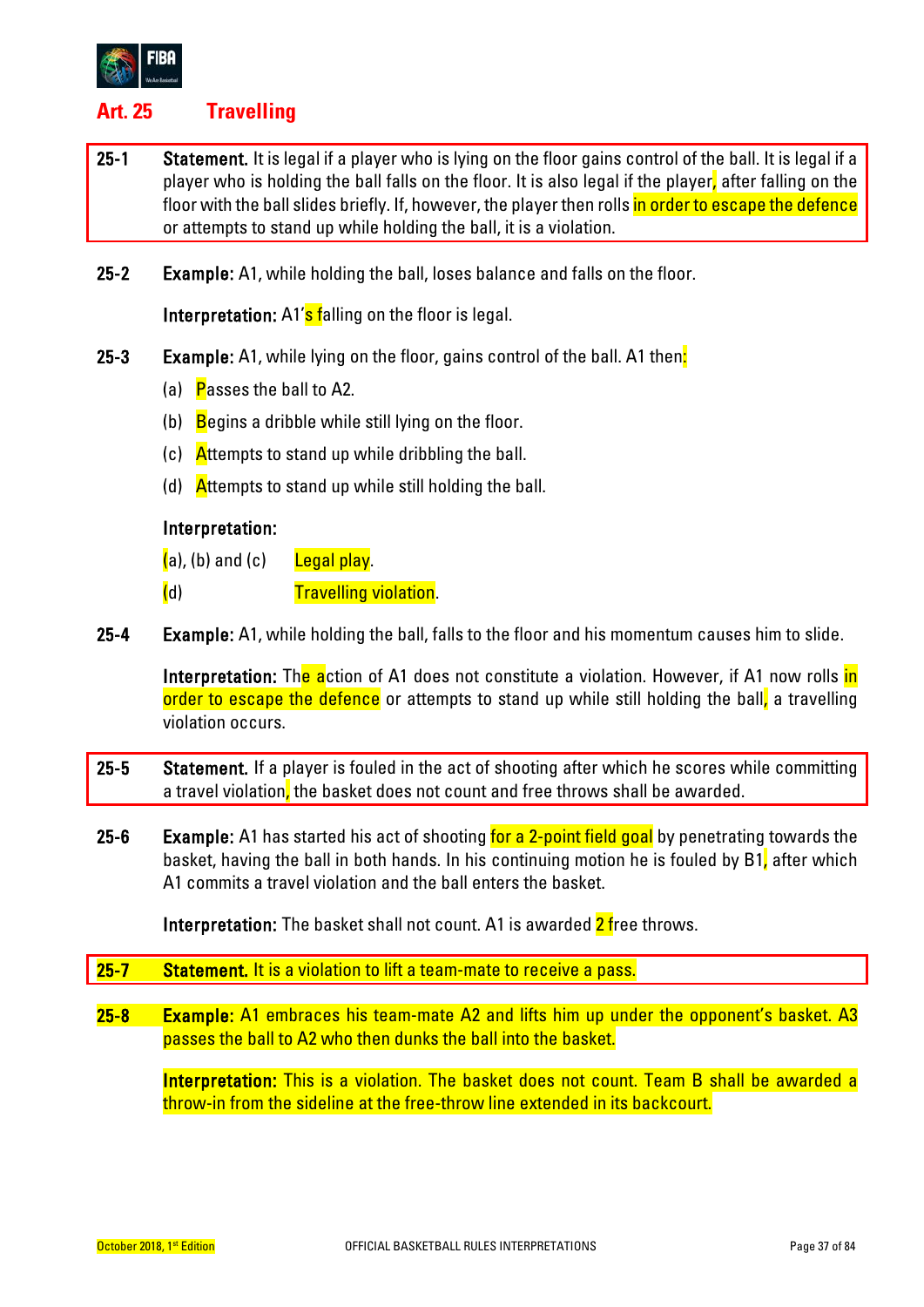

## **Art. 28 8 seconds**

- 28-1 Statement. The shot clock is stopped because of a jump ball situation. If the resulting alternating possession throw-in is awarded to the team that was in control of the ball in its **backcourt**, that team shall have only whatever time remaining in the 8-second period.
- 28-2 Example: Team A has been in control of the ball for 5 seconds in its backcourt when a held ball occurs. Team A is entitled to the next alternating possession throw-in.

Interpretation: Team A shall have only 3 seconds to cause the ball to go into its frontcourt.

- 28-3 Statement. During a dribble from the backcourt to the frontcourt, the ball goes into a team's frontcourt when both feet of the dribbler and the ball are completely in contact with the frontcourt.
- 28-4 Example: A1 is straddling the centre line and receives the ball from A2 who is in the backcourt. A1 then passes the ball back to A2 who is still in team A's backcourt.

Interpretation: Legal play. A1 does not have both feet completely in contact with the frontcourt and therefore is entitled to pass the ball into the backcourt. The 8-second period shall continue.

28-5 Example: A1 dribbles from his backcourt and ends his dribble holding the ball while straddling the centre line. A1 then passes the ball to A2 who is also straddling the centre line.

Interpretation: Legal play. A1 does not have both feet completely in contact with the frontcourt and therefore is entitled to pass the ball to A2 who is also not in the frontcourt. The 8-second period shall continue.

28-6 Example: A1 dribbles from his backcourt and has one foot (but not both feet) already in the frontcourt. After that A1 passes the ball to A2, who is straddling the centre line. A2 then starts to dribble the ball in his backcourt.

Interpretation: Legal play. A1 does not have both feet completely in contact with his frontcourt and therefore is entitled to pass the ball to A2 who is also not in his frontcourt. A2 is entitled to dribble the ball in the backcourt. The 8-second period shall continue.

- 28-7 Example: A1 dribbles from his backcourt and stops his forward motion still dribbling while:
	- (a) Straddling the centre line.
	- (b) Both feet are in the frontcourt but the ball is being dribbled in the backcourt.
	- (c) Both feet are in the frontcourt while the ball is being dribbled in the backcourt, after which A1 returns both feet to his backcourt.
	- (d) Both feet are in the backcourt but the ball is being dribbled in the frontcourt.

Interpretation: In all cases, dribbler A1 continues to be in the backcourt until both feet, as well as the ball, are completely in contact with the frontcourt. The 8-second period shall continue.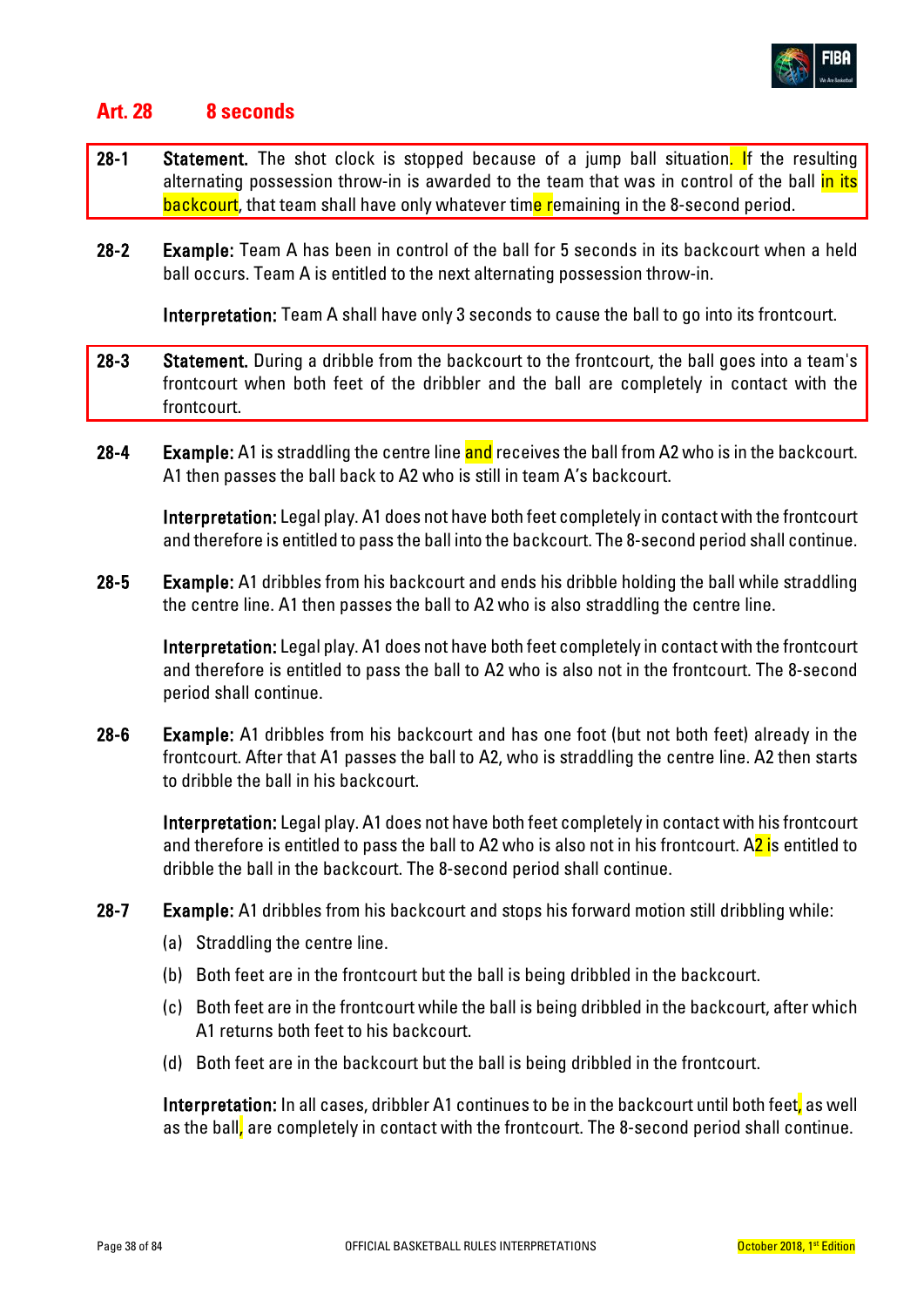

28-8 Statement. Each time the 8-second period continues with any time remaining and the same team that previously had control of the ball is awarded a throw-in in its backcourt, the official handing the ball to the player taking the throw-in shall inform him how much time remains from the 8-second period.

28-9 Example: A1 dribbles for 6 seconds in his backcourt when a double foul occurs in the:

- (a) **B**ackcourt.
- (b) Frontcourt.

## Interpretation:

- (a) The game shall be resumed with a team A throw-in in the backcourt from the place nearest to where the double foul occurred, with 2 seconds to cause the ball to go into its frontcourt.
- (b) The game shall be resumed with a team A throw-in in the frontcourt from the place nearest to where the double foul occurred.
- 28-10 Example: A1 dribbles for 4 seconds in his backcourt when B1 taps the ball out-of-bounds in team A backcourt.

Interpretation: The game shall be resumed with a team A throw-in in the backcourt with 4 seconds to cause the ball to go into its frontcourt.

- 28-11 Statement. If the game is stopped by an official for any valid reason not connected with either team and if in the judgement of the officials the opponents would be placed at a disadvantage, the 8-second period shall continue from the time it was stopped.
- 28-12 Example: With 0:25 remaining on the game clock in the fourth quarter and with the score A 72 – B 72, team A gains control of the ball. A1 dribbles the ball for 4 seconds in his backcourt when the game is stopped by the officials due to the:
	- (a) Game clock or the shot clock failing to run or to start.
	- (b) Bottle being thrown on the playing court.
	- (c) Shot clock being erroneously reset.

Interpretation: In all cases, the game shall be resumed <mark>with</mark> a team A throw-in in the backcourt with 4 seconds remaining in the 8-second period. Team B would be placed at a disadvantage if the game were resumed with a new 8-second period.

28-13 Statement. Following the 8-second period violation, the throw-in place is determined by the location of the ball where the violation has occurred.

28-14 Example: The 8-second period for team A expires and the violation is called when:

- (a) **T**eam A is controlling the ball in its backcourt.
- (b) The ball is in the air on  $A1's$  pass from his backcourt towards his frontcourt.

Interpretation: Team B's throw-in shall be administered at its frontcourt from the place nearest to the<mark>:</mark>

- (a) Location of the ball where the  $8$ -second violation has occurred, except directly behind the backboard.
- (b)  $C$ entre line.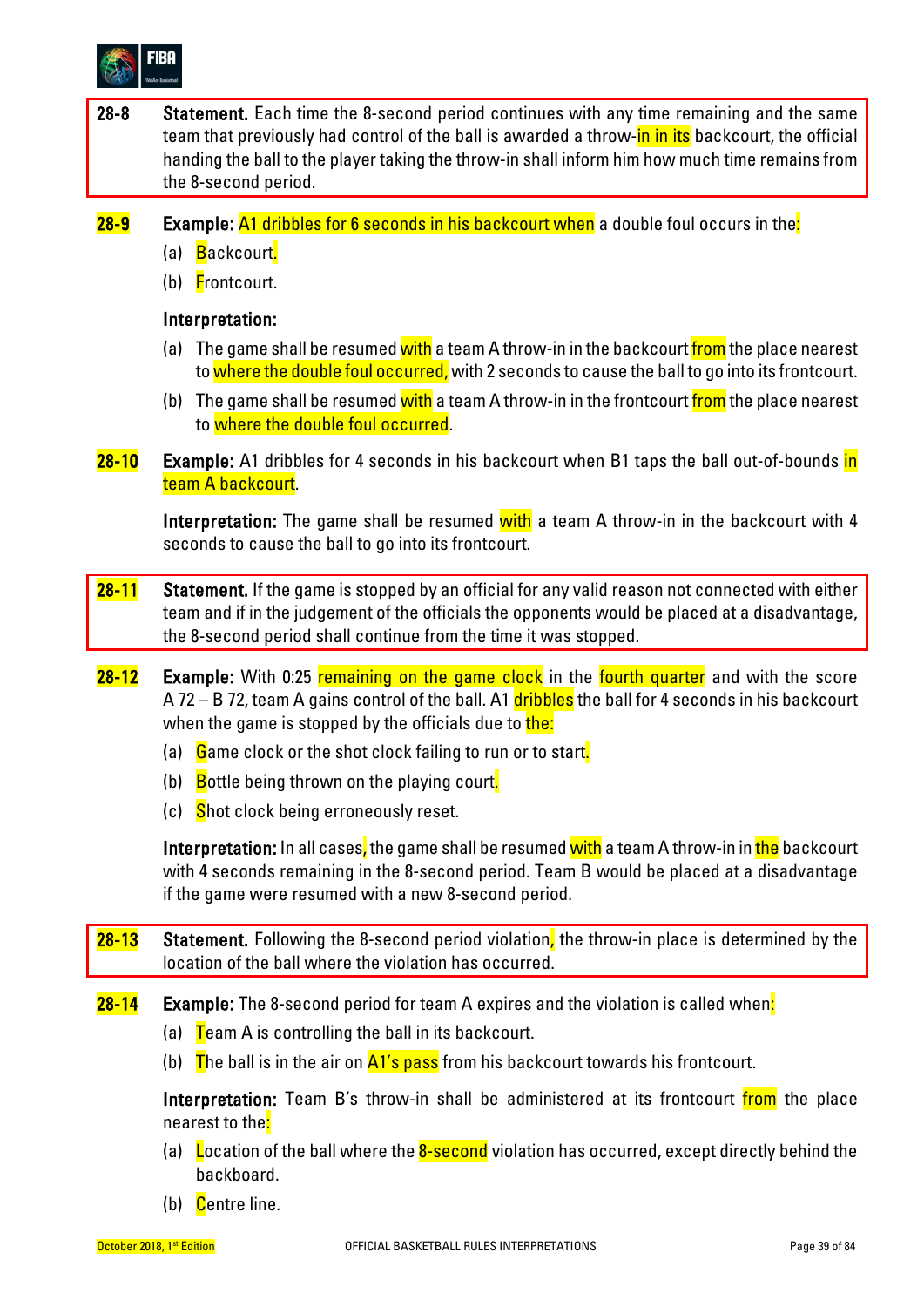

## **Art. 29/50 24 seconds**

- 29/50-1 Statement. A shot for a field goal is attempted near the end of the shot clock period and the shot clock signal sounds while the ball is in the air. If the ball does not touch the ring, a violation has occurred unless the opponents have gained immediate and clear control of the ball. The ball shall be awarded to the opponents for the throw-in from the place nearest to where the game was stopped by the official, except directly behind the backboard.
- 29/50-2 Example: A1's shot for a field goal is in the air when the shot clock signal sounds. The ball touches the backboard and then rolls on the floor, where it is touched by B1 followed by A2 and is finally controlled by B2.

Interpretation: Shot clock violation. The ball did not touch the ring and then there was no immediate and clear control of the ball by the opponents.

29/50-3 Example: During A1's shot for a field goal the ball touches the backboard but does not touch the ring. On the rebound, the ball is then touched but not controlled by B1, after which A2 gains control of the ball. At this time the shot clock signal sounds.

Interpretation: Shot clock violation.

29/50-4 Example: A1 shoots for a field goal at the end of a shot clock period. The ball is legally blocked by B1 and then the shot clock signal sounds. After the signal B1 fouls A1.

Interpretation: Shot clock violation. B1's foul on A1 shall be disregarded unless it is an unsportsmanlike or a disqualifying foul.

29/50-5 Example: A1's shot for a field goal is in the air when the shot clock signal sounds. The ball does not touch the ring, after which a held ball between A2 and B2 is immediately called.

Interpretation: Shot clock violation. Team B did not gain immediate and clear control of the ball.

29/50-6 Example: A1 releases a shot for a field goal. While the ball is in the air the shot clock signal sounds. The ball misses the ring and is then touched by B1 causing the ball to go out-ofbounds.

Interpretation: Shot clock violation. Team B did not gain clear control of the ball.

- 29/50-7 Statement. If the shot clock signal sounds in a situation where, in the judgement of the officials, the opponents gain immediate and clear control of the ball, the signal shall be disregarded and the game shall continue.
- 29/50-8 Example: Near the end of the shot clock period, A1's pass is missed by A2 (both players are in their frontcourt) and the ball rolls into team A's backcourt. Before B1 gains control of the ball with a free path to the basket, the shot clock signal sounds.

Interpretation: If B1 gains immediate and clear control of the ball the signal shall be disregarded and the game shall continue.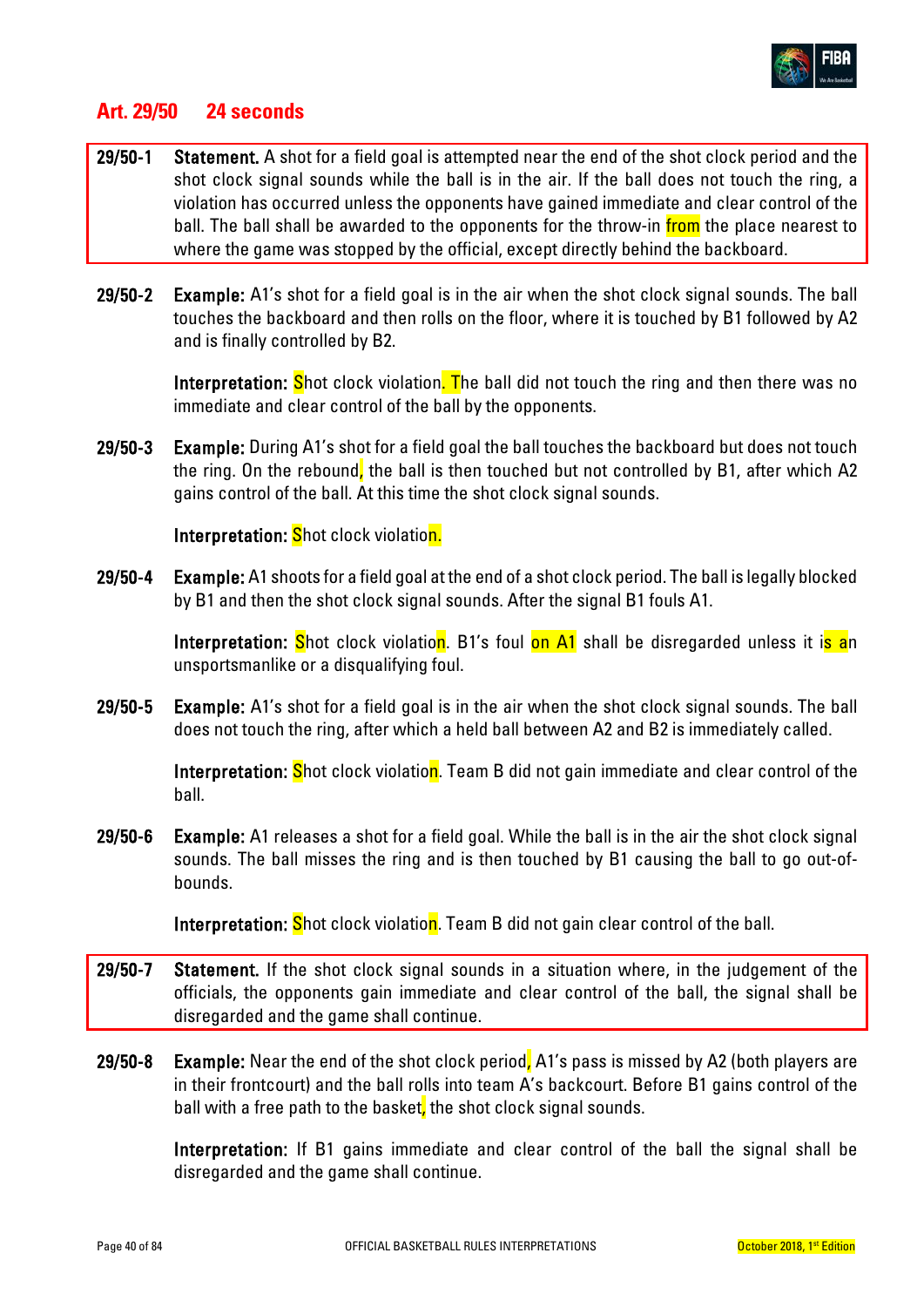

- 29/50-9 Statement. If a team that was in control of the ball is awarded an alternating possession throw-in, that team shall have only whatever time was on the shot clock at the time the jump ball situation occurred.
- 29/50-10 Example: Team A is in control of the ball in its frontcourt with 10 seconds on the shot clock when a held ball occurs. An alternating possession throw-in is awarded to:
	- (a) Team A.
	- (b) Team B.

## Interpretation:

- (a) Team A shall have only 10 seconds on the shot clock.
- (b) Team B shall have a new shot clock period of 24 seconds.
- 29/50-11 Example: Team A is in control of the ball in its frontcourt with 10 seconds on the shot clock when the ball goes out-of-bounds. The officials cannot agree on whether it was A1 or B1 who was the last to touch the ball before it went out-of-bounds. A jump ball situation is called and the alternating possession throw-in is awarded to:
	- (a) Team A.
	- (b) Team B.

### Interpretation:

- (a) Team A shall have only 10 second<mark>s o</mark>n the shot clock.
- (b) Team B shall have a new shot clock period of 24 seconds.
- 29/50-12 Statement. If the game is stopped by an official for a foul or violation (not for the ball having gone out-of-bounds) committed by the team not in control of the ball and the possession of the ball is awarded to the same team that previously had control of the ball in the frontcourt, the shot clock shall be reset as follows:
	- If 14 seconds or more are displayed on the shot clock at the time when the game was stopped, the shot clock shall not be reset, but shall continue from the time it was stopped.
	- If 13 seconds or less are displayed on the shot clock at the time when the game was stopped, the shot clock shall be reset to 14 seconds.
- 29/50-13 Example: B1 causes an out-of-bounds violation in the team A's frontcourt. The shot clock shows 8 seconds.

Interpretation: Team A shall have only 8 seconds on the shot clock.

29/50-14 Example: A1 dribbles in his frontcourt and is fouled by B1. This is the **second** foul against team B in the quarter. The shot clock shows 3 seconds.

Interpretation: Team A shall have 14 seconds on the shot clock.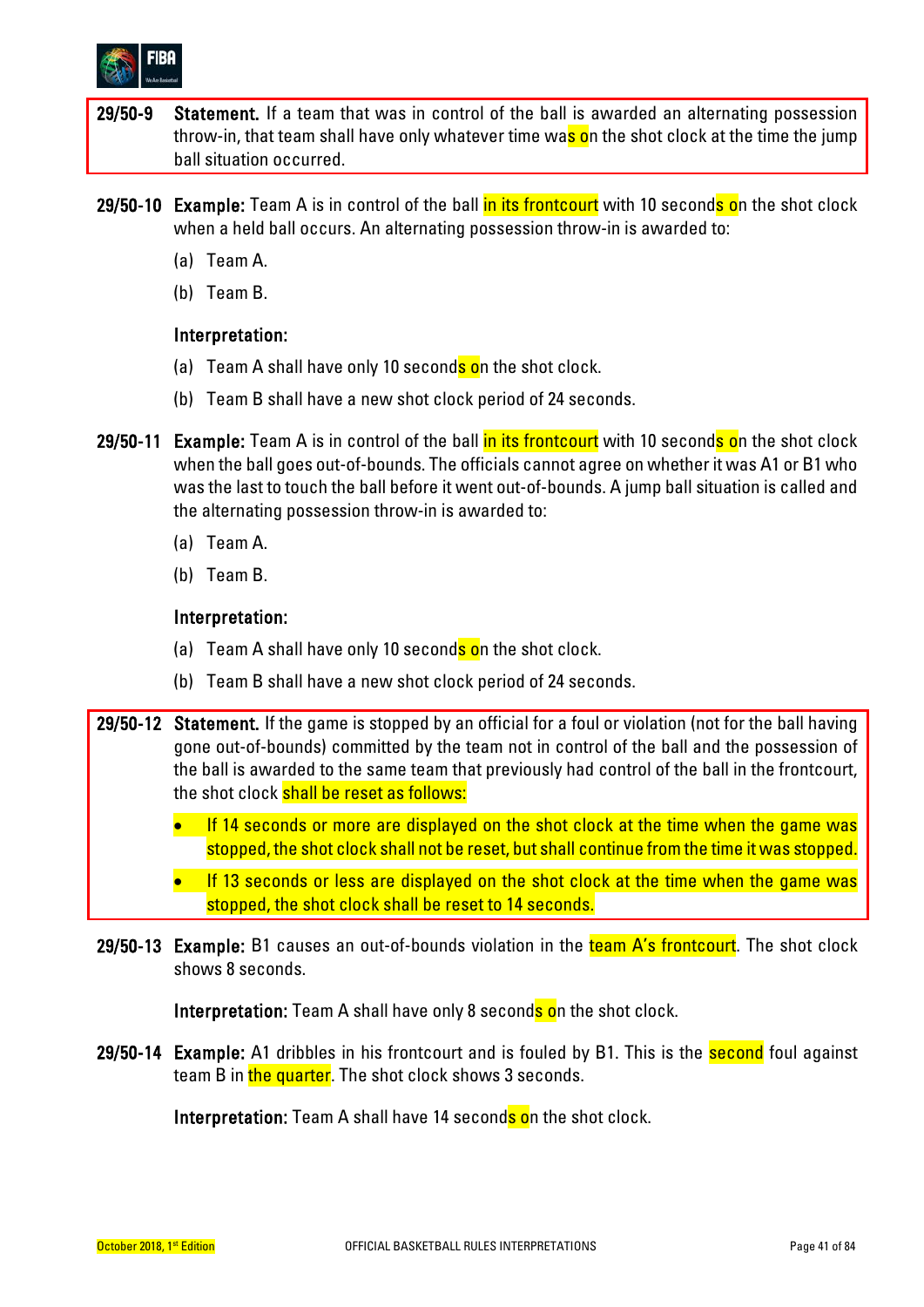

- 29/50-15 Example: With 4 seconds on the shot clock, team A is in control of the ball in the frontcourt when:
	- (a)  $A1$ , or
	- (b) B1

is injured. The officials interrupt the game.

Interpretation: Team A shall have:

- (a) 4 seconds,
- (b) 14 seconds,

on the shot clock.

29/50-16 Example: A1 releases a shot for a field goal. While the ball is in the air a double foul with the same penalties against A2 and B2 is called with 6 seconds on the shot clock. The ball misses the ring. The alternating possession arrow indicates the next possession to team A.

Interpretation: Team A shall have 6 seconds on the shot clock.

29/50-17 Example: With 5 seconds on the shot clock, A1 dribbles when a technical foul is called on B1, followed by a technical foul against coach A.

Interpretation: After the cancellation of equal penalties, the game shall be resumed with a team A throw-in with 5 seconds on the shot clock.

## 29/50-18 Example: With:

- (a) 16 seconds,
- (b) 12 seconds,

on the shot clock, A1 passes the ball to A2 in team A's frontcourt when B1 in his backcourt deliberately kicks the ball with his foot or strikes the ball with his fist.

Interpretation: In both cases, B1's violation. The game shall be resumed with a team A throwin in the frontcourt with:

- (a) 16 seconds,
- (b) 14 seconds,

on the shot clock.

- 29/50-19 Example: During A1's throw-in in the third quarter, B1 in his backcourt places his arms over the boundary line and he blocks A1's pass with:
	- (a) 19 seconds,
	- (b) 11 seconds,

on the shot clock.

Interpretation: In both cases, B1's violation. The game shall be resumed with a team A throwin in the frontcourt with:

(a) 19 seconds,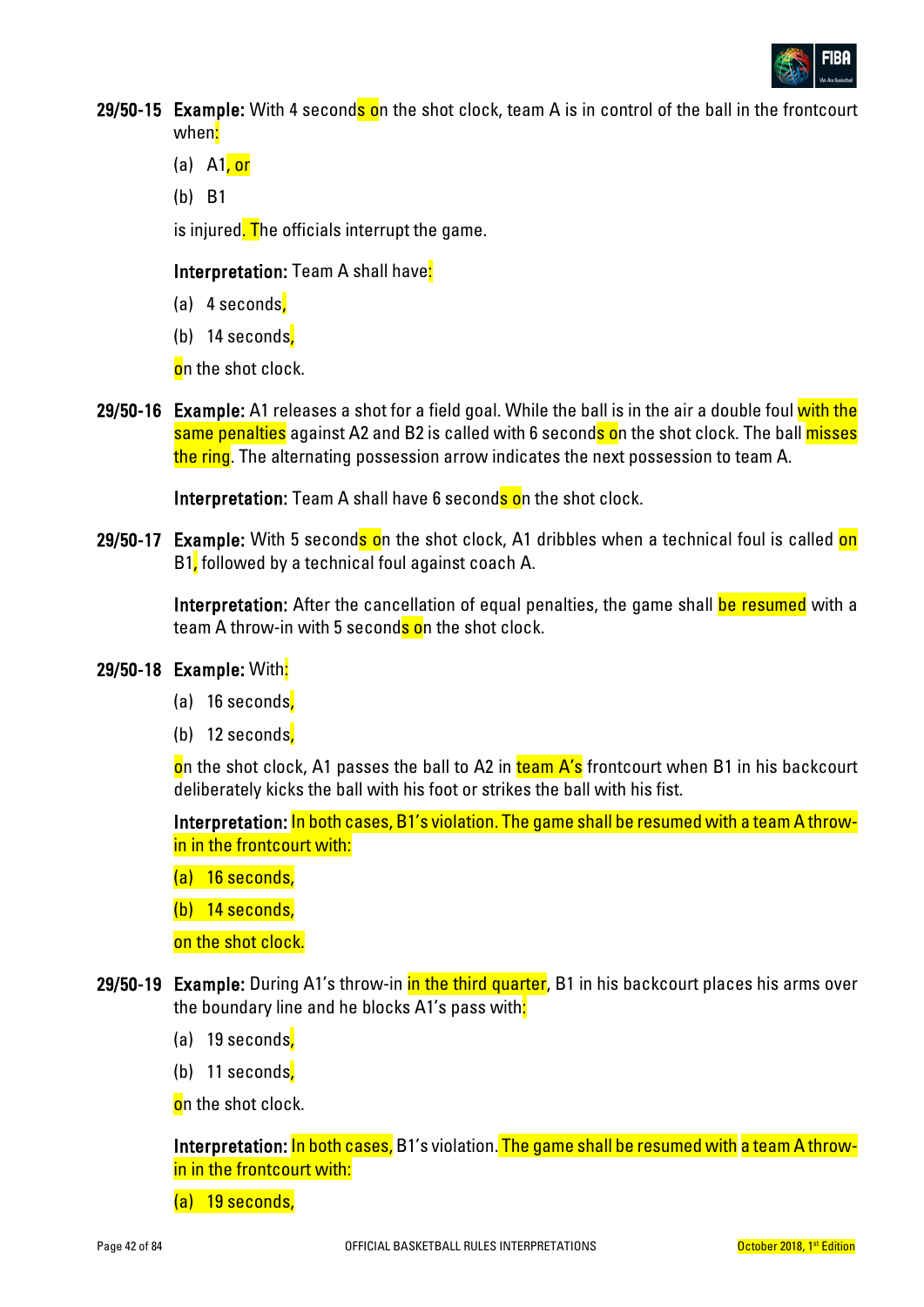

(b) 14 seconds,

on the shot clock.

29/50-20 Example: A1 dribbles in his frontcourt when B2 commits an unsportsmanlike foul on A2 with 6 second<mark>s o</mark>n the shot clock.

Interpretation: Regardless of whether the free throws are made or missed, team A shall be awarded a throw-in from the throw-in line in its frontcourt with 14 seconds on the shot clock.

The same interpretation is valid for **a d**isqualifying foul.

- 29/50-21 Statement. If the game is stopped by an official for any valid reason not connected with either team and if, in the judgement of the officials, the opponents would be placed at a disadvantage, the shot clock shall continue from the time it was stopped.
- 29/50-22 Example: With 0:25 remaining on the game clock in the fourth quarter and with the score A 72 – B 72, team A gains control of the ball in its backcourt. A1 has dribbled for 20 seconds when the game is stopped by the officials due to the:
	- (a)  $Ga$  Game clock or the shot clock failing to run or to start.
	- (b) **Bottle being thrown on the playing court.**
	- (c) Shot clock being erroneously reset.

Interpretation: In all cases, the game shall be resumed with a team A throw-in with  $4$ seconds on the shot clock. Team B would be placed at a disadvantage if the game were resumed with the shot clock reset to 14 seconds.

29/50-23 Example: After A1's shot for a field goal, the ball rebounds from the ring and is then controlled by A2. 9 seconds later the shot clock sounds in error. The officials interrupt the game.

> Interpretation: Team A in control of the ball would be placed at a disadvantage if this were a shot clock violation. After consulting with the commissioner, if present, and the shot clock operator the officials resume the game with a  $\frac{\tan A}{A}$  throw-in with 5 seconds on the shot clock.

29/50-24 Example: With 4 seconds on the shot clock, A1 attempts a shot for a field goal. The ball misses the ring but the shot clock operator erroneously resets the clock. A2 secures the rebound and after a certain time, A3 scores a field goal. At this time the officials are made aware of the situation.

Interpretation: The officials, after consulting with the commissioner, if present, shall confirm that the ball did not touch the ring on  $A1's$  shot for a goal. If so, they shall then decide if the ball has left A3's hand(s) before the shot clock would have sounded if the reset had not taken place. If so, the basket shall count; if not, a shot clock violation has occurred and the goal by A3 shall not count.

29/50-25 Statement. A throw-in resulting from an unsportsmanlike or a disqualifying foul penalty shall always be administered from the throw-in line in the team's frontcourt. The shot clock shall be reset to 14 seconds.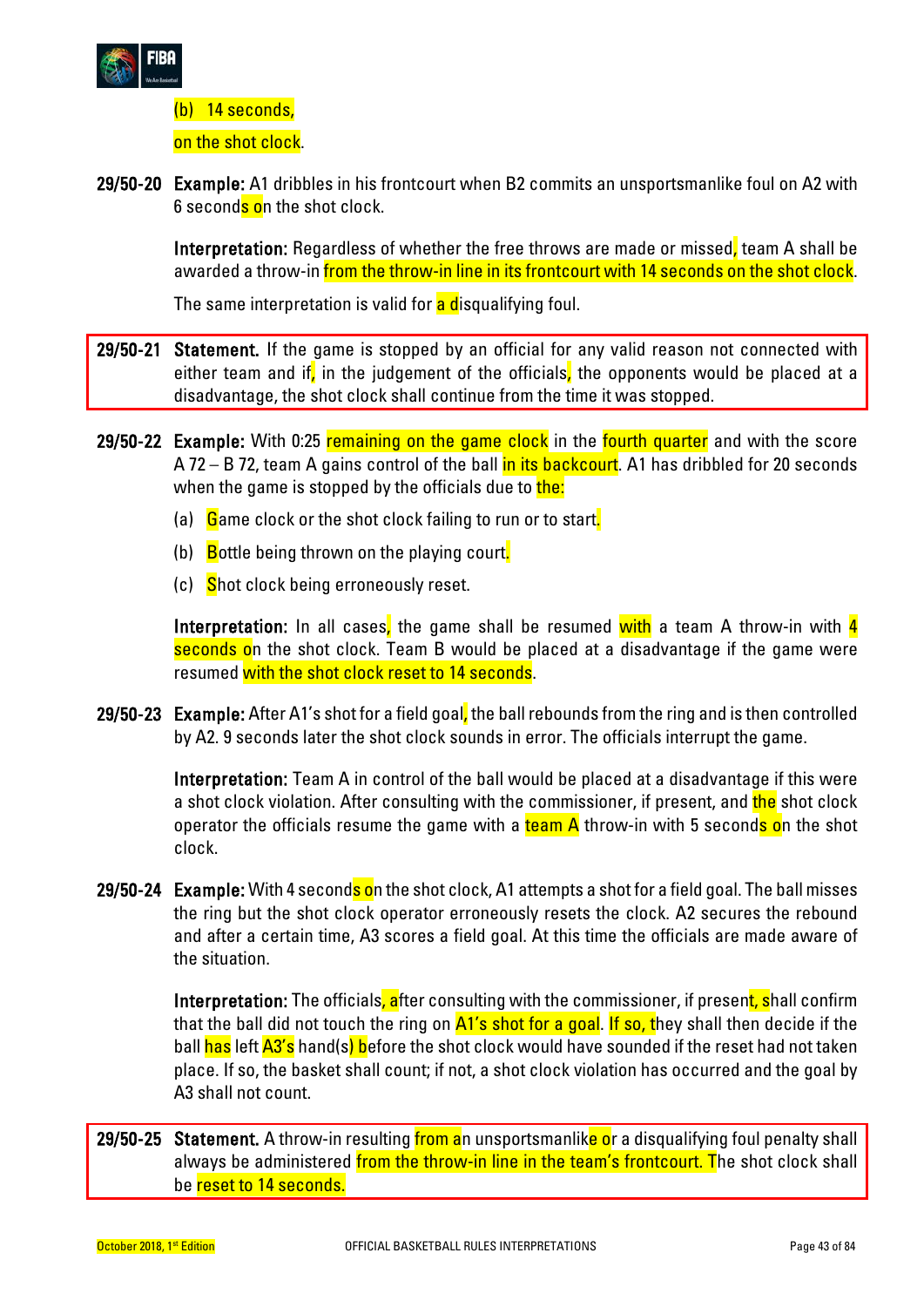

29/50-26 Example: With 1:12 remaining on the game clock in the fourth quarter, A1 dribbles in the frontcourt with 6 seconds on the shot clock when B1 commits an unsportsmanlike foul on A1. A time-out is now requested to either coach A or coach B.

Interpretation: After A1's free throws the time-out is granted. After the time-out the game shall be resumed with a team A throw-in from the throw-in line in its frontcourt. The shot clock shall be reset to 14 seconds.

- 29/50-27 Statement. When a shot for a field goal has been released and then a defensive foul is called, the shot clock shall be reset to 14 seconds.
- 29/50-28 Example: With 17 second<mark>s o</mark>n the shot clock, A1 releases a shot for a field goal. While the ball is in the air, B2 commits a foul on A2. It is team B's **second** foul in the quarter. The ball:
	- (a) Enters the basket.
	- (b) Rebounds from the ring but does not enter the basket.
	- (c) Misses the ring.

#### Interpretation:

(a) A1's goal counts.

In all cases, the game shall be resumed with a team A throw-in from the place nearest to where the foul was called, with 14 seconds on the shot clock.

- 29/50-29 Example: With 10 second<mark>s o</mark>n the shot clock, A1 releases a shot for a field goal. While the ball is in the air, B2 commits a foul on A2. It is team B's **second** foul in the *quarter*. The ball:
	- (a) Enters the basket.
	- (b) Rebounds from the ring but does not enter the basket.
	- (c) Misses the ring.

#### Interpretation:

#### (a) A1's goal counts.

In all cases, the game shall be resumed with a team A throw-in from the place nearest to where the foul was called, with 14 seconds on the shot clock.

- 29/50-30 Example: A1 releases a shot for a field goal. While the ball is in the air the shot clock signal sounds and then B2 commits a foul on A2. It is team B's **second** foul in the quarter. The ball:
	- (a) Enters the basket.
	- (b) Rebounds from the ring but does not enter the basket.
	- (c) Misses the ring.

#### Interpretation:

#### (a) A1's goal counts.

In all cases, no shot clock violation has occurred. The game shall be resumed with a team A throw-in from the place nearest to where the foul was called, with 14 second<mark>s o</mark>n the shot clock.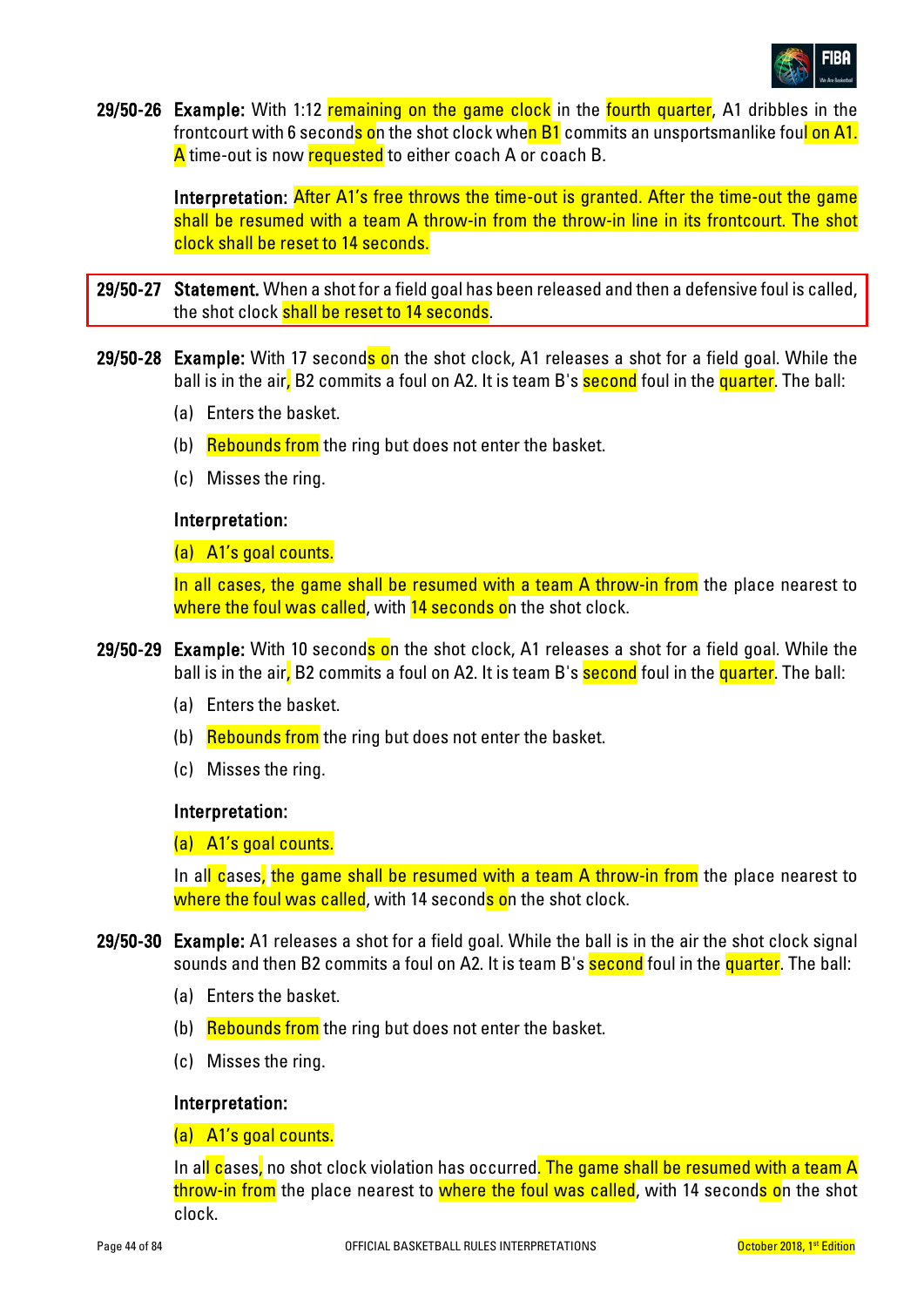

- 29/50-31 Example: With 10 seconds on the shot clock, A1 releases a shot for a field goal. While the ball is in the air, B2 commits a foul on A2. It is team B's fifth foul in the quarter. The ball:
	- (a) Enters the basket.
	- (b) Rebounds from the ring but does not enter the basket.
	- (c) Misses the ring.

### Interpretation:

(a) A1's goal counts.

In all cases, A2 shall attempt 2 free throws.

- 29/50-32 Example: A1 releases a shot for a field goal. While the ball is in the air the shot clock signal sounds and then B2 commits a foul on A2. It is team B's fifth foul in the quarter. The ball:
	- (a) Enters the basket.
	- (b) Rebounds from the ring but does not enter the basket.
	- (c) Misses the ring.

#### Interpretation:

(a) A1's goal counts.

In all cases, no shot clock violation has occurred. A2 shall be attempt 2 free throws.

- 29/50-33 Statement. After the ball has touched the ring of the opponents' basket for any reason, the shot clock shall be reset to 14 seconds, if the team which gains control of the ball is the same team that was in control of the ball before the ball touched the ring.
- 29/50-34 Example: On a pass by A1 to A2, the ball touches B2 after which the ball touches the ring. A3 gains control of the ball.

Interpretation: The shot clock shall be reset to 14 seconds as soon as A3 gains control of the ball **anywhere on the playing court**.

#### 29/50-35 Example: A1 attempts a shot for a field goal with:

- (a) 4 seconds,
- (b) 20 seconds

on the shot clock. The ball touches the ring, rebounds and A2 gains control of the ball.

Interpretation: In both cases, the shot clock shall be reset to 14 seconds as soon as A2 gains control of the ball anywhere on the playing court.

29/50-36 Example: A1 attempts a shot for a field goal. The ball touches the ring. B1 touches the ball and then A2 gains control of the ball.

Interpretation: The shot clock shall be reset to 14 seconds as soon as A2 gains control of the ball anywhere on the playing court.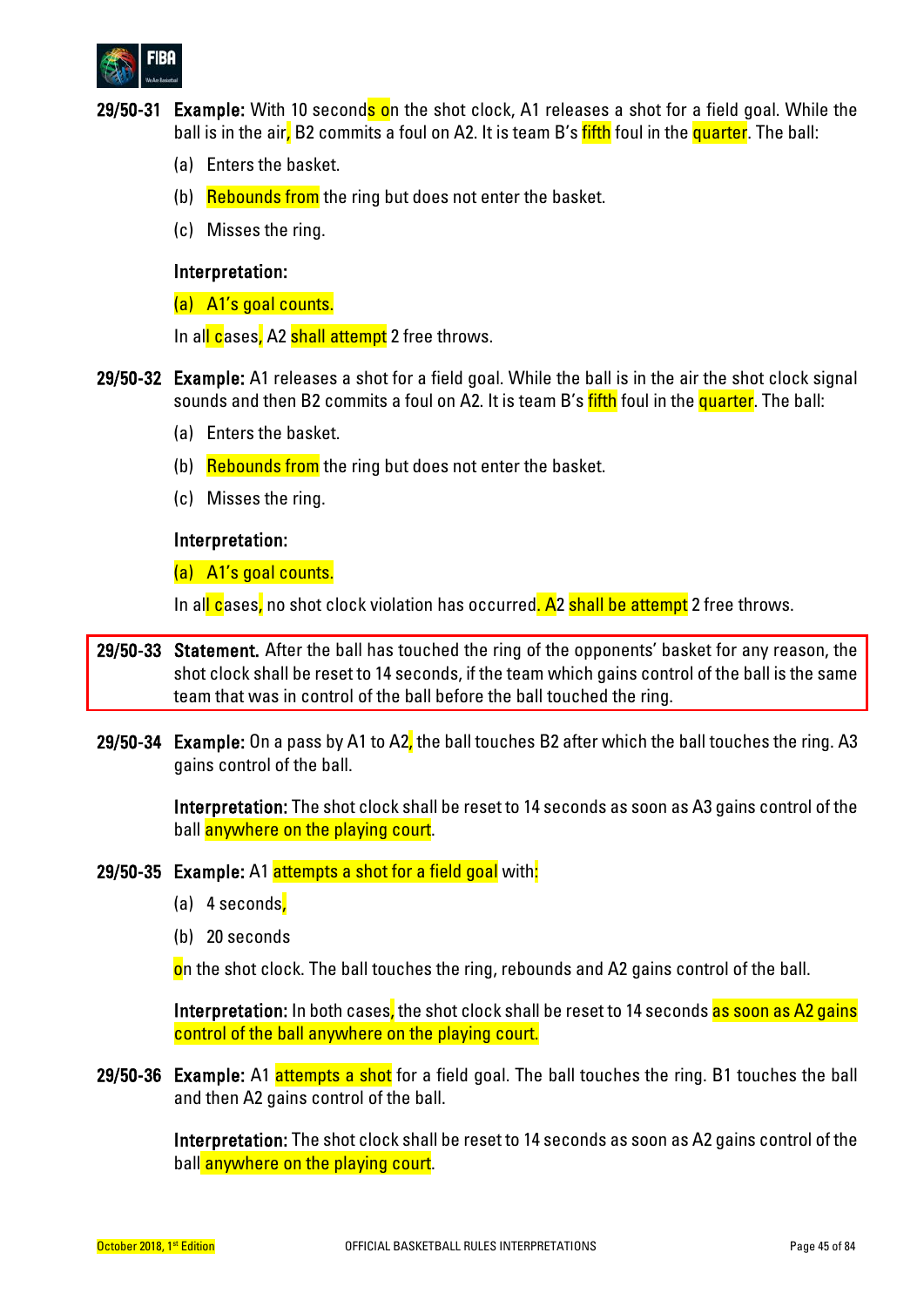

29/50-37 Example: A1 attempts a shot for a field goal. The ball touches the ring. B1 touches the ball which then goes out-of-bounds.

> Interpretation: The game shall be resumed with a team A throw-in from the place nearest to where the ball went out-of-bounds. The shot clock shall be reset to 14 seconds regardless of where on the playing court the throw-in shall be administered.

29/50-38 Example: With 4 seconds on the shot clock, A1 throws the ball **towards** the ring in order to reset the shot clock. The ball touches the ring. B1 touches the ball which then goes out-ofbounds in team A's backcourt.

Interpretation: The game shall be resumed with a team A throw-in from its backcourt from the place nearest to where the ball went out-of-bounds. The shot clock shall be reset to 14 seconds.

29/50-39 Example: A1 attempts a shot for a field goal. The ball touches the ring. A2 taps the ball and then A3 gains control of the ball.

Interpretation: The shot clock shall be reset to 14 seconds as soon as A3 gains control of the ball anywhere on the playing court.

29/50-40 Example: A1 attempts a shot for a field goal. The ball touches the ring and on the rebound, B2 fouls A2. This is team B's third team foul in the quarter.

Interpretation: The game shall be resumed with a team A throw-in from the place nearest to where the foul was called. The shot clock shall be reset to 14 seconds.

29/50-41 Example: A1 attempts a shot for a field goal. The ball enters the basket and now B2 fouls A2. This is team B's third team foul in the quarter.

Interpretation: The basket is valid. The game shall be resumed with a team A throw-in from the place nearest to where the foul was called. The shot clock shall be reset to 14 seconds.

29/50-42 Example: A1 attempts a shot for a field goal. The ball touches the ring and on the rebound a held ball between A2 and B2 is called. The possession arrow favours team A.

Interpretation: The game shall be resumed with a team A throw-in from the place nearest to where the held ball situation occurred. The shot clock shall be reset to 14 seconds.

29/50-43 Example: A1 attempts a shot for a field goal. The ball lodges between the ring and the backboard. The possession arrow favours team A. The shot clock shows 8 seconds.

Interpretation: The game shall be resumed with a team A throw-in from the endline next to the backboard. The shot clock shall be reset to 14 seconds.

29/50-44 Example: A1 in his frontcourt passes the ball for an alley-hoop to A2. The ball is missed by A2 and touches the ring after which A3 gains control of the ball.

Interpretation: The shot clock shall be reset to 14 seconds as soon as A3 gains control of the ball. If A3 touches the ball in his backcourt, this is a backcourt violation.

29/50-45 Example: After a defensive rebound by A1, B1 taps the ball out of A1's hands. The ball is then caught by B2.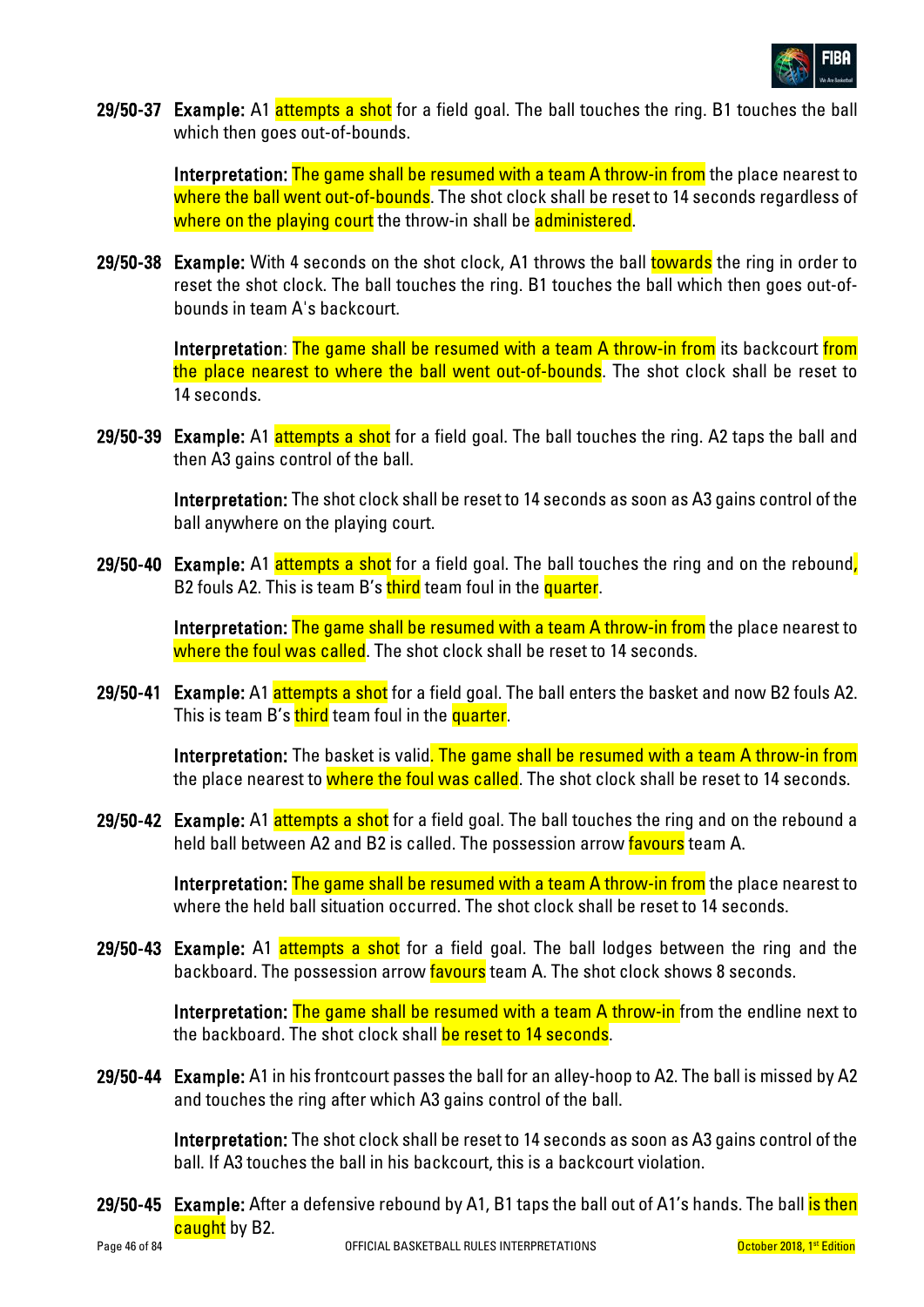

Interpretation: As the team which has gained control of the ball is not the same team that was in control of the ball before the ball touched the ring, team B shall have a new shot clock period of 24 seconds.

29/50-46 Example: A1 attempts a shot for a field goal with 6 seconds on the shot clock. The ball touches the ring, rebounds and A2 gains control of the ball in his backcourt. A2 is then fouled by B1. This is team B's third team foul in the quarter.

Interpretation: The game shall be resumed with a team A throw-in from his backcourt with a new shot clock period of 24 seconds.

29/50-47 Statement. While the game clock is running, whenever a team gains a new possession of a live ball in either the frontcourt or the backcourt, that team shall have 24 seconds on the shot clock.

29/50-48 Example: A1 gains new possession of the ball on the playing court on the:

- (a) Backcourt
- (b) Frontcourt.

Interpretation: In both cases team shall have new 24 seconds on the shot clock.

- 29/50-49 Statement. Whenever a team gains possession of a live ball in either the frontcourt or the backcourt and 14 seconds or less remaining on the game clock, the shot clock shall be switched off.
- 29/50-50 Example: With 12 seconds remaining on the game clock, team A is awarded a new possession of the ball.

Interpretation: The shot clock shall be switched off.

29/50-51 Example: With 18 seconds remaining on the game clock and 3 seconds on the shot clock, player B1 in his backcourt deliberately kicks the ball.

Interpretation: The game shall be resumed with a team A throw-in in its frontcourt with 18 seconds remaining on the game clock and 14 seconds on the shot clock.

29/50-52 Example: With 7 seconds remaining on the game clock and 3 seconds on the shot clock, player B1 in his backcourt deliberately kicks the ball.

> Interpretation: The game shall be resumed with a team A throw-in in its frontcourt with 7 seconds remaining on the game clock. The shot clock shall be switched off.

29/50-53 Example: With 23 seconds remaining on the game clock, team A gains new control of the ball. With 19 seconds remaining on the game clock A1 attempts a shot for a field goal. The ball touches the ring and A2 rebounds it.

Interpretation: The shot clock shall not be started when team A originally gains new control of the ball. However, it shall be reset to 14 seconds as soon as A2 gains control of the ball as there is still more than 14 seconds **remaining** on the game clock.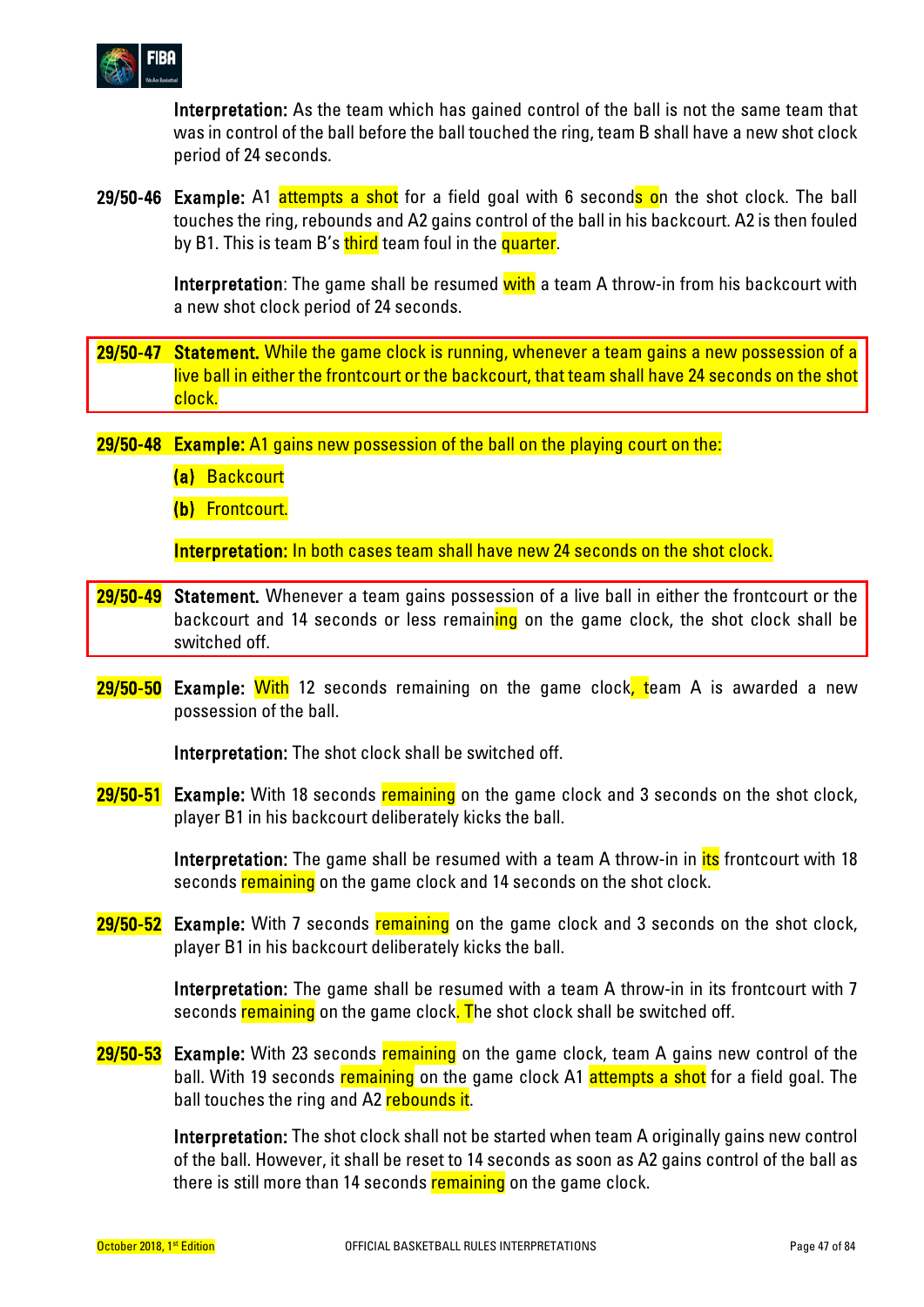

29/50-54 Example: With 58 seconds remaining on the game clock in the fourth quarter, B1 deliberately kicks the ball or B1 fouls A1 in team's A backcourt. This is team B's third foul in the quarter. Team A has 19 seconds on the shot clock. Team A is granted a time-out.

> Interpretation: Coach A may opt for the throw-in to be administered in the frontcourt from the throw-in line in team A's frontcourt or in its backcourt.

> If coach A opts for the throw-in from the throw-in line in the frontcourt, team A shall have 14 seconds on the shot clock.

> If coach A opts for the throw-in from the backcourt, team A shall have 24 seconds on the shot clock.

29/50-55 Example: With 30 seconds remaining on the game clock in the fourth quarter, A1 dribbles in his frontcourt. B1 taps the ball to team A's backcourt where A2 now controls the ball.  $B2$ deliberately kicks the ball or B2 fouls A2. This is team B's third team foul in the quarter. Team A has 8 seconds on the shot clock. Team A is granted a time-out.

Interpretation: Coach A may opt for the throw-in to be administered in the frontcourt from the throw-in line in team A's frontcourt or in its backcourt.

If coach A opts for the throw-in from the throw-in line in the frontcourt, team A shall have 14 seconds on the shot clock.

If coach A opts for the throw-in from the backcourt, team A shall have new 24 seconds on the shot clock.

29/50-56 Example: With 58 seconds remaining on the game clock in the fourth quarter, A1 is fouled in his backcourt by B1. Team A has 19 second<mark>s o</mark>n the shot clock. This is team B's third team foul in the quarter. Team B is granted a time-out.

Interpretation: The game shall be resumed with a team A throw-in from his backcourt with a new shot clock period of 24 seconds.

29/50-57 Example: With 30 seconds remaining on the game clock in the fourth quarter, A1 dribbles in his backcourt where B1 taps the ball out-of-bounds with 19 seconds on the shot clock. Team A is granted a time-out.

Interpretation: Coach A may opt for the throw-in to be administered in the frontcourt from the throw-in line in team A's frontcourt or in its backcourt.

If coach A opts for the throw-in from the throw-in line in the frontcourt, team A shall have 14 seconds on the shot clock.

If coach A opts for the throw-in from the backcourt, team A shall have 19 seconds on the shot clock.

29/50-58 Example: With 30 seconds remaining on the game clock in the fourth quarter, A1 dribbles in his frontcourt. B1 taps the ball to team A's backcourt where A2 now controls the ball. B2 taps the ball out-of-bounds in team A's backcourt with 8 seconds on the shot clock. Team A is granted a time-out.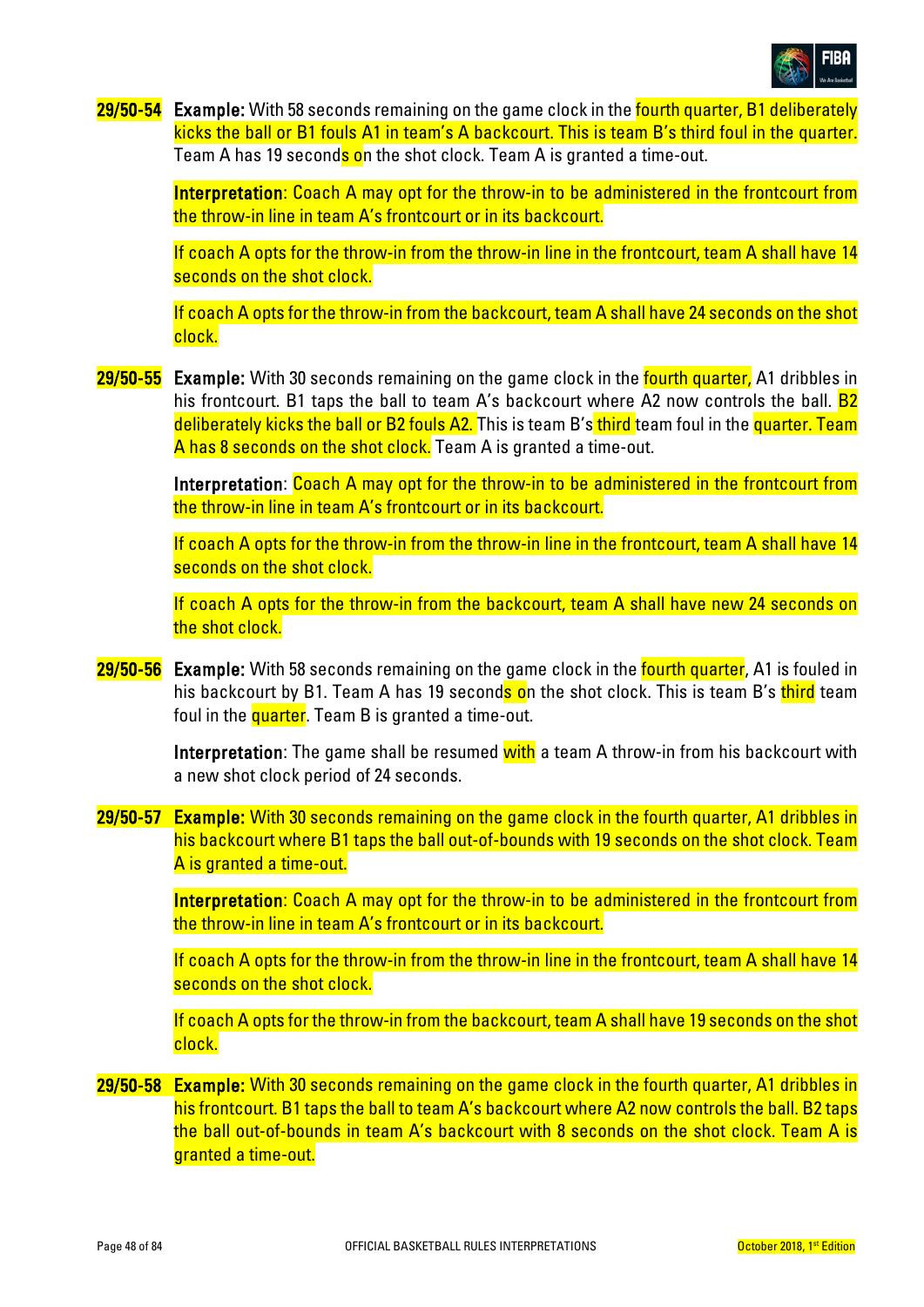

Interpretation: Coach A may opt for the throw-in to be administered in the frontcourt from the throw-in line in team A's frontcourt or in its backcourt. In both cases team A shall have 8 seconds on the shot clock.

29/50-59 Example: With 25.2 seconds remaining on the game clock in the **second quarter**, team A gains control of the ball. With 1 secon<mark>d o</mark>n the shot clock, A1 attempts a shot for a field goal. While the ball is in the air, the shot clock signal sounds. The ball does not touch the ring and after another 1.2 seconds the game clock signal sounds to end the quarter.

Interpretation: This is not a shot clock violation. The official did not call a violation while waiting if team B gains clear control of the ball. The quarter has ended.

29/50-60 Example: With 25.2 seconds remaining on the game clock in the second quarter, team A gains control of the ball. With 1 second on the shot clock, A1 attempts a shot for a field goal. While the ball is in the air, the shot clock signal sounds. The ball does not touch the ring and the official calls the violation with the game clock showing 0.8 seconds.

Interpretation: Shot clock violation. The ball shall be awarded to team B for a throw-in from team B's endline with 0.8 seconds remaining on the game clock.

29/50-61 Example: With 25.2 seconds remaining on the game clock in the **second quarter**, team A gains control of the ball. With 1.2 second remaining on the game clock and with A1 having the ball in his hand(s), the shot clock signal sounds. The official calls the violation with the game clock showing 0.8 seconds.

Interpretation: Shot clock violation. The game shall be resumed with a team B throw-in from the place nearest to where the game was stopped, with 1.2 seconds remaining on the game clock.

29/50-62 Example: In the third quarter, A1 is awarded a throw-in from his backcourt. While holding the ball, B1 crosses with his arm(s) the plane of the boundary line.

Interpretation: B1's violation. A1 shall be re-awarded a throw-in. Team A shall have 24 seconds on the shot clock.

29/50-63 Example: In the third quarter, A1 is awarded a throw-in from his frontcourt. While holding the ball, B1 crosses with his arm(s) the plane of the boundary line, with 7 seconds on the shot clock.

Interpretation: B1's violation. A1 shall be re-awarded a throw-in. Team A shall have 14 seconds on the shot clock.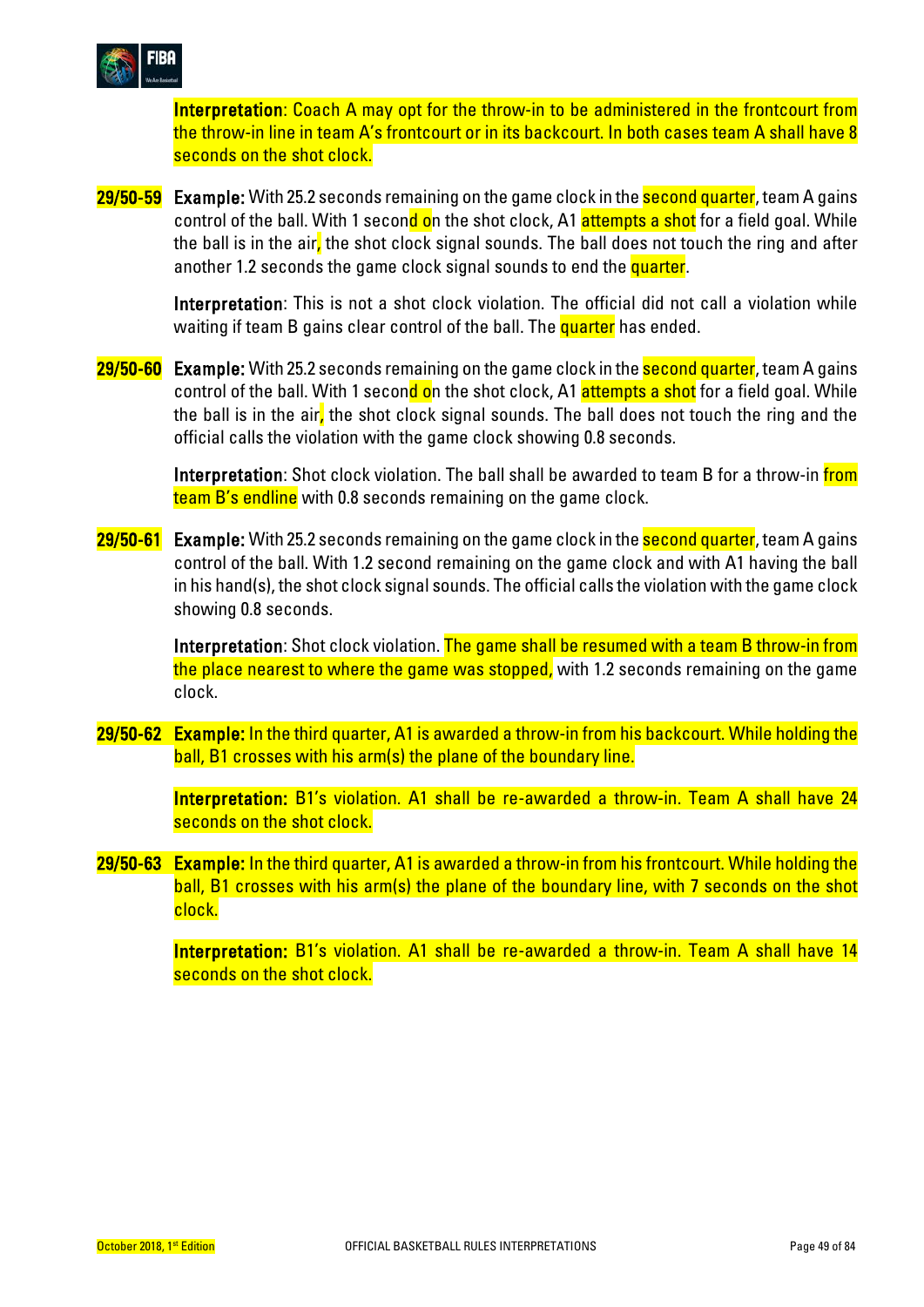

# **Art. 30 Ball returned to the backcourt**

- 30-1 Statement. While airborne, a player retains the same status relative to the floor as where he was last touching the floor before jumping into the air. However, when an airborne player jumps from his frontcourt and gains control of the ball while still airborne, he is the first player on his team to establish a new team control. If his momentum then returns him to his backcourt, he is helpless to avoid not returning also with the ball to the backcourt. Therefore, if an airborne player establishes a new team control, that player's position relative to the frontcourt/backcourt shall not be determined until the player has returned with both feet to the floor.
- 30-2 Example: A1 in his backcourt attempts a fast break pass to A2 in the frontcourt. B1 jumps from the team B frontcourt, catches the ball while airborne and lands:
	- (a) With both feet in his backcourt.
	- (b) Straddling the centre line.
	- (c) Straddling the centre line and then dribbles or passes the ball to his backcourt.

Interpretation: No violation. B1 established the first team B control of the ball while airborne and his position relative to frontcourt/backcourt was not determined until both his feet returned to the floor. In all cases, B1 is legally in his backcourt.

- **30-3** Example: On the jump ball between A1 and B1 that begins the first quarter, the ball has been legally tapped when A2 jumps from his frontcourt, catches the ball while airborne and lands:
	- (a) With both feet in his backcourt.
	- (b) Straddling the centre line.
	- (c) Straddling the centre line and then dribbles or passes the ball to his backcourt.

Interpretation: No violation. A2 establishes the first team A control of the ball while airborne. In all cases, A2 is legally in his backcourt.

- 30-4 Example: Thrower-in A1 in his frontcourt attempts a pass to A2. A2 jumps from his frontcourt, catches the ball while airborne and lands:
	- (a) With both feet in his backcourt.
	- (b) Straddling the centre line.
	- (c) Straddling the centre line and then dribbles or passes the ball to his backcourt.

Interpretation: Team A violation. With A1 throw-in, team A has established control of the ball in the frontcourt, before A2 caught the ball while airborne and landed in his backcourt. In all cases, A2 has illegally returned the ball to the backcourt.

- 30-5 Example: Thrower-in A1 straddles the centre line to start the **second quarter** and passes the ball to A2. A2 jumps from his frontcourt, catches the ball while airborne and lands:
	- (a) With both feet in his backcourt.
	- (b) Straddling the centre line.
	- (c) Straddling the centre line and then dribbles or passes the ball to his backcourt.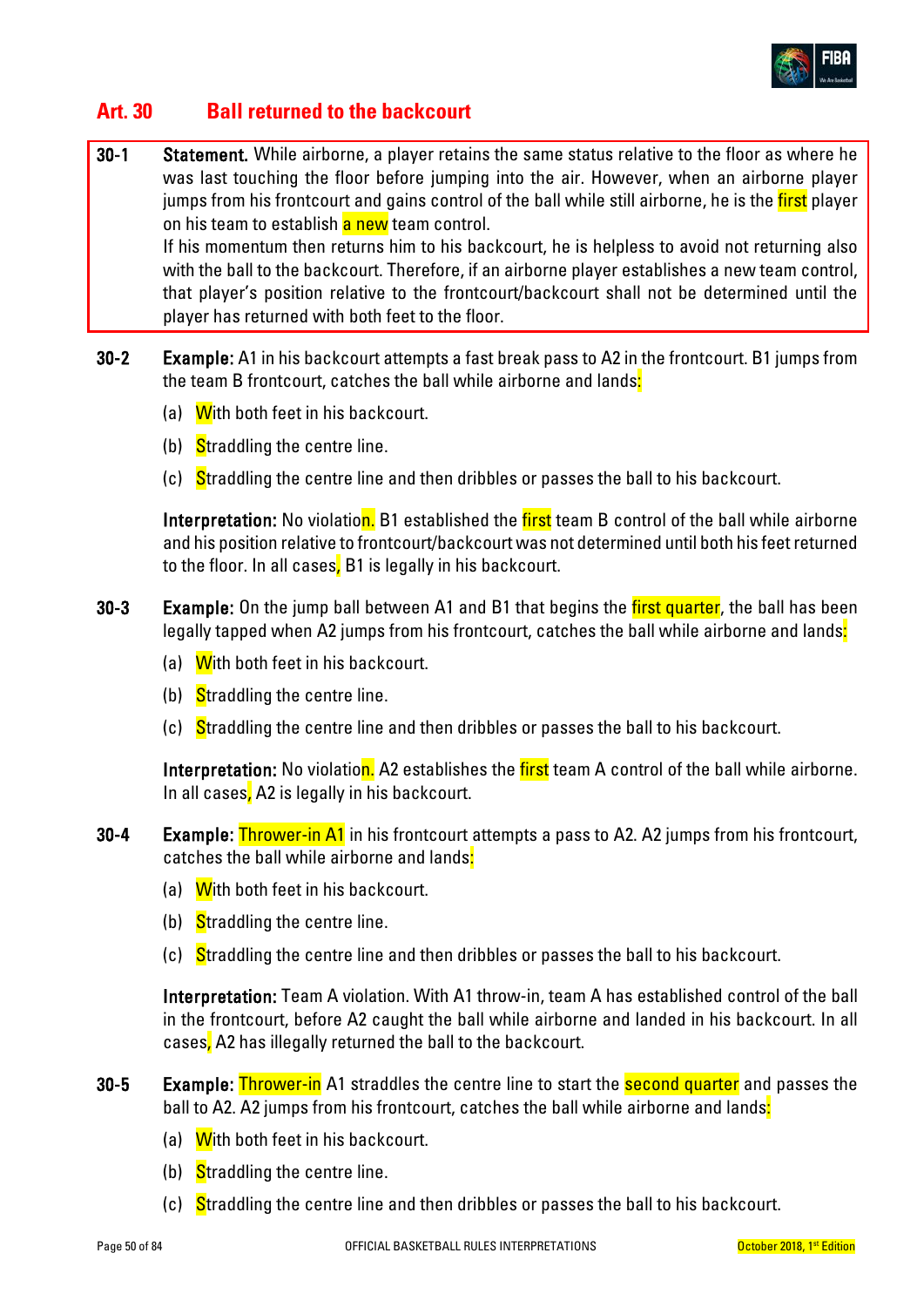

Interpretation: Team A violation. A1 has established the team A control of the ball. A2 with jumping from his frontcourt and catching the ball while airborne, team A control of the ball in the frontcourt **continues**. In all cases, by landing in his backcourt A2 has *illegally returned the* **ball to the** backcourt.

30-6 Example: Thrower-in A1 in his backcourt attempts a pass to A2 in his frontcourt. B1 jumps from his frontcourt, catches the ball while airborne and before he lands in his backcourt he passes the ball to B2 in his backcourt.

Interpretation: Team B violation for illegally returning the ball to the backcourt.

- 30-7 Statement. A live ball has been illegally returned to the backcourt when a team A player who is completely in the frontcourt, causes the ball to touch the backcourt, after which a team A player is the first to touch the ball either in the frontcourt or backcourt. However, it is legal when a team A player in the backcourt causes the ball to touch the frontcourt, after which a team A player is the first to touch the ball, either in the frontcourt or the backcourt.
- 30-8 Example: A1 is standing completely with both feet in the frontcourt near the centre line, when A1 attempts a bounce pass to A2 who is also standing with both feet in the frontcourt near the centre line. On the pass, the ball touches the backcourt before touching A2.

Interpretation: Team A violation for illegally returning the ball to the backcourt.

30-9 Example: A1 and A2 are both standing in their frontcourt with both feet near the centre line, when A1 attempts a bounce pass to A2. On the pass, the ball touches the backcourt and then touches the frontcourt, after which the ball is touching A2.

Interpretation: Team A violation for illegally returning the ball to the backcourt.

**30-10 Example:** A1 is standing with both feet in the backcourt near the centre line, when A1 attempts a bounce pass to A2 who is also standing with both feet in the backcourt near the centre line. On the pass, the ball touches the frontcourt before touching A2.

Interpretation: Legal play. No backcourt violation as no team A player with the ball was in the frontcourt. However, as the ball was caused to go into the frontcourt, the 8-second period stopped at the moment the ball has touched the frontcourt. A new 8-second period shall be started as soon as A2 in the backcourt touches the ball.

30-11 Example: A1 in his backcourt passes the ball towards his frontcourt. The ball is deflected from an official standing on the playing court with both feet straddling the centre line and is next touched by A2 who is still in his backcourt.

Interpretation: Legal play. No backcourt violation as no team A player with the ball was in the frontcourt. However, as the ball was caused to go into the frontcourt, the 8-second period stopped at the moment the ball has touched the official. A new 8-second period shall be started as soon as A2 in the backcourt touches the ball.

**30-12** Example: Team A is in control of the ball in its frontcourt, when the ball is simultaneously touched by A1 and B1 and then goes into the team A's backcourt, where the ball is first touched by A2.

Interpretation: Team A has caused the ball to be illegally returned into its backcourt.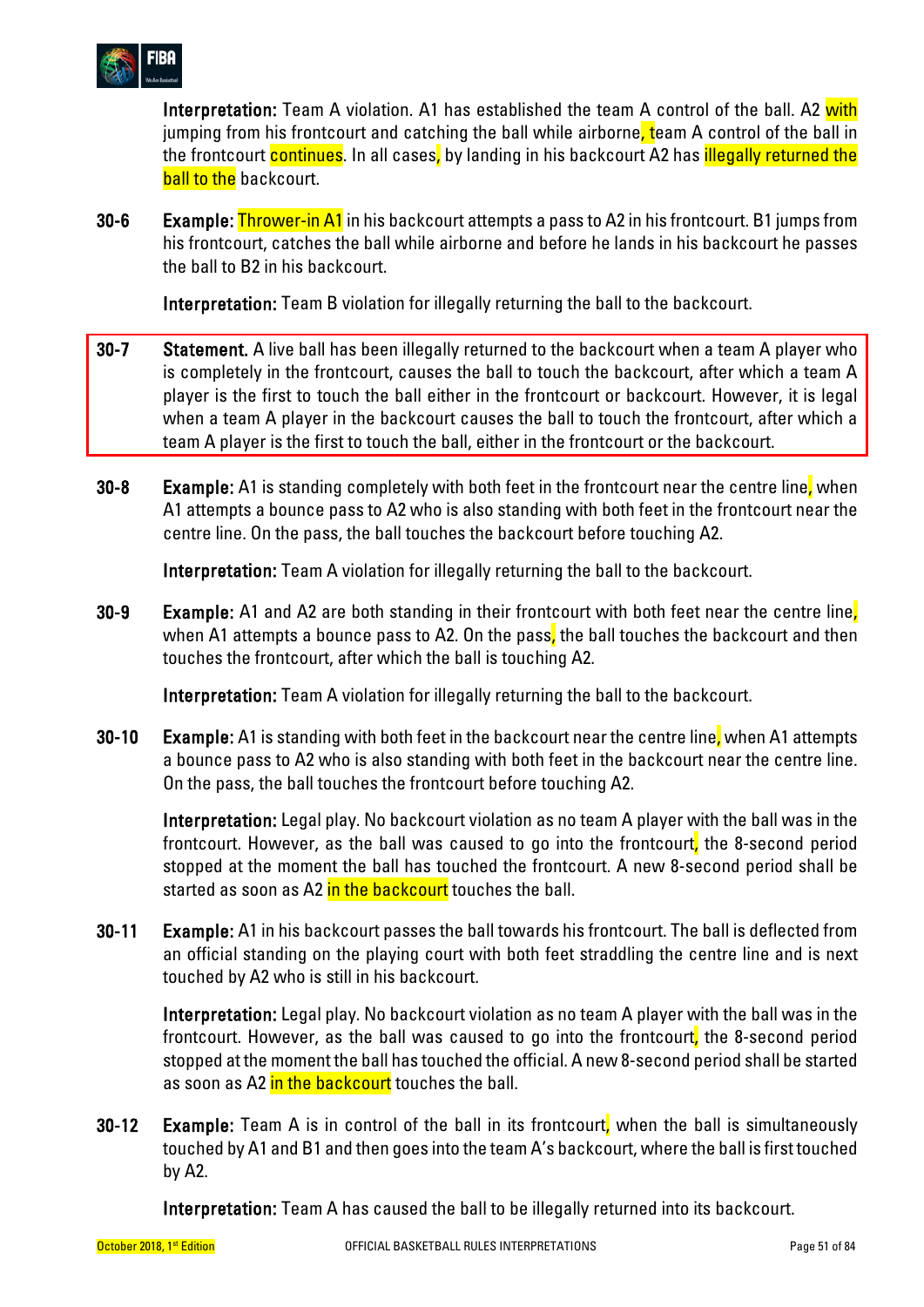

30-13 Example: A1 dribbles from his backcourt to the frontcourt. Having both feet in his frontcourt he still dribbles the ball in his backcourt. Then the ball touches his leg and bounces into his backcourt where A2 starts a dribble.

Interpretation: Legal play. A<sub>1</sub> has not yet established control of the ball in his frontcourt.

30-14 Example: A1 in his backcourt passes the ball to A2 who is in his frontcourt. A2 touches the ball which returns to A1 who is still in the backcourt.

Interpretation: Legal play. A2 has not vet established control of the ball in his frontcourt.

30-15 Example: On the throw-in in his frontcourt, A1 passes the ball to A2. A2 jumps over the centre line, catches the ball<mark>, lands on the playing court</mark> with his left foot in his frontcourt and with right foot still in the air. Then he puts his right foot into his backcourt.

Interpretation: A2 has caused the ball to be illegally returned into his backcourt, as throwerin A1 had already established team control in team A's frontcourt.

30-16 Example: A1 dribbles in his frontcourt near the centre line when B1 taps the ball into team A's backcourt. A1 with both feet still in his frontcourt continues to dribble the ball which is in his backcourt.

Interpretation: Legal play. A1 was not the last touching the ball in his frontcourt. A1 could even continue his **dribble** completely into his backcourt with a new 8-second period.

- **30-<mark>17</mark>** Example: A1 in his backcourt passes the ball to A2. A2 jumps from his frontcourt, catches the ball while airborne and lands:
	- (a) With both feet in his backcourt.
	- (b)  $\overline{\text{T}}$ ouching the centre line.
	- (c) Straddling the centre line.

Interpretation: In all cases, team A has illegally returned the ball to the backcourt. A2 has established team A control in the frontcourt when catching the ball in the air.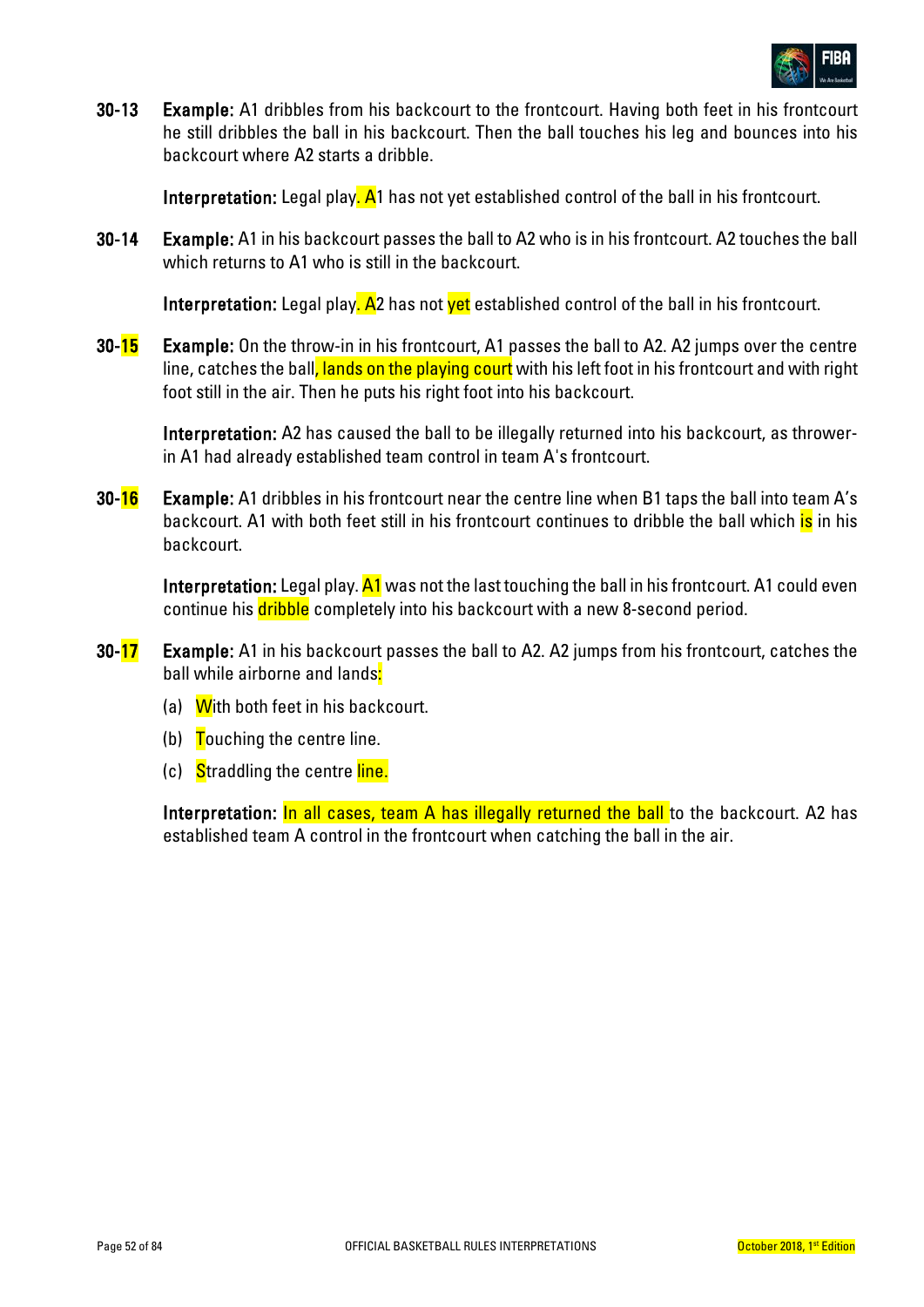

## **Art. 31 Goaltending and Interference**

- 31-1 Statement. When the ball is above the ring during a shot for a field goal or a free-throw attempt, it is interference if a player reaches through the basket from below and touches the ball.
- 31-2 Example: On A1's last free throw:
	- (a) Before the ball has touched the ring, or
	- (b) After the ball has touched the ring and still has the possibility to enter the basket,

B1 reaches through the basket from below and touches the ball.

Interpretation: B1's violation for touching the ball illegally.

- (a) A1 shall be awarded 1 point and a technical foul shall be called on B1.
- (b) A1 shall be awarded 1 point but no technical foul shall be called on B1.
- 31-3 Statement. When the ball is above the ring during a pass or after it has touched the ring, it is interference if a player reaches through the basket from below and touches the ball.
- 31-4 Example: The ball is above the ring as a result of a pass from A1 when B1 reaches through the basket from below and touches the ball.

Interpretation: B1's interference violation. Team A shall be awarded 2 or 3 points.

- 31-5 Statement. Following the last free throw and after the ball has touched the ring, the free-throw attempt changes its status and becomes a 2-point field goal if the ball is legally touched by any player before it enters the basket.
- 31-6 Example: After A1's last free throw, the ball has touched the ring and is bouncing above it. B1 tries to tap the ball away but the ball enters the basket.

Interpretation: The ball has been legally touched. The free-throw attempt has changed its status and team A's captain on the playing court shall be awarded 2 points.

- 31-7 Statement. After the ball has touched the ring on a field goal attempt, on a last free throw or after the game clock has sounded for the end of the quarter and the ball has still the chance to enter the basket, a foul is called. It is a violation if any player then touches the ball.
- 31-8 Example: After A1's last free throw, the ball has touched the ring and is bouncing above it when on the rebound A2 is fouled by B2 (third team foul). The ball still has the chance to enter and is touched by:
	- (a) A3
	- (b) B3

## Interpretation: **An** interference violation.

(a) No point shall be awarded. Both throw-in penalties cancel each other. The game shall be resumed with an alternating possession throw-in from the endline nearest to where the foul has occurred, except directly behind the backboard.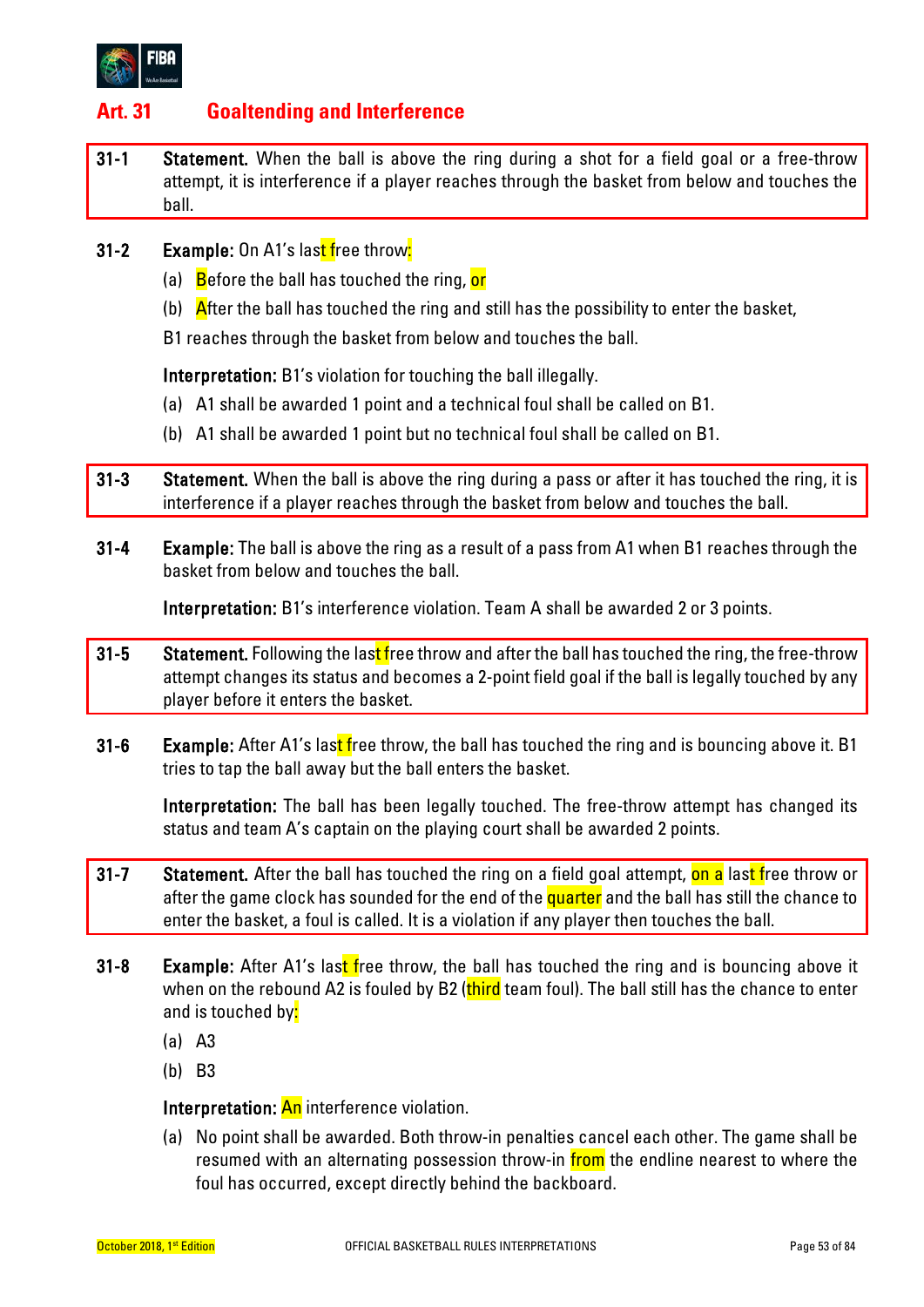

- (b) A1 shall be awarded 1 point. The game shall be resumed with a team A throw-in from the endline nearest to where the foul has occurred, except directly behind the backboard.
- 31-9 Example: After A1's last free throw, the ball has touched the ring and is bouncing above it when on the rebound A2 is fouled by B2 (*fifth* team foul). The ball still has the chance to enter and is touched by:
	- (a) A3
	- (b) B3

Interpretation: An interference violation.

- (a) No point shall be awarded. A2 shall  $\frac{attempt}{attempt}$  2 free throws, no line-up. The game shall be resumed with a team B throw-in from the free-throw line extended.
- (b) A1 shall be awarded 1 point. A2 shall attempt 2 free throws and the game shall continue as after anv last free throw.
- 31-10 Example: A1 attempts a shot for a field goal. The ball touches the ring and is bouncing above and still has the chance to enter the basket when the game clock signal sounds. The ball is touched by:
	- (a) A2
	- (b) B2

Interpretation: **An** interference violation.

- (a) No points shall be awarded.
- (b) A1 shall be awarded 2 or 3 points.
- 31-11 Statement. If, during a field goal attempt, a player touches the ball on its upward flight, all restrictions related to goaltending and interference shall apply.
- 31-12 Example: A1 attempts a shot for a field goal. The ball on its upward flight is touched by A2 or B2. On its downward flight to the basket the ball is touched by:
	- (a)  $A3$
	- (b)  $B_3$

Interpretation: The contact of A2 or B2 with the ball on its upward flight is legal and does not change the status of a shot for a field goal. However, the contact by A3 or B3 with the ball on its downward flight is a violation.

- (a) Team B shall be awarded a throw-in from the free-throw line extended.
- (b) A1 shall be awarded 2 or 3 points.
- 31-13 Statement. It is an interference violation if a player causes the backboard or the ring to vibrate in such a way that the ball, in the judgment of an official, has been prevented from entering the basket or has been caused to enter the basket.
- 31-14 Example: A1 attempts a shot for a 3-point field goal near the end of the game. While the ball is in the air, the game clock signal sounds for the end of the game. After the signal, B1 causes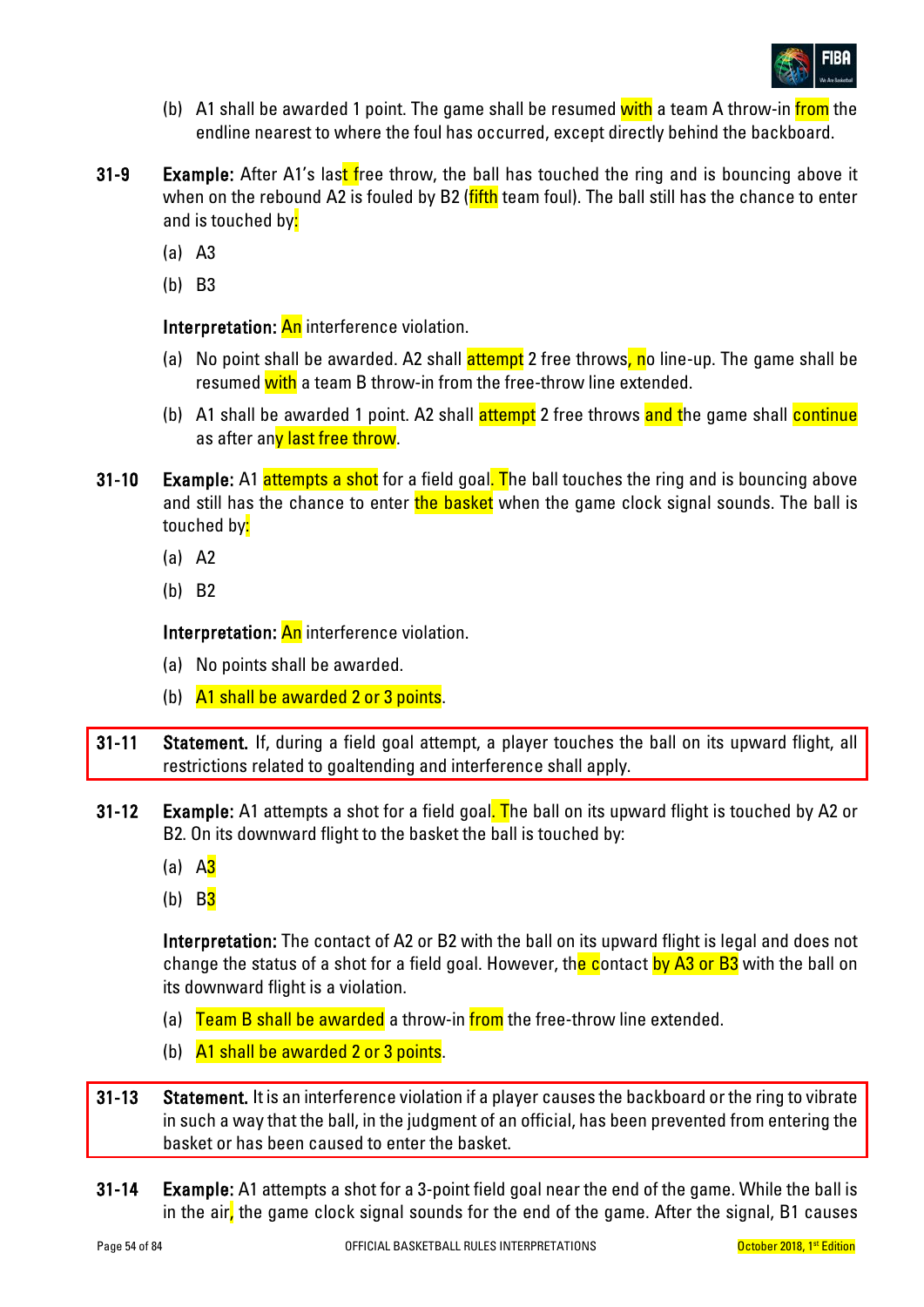

the backboard or the ring to vibrate and therefore, in the judgment of the official, the ball is prevented from entering the basket.

Interpretation: Even after the game clock signal sounds for the end of the game, the ball remains live and therefore an interference violation has occurred. A1 shall be awarded 3 points.

31-15 Statement. Interference is committed by a defensive or offensive player during a shot for a field goal when a player touches the basket or the backboard while the ball is in contact with the ring and still has a possibility to enter the basket.



31-16 Example: After A1's shot for a field goal, the ball has rebounded from the ring and then landed on the ring. B1 touches the basket or backboard while the ball is on the ring.

Interpretation: B1's violation. The interference restrictions apply as long as the ball has the possibility to enter the basket.

- **31-17** Example: A shot for a field goal by A1 on its downward flight and completely above the level of the ring is simultaneously touched by A2 and B2. The ball then:
	- (a) Enters the basket.
	- (b) Does not enter the basket.

Interpretation: Interferences committed by both A2 and B2. In both cases, no points shall be awarded. This is a jump ball situation.

**31-18** Statement. It is an interference violation if a player grasps the basket to play the ball.

- **31-19** Example: A1 attempts a shot for a 3-point field goal. The ball rebounds from the basket when:
	- (a) A2 grasps the basket and taps the ball into the basket.
	- (b) B1 grasps the basket and taps the ball away from the basket.

Interpretation: Interference committed by both A2 and B1.

- (a) No points shall be awarded. The game shall be resumed with a team B throw-in from the free-thrown line extended.
- (b) A1 is awarded 3 points.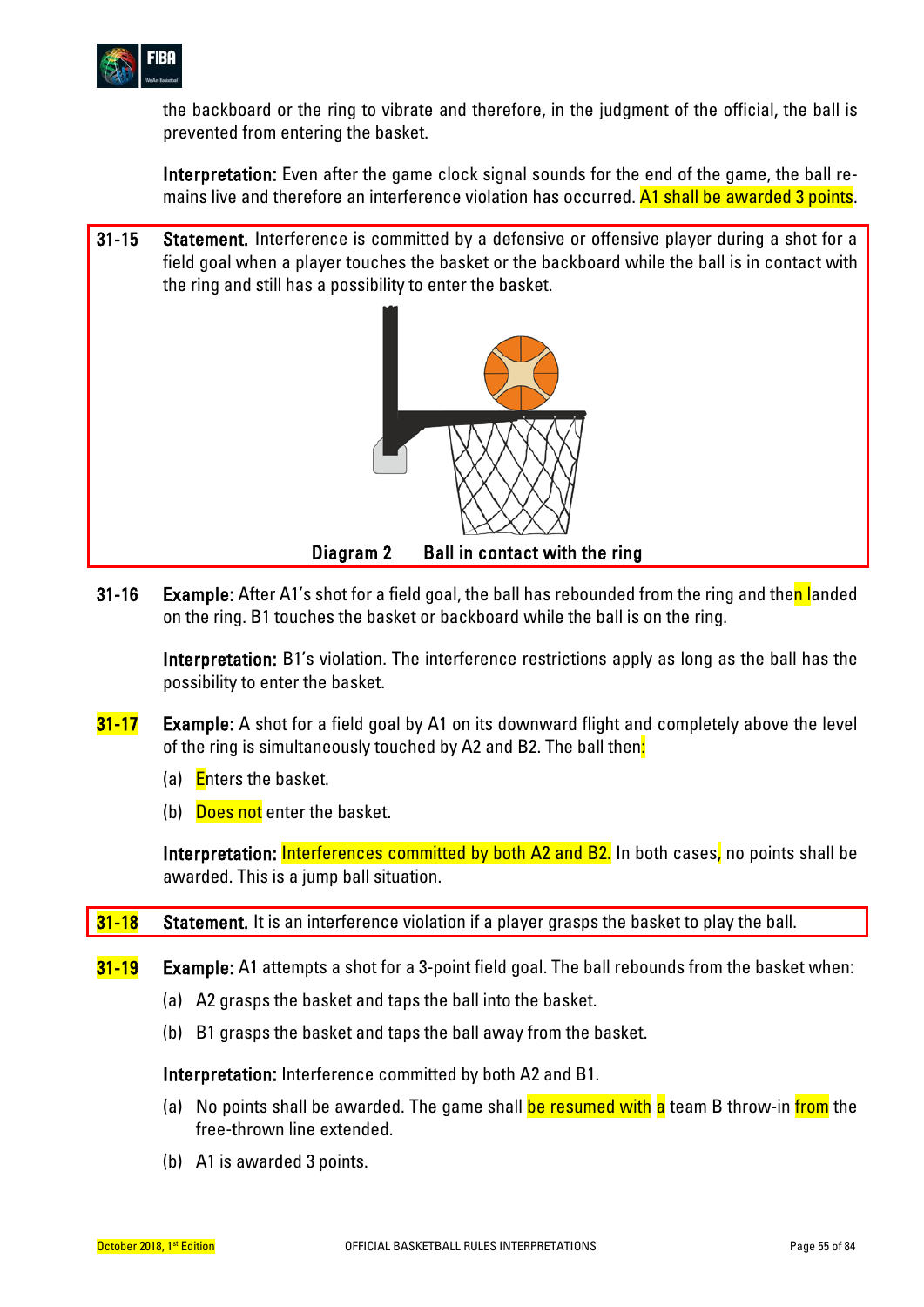



**31-21** Example: A1 attempts a shot for a field goal. While the ball turns around the ring with its slightest part within or below the level of the ring, B1 touches the ball.

Interpretation: **B1's i**nterference. The ball is within the basket as the slightest part of the ball is within and below the level of the ring.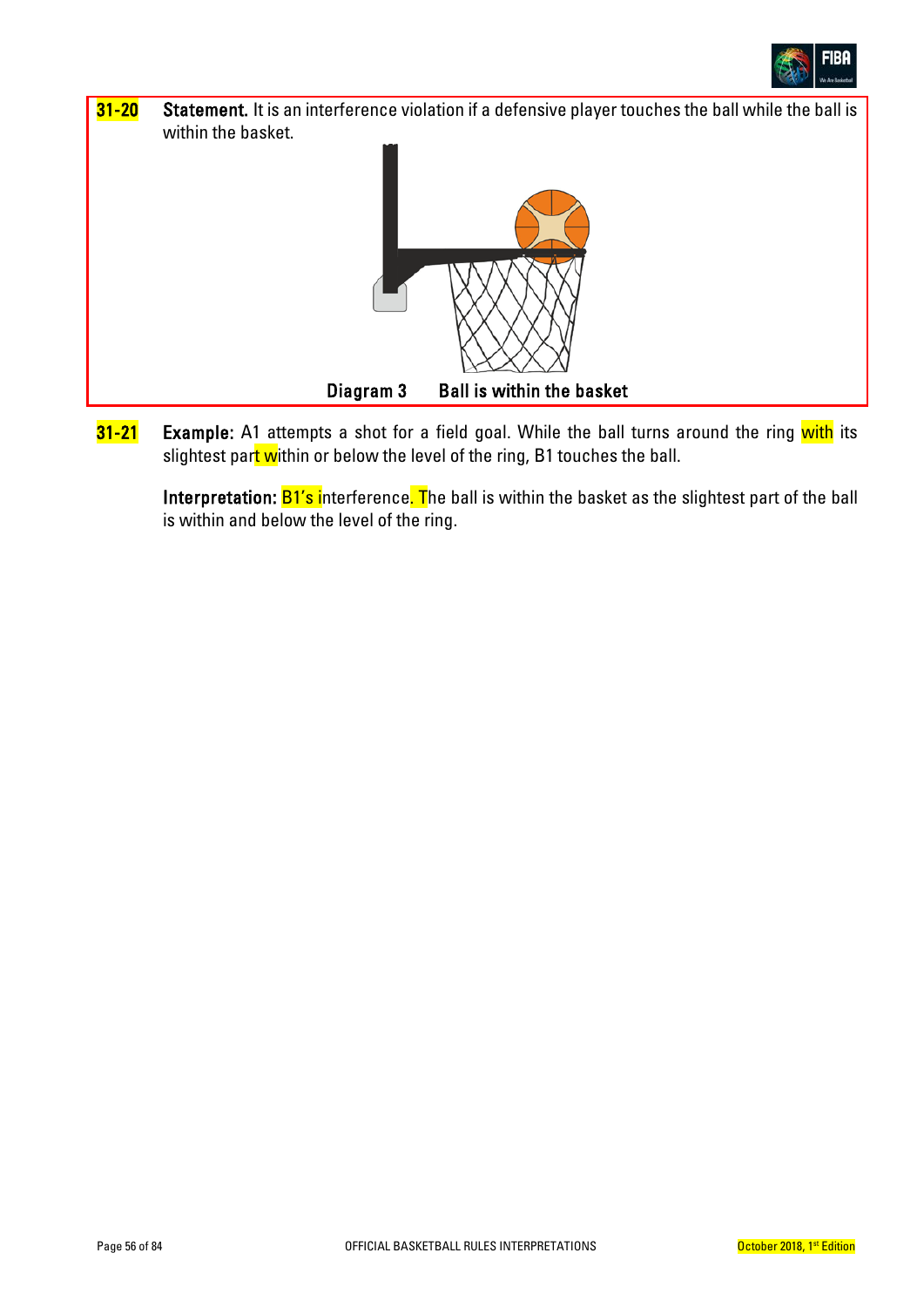

## **Art. 33 Contact: General principles**

### 33.10 No-charge semi-circle areas

33-1 Statement. The purpose of the no-charge semi-circle rule is not to reward a defensive player who has taken a position under his own basket in order to draw a charging foul against an offensive player who is in control of the ball and is penetrating towards the basket.

For the no-charge semi-circle rule to be applied:

- (a) The defensive player shall have one foot or both feet in contact with the semi-circle area (see Diagram 4). The semi-circle line is part of the semi-circle area.
- (b) The offensive player shall drive to the basket across the semi-circle line and attempt a shot for a field goal or a pass while airborne.

The no-charge semi-circle rule is not to be applied and any contact shall be judged according to normal regulations, e. g. cylinder principle, charge/block principle:

- (a) For all play situations occurring outside the no-charge semi-circle area, also developing from the area between the semi-circle area and the endline.
- (b) For all rebounding play situations when, after a shot for a field goal, the ball rebounds and a contact situation occurs.
- (c) For any illegal use of the hands, arms, legs or body by either offensive or defensive player.
- **33-2** Example: A1 attempts a jump shot that begins outside the semi-circle area and charges into B1, who is in contact with the semi-circle area.

Interpretation: A1's legal play. The no-charge semi-circle rule shall be applied.

**33-3** Example: A1 dribbles along the endline and, after reaching the area behind the backboard, jumps diagonally or backwards and charges into B1 who is in a legal guarding position in contact with the semi-circle area.

Interpretation: A1's charging foul. The no-charge semi-circle rule shall not be applied. A1 has entered the no-charge semi-circle area from the playing court directly behind the backboard and its extended imaginary line.

33-4 Example: A1's shot for a field goal rebounds from the ring. A2 jumps, catches the ball and then charges into B1, who is in a legal guarding position in contact with the semi-circle area.

Interpretation: A2's charging foul. The no-charge semi-circle rule shall not be applied.

33-5 Example: A1 drives to the basket in his act of shooting. Instead of completing the shot for a field goal A1 passes the ball to A2 who is directly following him. A1 then charges into B1, who is in contact with the no-charge semi-circle area. At approximately the same time A2, with the ball in his hands is on a direct drive to the basket in an attempt to score.

Interpretation: A1's charging foul. The no-charge semi-circle rule shall not be applied. A1 illegally uses his body to clear the way to the basket for A2.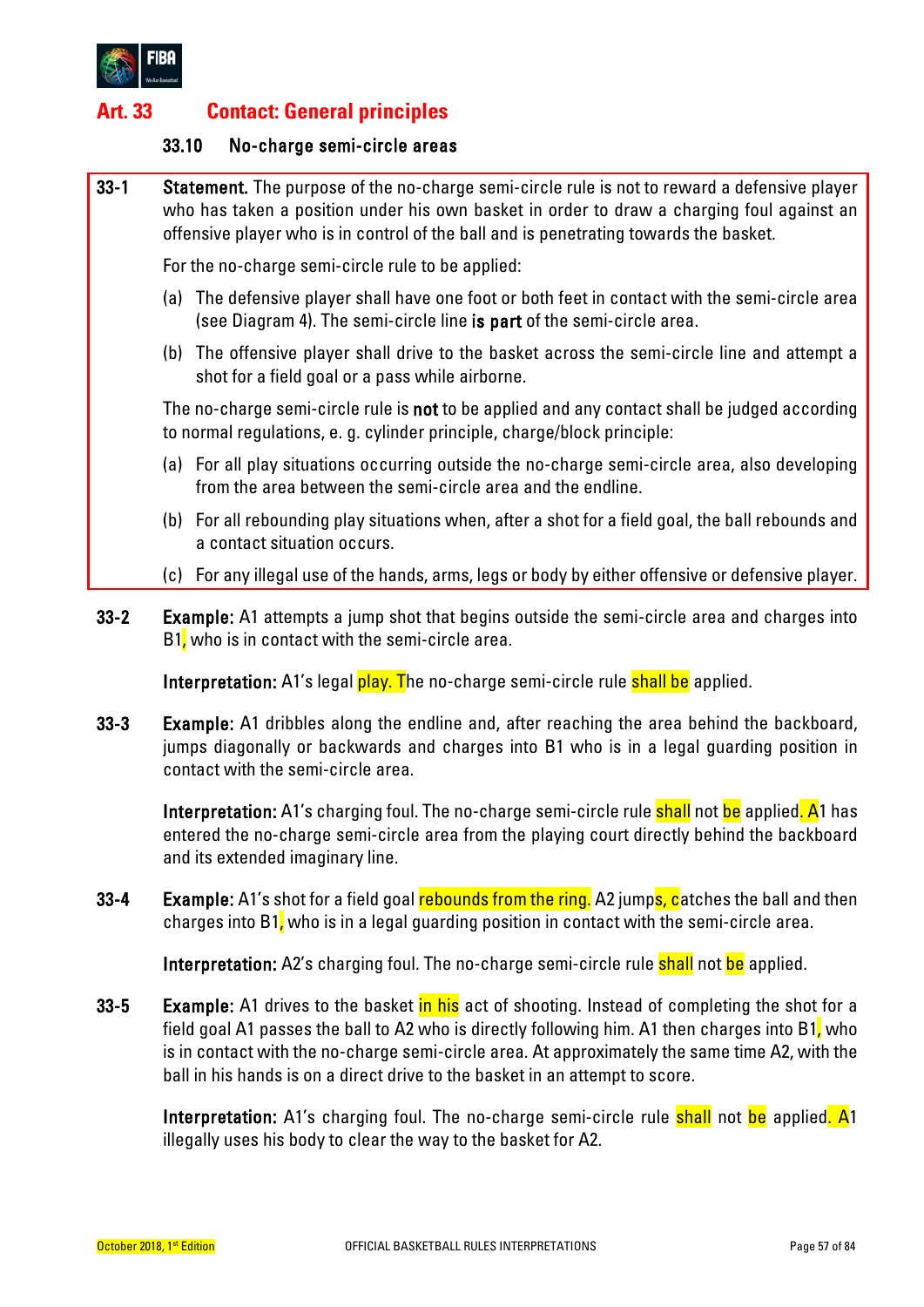

33-6 Example: A1 drives to the basket in his act of shooting. Instead of completing the shot for a field goal A1 passes the ball to A2 who is standing in the corner of the playing court. A1 then charges into B1 who is in contact with the no-charge semi-circle area.

Interpretation: A1's legal play. The no-charge semi-circle rule shall be applied.



Diagram 4 Position of a player inside/outside the no-charge semi-circle area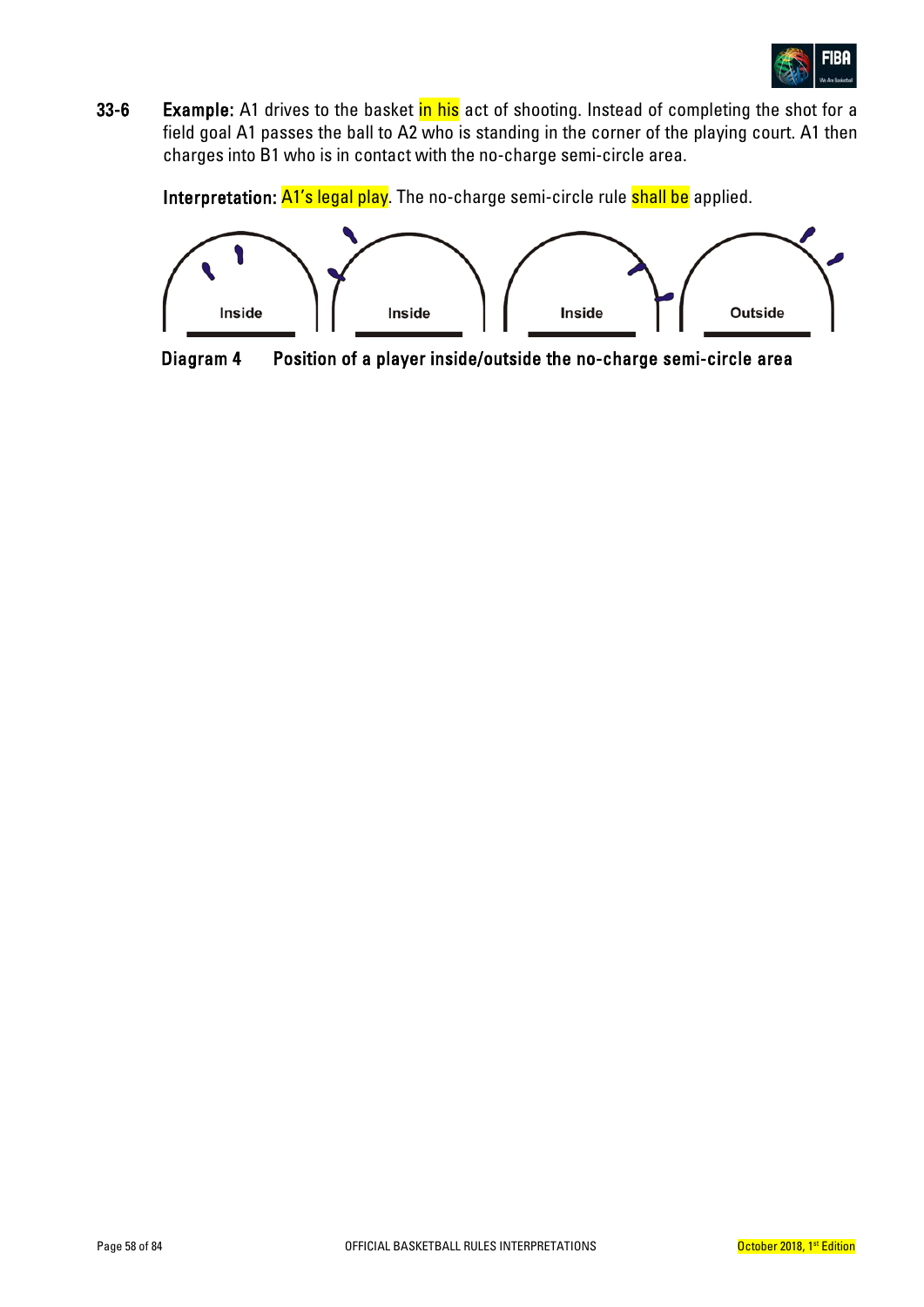

## **Art. 35 Double foul**

- 35-1 Statement. To be considered as a double foul, both fouls must have the same penalties.
- 35-2 Example: Team A has 2 team fouls and team B has 3 team fouls in the quarter. Dribbler A1 and B1 now commit a foul against each other at approximately the same time.

Interpretation: As the foul penalties against both teams are equal, it is a double foul. The game shall be resumed with a team A throw-in from the place nearest to where the double foul has occurred.

35-3 Example: Team A has 2 team fouls and team B has 5 team fouls in the quarter. Dribbler A1 and B1 now commit a foul against each other at approximately the same time.

Interpretation: The penalties against both teams are not equal, therefore it is not a double foul. A1's foul shall be penalised with a team B throw-in. B1's foul shall be penalised with 2 free throws for A1. The officials shall apply the special situations rule and decide which foul has occurred first.

In case B1's foul has occurred first, A1 shall attempt 2 free throws, no line-up. The game shall be resumed with a team B throw-in from the place nearest to where the fouls have occurred.

In case A1's foul has occurred first, the team B throw-in shall be cancelled. A1 shall attempt 2 free throws and the game shall be resumed as after any last free throw.

35-4 Example: Team A has 2 team fouls and team B has 3 team fouls in the quarter. Then:

- (a) On fighting for the post position, A1 and B1 are pushing each other.
- (b) On the rebound, A1 and B1 are pushing each other.
- (c) On receiving a pass from A2, A1 and B1 are pushing each other.

Interpretation: In all cases, it is a double foul. The game shall be resumed with:

(a) and (c) A team A throw-in nearest to where the fouls have occurred.

(b) An alternating possession throw-in.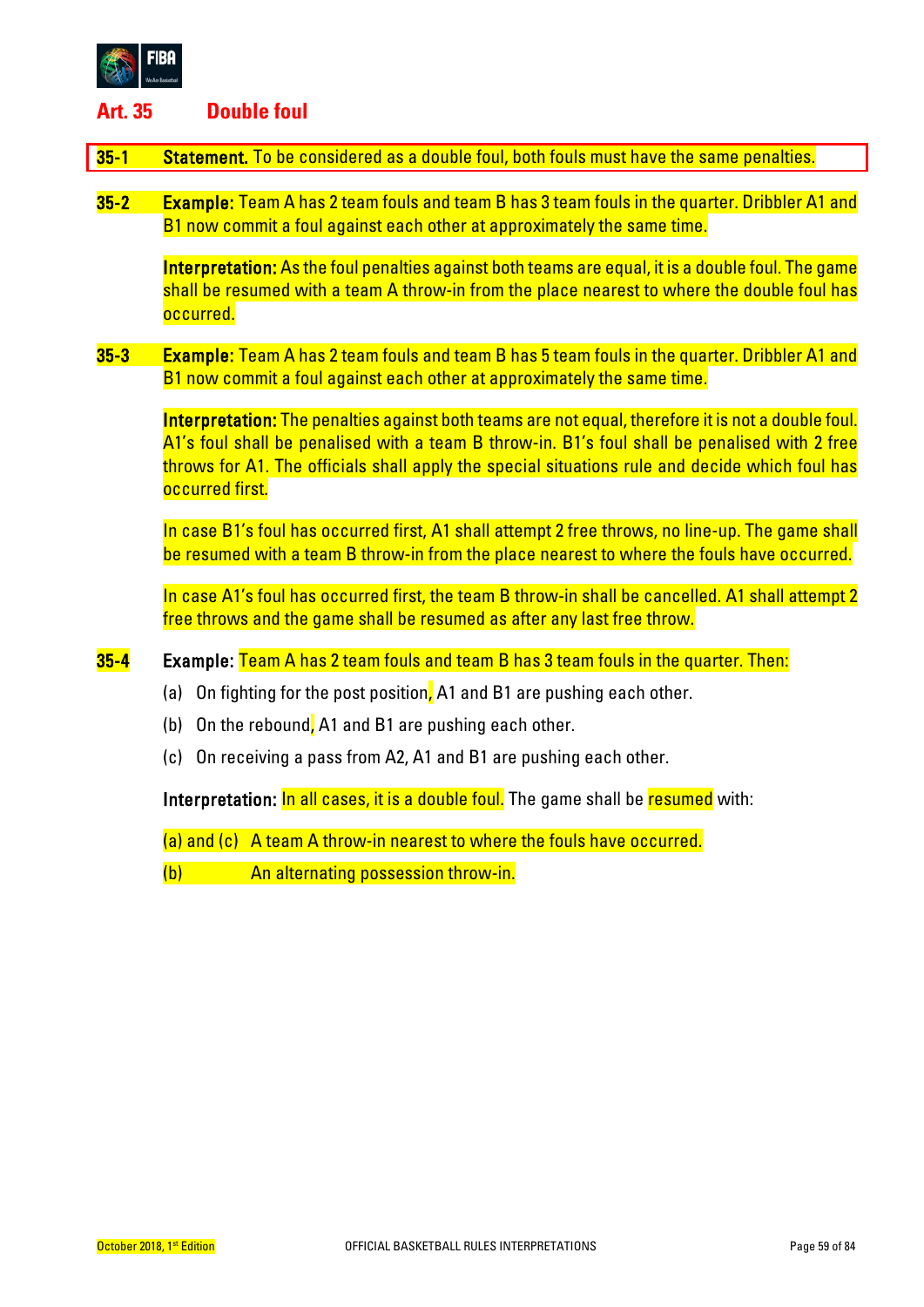

# **Art. 36 Technical foul**

- 36-1 Statement. An official warning is given to a player for an action or behaviour which, if repeated, may lead to a technical foul. That warning shall also be communicated to the coach of that team and shall apply to any member of that team for any similar actions for the remainder of the game. An official warning shall be given only when the ball becomes dead and the game clock is stopped.
- 36-2 Example: Team A member is given a warning for:
	- (a) Interfering with throw-in.
	- (b) His behaviour.
	- (c) Any other action which, if repeated, may lead to a technical foul.

Interpretation: The warning shall be communicated also to coach A and shall apply to all team A members, for similar actions, for the remainder of the game.

- 36-3 Statement. While a player is in the act of shooting, opponents shall not be permitted to disconcert that player by actions such as placing hand(s) near to the shooter's eyes, shouting loudly, stamping feet heavily or clapping hands near the shooter. To do so may result in a technical foul if the shooter is disadvantaged by the action, or a warning may be given if the shooter is not disadvantaged.
- 36-4 Example: A1 is in the act of shooting for a field goal when B1 attempts to distract A1 by shouting loudly or stamping feet heavily on the floor. The shot for a field goal is:
	- (a) Successful.
	- (b) Unsuccessful.

## Interpretation:

- (a) B1 shall be given a warning, which shall also be communicated to coach B. If team B members have already been given a warning for similar behaviour, B1 shall be charged with a technical foul.
- (b) B1 shall be charged with a technical foul.
- 36-5 Statement. If the officials discover that more than 5 players of the same team are participating on the playing court simultaneously, the error must be corrected as soon as possible without placing the opponents at a disadvantage. Assuming that the officials and the table officials are doing their job correctly, 1 player must have re-entered or remained on the playing court illegally. The officials must therefore order 1 player to leave the playing court immediately and charge a technical foul against the coach of that team, recorded as  $B_1$ . The coach is responsible for ensuring that a substitution is applied correctly and that the substituted player leaves the playing court immediately after the substitution.
- 36-6 Example: While the game is being played it is discovered that team A has more than 5 players on the playing court.
	- (a) At the time of the discovery, team B (with 5 players) is in control of the ball.
	- (b) At the time of the discovery, team A (with more than 5 players) is in control of the ball.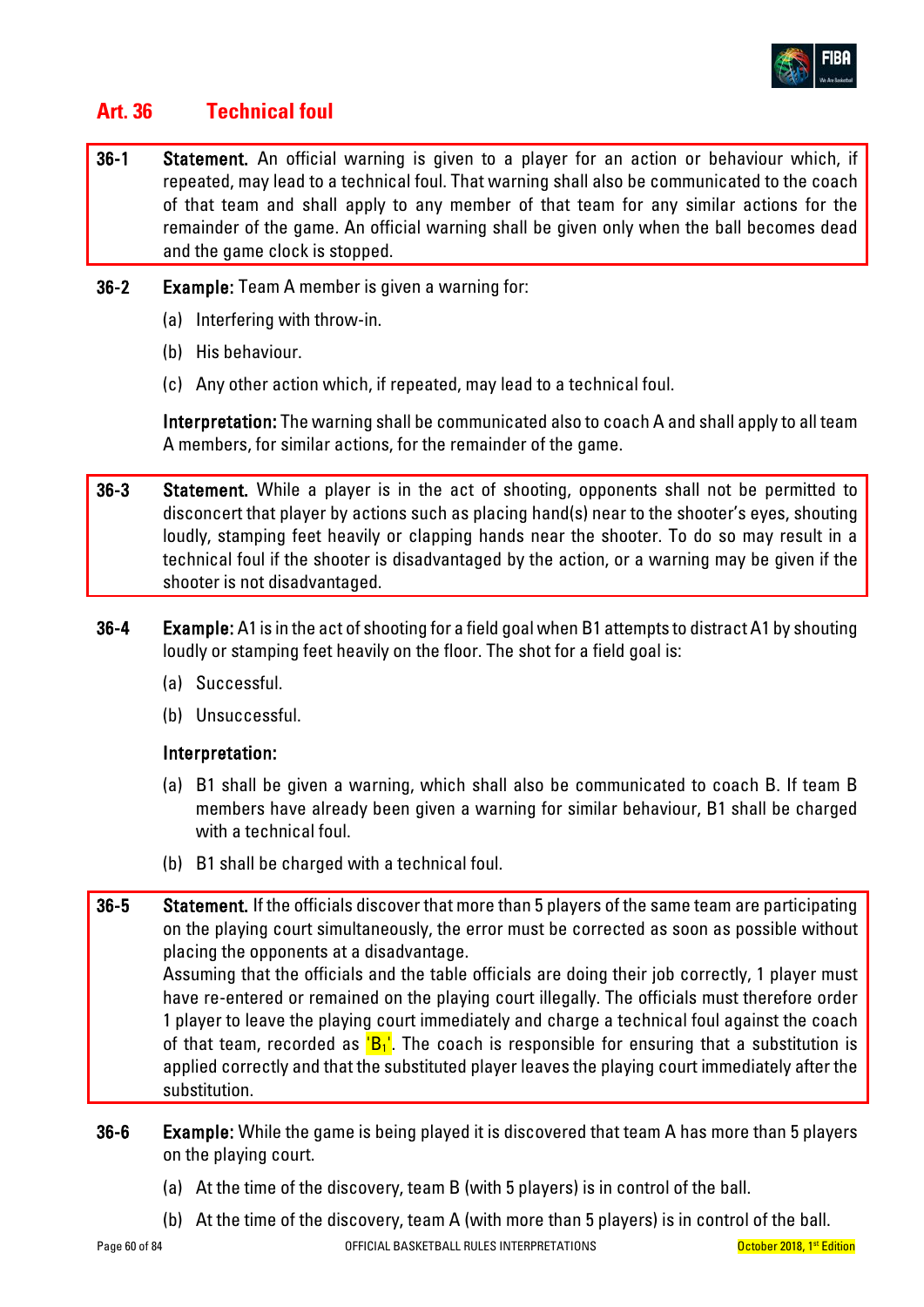

## Interpretation:

- (a) The game shall be stopped immediately unless team B is placed at a disadvantage.
- (b) The game shall be stopped immediately.

In both cases, the player who has re-entered (or remained in) the game illegally must be removed from the game and a technical foul shall be charged against coach A, recorded as  $B_1$ .

- 36-7 Statement. After it is discovered that a team is participating with more than 5 players, it is also discovered that points have been scored or a foul has been committed by a player of this team while participating illegally. All such points shall remain valid and any foul(s) committed by (or against) that player shall be considered as player fouls.
- 36-8 Example: With the game clock running, team A has 6 players on the playing court. This is discovered and the game is interrupted after:
	- (a) A1 commits an offensive foul.
	- (b) A1 scores a field goal.
	- (c) B1 fouls A1 during his unsuccessful shot for a field goal.
	- (d) The **sixth** player has left the playing court.

## Interpretation:

- (a) A1's foul is a player foul.
- (b) A1's field goal shall count.
- (c) A1 shall  $\frac{attempt}{2}$  or  $\frac{3}{5}$  free throws.
- $(a)$ , (b) and (c) The sixth team A player must leave the playing court. In all cases, in addition a technical foul shall be charged against coach A, recorded as  $B_1$ .
- (d)  $A$  technical foul shall be charged against coach A, recorded as  $B_1$ .
- 36-9 Statement. After having been notified of being no longer entitled to participate because of a fifth foul, a player re-enters the game. The illegal participation shall be penalised immediately upon discovery, without placing the opponents at a disadvantage.
- 36-10 Example: After committing a fifth foul, B1 is notified of being no longer entitled to participate. B1 later re-enters the game as a substitute. B1's illegal participation is discovered before:
	- (a) The ball has become live for the resuming of the game.

Or after:

- (b) The ball has again become live while  $\frac{1}{10}$  and  $\frac{1}{10}$  and  $\frac{1}{10}$  on  $\frac{1}{10}$  and  $\frac{1}{10}$ .
- (c) The ball has again become live while team B is in control of the ball.
- (d) The ball has again become dead following B1's re-entering the game.

## Interpretation:

- (a) B1 shall be removed from the game immediately.
- (b) The game shall be stopped immediately unless team A is placed at a disadvantage. B1 shall be removed from the game.
- (c) and (d) The game shall be stopped immediately. B1 shall be removed from the game.

In all cases, a technical foul shall be charged against coach B, recorded as  $B_1$ .

October 2018, 1st Edition **Deficies Controller Controller Controller** OFFICIAL BASKETBALL RULES INTERPRETATIONS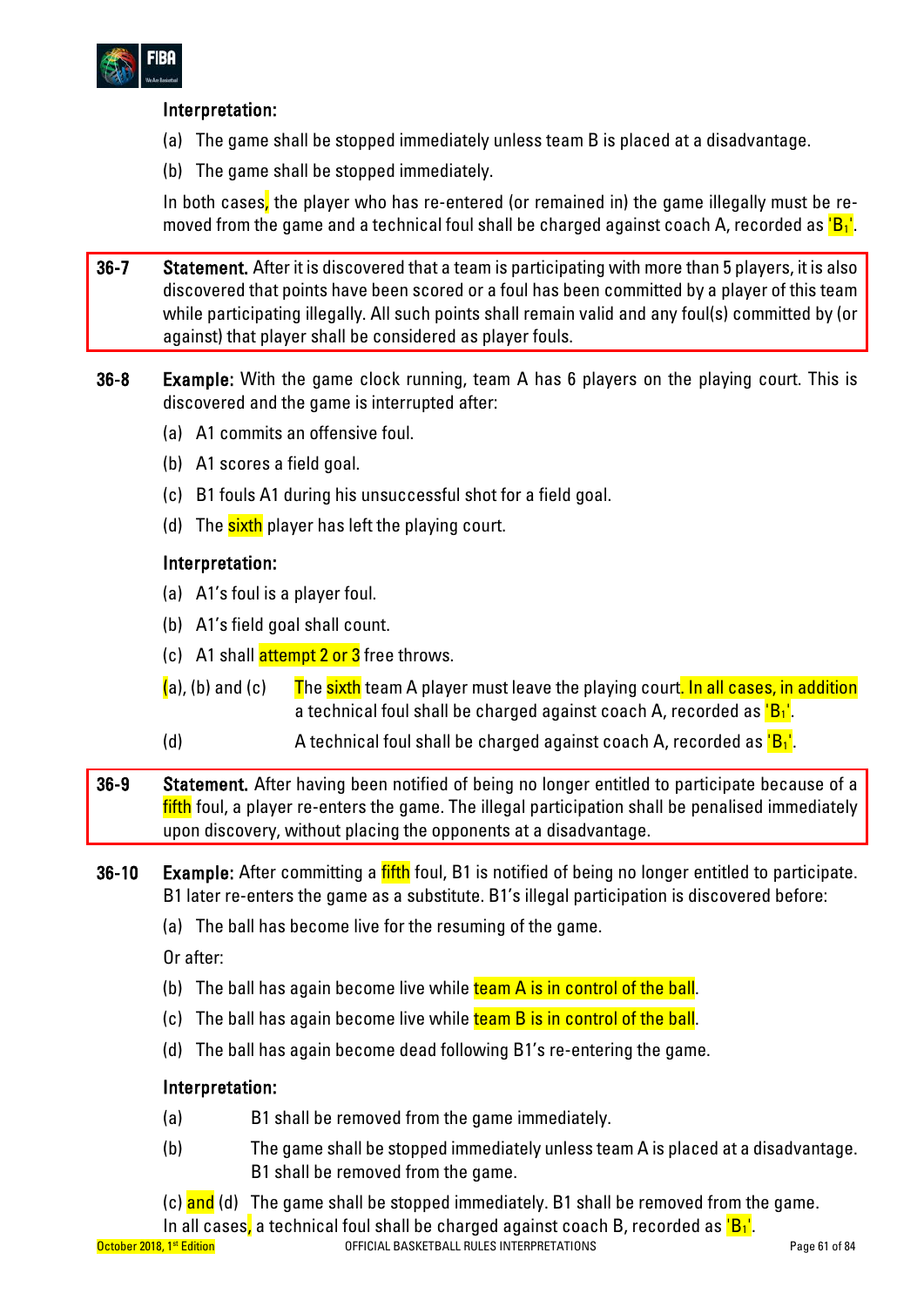

- 36-11 Statement. After having been notified of having committed his fifth foul, a player re-enters the game and scores a field goal or commits a foul or is fouled by an opponent before the illegal participation is discovered. All such points shall remain valid and any foul(s) committed by (or against) that player shall be considered as player fouls.
- 36-12 Example: After committing a fifth foul, B1 is notified of being no longer entitled to participate. B1 later re-enters the game as a substitute. B1's illegal participation is discovered after:
	- (a) B1 scores a field goal.
	- (b) B1 commits a foul.
	- (c) B1 is fouled on his dribble by A1 (fifth team foul).

## Interpretation:

- (a) B1's field goal shall count.
- (b) B1's foul is a player foul and shall be recorded on the scoresheet in the space behind his fifth foul.
- (c) B1's substitute shall attempt 2 free throws.

In all cases, a technical foul shall be charged against coach B, recorded as  $B_1$ .

- 36-13 Statement. After not having been notified of being no longer entitled to participate because of a fifth foul, a player remains in or re-enters the game. That player shall be removed from the game as soon as the error is discovered without placing the opponents at a disadvantage. No penalty shall be applied for the player's illegal participation. If that player scores a field goal, commits a foul or is fouled by an opponent, the field goal shall count and the foul shall be considered as a player foul.
- 36-14 Example: A6 asks to substitute for A1. The ball next becomes dead as a result of a foul by A1 and A6 enters the game. The officials fail to notify A1 that the foul is his fifth foul. A1 later reenters the game as a substitute. A1's illegal participation is discovered after:
	- (a) The game clock has started while A1 is participating as a player.
	- (b) A1 has scored a field goal.
	- (c) A1 fouls B1.
	- (d) B1 fouls A1 during an unsuccessful shot for a field goal.

## Interpretation:

No penalty shall be charged because of A1's illegal participation.

- (a) The game shall be stopped without placing team B at a disadvantage. A1 shall be removed from the game immediately and replaced by a substitute.
- (b) A1's field goal shall count.
- (c) A1's foul is a player foul and penalised accordingly. It shall be recorded on the scoresheet in the space behind his *fifth* foul.
- (d) A1's substitute shall attempt 2 or 3 free throws.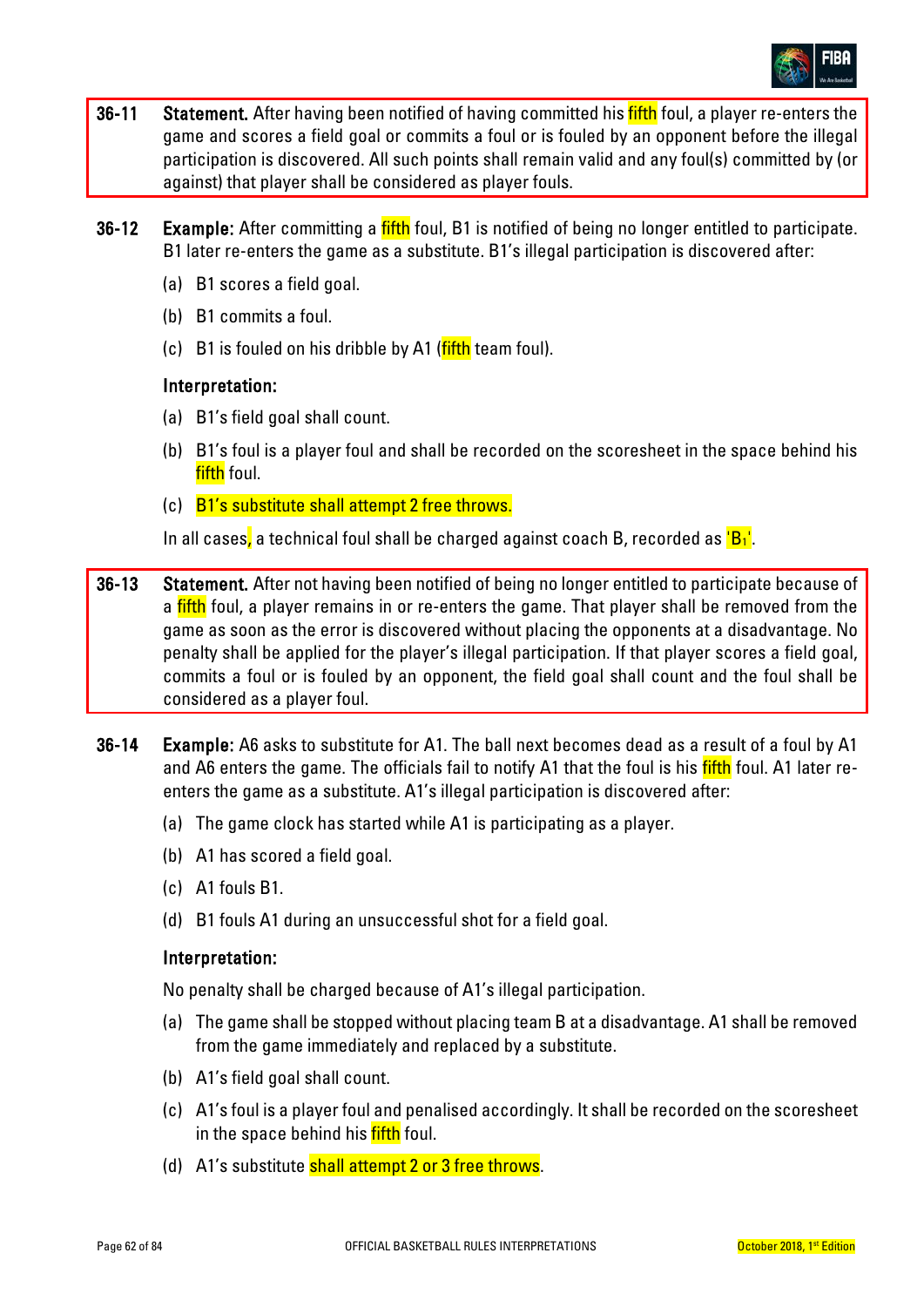

36-15 Example: 10 minutes before the start of the game, a technical foul is called on A1. Before the start of the game, coach B designates B1 to attempt 1 free throw, however B1 is not 1 of the team B starting 5 players.

Interpretation: 1 of the players designated as team B starting 5 players must attempt the free throw. Substitution cannot be granted before the playing time has started.

- 36-16 Statement. Whenever a player fakes a foul the following procedure shall be applied:
	- Without interrupting the game, the official signals the fake with showing twice the "risethe-lower-arm" signal.
	- As soon as the game is stopped, a warning shall be communicated to the player and the coach of this team. Both teams are entitled for 1 warning.
	- If the next time any player of this team fakes a foul, a technical foul shall be called. This applies also if the game was not stopped to communicate the earlier warning to any player or coach of that team.
	- If an excessive case without any contact **occurs**, a technical foul may be called immediately without a warning being given.
- 36-17 Example: A1 dribbles with B1 defending him. A1 makes a sudden move with his head giving the impression as he was fouled by B1. Later at the game, A1 falls on the floor giving the impression as he was pushed by B1.

Interpretation: The official gives A1 a warning for his first fake with the head with showing him **twice** the "rise-the-lower-arm" signal. A1 shall be charged with a technical foul for his second fake falling on the floor, even there was no interruption of the game to communicate the warning for his first fake neither to A1 nor to coach A.

**36-18** Example: A1 dribbles with B1 defending him. A $\frac{1}{1}$  makes a sudden move with his head giving the impression as he was fouled by B1. Later at the game, B2 falls on the floor giving the impression as he was pushed by A2.

Interpretation: The official gives A1 and B2 the first warnings for their fakes with showing them twice the "rise-the-lower-arm" signal. During the next interruption of the game, the warnings shall be communicated to A1, B2 and both coaches.

- 36-19 Statement. When a player falls down to fake a foul in order to get an advantage by having a foul called unjustly on an opponent or to create an unsportsmanlike atmosphere amongst spectators towards the officials, such behaviour shall be considered unsportsmanlike.
- **36-20 Example:** A1 is driving to the basket when B1 falls backwards to the floor without contact having occurred between these players o<mark>r A</mark>1's negligible contact is followed by B1's theatrical display. A warning for such action has already been communicated to the team B players through the team B coach.

Interpretation: Such behaviour is obviously unsportsmanlike and poisons the smooth running of the game. A technical foul shall be **charged against** on B1.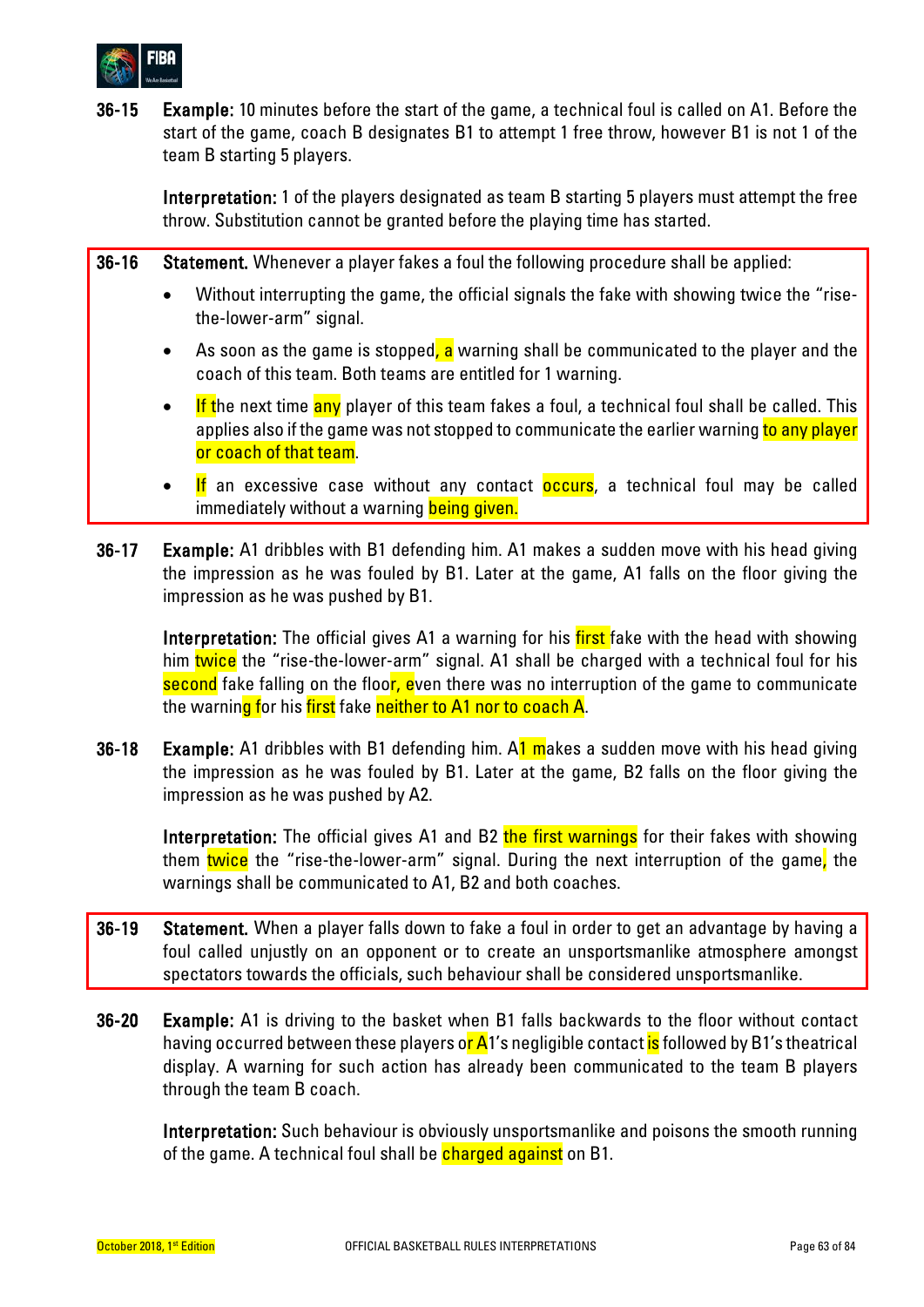

- 36-21 Statement. Serious injury may occur by excessive swinging of elbows, especially in rebounding activity and closely guarded player situations. If such action results in contact, then a personal, unsportsmanlike or even disqualifying foul may be called. If the action does not result in contact, a technical foul may be called.
- 36-22 Example: A1 rebounds a ball and returns to the floor. A1 is immediately closely guarded by B1. Without contacting B1, A1 excessively swings the elbows in an attempt to intimidate B1 or to clear enough space to pivot, pass, or dribble.

Interpretation: A1's action does not conform to the spirit and intent of the rules. A technical foul may be charged against A1.

- 36-23 Statement. A player shall be disqualified when he is charged with 2 technical fouls.
- **36-24 Example:** A1 has committed his first technical foul during the first half for hanging on the ring. A second technical foul is called against him during the second half for unsportsmanlike behaviour.

Interpretation: A1 shall be automatically disqualified. The second technical foul is only to be penalised and no additional penalty for the disqualification shall be administered. The scorer must notify an official immediately when a player has committed 2 technical fouls and should be disqualified.

- 36-25 Statement. After having committed his fifth foul a player becomes an excluded player. After his **fifth** foul any further technical fouls called against him shall be charged against his coach and recorded as  $B_1$ . This is also valid if one of his 5 fouls was a technical or unsportsmanlike foul. He is not disqualified and may stay in his team bench area.
- 36-26 Example: B1 has committed a technical foul during the first quarter. In the fourth quarter, B1 has committed his fifth foul. This is team B's second foul in the quarter. On the way to his team bench B1 is charged with a technical foul.

Interpretation: With his fifth foul B1 has become an excluded player. Any further technical fouls against him shall be charged against his coach and recorded as  $B_1$ . B1 is not disqualified. Any team A player may attempt 1 free throw. The game shall be resumed with a team A throw-in from the place nearest to where the ball was located, when the technical foul was called.

36-27 Example: B1 has committed an unsportsmanlike foul during the third quarter. In the fourth guarter, B1 has committed his fifth foul. This is team B's third foul in the quarter. On the way to his team bench B1 is charged with a technical foul.

Interpretation: With his fifth foul B1 has become an excluded player. Any further technical fouls against him shall be charged against his coach and recorded as  $B_1$ . B1 is not disqualified. Any team A player may attempt 1 free throw. The game shall be resumed with a team A throw-in from the place nearest to where the ball was located, when the technical foul was called.

36-28 Example: B1 is charged with his fifth personal foul. On the way to his team bench B1 is charged with a disqualifying foul.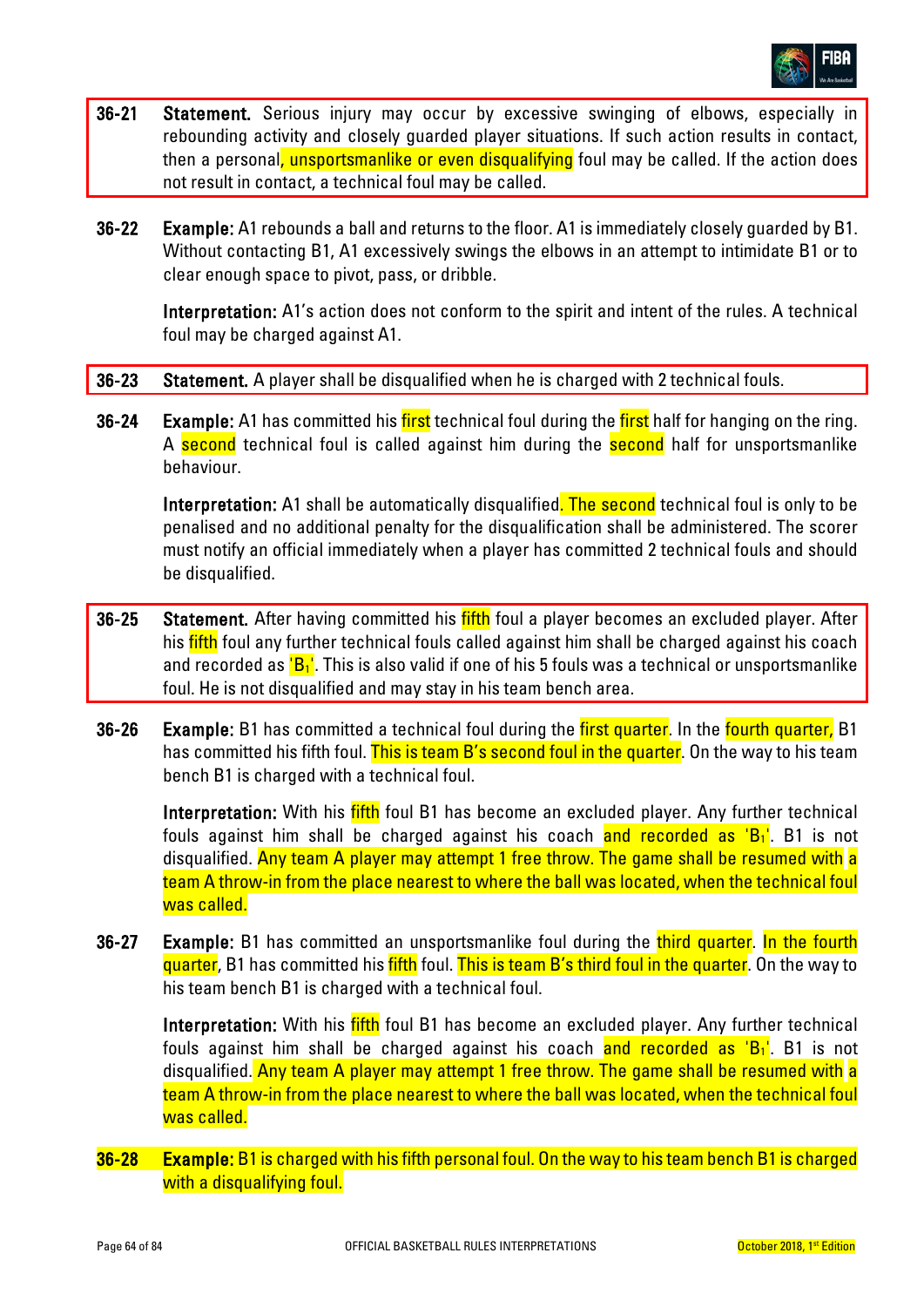

Interpretation: With his fifth foul B1 has become an excluded player. Any further disqualifying fouls against him shall be charged against his coach as a technical foul and recorded as 'B<sub>2</sub>'. Any team B player shall attempt 2 free throws. The game shall be resumed with a team A throwin from the throw-in line in its frontcourt. Team A shall have 14 seconds on the shot clock.

- 36-29 Statement. A player shall be disqualified when he is charged with 1 technical and 1 unsportsmanlike foul.
- **36-30** Example: A1 has committed a technical foul during the first half for delaying the game. An unsportsmanlike foul is called against him during the **second** half for a hard foul against B1.

Interpretation: A1 shall be automatically disqualified. The unsportsmanlike foul is only to be penalised and no additional penalty for the disqualification shall be administered. The scorer must notify an official immediately when a player has committed 1 technical foul and 1 unsportsmanlike foul and should be disqualified. **B1 shall attempt 2 free throws. The game shall** be resumed with a team B throw-in from the throw-in line in its frontcourt with 14 seconds on the shot clock.

**36-31** Example: A1 has committed an unsportsmanlike foul during the first half for stopping with an unnecessary contact the progress of the offensive team in transition. While A2 is dribbling in his backcourt, a technical foul is called on A1 during the second half for faking being fouled off the ball.

Interpretation: A1 shall be automatically disqualified. The technical foul is the only foul to be penalised and no additional penalty for the disqualification shall be administered. The scorer must notify an official immediately when a player has committed 1 unsportsmanlike foul and 1 technical foul and should automatically be disqualified. Any team B player may attempt 1 free throw. The game shall be resumed with a team B throw-in from the place nearest to where the ball was located, when the technical foul was called.

- **36-32** Statement. A player coach shall be disqualified if he was charged with the following fouls:
	- 2 technical fouls as a player.
	- 2 unsportsmanlike fouls as a player.
	- 1 unsportsmanlike foul and 1 technical foul as a player.
	- 1 technical foul as a coach, recorded as  $C_1$  and 1 unsportsmanlike or technical foul as a player.
	- 1 technical foul as a coach, recorded as  $B_1'$  or  $B_2'$ , 1 technical foul as a coach, recorded as 'C<sub>1</sub>' and 1 unsportsmanlike or technical foul as a player.
	- 2 technical fouls as a coach, recorded as  $B_1$  or  $B_2$  and 1 unsportsmanlike or technical foul as a player.
	- $\bullet$  2 technical fouls as a coach, recorded as  $'C_1'.$
	- $\bullet$  1 technical foul as a coach, recorded as  $^{\prime}$ C<sub>1</sub>' and 2 technical fouls as a coach, recorded as  $\overline{B_1}$ ' or  $\overline{B_2}'$ .
	- 3 technical fouls as a coach, recorded as  $B_1$ ' or 'B<sub>2</sub>'.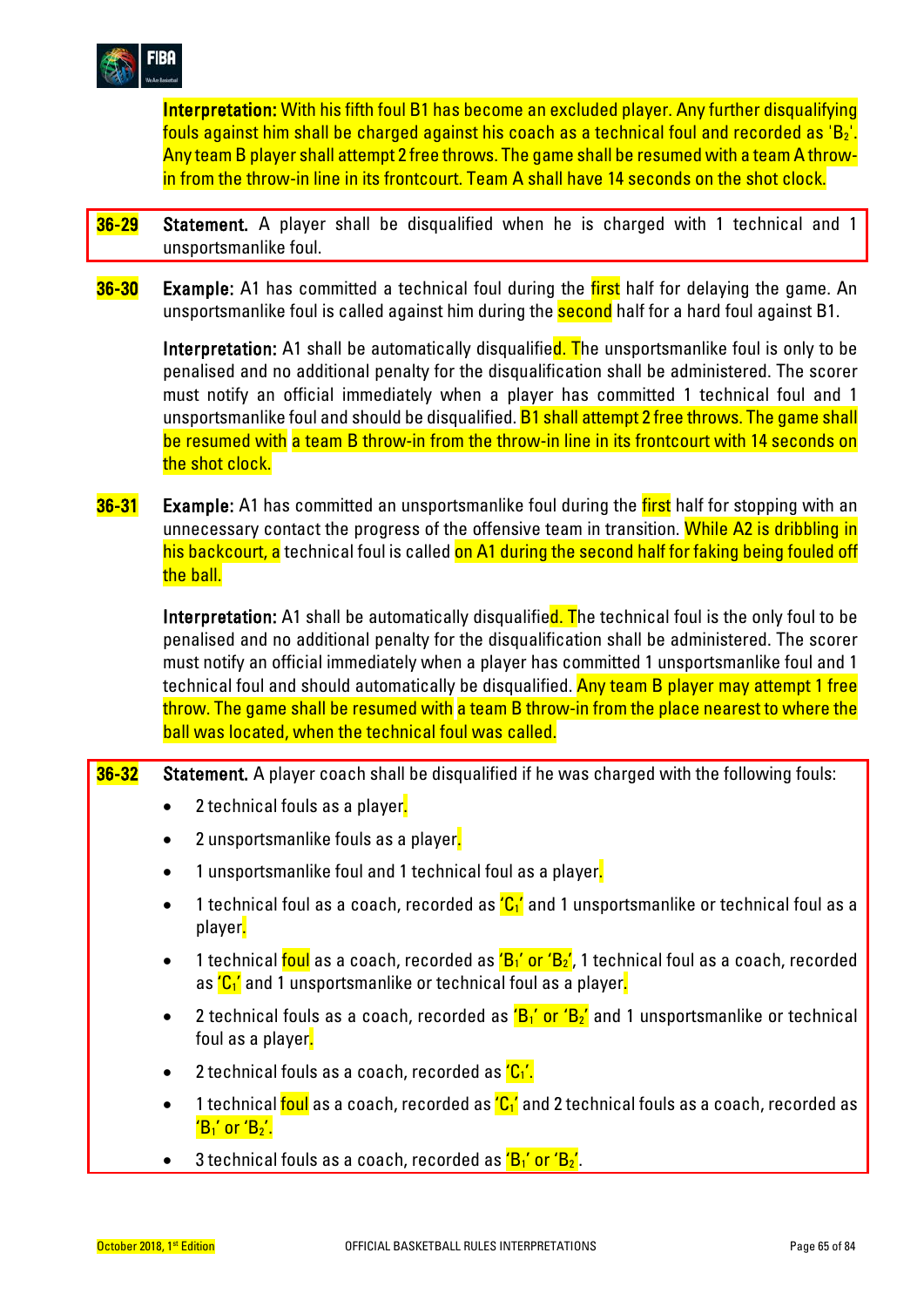

36-33 Example: Player coach A1 has committed a technical foul during the first quarter for faking a foul as a player. In the **fourth quarter** he has been charged with a technical foul for his personal unsportsmanlike behaviour as a coach, recorded as 'C<sub>1</sub>'.

Interpretation: Player coach A1 shall be automatically disqualified. The second technical foul is only to be penalised and no additional penalty for the disqualification shall be administered. The scorer must notify an official immediately when a player coach has committed 1 technical foul as a player and 1 personal technical foul as a coach and should be disqualified. Any team B player may attempt 1 free throw. The game shall be resumed with a team B throw-in from the place nearest to where the ball was located, when the technical foul was called.

36-34 Example: Player coach A1 has committed an unsportsmanlike foul during the second quarter on B1 as a player. In the third quarter he has been charged with a technical foul for unsportsmanlike behaviour of his physiotherapist, recorded as  $B_1$  and in the fourth quarter he has been charged with a technical foul for substitute A6, recorded as  $B_1$  as a coach.

Interpretation: Player coach A1 shall be automatically disqualified. The second technical foul is only to be penalised and no additional penalty for the disqualification shall be administered. The scorer must notify an official immediately when a player coach has committed 1 unsportsmanlike foul as a player and is charged with 2 technical fouls of his team bench personnel as a coach and should be disqualified. Any team B player may attempt 1 free throw. The game shall be resumed with a team B throw-in from the place nearest to where the ball was located, when the technical foul was called.

36-35 Example: Player coach A1 has committed a technical foul during the second quarter for his personal unsportsmanlike behaviour as a coach, recorded as 'C1'. In the fourth quarter he has committed an unsportsmanlike foul against B1 as a player.

**Interpretation:** Player coach A1 shall be automatically disqualified. The unsportsmanlike foul is the only foul to be penalised and no additional penalty for the disqualification shall be administered. The scorer must notify an official immediately when a player coach has committed 1 personal technical foul as a coach and 1 unsportsmanlike foul as a player and should automatically be disqualified. **B1 shall attempt 2 free throws. The game shall be resumed with** a team B throw-in from the throw-in line in its frontcourt with 14 seconds on the shot clock.

- 36-36 Statement. When the game clock shows 2:00 minutes or less in the fourth quarter and in each overtime, and there is a throw-in to be administered with a player defending the thrower-in, the following procedure shall be applied:
	- The official shall use an illegal boundary line crossing signal as a warning before handing the ball to the thrower-in.
	- If then the defensive player moves any part of his body over the boundary line to interfere with the throw-in, a technical foul shall be called without further warning.
- 36-37 Example: With 1:08 remaining on the game clock in the fourth quarter and with 11 seconds on the shot clock, A1 has the ball in his hands for a throw-in from its frontcourt. B1 holds his hands over the boundary line to block A1's throw-in.

Interpretation: As the official has given a warning before he has handed the ball to A1, B1 shall be charged with a technical foul for interfering with the throw-in. Any team A player shall attempt 1 free throw. The game shall be resumed with a team A throw-in from the place nearest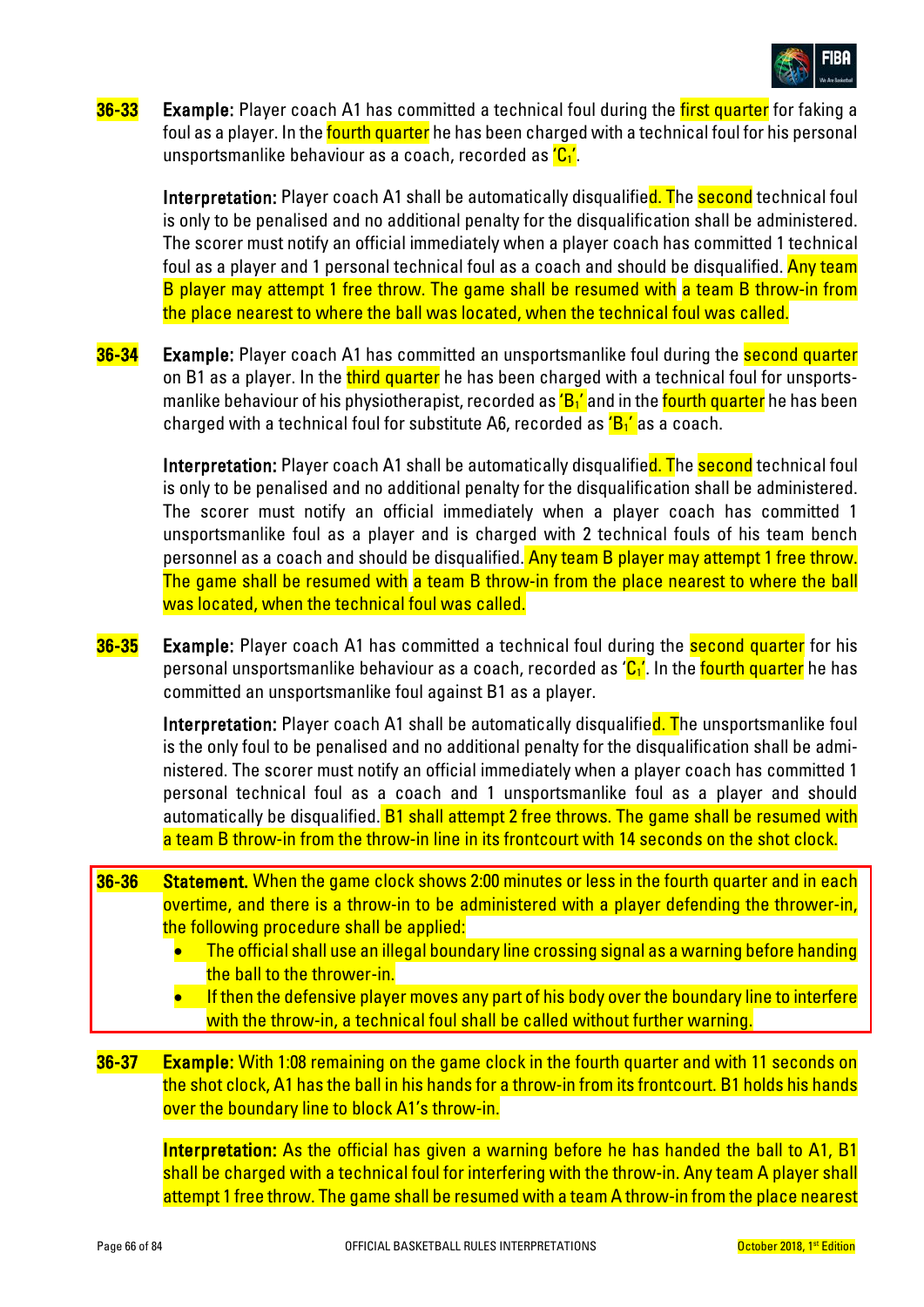

to where the ball was located, when the technical foul was called. Team A shall have 14 seconds on the shot clock.

36-38 Example: With 1:08 remaining on the game clock in the fourth quarter and with 21 seconds on the shot clock, A1 has the ball in his hands for a throw-in from its backcourt. B1 holds his hands over the boundary line to block A1's throw-in.

Interpretation: As the official has given a warning before he has handed the ball to A1, B1 shall be charged with a technical foul for interfering with the throw-in. Any team A player shall attempt 1 free throw. The game shall be resumed with a team A throw-in from the place nearest to where the ball was located, when the technical foul was called. Team A shall have 24 seconds on the shot clock.

- 36-39 Statement. When a technical foul is called, the free-throw penalty shall be administered immediately, no line-up. After the free throw has been administered, the game shall be resumed from the place nearest to where the ball was located, when the technical foul was called.
- 36-40 Example: A1 is fouled by B1 on his attempt for a 2-point field goal. Before the administration of the first free throw, a technical foul is called on A2.

Interpretation: After the administration of the free throw by any team B player for A2's technical foul, A1 shall attempt 2 free throws.

36-41 Example: A1 is fouled by B1 on his attempt for a 2-point field goal. After A1 has attempted his first of 2 free throws, a technical foul is called on A2.

Interpretation: After the administration of the free throw by any team B player for A2's technical foul, A1 shall attempt his second free throw.

36-42 Example: During a time-out a technical foul is called on A1.

Interpretation: The time-out shall be completed. Any team B player shall attempt 1 free throw. The game shall be resumed from the point it has been interrupted for the time-out.

- 36-43 Example: A1 attempts a shot for a field goal. While the ball is in the air a technical foul is called on:
	- (a) B1

(b) A2.

Interpretation: After the administration of the free throw by:

- (a) Any team A player for B1's technical foul,
- (b) Any team B player for A2's technical foul,

If A1's shot enters the basket, the goal counts and the game shall be resumed with a team B throw-in from any place behind its endline.

If A1's shot does not enter the basket, the game shall be resumed with an alternating possession throw-in.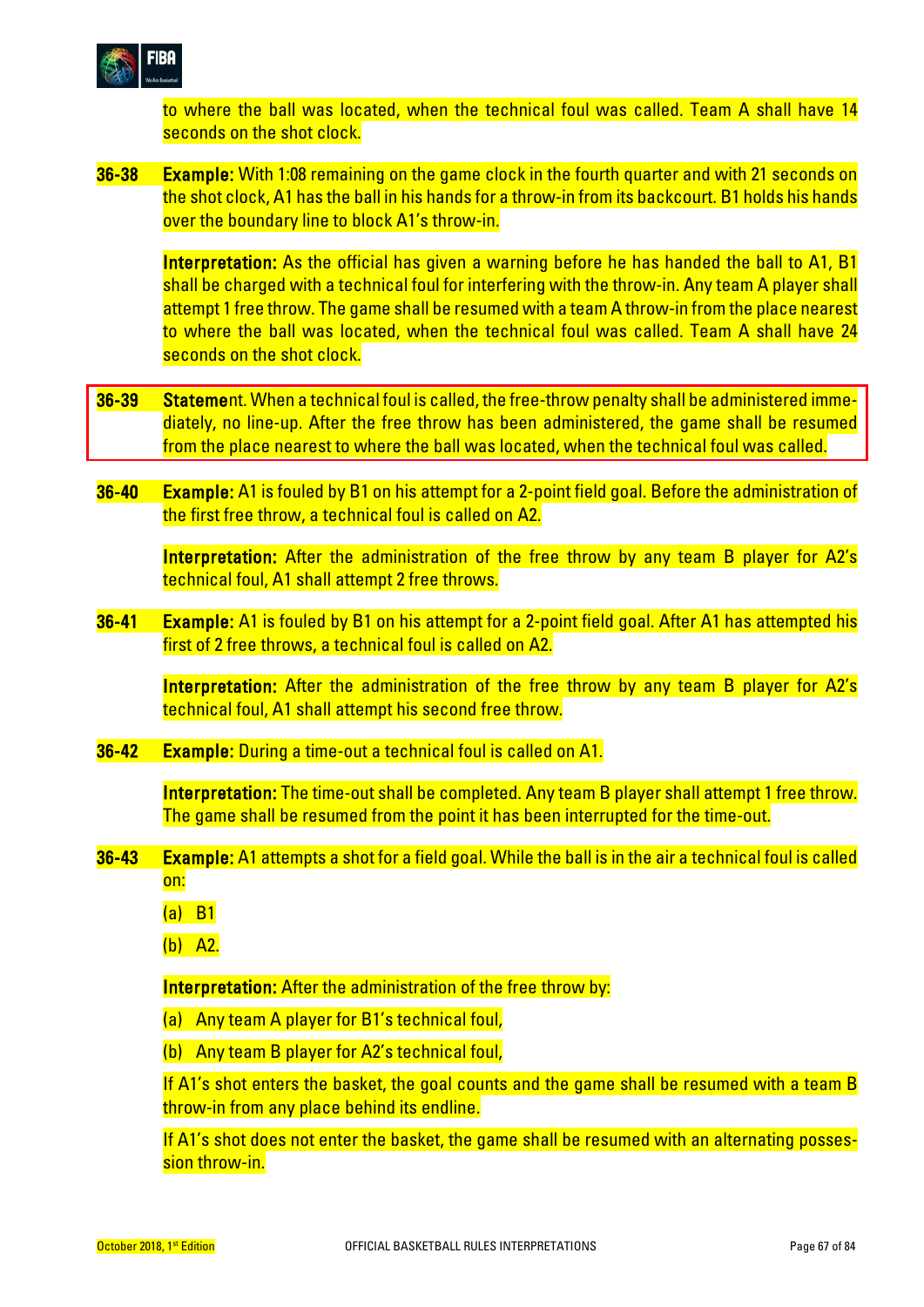

# **Art. 37 Unsportsmanlike foul**

- 37-1 Statement. The game clock shows 2:00 minutes or less in the fourth quarter and in each overtime, and the ball is out-of-bounds for a throw-in still in the hands of the official or already at the disposal of the player taking the throw-in. If at this moment a defensive player on the playing court causes contact with a player of the offensive team on the playing court and a foul is called, it is an unsportsmanlike foul.
- 37-2 Example: With 0:53 remaining on the game clock in the fourth quarter, A1 has the ball in his hands or at his disposal for a throw-in when B2 causes contact with A2 on the playing court. A foul is called on B2.

Interpretation: B2 obviously has made no effort to play the ball and has gained an advantage by not allowing the game clock to restart. An unsportsmanlike foul must be called without a warning being given.

37-3 Example: With 0:53 remaining on the game clock in the fourth quarter, A1 has the ball in his hands or at his disposal for a throw-in when A2 causes contact with B2 on the playing court. A foul is called on A2.

Interpretation: A2 did not gain an advantage by committing a foul. A personal foul shall be called on A2, unless there is hard contact, called as an unsportsmanlike foul. Team B is awarded the ball for a throw-in from the place nearest to where the foul was called.

- 37-4 Statement. When the game clock shows 2:00 minutes or less in the fourth quarter and in each overtime, and after the ball has left the hands of the player taking the throw-in, a defensive player, in order to stop or not to restart the game clock, causes contact with an offensive player who is just about to receive or has received the ball on the playing court. If such a contact is a basketball action to play the ball (not an opponent), the contact shall be called immediately as a personal foul unless there is hard contact called as an unsportsmanlike or disqualifying foul.
- 37-5 Example: With 1:02 remaining on the game clock in the fourth quarter and with the score A 83 – B 80, the ball has left the hands of A1 on a throw-in, when B2 causes contact on the playing court with A2 who is about to receive the ball. A foul is called on B2.

Interpretation: A personal foul shall be called on B2 immediately unless the officials judge that the severity of the B2 contact requires an unsportsmanlike or disqualifying foul to be called.

37-6 Example: With 1:02 remaining on the game clock in the fourth quarter and with the score A 83 – B 80, the ball has left the hands of A1 on a throw-in, when A2 causes contact on the playing court with B2. A foul is called on A2.

Interpretation: A2 has not gained an advantage by committing a foul. A personal foul shall be called on A2 immediately, unless there is hard contact. Team B is awarded the ball for a throwin from the place nearest to where the foul was called.

37-7 Example: With 1:02 remaining on the game clock in the fourth quarter and with the score A 83 – B 80, the ball has left the hands of A1 on a throw-in, when B2 causes contact with A2 in a different area of the playing court to where the throw-in is administered. A foul is called on B2.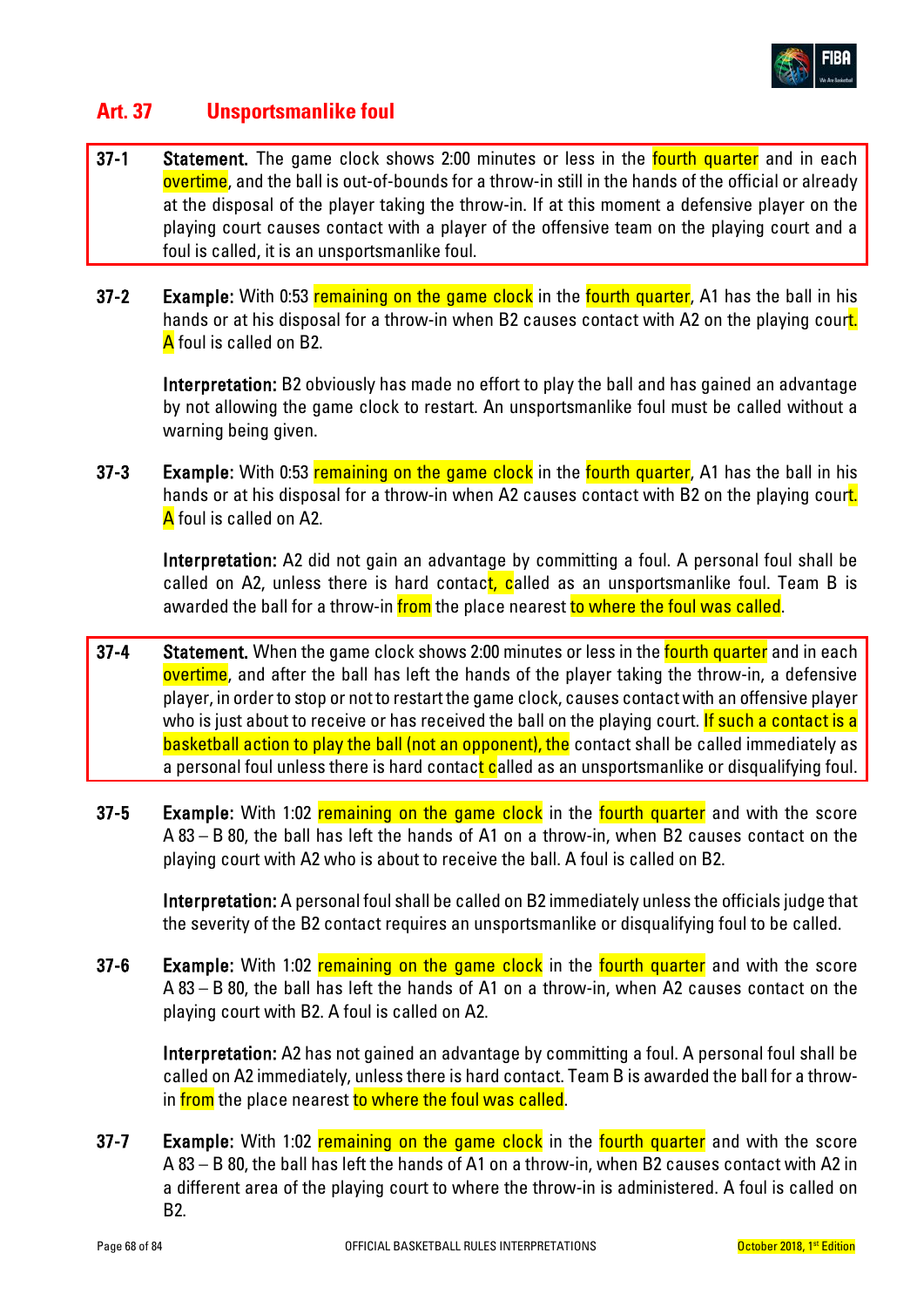

Interpretation: B2 obviously has made no effort to play the ball and has gained an advantage by not allowing the game clock to restart. An unsportsmanlike foul must be called without a warning being given.

- 37-8 Statement. Contact by the defensive player from behind or laterally on an opponent in an attempt to stop the fast break and with no other defensive player between the offensive player and the opponents' basket shall be called as an unsportsmanlike foul only until the offensive player begins his act of shooting. However, not a legitimate attempt to directly play the ball or any hard contact may be called as an unsportsmanlike foul at any time during the game.
- 37-9 Example: A1 dribbles to the basket on a fast break and there is no defensive player between A1 and the opponents' basket: B1 contacts A1 illegally from behind and a foul is called.

Interpretation: An unsportsmanlike foul.

- 37-10 Example: Finishing his fast break and before A1 has the ball in his hands to start his act of shooting B1 contacts his arm from behind:
	- (a) Trying to steal the ball.

(b) With an excessive hard contact.

Interpretation: In both cases, an unsportsmanlike foul.

- 37-11 Example: Finishing his fast break, A1 starts his act of shooting when B1 contacts his arm from behind:
	- (a)  $\overline{\text{Try}}$  to block the ball.
	- (b)  $W$ ith an excessive hard contact.

#### Interpretation:

- (a) A personal foul.
- (b)  $A_n$ n unsportsmanlike foul.
- 37-12 Statement. After a player has committed his fifth personal foul, he has become an excluded player. Any further technical, unsportsmanlike or disqualifying foul shall be penalised accordingly.
- 37-13 Example: A1 has committed his fifth foul. On the way to his team bench, he pushes B1 and is charged with an unsportsmanlike foul.

Interpretation: A1 has become an excluded player. His unsportsmanlike foul shall be charged as a technical foul against coach A, recorded as 'B<sub>1</sub>'. Any team B player shall attempt 1 free throw. The game shall be resumed with a team B throw-in from the place nearest to where the ball was located when the unsportsmanlike on A1 foul was called.

37-14 Example: A1 has committed his fifth foul. On the way to his team bench, he verbally abuses an official and is charged with a technical foul.

Interpretation: A1 has become an excluded player. His technical foul shall be charged against coach A, recorded as 'B<sub>1</sub>'. Any team B player shall attempt 1 free throw, no line-up. The game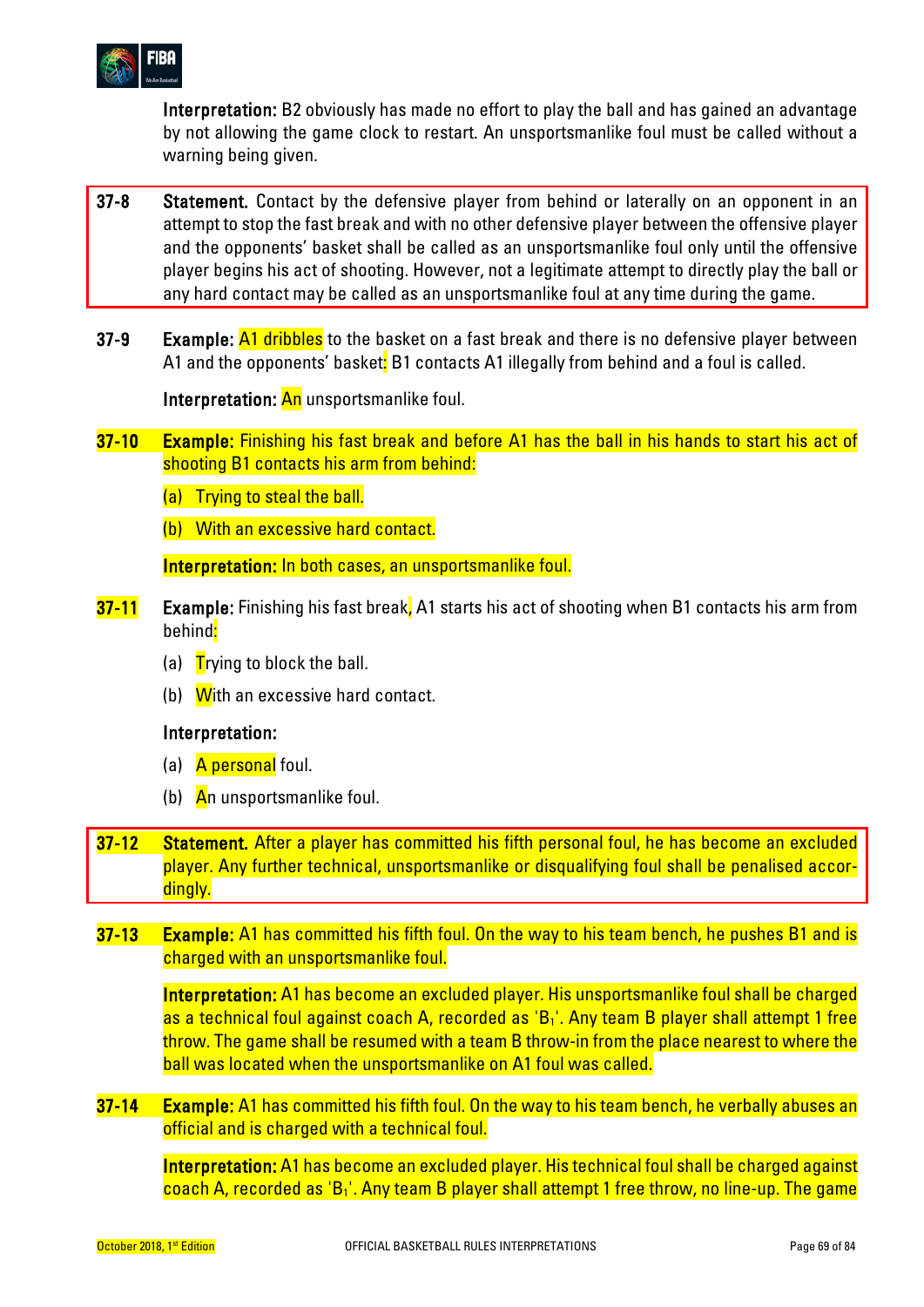

shall be resumed with a team B throw-in from the place nearest to where the ball was located when the technical foul was called.

37-15 Example: A1 has committed his fifth foul. This is team A's second team foul in the quarter. On the way to his team bench, he pushes B1 and is charged with an unsportsmanlike foul. B1 now pushes back on A1 and is also charged with an unsportsmanlike foul.

Interpretation: A1 has become an excluded player. His unsportsmanlike foul shall be charged as a technical foul against coach A, recorded as 'B<sub>1</sub>'. The unsportsmanlike foul against B1 shall be charged to him, recorded as 'U<sub>2</sub>'. Any team B player shall attempt 1 free throw, no line-up. The substitute for A1 shall attempt 2 free throws, no line-up. The game shall be resumed with a team A throw-in from the throw-in line in its frontcourt.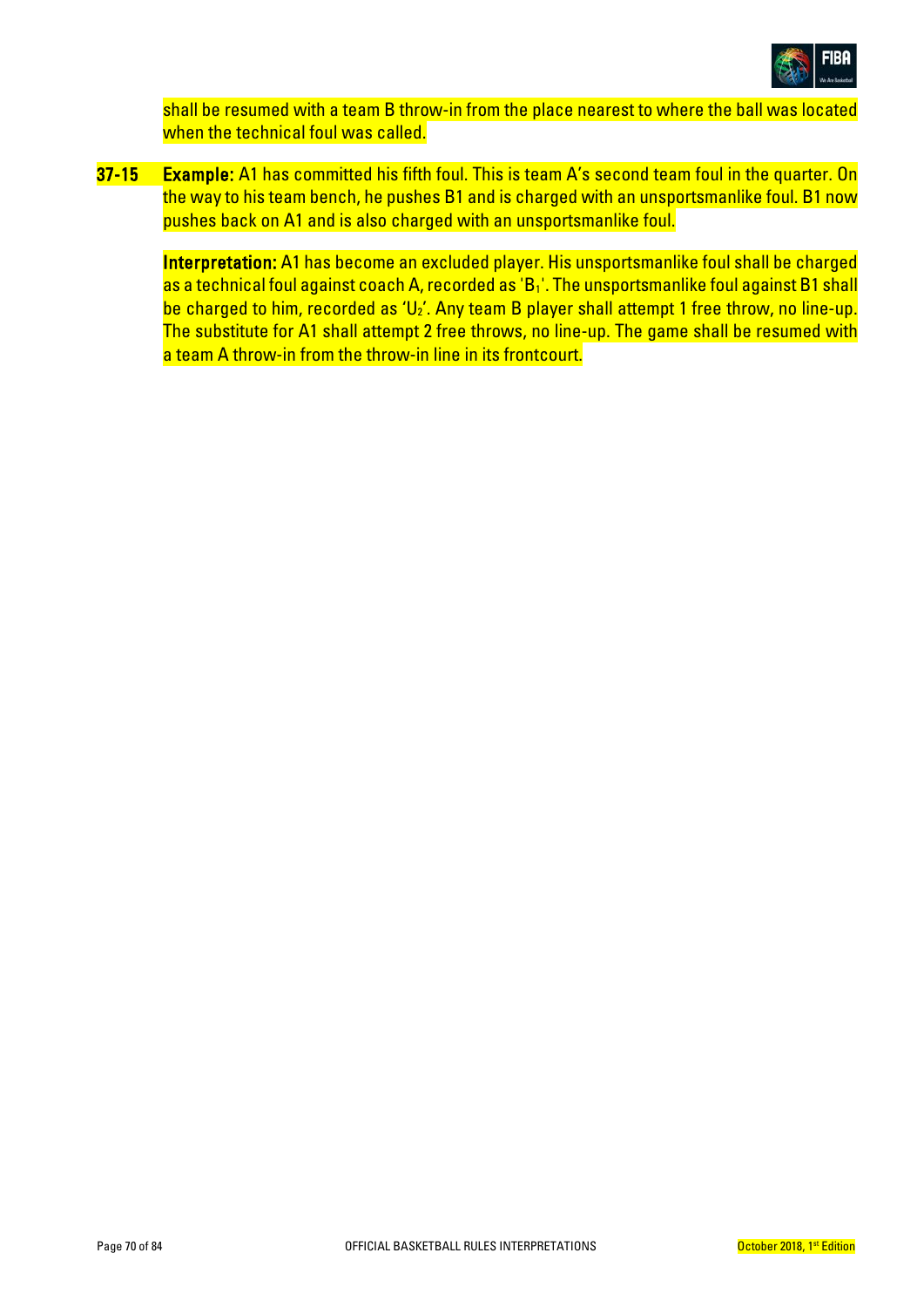

# **Art. 38 Disqualifying foul**

- 38-1 Statement. Any disqualified person is no longer a team member, coach, assistant coach, substitute or any accompanying delegation member. Therefore, he may no longer be penalised for additional unsportsmanlike behaviour.
- 38-2 Example: A1 is disqualified for flagrant unsportsmanlike behaviour. He leaves the playing court and verbally insults an official.

Interpretation: A1 is already disqualified and may no longer be penalised for his verbal insults. The official or the commissioner, if present, shall send a report describing the incident to the organising body of the competition.

- 38-3 Statement. When a player is disqualified for a flagrant unsportsmanlike non-contact action, the penalty is the same as for a contact disqualifying foul.
- 38-4 Example: A1 commits a travelling violation. Frustrated, he verbally insults the official. A1 is charged with a disqualifying foul.

Interpretation: A1 has become a disqualified player. His disqualifying foul is charged against him and recorded as 'D<sub>2</sub>'. Any team B player shall attempt 2 free throws, no line-up. The game shall be resumed with a team B throw-in from the throw-in line in its frontcourt.

- 38-5 Statement. When an assistant coach, substitute, excluded player or accompanying delegation member is disqualified, the coach shall be charged with a technical foul, recorded as 'B<sub>2</sub>'. The penalty shall be the same as for any other disqualifying foul.
- 38-6 Example: A1 has been charged with his fifth personal foul. This is team A's second foul in this quarter. Frustrated, he verbally insults the official. A1 is charged with a disqualifying foul.

Interpretation: A1 has become a disqualified player. His disqualifying foul is charged against coach A, recorded as 'B<sub>2</sub>'. Any team B player shall attempt 2 free throws, no line-up. The game shall be resumed with a team B throw-in from the throw-in line in its frontcourt.

- 38-7 Statement. A disqualifying foul is any flagrant unsportsmanlike action by a player, coach or team bench personnel. It can be:
	- (a) Against a person from the opposing team, officials, table officials and commissioner.
	- (b) Against any member of his own team.
	- (c) Against anybody else present in the sport venue including spectators.
	- (d) For any intentional physical actions damaging game equipment.
- 38-8 Example: The following flagrant unsportsmanlike actions occur:
	- (a) In the third quarter,  $\mathsf{A1}$  punches his team-mate A2.
	- (b) A1 leaves the playing court and punches a spectator.
	- (c) A6 in his team bench area punches his team-mate A7.
	- (d) A6 hits the scorer's table and damages the shot clock.

Interpretation: In (a) and (b) A1, in (c) and (d) A6 shall be disqualified. Any team B player shall attempt 2 free throws, no line-up. The game shall be resumed with a team B throw-in from the throw-in line in its frontcourt.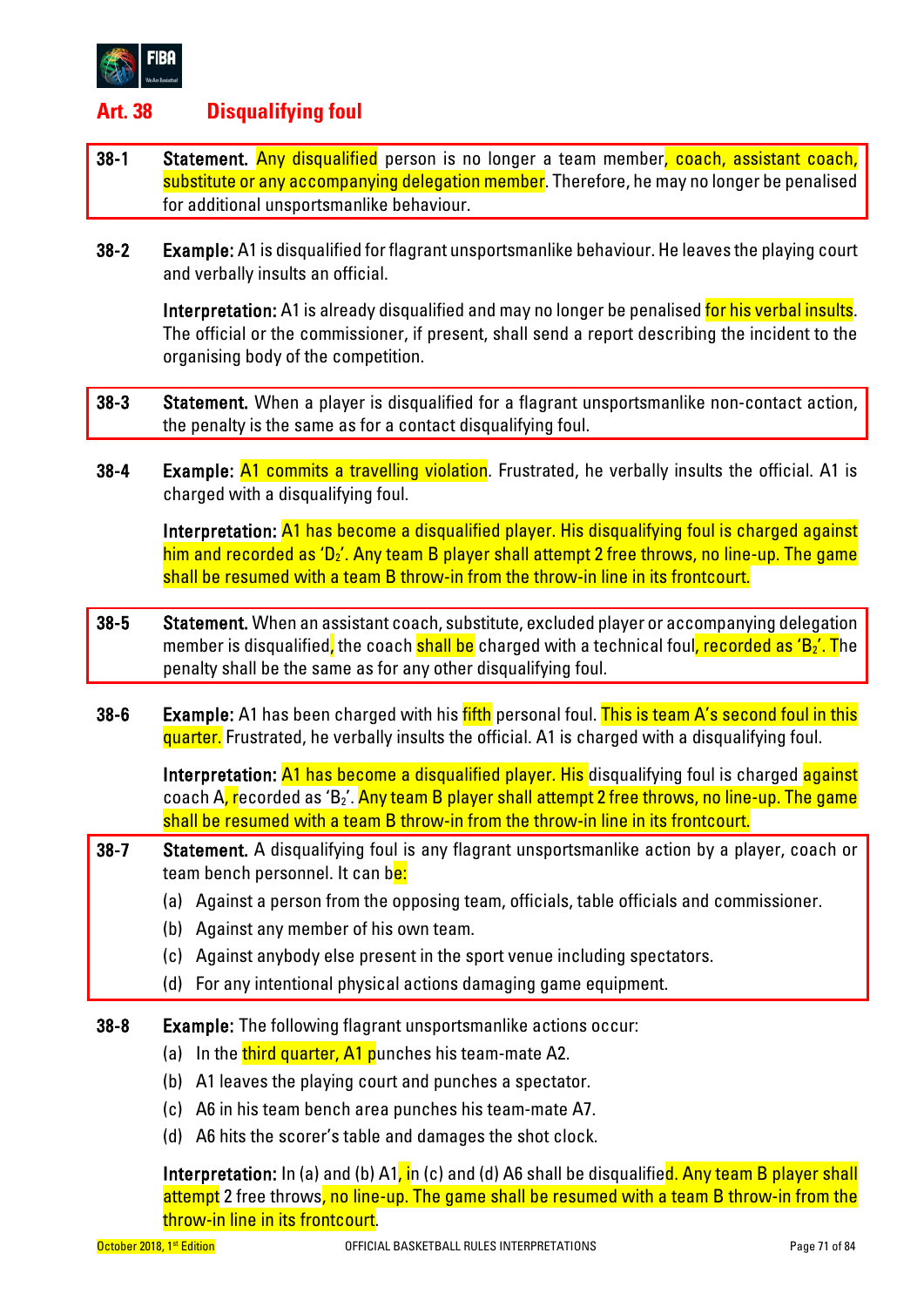

# **Art. 39 Fighting**

- 39-1 Statement. A team is awarded a throw-in because that team was in control of the ball at the time a fight breaks out or threatens to break out. That team shall have only whatever time was on the shot clock when the game resumes.
- 39-2 Example: Team A has possession of the ball for 20 seconds when a situation which may lead to a fight occurs. The officials disqualify 2 substitutes of each team for leaving their team bench area.

Interpretation: Team A, who controlled the ball before the fighting started, shall be awarded a throw-in from the throw-in line in its frontcourt with only 4 seconds on the shot clock.

39-3 Statement. A coach shall be charged with a technical foul for a disqualification of an assistant coach, substitute, excluded player or an accompanying delegation member for leaving the  $t$ eam bench area during a fighting situation. Each technical foul shall be recorded as 'B<sub>2</sub>'. The penalty shall be 2 free throws and possession of the ball for the opponents. In addition, for each disqualifying foul, the penalty shall be 2 free throws and possession of the ball for the opponents. All further penalties shall be administered, unless there are equal penalties against opponent teams to be cancelled. The game shall be resumed from the throw-in line in the team's frontcourt as for any other disqualifying foul. The shot clock shall be reset to 14 seconds.

39-4 Example: In a fighting situation, A6 has entered the playing court and has therefore been disqualified.

Interpretation: Coach A shall be charged with a technical foul, recorded as 'B<sub>2</sub>'. Any team B player shall attempt 2 free throws, no line-up. The game shall be resumed with a team B throwin from the throw-in line in its frontcourt.

39-5 Example: A1 and B1 start fighting on the playing court. A6 and B6 enter the playing court but do not get involved in the fighting. A7 also enters the playing court and punches B1 in his face.

Interpretation: A1 and B1 shall be disqualified, recorded as  $D_c$ . A7 shall be disqualified, recorded as 'D<sub>2</sub>'. A6 and B6 shall be disqualified for having entered the playing court during fighting<mark>. C</mark>oach A and coach B shall be charged with technical fouls recorded as 'B<sub>C</sub>'. On the scoresheet the remaining foul spaces of **A6 and** B6 shall be filled with 'F'. The penalties for both disqualifying fouls (A1, B1) and both technical fouls (A6, B6) cancel each other. The substitute for B1 shall attempt 2 free throws, no line-up. The game shall be resumed with a team B throw-in from the throw-in line in its frontcourt.

39-6 Example: A1 and B1 start fighting on the playing court. A6 and team A manager enter the playing court and getting actively involved in the fight.

Interpretation: A1 and B1 shall be disqualified, recorded as ' $D<sub>c</sub>'$ . The penalties for both disqualifying fouls (A1, B1) cancel each other. Coach A shall be charged with a technical foul, recorded as 'B<sub>2</sub>'. A6 shall be disqualified recorded as 'D<sub>2</sub>' On the scoresheet the remaining foul spaces of A6 shall be filled with 'F'. Team A manager shall also be disqualified. His disqualifying foul shall be charged against coach A, recorded as 'B<sub>2</sub>'. Any team B player(s) shall attempt 6 free throws (2 free throws for each of coach, manager, A6). The game shall be resumed with a team B throw-in from the throw-in line in its frontcourt.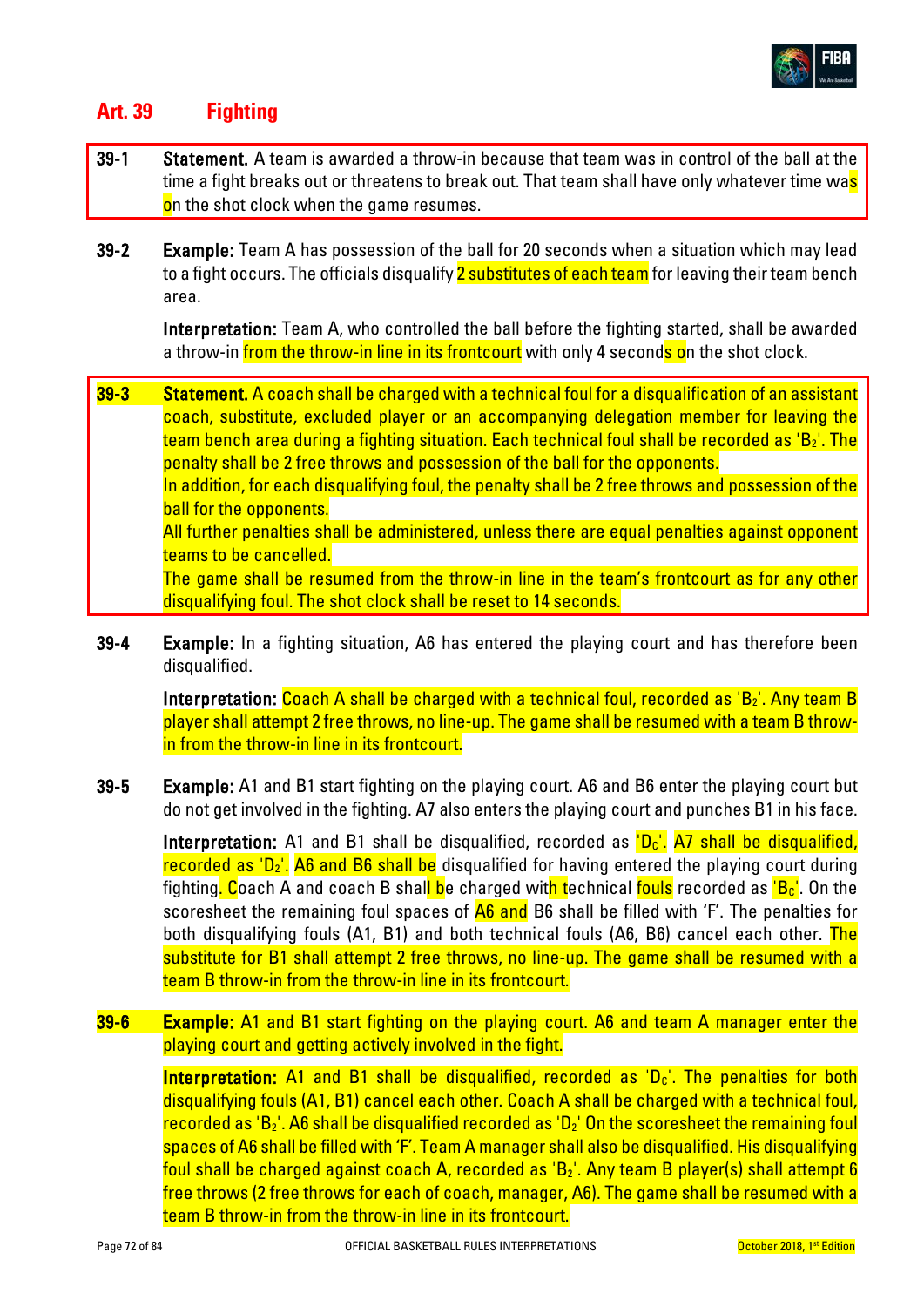

# **Art. 42 Special situations**

- 42-1 Statement. In special situations with a number of penalties to be administered during the same game clock stopped period, officials must pay particular attention to the order in which the violation or fouls occurred in determining which penalties are to be administered and which penalties are to be cancelled.
- 42-2 Example: A1 attempts a jump shot for a field goal. While the ball is in the air, the shot clock signal sounds. After the signal, with A1 still in the air, B1 commits an unsportsmanlike foul on A1 and:
	- (a) The ball misses the ring.
	- (b) The ball only touches the ring but does not enter the basket.
	- (c) The ball enters the basket.

Interpretation: In all cases, B1's unsportsmanlike foul cannot be disregarded.

- (a)  $\overline{A1}$  in his act of shooting for a field goal is fouled by B1. The team A shot clock violation (the ball misses the ring) shall be disregarded as it has occurred after the unsportsmanlike foul. A1 shall **attempt** 2 or 3 free throws, no line-up. The game shall be resumed with a team A throw-in from the throw-in line in its frontcourt.
- (b) No shot clock violation has occurred. A1 shall **attempt** 2 or 3 free throws, no line-up. The game shall be resumed with a team A throw-in from the throw-in line in its frontcourt.
- (c) A1 shall be awarded 2 or 3 points and 1 additional free throw, no line-up. The game shall be resumed with a team A throw-in from the throw-in line in its frontcourt.
- 42-3 Example: A1 in his act of shooting for a field goal is fouled by B2. Afterwards, while A1 is still in the act of shooting, he is fouled by B1.

Interpretation: B1's foul shall be disregarded unless it is an unsportsmanlike or disqualifying foul.

42-4 Example: B1 commits an unsportsmanlike foul on A1. After the foul, coach A and coach B commit technical fouls.

Interpretation<mark>: E</mark>qual penalties shall be cancelled in the order in which they occur. Therefore, the penalties for the coaches' technical fouls shall be cancelled. A1 shall attempt 2 free throws, no line-up. The game shall be resumed with a team A throw-in from the throw-in line in its frontcourt.

42-5 Example: B1 commits a foul on A1 on a successful field goal. A1 then commits a technical foul.

Interpretation: A1's goal counts. The penalties for both fouls are equal and cancel each other. The game shall be resumed as after any field goal.

42-6 Example: B1 commits an unsportsmanlike foul on A1 on a successful field goal. A1 then commits a technical foul.

Interpretation: A1's goal counts. The penalties for both fouls are not equal and shall not cancel each other. Any team B player shall attempt 1 free throw, no line-up. A1 shall attempt 1 free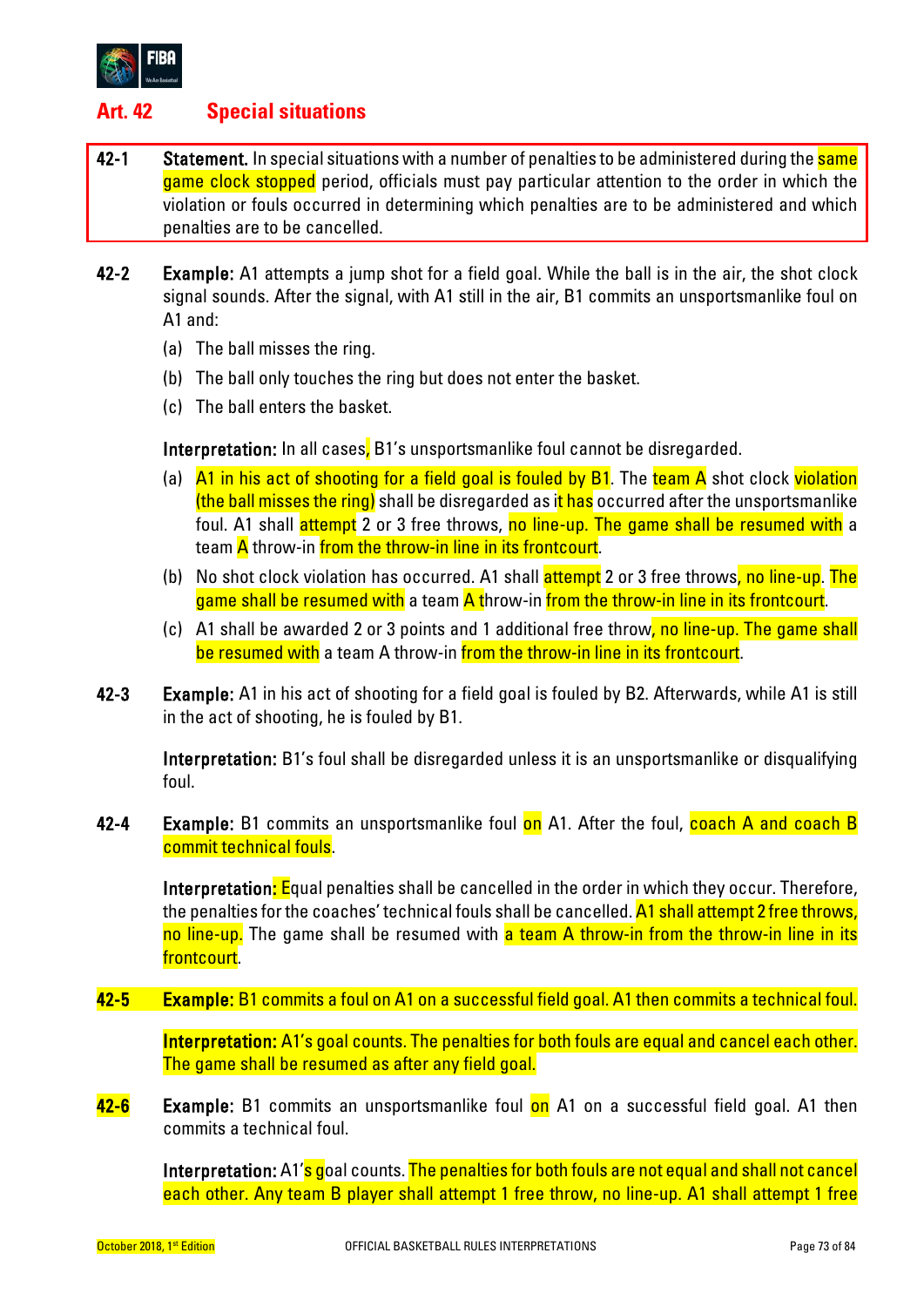

throw, no line-up. The game shall be resumed with a team A throw-in from the throw-in line in its frontcourt.

42-7 Example: On getting a free position, B1 pushes off A1, called as a personal foul, team B's third foul in the quarter. Then A1 hits B1 with his elbow, called as an unsportsmanlike foul.

Interpretation: This is not a double foul. The penalties for both fouls are not equal and shall not cancel each other. B1 shall attempt 2 free throws, no line-up. The game shall be resumed with a team B throw-in from the throw-in line in its frontcourt.

42-8 Example: Dribbler A1 is fouled by B1, team B third foul in the quarter. After that, A1 throws the ball against B1 body (hands, legs, torso etc).

Interpretation: **B1** is charged with the personal foul. A1 is charged with a technical foul. Any team B player shall attempt 1 free throw. The game shall be resumed with a team A throw-in nearest to where the foul against B1 was called.

42-9 Example: Dribbler A1 is fouled by B1, team B fifth foul in the quarter. After that, A1 throws the ball from the short distance directly to B1 face (head).

Interpretation: **B1** is charged with the personal foul. A1 is charged with a disqualifying foul. The substitute for A1 shall attempt 2 free throws, no line-up. After that, any team B player shall attempt 2 free throws, no line-up. The game shall be resumed with a team B throw-in from the throw-in line in its frontcourt.

42-10 Example: Dribbler A1 is fouled by B1, team B third foul in the quarter. After that, A1 throws the ball from the short distance directly to B1 face (head).

Interpretation: **B1** is charged with the personal foul. A1 is charged with a disqualifying foul. Any team B player is awarded 2 free throws, no line-up. The game shall be resumed with a team B throw-in from the throw-in line in its frontcourt.

42-11 Example: Dribbler A1 is fouled by B1, team B fifth foul in the quarter. After that, A1 throws the ball against B1 body (hands, legs, torso etc.).

Interpretation: **B1** is charged with the personal foul. A1 is charged with a technical foul. Any team B player shall attempt 1 free throw. A1 shall attempt 2 free throws and the game shall continue as after any free throw.

- 42-12 Example: With 8 seconds on the shot clock, B1 in his backcourt commits a foul on A1. After that B2 commits a technical foul.
	- (a) B1 foul is the team B fourth, B2 technical foul is the team B fifth foul in the quarter.
	- (b) B1 foul is the team B fifth, B2 technical foul is the team B sixth foul in the quarter.
	- (c) A1 was fouled in the act of shooting and ball has not entered the basket.
	- (d) A1 was fouled in the act of shooting and ball has entered the basket.

Interpretation: In all cases, any team A player shall attempt 1 free throw for the technical foul, no line-up. After the free throw: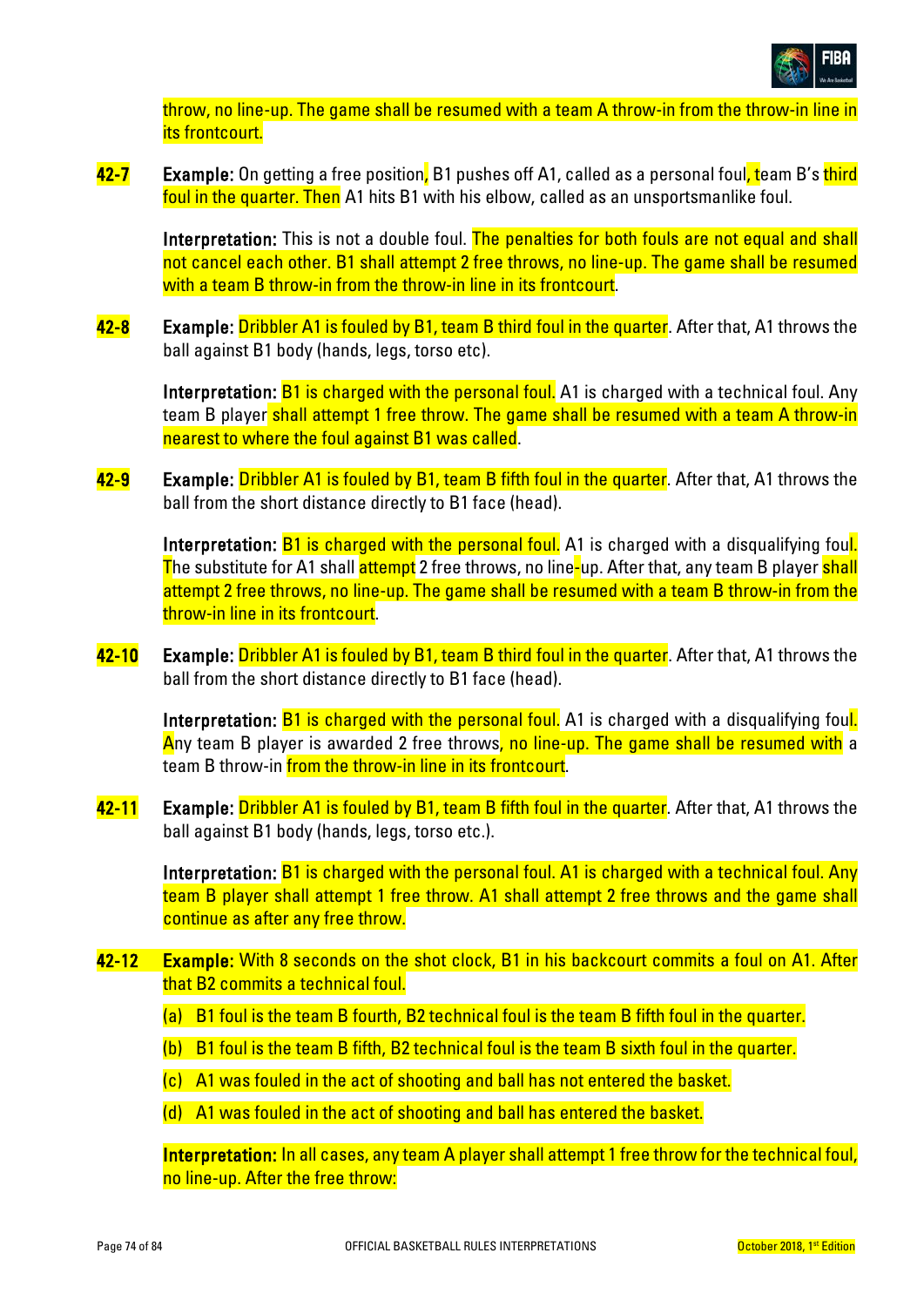

- (a) The game shall be resumed with a team A throw-in from the place nearest to where the foul on B1 was called. The shot clock shall be reset to 14 seconds.
- (b) A1 shall attempt 2 free throws and the game shall continue as after any last free throw.
- (c) A1 shall attempt 2 or 3 free throws and the game shall continue as after any last free throw.
- (d) A1's goal counts. A1 shall attempt 1 free throw and the game shall continue as after any last free throw.
- 42-13 Example: With 8 seconds on the shot clock, B1 commits an unsportsmanlike foul on A1. After that:

 $(a)$  A2

(b) B2

commits a technical foul.

## Interpretation:

- (a) Any team B player shall attempt 1 free throw, no line-up.
- (b) Any team A player shall attempt 1 free throw, no line-up.

In both cases, after the free throw for the technical foul, A1 shall attempt 2 free throws, no lineup. The game shall be resumed with a team A throw-in from the throw-in line in its frontcourt, with 14 seconds on the shot clock.

- 42-14 Statement. If double fouls or fouls with equal penalties are committed during free-throw activity, the fouls shall be charged but no penalties are administered.
- 42-15 Example: A1 is awarded 2 free throws. After the first free throw:
	- (a) A2 and B2 commit a double foul.
	- (b) A2 and B2 commit technical fouls.

Interpretation: Fouls shall be charged against A2 and B2, after which A1 shall attempt the second free throw. The game shall be resumed as after any last free throw.

- 42-16 Example: A1 is awarded 2 free throws. Both free throws are successful. Before the ball becomes live after the last free throw:
	- (a) A2 and B2 commit a double foul.
	- (b) A2 and B2 commit technical fouls.

Interpretation: Fouls shall be charged against A2 and B2. The game shall be resumed with a team B throw-in from the endline as after any successful last free throw.

42-17 Statement. In the case of double fouls and after cancellation of equal penalties against both teams, if there are no other penalties remaining for administration, the game shall be resumed with a throw-in by the team that had control of the ball or was entitled to the ball before the first infraction.

In the case neither team had control of the ball or was entitled to the ball before the first infraction, this is a jump ball situation. The game shall be resumed with an alternating possession throw-in.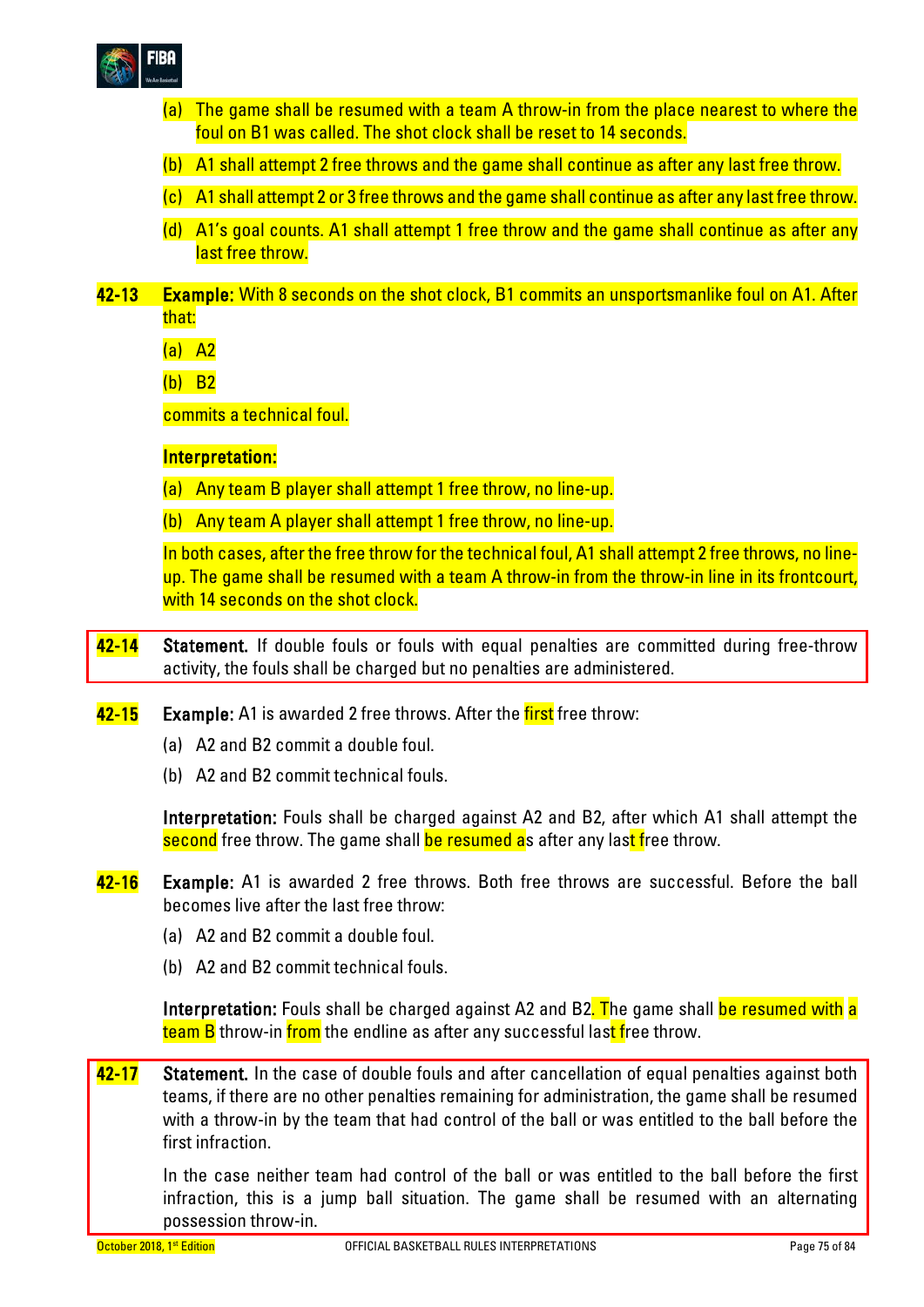

42-18 Example: During the interval of play between the first and second quarter, players A1 and B1 commit disqualifying fouls or coach A and coach B commit technical fouls.

The alternating possession arrow favours:

- (a) Team A.
- (b) Team B.

## Interpretation:

- (a) The game shall be resumed with a team A throw-in from the centre line extended, opposite the scorer's table. The moment the ball touches or is legally touched by a player on the playing court, the direction of the alternating possession arrow shall be reversed in favour of team B.
- (b) The game shall be resumed with a team B throw-in from the centre line extended, opposite the scorer's table.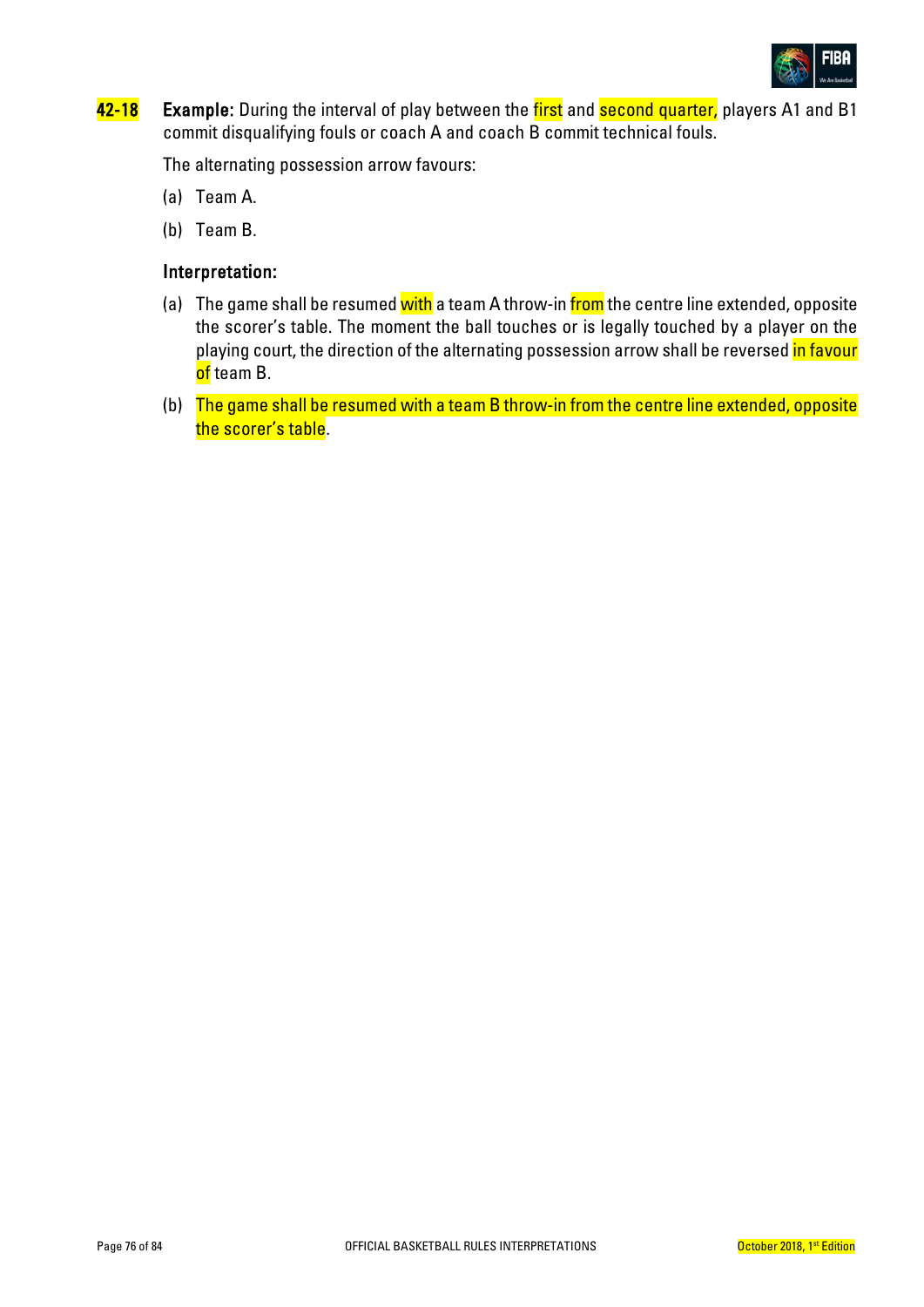

# **Art. 44 Correctable errors**

| $44 - 1$ | <b>Statement.</b> To be correctable, the error must be recognized by the officials, table officials or<br>commissioner, if present, before the ball becomes live following the first dead ball after the<br>game clock has started following the error. That is: |                                |
|----------|------------------------------------------------------------------------------------------------------------------------------------------------------------------------------------------------------------------------------------------------------------------|--------------------------------|
|          | Error occurs during a dead ball                                                                                                                                                                                                                                  | Error is correctable           |
|          | <b>Ball live</b>                                                                                                                                                                                                                                                 | Error is correctable           |
|          | Game clock starts or continues to run                                                                                                                                                                                                                            | Error is correctable           |
|          | Dead ball                                                                                                                                                                                                                                                        | Error is correctable           |
|          | <b>Ball live</b>                                                                                                                                                                                                                                                 | Error is no longer correctable |
|          | After the correction of the error, the game shall be resumed and the ball shall be awarded to<br>the team entitled to the ball at the time the game was interrupted to correct the error.                                                                        |                                |

44-2 Example: B1 fouls A1, team B's fourth foul in the quarter. The official commits an error by awarding A1 2 free throws. Following the successful last free throw, the game continues and the game clock starts. B2 receives the ball, dribbles and scores.

The error is discovered:

- (a) Before,
- (b) After

the ball is at the team A's player disposal for the throw-in from the endline.

## Interpretation:

B2's goal counts.

- (a) The error is still correctable. Any free throw made shall be cancelled. Team A shall be awarded the ball for a throw-in from the endline where the game was interrupted to correct the error.
- $\langle b \rangle$  The error is no longer correctable and the game continues.
- 44-3 Example: A1 is fouled by B1. This is team B's fifth foul in the quarter. A1 is awarded 2 free throws. After the first successful free throw, B2 erroneously takes the ball and **passes** the ball in from the endline to B3. While B3 dribbles in his frontcourt and with 18 seconds on the shot clock, the error of not having the A1's **second** free throw executed is discovered.

Interpretation: The game shall be stopped immediately. A1 shall attempt his second free throw<mark>, n</mark>o line-up. The game shall be resumed <mark>with</mark> a team B throw-in from the place where the game was interrupted, with 18 seconds on the shot clock.

44-4 Statement. If the error constitutes the wrong player shooting a free throw(s), the free throw(s) shall be cancelled. The ball shall be awarded to the opponents for a throw-in from the freethrow line extended unless the game has started. In this case the ball shall be awarded for a throw-in from the place nearest to where the game was interrupted unless penalties for further infractions are to be administered. If the officials discover, before the ball has left the hands of the free-throw shooter for the first free throw, that a wrong player has the intention to attempt a free throw(s), he shall be immediately replaced by the correct free-throw shooter without any sanction.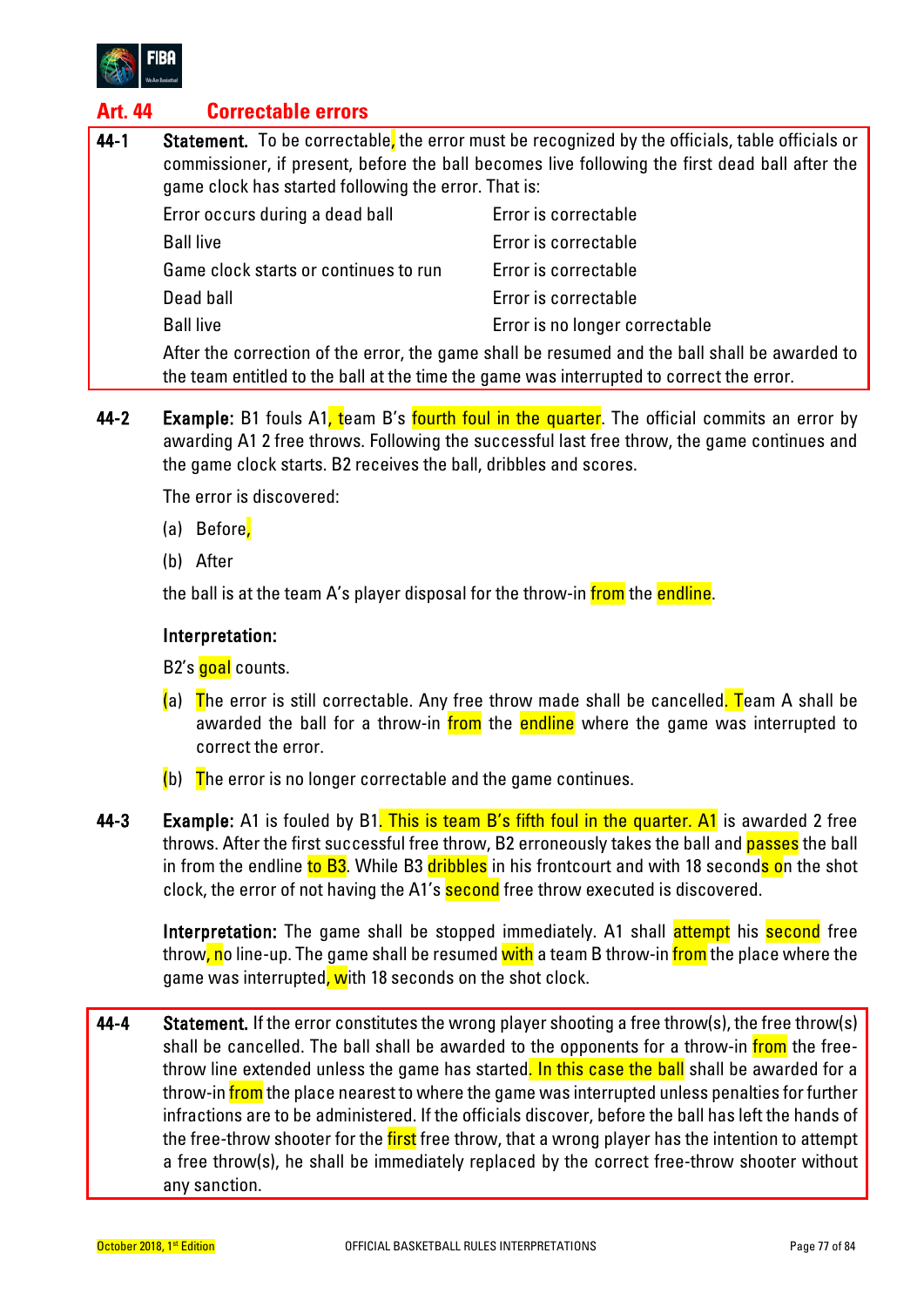

- 44-5 Example: B1 fouls A1, team B's sixth foul in the quarter. A1 is awarded 2 free throws. Instead of A1, it is A2 who attempts the 2 free throws. The error is discovered:
	- (a) Before the ball has left A2's hands for the *first* free throw.
	- (b) After the ball has left A2's hands for the *first* free throw.
	- (c) After the successful **second** free throw.

#### Interpretation:

- $(a)$  The error shall be immediately corrected. A<sub>1</sub> shall attempt the 2 free throws, without any sanction for team A.
- (b) and (c)  $\overline{I}$ he 2 free throws are cancelled. The game shall be resumed with a team B throwin from the free-throw line extended.

The same procedure shall be applied if the foul of B1 is unsportsmanlike. In that case, the right to the possession of the ball as part of the penalty is **also** cancelled. The game shall be resumed with a team B throw-in from the throw-in line in its frontcourt.

44-6 Example: B1 fouls A1 on his unsuccessful 2-point field goal attempt. After that, a technical foul is called on coach B. Instead of A1 attempting 2 free throws for the B1 foul, it is A2 who attempts all 3 free throws. The error is discovered before the ball has left the hands of A2 for his third free throw.

Interpretation: The first free throw for the technical foul penalty was legally taken by A2. The next 2 free throws attempted by A2 instead of A1 shall be cancelled<mark>. T</mark>he game shall be resumed with a team B throw-in from the free-throw line extended in its backcourt.

- 44-7 Statement. After the error is corrected, the game shall be resumed from the point of interruption to correct the error, unless the correction involves awarding merited free throw(s) and:
	- (a) If there has been no change of team possession after the error was made, the game shall be resumed as after any free throw(s).
	- (b) If there has been no change of team possession after the error was made and the same team scores a basket, the error shall be disregarded and the game shall be resumed as after an<mark>y f</mark>ield goal.
- 44-8 Example: B1 fouls A1, team B's fifth foul in the quarter. Erroneously, A1 is awarded a throw-in instead of 2 free throws. A2 dribbles when B2 taps the ball out-of-bounds. Coach A requests a time-out. During the time-out, the officials recognize the error or it is called to their attention that A1 should have been awarded 2 free throws.

Interpretation: A1 shall attempt 2 free throws and the game shall continue as after any free throw.

44-9 Example: B1 fouls A1, team B fifth foul in the quarter. Erroneously, A1 is awarded a throw-in instead of 2 free throws. After the throw-in, A2 is fouled by B1 on his unsuccessful field goal attempt and is awarded 2 free throws. Coach A is granted a time-out. During the time-out, the officials recognize the error or it is called to their attention that A1 should have been awarded 2 free throws.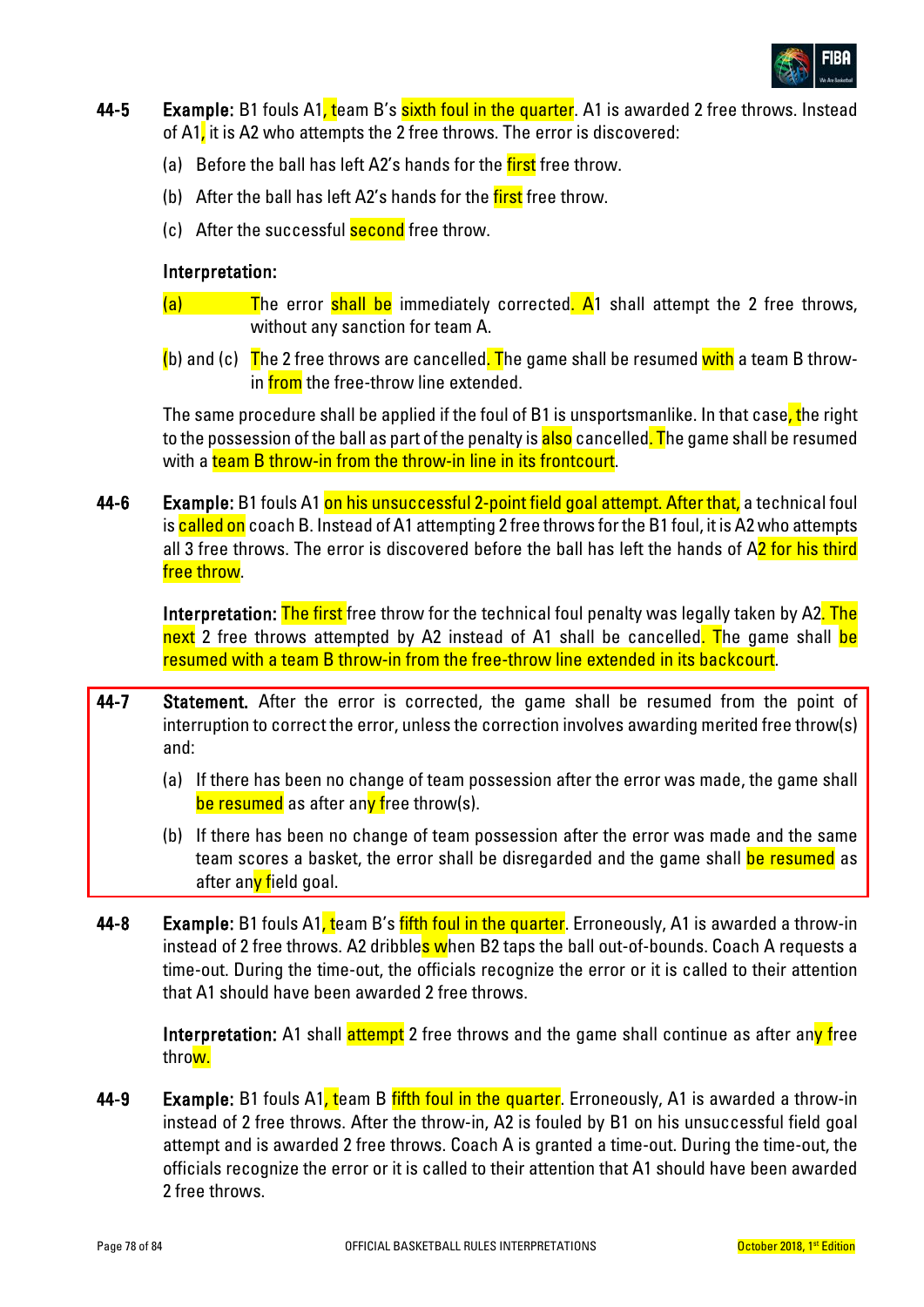

Interpretation: A1 shall attempt 2 free throws, no line-up. A2 then shall attempt 2 free throws and the game shall continue as after any free throw.

44-10 Example: B1 fouls A1, team B's fifth foul in the quarter. Erroneously, A1 is awarded a throw-in instead of 2 free throws. After the throw-in, A2 scores a field goal. Before the ball becomes live, the officials recognize the error.

Interpretation: The error is disregarded. The game shall be resumed as after any field goal.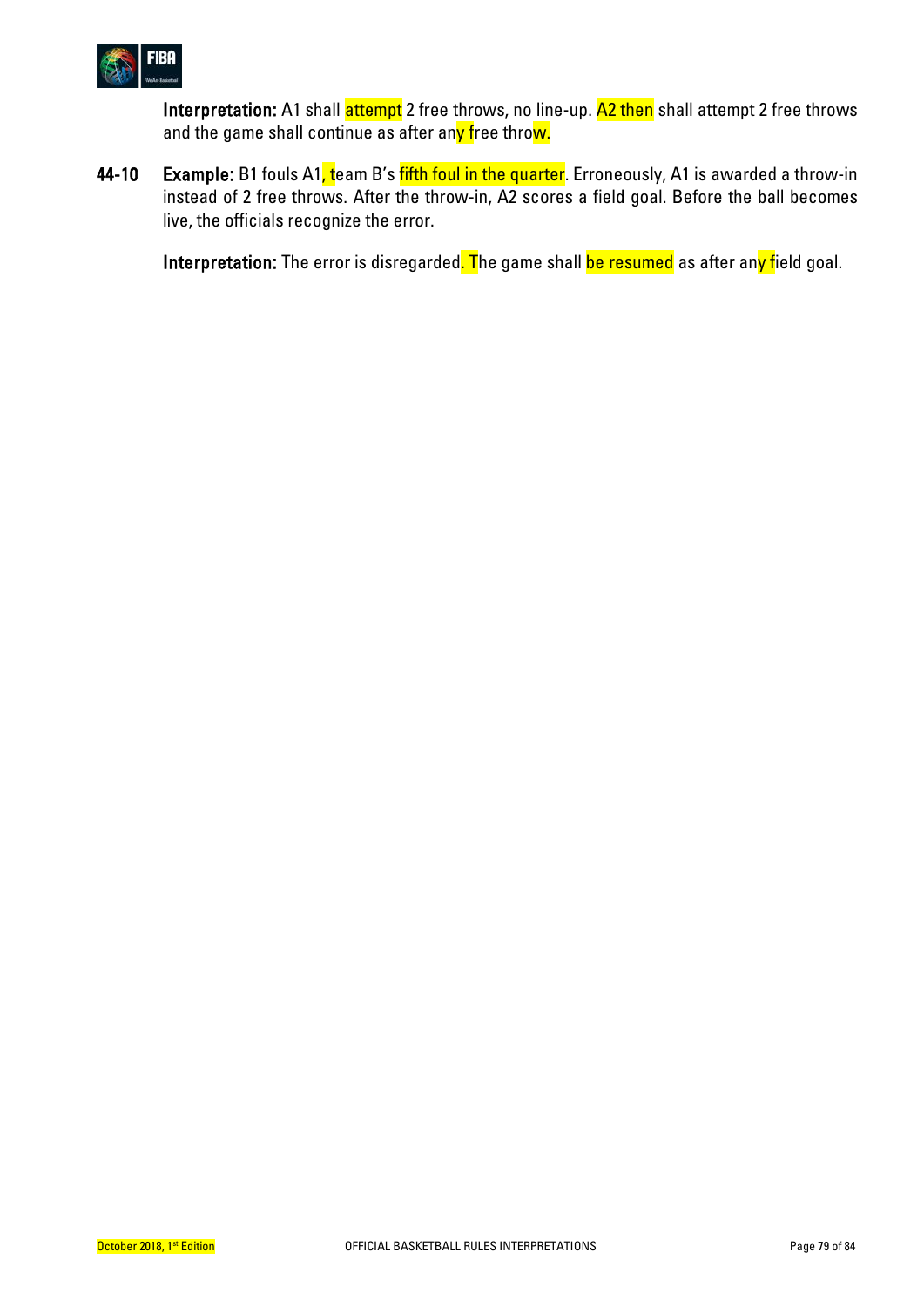

# **Art. 46 Crew chief: Duties and powers**

| $46 - 1$ | Statement. Procedure for the application of the Instant Replay System (IRS) review.                                                                                                                                                                                                         |                                                                                                                                                                                                                                                                                                                                                                                                       |
|----------|---------------------------------------------------------------------------------------------------------------------------------------------------------------------------------------------------------------------------------------------------------------------------------------------|-------------------------------------------------------------------------------------------------------------------------------------------------------------------------------------------------------------------------------------------------------------------------------------------------------------------------------------------------------------------------------------------------------|
|          | 1.                                                                                                                                                                                                                                                                                          | The IRS review shall be conducted by the officials.                                                                                                                                                                                                                                                                                                                                                   |
|          | 2.                                                                                                                                                                                                                                                                                          | If the call and the decision of the officials is subject to the IRS review, that initial decision<br>must be shown by the officials on the playing court.                                                                                                                                                                                                                                             |
|          | 3.                                                                                                                                                                                                                                                                                          | Prior to the IRS review, the officials may gather as much information as possible from the<br>table officials and from the commissioner, if present.                                                                                                                                                                                                                                                  |
|          | 4.                                                                                                                                                                                                                                                                                          | The crew chief makes the decision whether the IRS review shall be used or not. If not, the<br>initial official's decision remains valid.                                                                                                                                                                                                                                                              |
|          | 5.                                                                                                                                                                                                                                                                                          | Following the IRS review, the initial decision of the official(s) can be corrected only if the<br>IRS review provides the officials with clear and conclusive visual evidence for the<br>correction.                                                                                                                                                                                                  |
|          | 6.                                                                                                                                                                                                                                                                                          | If the IRS review shall be used, it must be used at the latest before the start of the next<br>quarter or overtime or before the crew chief has signed the scoresheet, unless otherwise<br>stated.                                                                                                                                                                                                    |
|          | 7.                                                                                                                                                                                                                                                                                          | The officials shall keep both teams on the playing court at the end of the <b>second quarter</b> ,<br>if an IRS review is to be used to decide whether before the end of the <b>second quarter's</b><br>playing time a foul, an out-of-bounds violation of the shooter, a shot clock violation or an<br>8-second violation has occurred or whether playing time should be added on the game<br>clock. |
|          | 8.                                                                                                                                                                                                                                                                                          | The officials shall keep both teams on the playing court anytime, if the IRS review is used<br>at the end of the fourth quarter and in each overtime.                                                                                                                                                                                                                                                 |
|          | 9.                                                                                                                                                                                                                                                                                          | An IRS review shall be conducted as fast as possible. The officials may extend the duration<br>of the IRS review if technical problems arise.                                                                                                                                                                                                                                                         |
|          |                                                                                                                                                                                                                                                                                             | 10. If the IRS fails to work and there is no approved spare equipment available, the IRS cannot<br>be used.                                                                                                                                                                                                                                                                                           |
|          |                                                                                                                                                                                                                                                                                             | 11. During the IRS review the officials shall ensure that no unauthorised persons have access<br>to the IRS monitor.                                                                                                                                                                                                                                                                                  |
|          |                                                                                                                                                                                                                                                                                             | 12. After the IRS review has ended, the final decision shall be clearly reported by the crew<br>chief in the front of the scorer's table and if necessary, communicated to the coaches of<br>both teams.                                                                                                                                                                                              |
| $46 - 2$ | <b>Example:</b> A1 attempts a successful shot for a field goal when the game clock signal sounds<br>for the end of the quarter or game. The 2 or 3 points are awarded by the officials. The officials<br>become uncertain if the shot of A1 was released after the end of the playing time. |                                                                                                                                                                                                                                                                                                                                                                                                       |

Interpretation: If the IRS review provides that the ball was released after the end of playing time for the quarter or game, the basket is cancelled. If the IRS review ascertains that the ball was released before the end of playing time for the quarter or game, the crew chief confirms the 2 or 3 points for team A.

46-3 Example: Team B is leading by 2 points. The game clock signal sounds for the end of the quarter or game when A1 attempts a successful shot for a field goal and 2 points are awarded by the officials. The officials become uncertain if the shot of A1 should be valid for 3 points.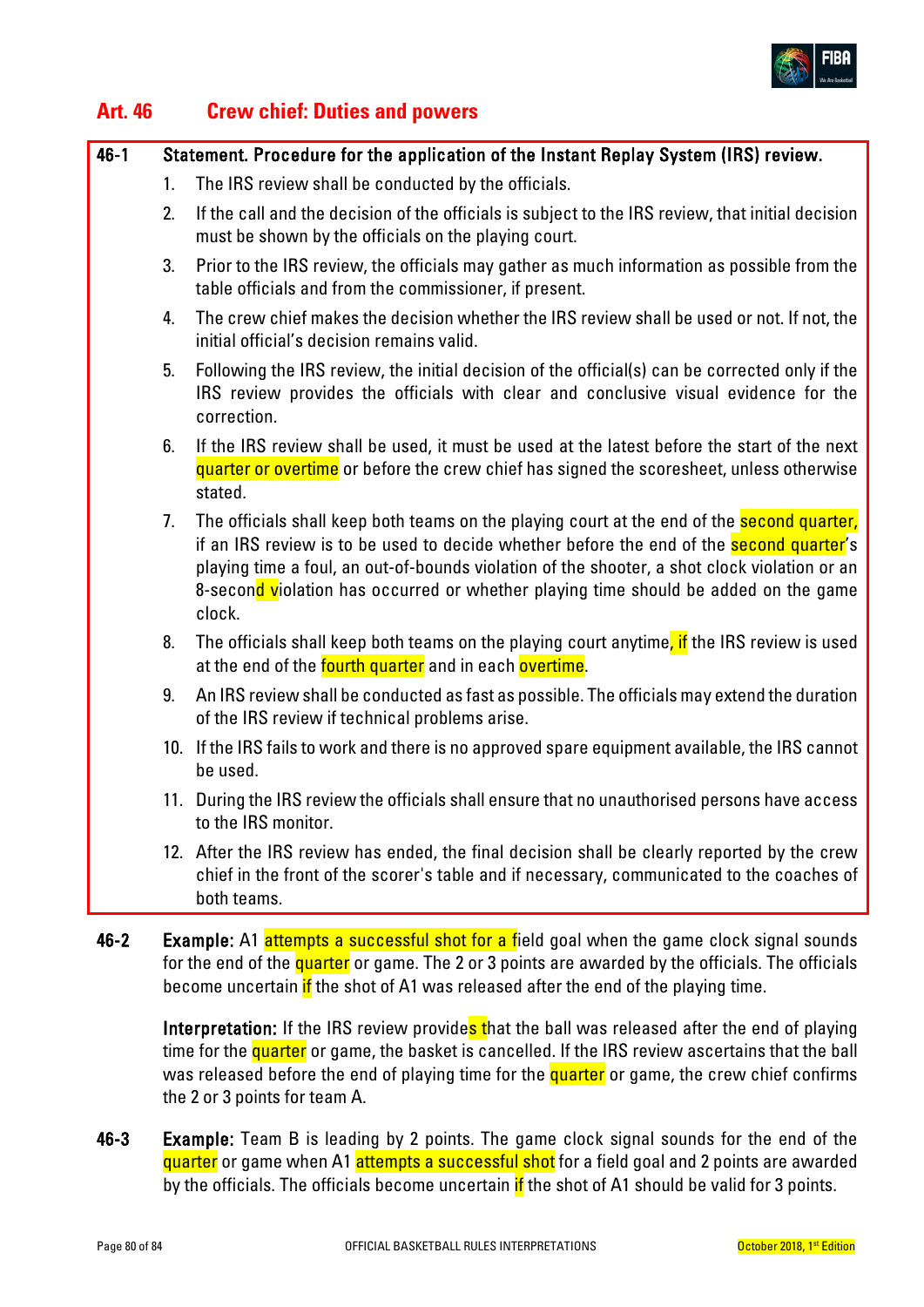

Interpretation: The IRS review can be used at any time to decide whether a **successful** shot for a field goal counts for 2 or 3 points.

46-4 Example: A1 attempts a successful shot for a 3-points field goal and at approximately the same time the game clock signal sounds for the end of the **quarter**. The officials become uncertain if A1 has touched the boundary line on his shot.

Interpretation: The IRS review can be used to decide at the end of the quarter whether a successful shot for a field goal was released before the game clock signal has sounded for the end of the quarter. If so, the IRS review can be used furthermore to decide whether and if so, how much time shall be displayed on the game clock if an out-of-bounds violation of the shooter has occurred.

46-5 Example: With 1:37 remaining on the game clock in the fourth quarter, the shot clock signal sounds. At the same time, A1 scores a field goal and B1 is fouled under the basket by A2. The officials become uncertain if the ball was still in the hands of A1 when the shot clock has expired.

Interpretation: The IRS review can be used to decide whether a **successful** shot for a field goal was released before the shot clock signal has sounded.

If the IRS review provides that the ball has been released before the shot clock has expired, the goal counts and the foul of A2 shall be administered.

If the IRS review provides that the ball has been released after the shot clock has expired, the goal does not count and the foul of A2 shall be disregarded.

46-6 Example: With 1:37 remaining on the game clock in the fourth quarter, the shot clock signal sounds. At the same time, A1 scores a field goal and A2 is fouled under the basket by B1. The officials become uncertain if the ball was still in the hands of A1 when the shot clock has expired.

Interpretation: The IRS review can be used to decide whether a **successful** shot for a field goal was released before the shot clock signal has sounded.

If the IRS review provides that the ball has been released before the shot clock has expired, the goal counts and the foul of B1 shall be administered.

If the IRS review provides that the ball has been released after the shot clock has expired, the aoal does not count and the foul of B1 shall be disregarded.

46-7 Example: With 1:16 remaining on the game clock in the fourth quarter, A1 attempts a shot for a field goal. The official calls a goaltending violation. The officials become uncertain if the ball has been already on its downward flight to the basket.

Interpretation: The IRS review can be used to decide whether a goaltending or basket interference was called correctly.

If the IRS review provides that the ball has been on its downward flight to the basket, the interference violation shall remain.

If the IRS review provides that the ball has not yet been on its downward flight to the basket, a jump ball situation has occurred.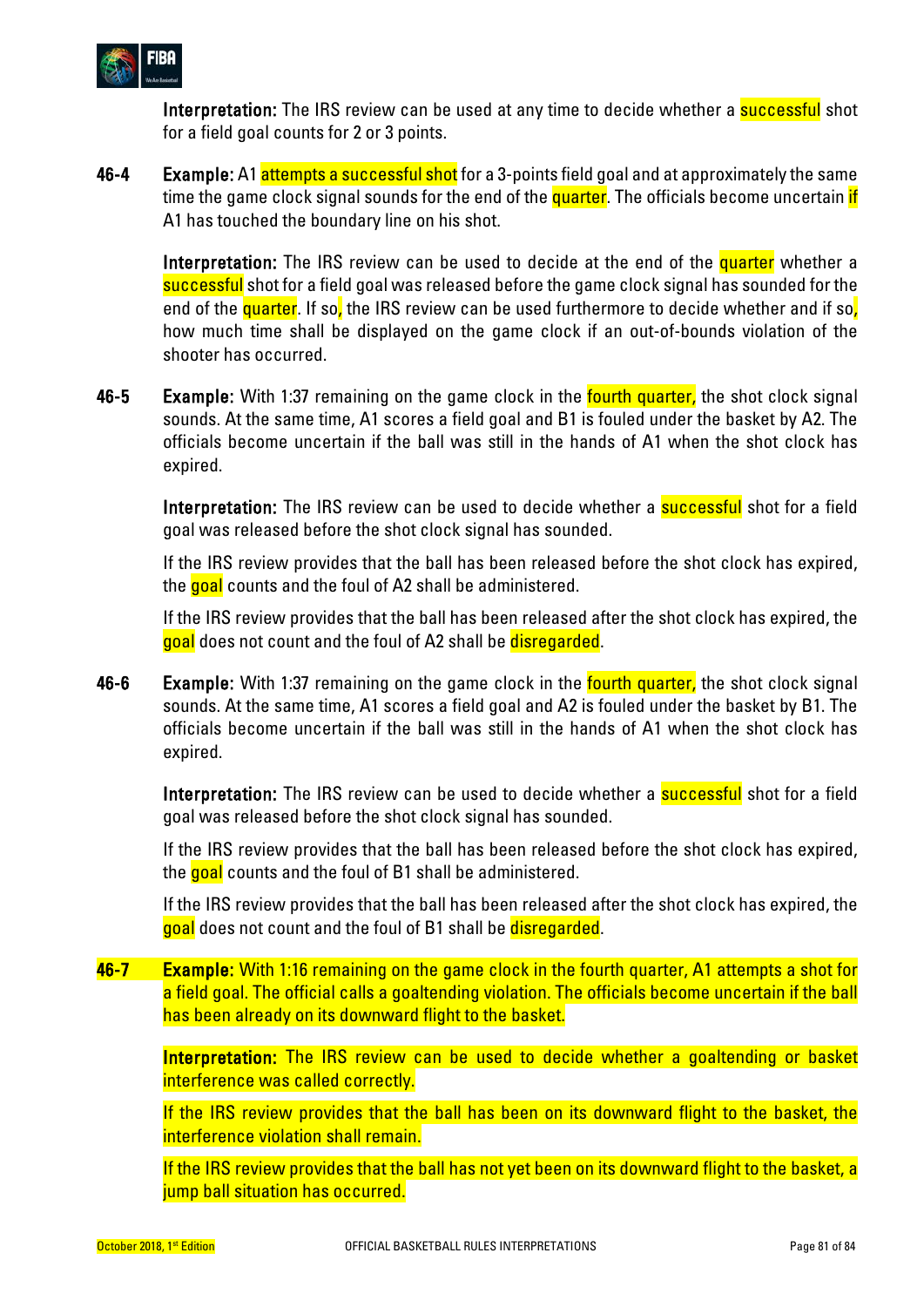

46-8 Example: With 0:38 remaining on the game clock in the fourth quarter, A1 attempts a shot for a field goal. The ball touches the backboard above the level of the ring and is then touched by B1. The official decided that B1's touch was legal and did not call a goaltending violation.

Interpretation: The IRS review can be used only when the officials have made a call.

46-9 Example: With 0:40 remaining on the game clock in the fourth quarter, A1 has the ball in his hands or at the disposal for a throw-in when B2 causes contact with A2 on the playing court. An unsportsmanlike foul is called on B2. The officials become uncertain if the ball was still in the hands of A1 when the foul was called.

Interpretations: The IRS review can be used during any time of the game to decide whether a foul shall be downgraded to a personal foul or upgraded to a disqualifying foul.

If the IRS review provides that the foul occurred before the ball was released, the foul of B2 shall remain unsportsmanlike.

If the IRS review provides that the foul (basketball action) occurred after the ball was released and the ball was in the hands of A2, the foul of B2 shall be downgraded to a personal foul.

46-10 Example: An unsportsmanlike foul was called on B1 for hitting A1 with his elbow. The officials become uncertain if B1, by swinging his elbow, has hit A1.

Interpretation: The IRS review can be used during any time of the game to decide whether a personal, unsportsmanlike or disqualifying foul shall be considered as a technical foul.

If the IRS review provides that no contact has occurred, the foul shall be downgraded to a technical foul.

46-11 Example: A personal foul was called on B1. The officials become uncertain if the foul was an unsportsmanlike foul.

Interpretation: The IRS review can be used during any time of the game to decide whether a personal foul shall be upgraded. However, if the IRS review provides that the foul did not occur, the personal foul cannot be cancelled.

46-12 Example: A1 attempts a successful shot for a field goal and at approximately the same time the game clock signal sounds for the end of the **quarter**. The officials become uncertain if a shot clock violation has occurred.

Interpretation: The IRS review can be used, to decide at the end of the quarter or each overtime, whether a successful shot for a field goal was released before the game clock signal has sounded for the end of the **quarter**. The IRS review can be used furthermore to decide whether and if so, how much time shall be displayed on the game clock if a shot clock violation has occurred.

**46-13** Example: A1 attempts a successful shot for a field goal and at approximately the same time the game clock signal sounds for the end of the quarter. The officials become uncertain if team A has violated against the 8-second rule.

Interpretation: The IRS review can be used to decide at the end of the quarter whether a successful shot for a field goal was released before the game clock signal has sounded for the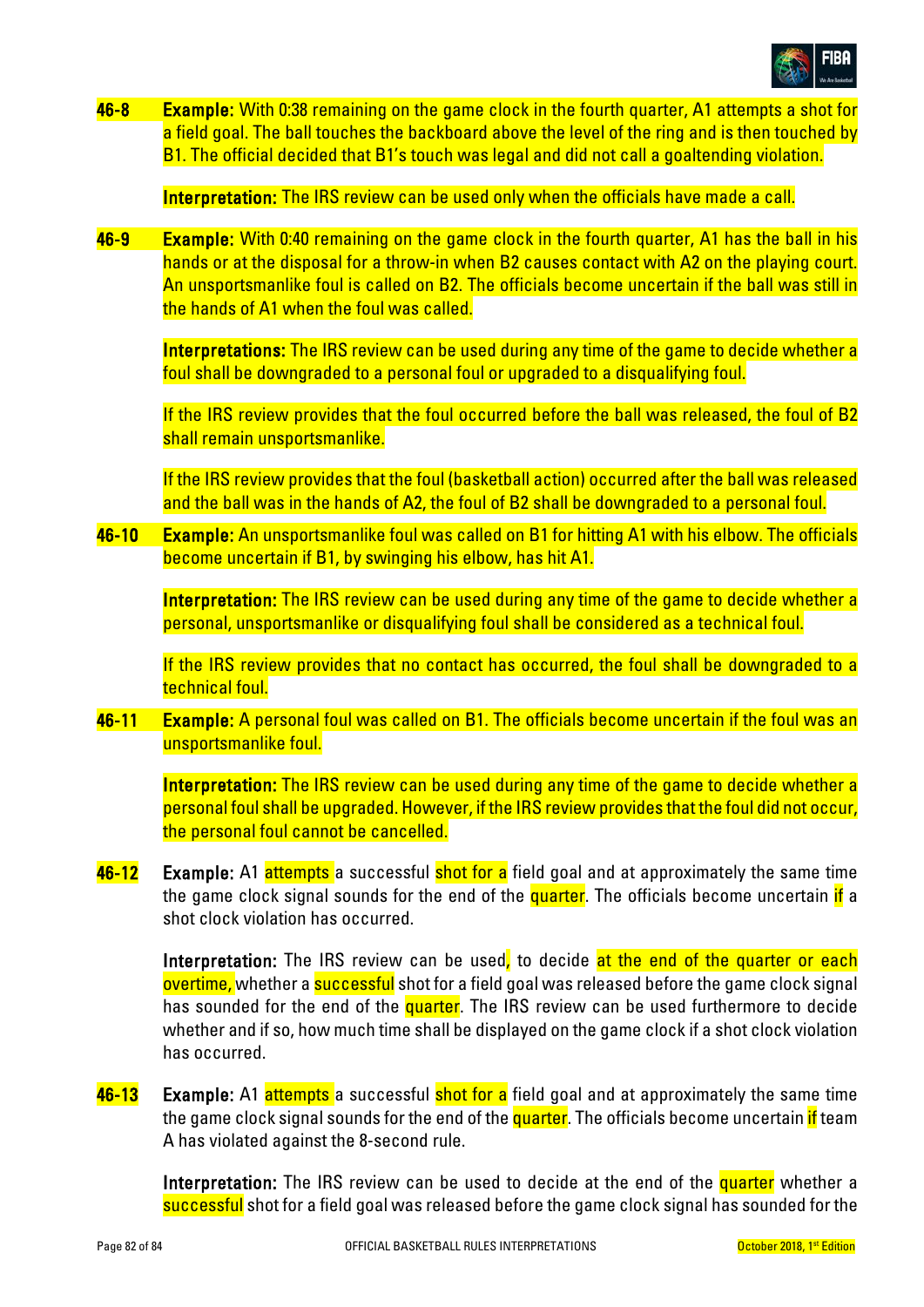

end of the quarter. If so, the IRS review can be used furthermore to decide whether and how much time shall be displayed on the game clock if an 8-second violation has occurred.

46-14 Example: Team B is leading by 2 points. The game clock signal sounds for the end of the quarter or game when B1 commits a personal foul against dribbler A1. It is team B's fifth player foul.

Interpretation: The IRS review can be used at the end of the quarter or each overtime, to decide whether the foul has occurred before the end of the playing time. If so, A1 shall attempt **2 free throws. The** game clock shall be reset to the remaining playing time.

46-15 Example: A1 attempts an unsuccessful shot for a field goal and is fouled by B1. At approximately the same time the game clock signal sounds for the end of the quarter.

Interpretation: The IRS review can be used at the end of the quarter or each overtime, to decide whether B1's foul has occurred before the game clock signal has sounded.

If the IRS review provides that the foul has occurred before the end of the quarter, the game clock shall be reset to the remaining playing time and free throws shall be administered.

If the IRS review provides that the foul has occurred after the end of the quarter, B1's foul shall be disregarded, no free throws shall be awarded to A1, unless B1's foul was called unsportsmanlike or disqualifying and a quarter is to follow.

46-16 Example: With 5:53 remaining on the game clock in the first quarter, the ball rolls on the playing court next to the sideline when both A1 and B1 try to get the control of the ball. The ball goes out-of-bounds and the ball is awarded to team A for the throw-in. The officials become uncertain of the player who caused the ball to go out-of-bounds.

Interpretation: The officials cannot use the IRS review at this time. To identify the player who caused the ball to go out-of-bounds, the IRS review can only be used when the game clock shows 2:00 minutes or less in the **fourth quarter** and in each overtime.

46-17 Example: A1 attempts a successful shot for a field goal. The officials award 3 points. The officials become uncertain if the shot was released from the 3-point field goal area.

Interpretation: The IRS review can be used to decide, during any time of the game, whether the successful field goal shall count for 2 or 3 points. The IRS review of the given game situation shall be conducted at the first opportunity when the game clock is stopped and the ball is dead. In addition:

- 1. When the game clock shows 2:00 minutes or less in the fourth quarter and in any overtime, the IRS review can be used as soon as the ball has entered the basket and the game clock is stopped.
- 2. A time-out or substitution request may be cancelled once the IRS review has been completed and the decision of the review has been communicated.
- **46-18** Example: A1 is fouled by B1 and is awarded 2 free throws. The officials are uncertain on the correct free-throw shooter.

Interpretation: The IRS review can be used during any time of the game, to identify the correct free-throw shooter before the ball has left the hands of the free-throw shooter for his first free